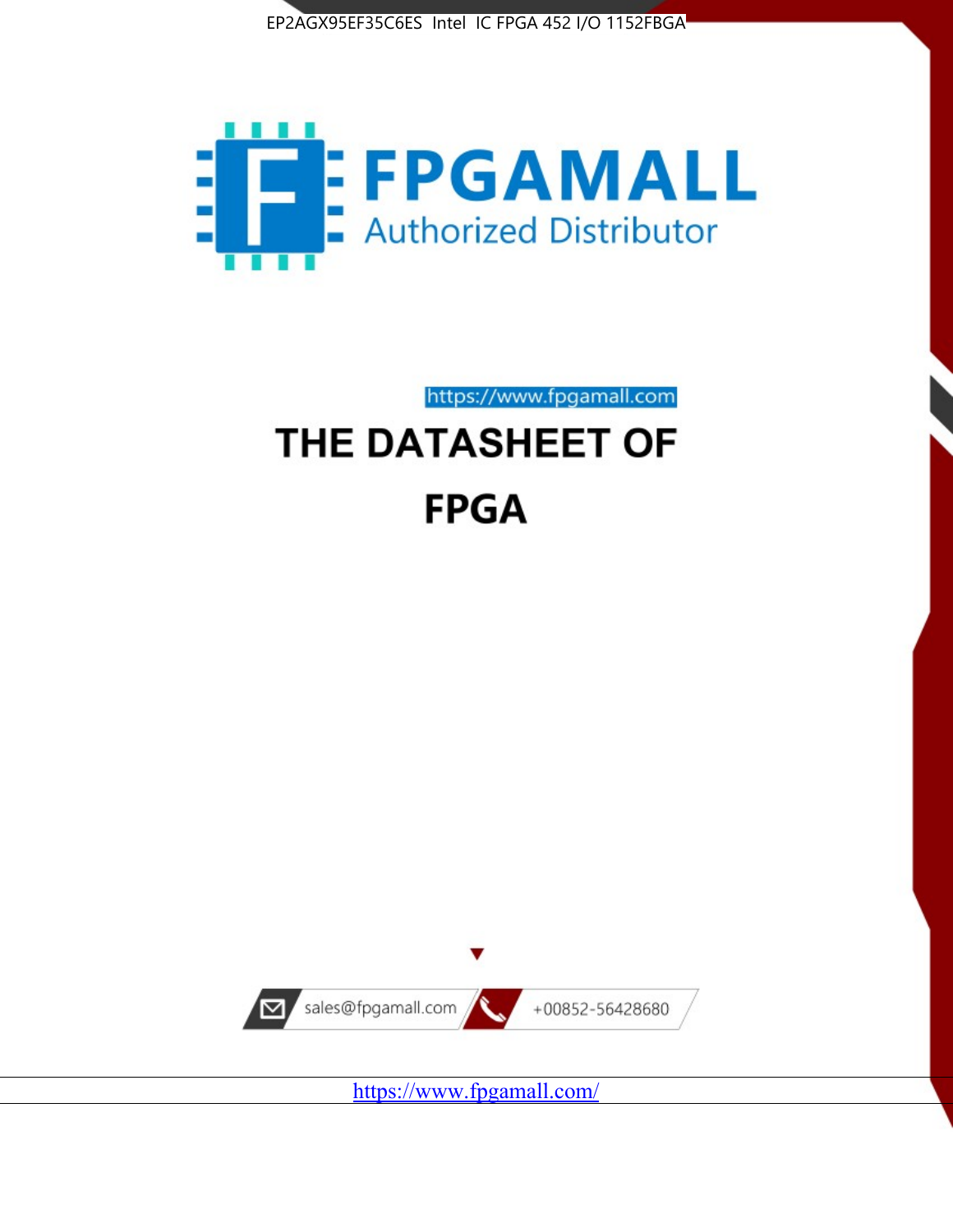EP2AGX95EF35C6ES Intel IC FPGA 452 I/O 1152FBGA



**AIIGX53001-4.4**

This chapter describes the electrical and switching characteristics of the Arria® II device family. The Arria II device family includes the Arria II GX and GZ devices. Electrical characteristics include operating conditions and power consumption. Switching characteristics include transceiver specifications, core, and periphery performance. This chapter also describes I/O timing, including programmable I/O element (IOE) delay and programmable output buffer delay.

**1. Device Datasheet for Arria II Devices**

For information regarding the densities and packages of devices in the Arria II device family, refer to *[Overview for the Arria II Device Family](http://www.altera.com/literature/hb/arria-ii-gx/aiigx_51001.pdf)* chapter.

This chapter contains the following sections:

- *"Electrical Characteristics"* on page 1–1
- "Transceiver Performance Specifications" on page 1–21
- "Glossary" on page 1–74

# **Electrical Characteristics**

The following sections describe the electrical characteristics.

# **Operating Conditions**

Arria II devices are rated according to a set of defined parameters. To maintain the highest possible performance and reliability of Arria II devices, you must consider the operating requirements described in this chapter.

Arria II devices are offered in both commercial and industrial grades. Arria II GX devices are offered in –4 (fastest), –5, and –6 (slowest) commercial speed grades and –3 and –5 industrial speed grades. Arria II GZ devices are offered in –3 and –4 speed grades for both commercial and industrial grades.

 $\Box$  In this chapter, a prefix associated with the operating temperature range is attached to the speed grades; commercial with the "C" prefix and industrial with the "I" prefix. Commercial devices are indicated as C4, C5, and C6 speed grade, and the industrial devices are indicated as I3 and I5.

# **Absolute Maximum Ratings**

Absolute maximum ratings define the maximum operating conditions for Arria II devices. The values are based on experiments conducted with the device and theoretical modeling of breakdown and damage mechanisms. The functional operation of the device is not implied under these conditions. Table 1–1 lists the absolute maximum ratings for Arria II GX devices. Table 1–2 lists the absolute maximum ratings for Arria II GZ devices.

© 2013 Altera Corporation. All rights reserved. ALTERA, ARRIA, CYCLONE, HARDCOPY, MAX, MEGACORE, NIOS, QUARTUS and STRATIX are Reg. U.S. Pat. & Tm. Off. [and/or trademarks of Altera Corporat](http://www.altera.com/common/legal.html)ion in the U.S. and other countri

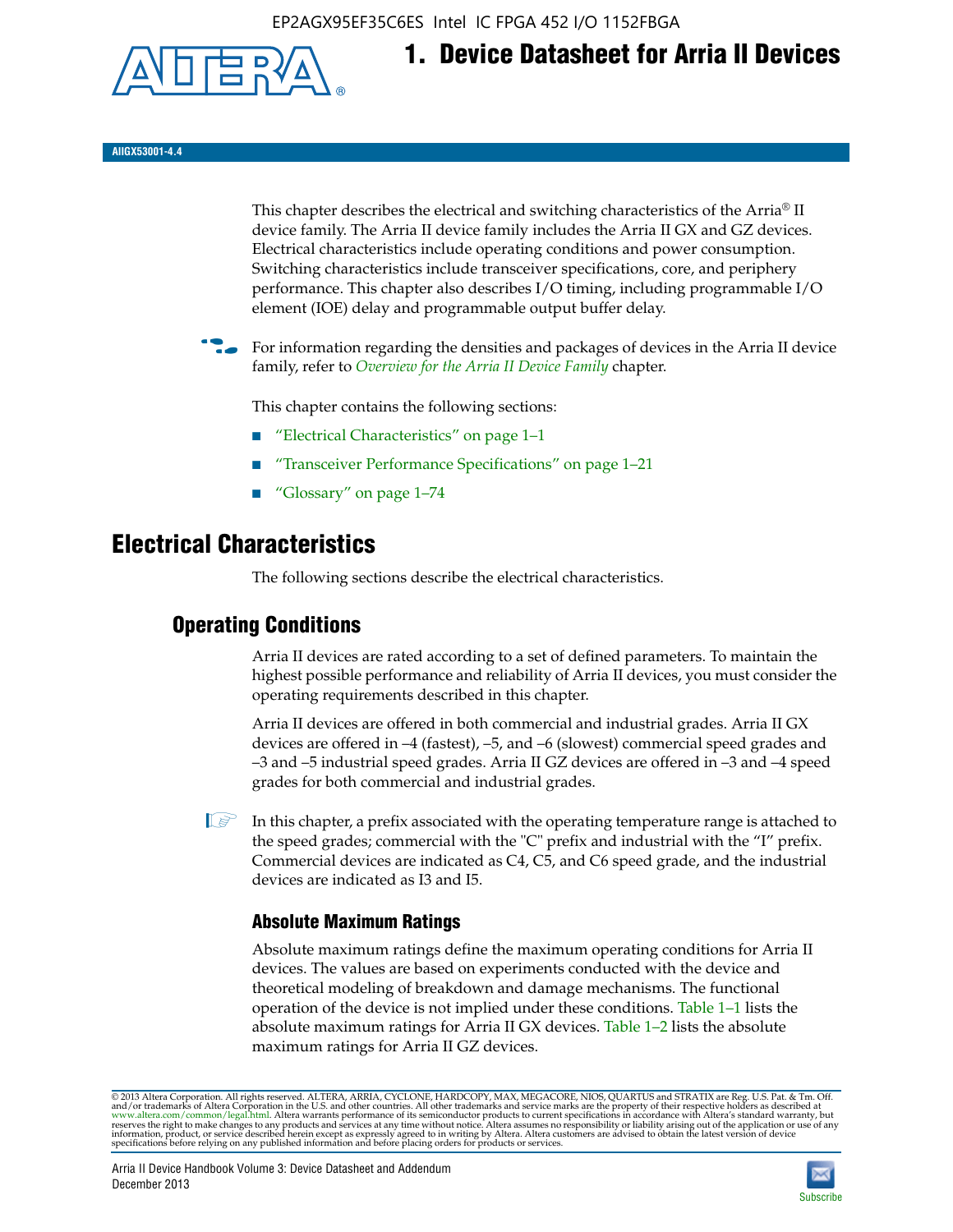

Conditions beyond those listed in Table  $1-1$  and Table  $1-2$  may cause permanent damage to the device. Additionally, device operation at the absolute maximum ratings for extended periods of time may have adverse effects on the device.

Table 1–1 lists the absolute maximum ratings for Arria II GX devices.

**Table 1–1. Absolute Maximum Ratings for Arria II GX Devices** 

| <b>Symbol</b>         | <b>Description</b>                                                                                                 | <b>Minimum</b> | <b>Maximum</b> | <b>Unit</b>  |
|-----------------------|--------------------------------------------------------------------------------------------------------------------|----------------|----------------|--------------|
| $V_{CC}$              | Supplies power to the core, periphery, I/O registers, PCI Express®<br>(PIPE) (PCIe) HIP block, and transceiver PCS | $-0.5$         | 1.35           | $\vee$       |
| $V_{CCCB}$            | Supplies power for the configuration RAM bits                                                                      | $-0.5$         | 1.8            | V            |
| $V_{\text{CCBAT}}$    | Battery back-up power supply for design security volatile key register                                             | $-0.5$         | 3.75           | V            |
| $V_{CCPD}$            | Supplies power to the I/O pre-drivers, differential input buffers, and<br><b>MSEL circuitry</b>                    | $-0.5$         | 3.75           | $\vee$       |
| V <sub>CCIO</sub>     | Supplies power to the I/O banks                                                                                    | $-0.5$         | 3.9            | $\mathsf{V}$ |
| $V_{\text{CCD\_PLL}}$ | Supplies power to the digital portions of the PLL                                                                  | $-0.5$         | 1.35           | V            |
| $V_{\text{CCA\_PLL}}$ | Supplies power to the analog portions of the PLL and device-wide<br>power management circuitry                     | $-0.5$         | 3.75           | $\mathsf{V}$ |
| $V_{1}$               | DC input voltage                                                                                                   | $-0.5$         | 4.0            | V            |
| $I_{\text{OUT}}$      | DC output current, per pin                                                                                         | $-25$          | 40             | mA           |
| $V_{\text{CCA}}$      | Supplies power to the transceiver PMA regulator                                                                    |                | 3.75           | V            |
| $V_{CCL_GXB}$         | Supplies power to the transceiver PMA TX, PMA RX, and clocking                                                     |                | 1.21           | $\vee$       |
| $V_{\text{CCH_GXB}}$  | Supplies power to the transceiver PMA output (TX) buffer                                                           |                | 1.8            | V            |
| $T_{\rm J}$           | Operating junction temperature                                                                                     | $-55$          | 125            | °C           |
| $T_{\tt STG}$         | Storage temperature (no bias)                                                                                      | -65            | 150            | ℃            |

Table 1–2 lists the absolute maximum ratings for Arria II GZ devices.

**Table 1–2. Absolute Maximum Ratings for Arria II GZ Devices (Part 1 of 2)**

| <b>Symbol</b>            | <b>Description</b>                                                                              | <b>Minimum</b> | <b>Maximum</b> | <b>Unit</b>  |
|--------------------------|-------------------------------------------------------------------------------------------------|----------------|----------------|--------------|
| $V_{CC}$                 | Supplies power to the core, periphery, I/O registers, PCIe HIP block, and<br>transceiver PCS    | -0.5           | 1.35           | $\mathsf{V}$ |
| $V_{CCCB}$               | Power supply to the configuration RAM bits                                                      | $-0.5$         | 1.8            | $\vee$       |
| V <sub>CCPGM</sub>       | Supplies power to the configuration pins                                                        | $-0.5$         | 3.75           | $\vee$       |
| <b>V<sub>CCAUX</sub></b> | Auxiliary supply                                                                                | $-0.5$         | 3.75           | $\vee$       |
| $V_{\text{CGBAT}}$       | Supplies battery back-up power for design security volatile key register                        | -0.5           | 3.75           | V            |
| $V_{CCPD}$               | Supplies power to the I/O pre-drivers, differential input buffers, and<br><b>MSEL circuitry</b> | -0.5           | 3.75           | $\mathsf{V}$ |
| V <sub>CCIO</sub>        | Supplies power to the I/O banks                                                                 | $-0.5$         | 3.9            | $\mathsf{V}$ |
| $V_{\rm CC\_CLKIN}$      | Supplies power to the differential clock input                                                  | $-0.5$         | 3.75           | $\vee$       |
| $V_{\text{CCD\_PLL}}$    | Supplies power to the digital portions of the PLL                                               | $-0.5$         | 1.35           | V            |
| $V_{\text{CCA\_PLL}}$    | Supplies power to the analog portions of the PLL and device-wide<br>power management circuitry  | $-0.5$         | 3.75           | $\mathsf{V}$ |
| V <sub>1</sub>           | DC input voltage                                                                                | $-0.5$         | 4.0            | $\vee$       |
| $I_{\text{OUT}}$         | DC output current, per pin                                                                      | $-25$          | 40             | mA           |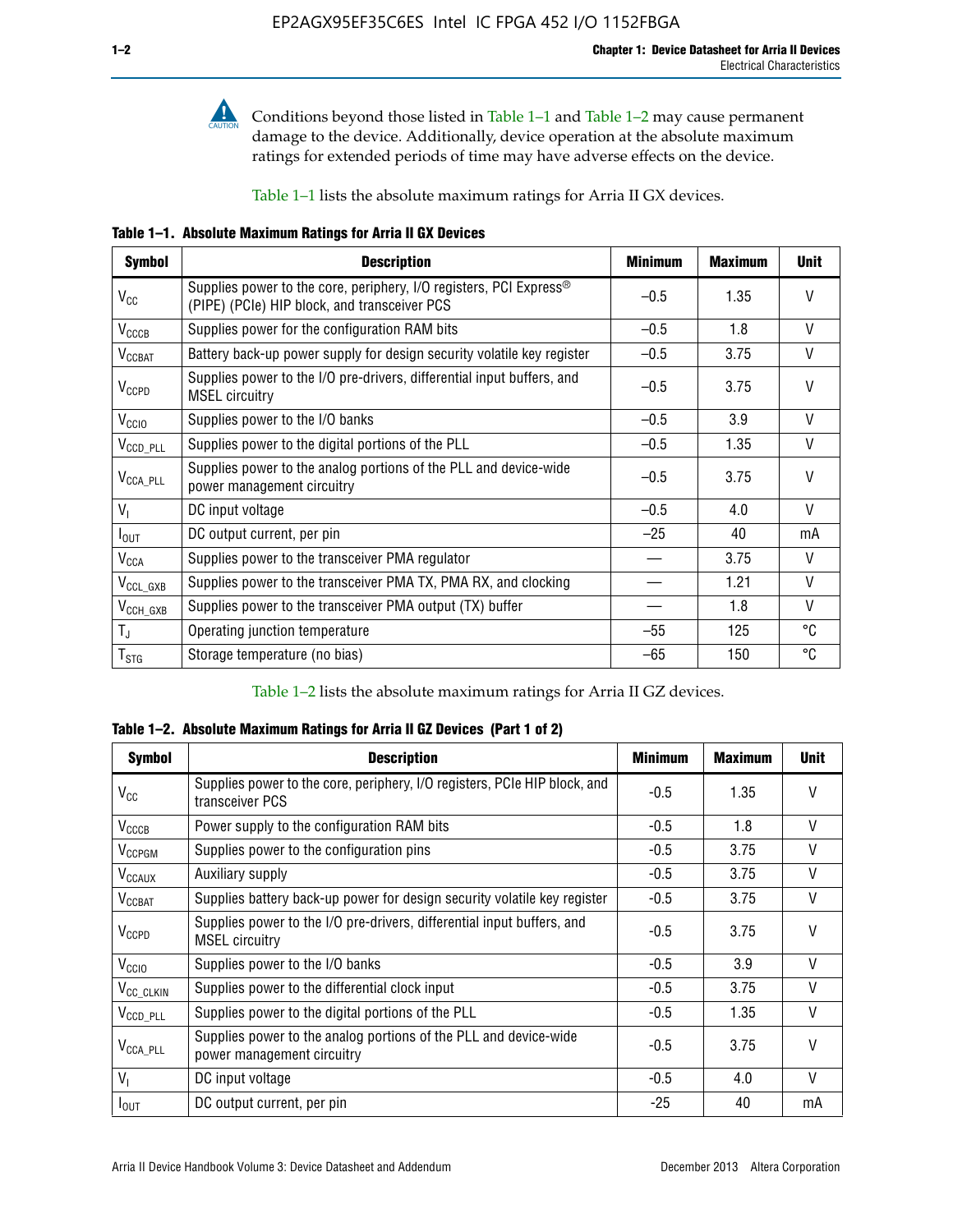| <b>Symbol</b>                  | <b>Description</b>                                                              | <b>Minimum</b> | Maximum | <b>Unit</b> |
|--------------------------------|---------------------------------------------------------------------------------|----------------|---------|-------------|
| $V_{\texttt{CCA}\_\textsf{L}}$ | Supplies transceiver high voltage power (left side)                             | $-0.5$         | 3.75    | $\vee$      |
| $V_{\mathsf{CCA}\_\mathsf{R}}$ | Supplies transceiver high voltage power (right side)                            | $-0.5$         | 3.75    | V           |
| $V_{CCHIP\_L}$                 | Supplies transceiver HIP digital power (left side)                              | $-0.5$         | 1.35    | V           |
| $V_{CCR\_L}$                   | Supplies receiver power (left side)                                             | $-0.5$         | 1.35    | V           |
| $V_{CCR\_R}$                   | Supplies receiver power (right side)                                            | $-0.5$         | 1.35    | V           |
| $V_{CCT\_L}$                   | Supplies transmitter power (left side)                                          | $-0.5$         | 1.35    | V           |
| $V_{CCT_R}$                    | Supplies transmitter power (right side)                                         | $-0.5$         | 1.35    | V           |
| V <sub>CCL</sub> GXBLn<br>(1)  | Supplies power to the transceiver PMA TX, PMA RX, and clocking (left<br>side)   | $-0.5$         | 1.35    | $\vee$      |
| V <sub>CCL_GXBRn</sub><br>(1)  | Supplies power to the transceiver PMA TX, PMA RX, and clocking (right)<br>side) | $-0.5$         | 1.35    | $\vee$      |
| V <sub>CCH_GXBLn</sub><br>(1)  | Supplies power to the transceiver PMA output (TX) buffer (left side)            | $-0.5$         | 1.8     | $\vee$      |
| V <sub>CCH_GXBRn</sub><br>(1)  | Supplies power to the transceiver PMA output (TX) buffer (right side)           | $-0.5$         | 1.8     | $\vee$      |
| $T_{\rm J}$                    | Operating junction temperature                                                  | -55            | 125     | °C          |
| $T_{\text{STG}}$               | Storage temperature (no bias)                                                   | -65            | 150     | °C          |

|  |  | Table 1-2. Absolute Maximum Ratings for Arria II GZ Devices (Part 2 of 2) |  |  |  |
|--|--|---------------------------------------------------------------------------|--|--|--|
|--|--|---------------------------------------------------------------------------|--|--|--|

**Note to Table 1–2:**

 $(1)$   $n = 0, 1,$  or 2.

#### **Maximum Allowed Overshoot and Undershoot Voltage**

During transitions, input signals may overshoot to the voltage shown in Table 1–3 and undershoot to –2.0 V for magnitude of currents less than 100 mA and periods shorter than 20 ns.

Table 1–3 lists the Arria II GX and GZ maximum allowed input overshoot voltage and the duration of the overshoot voltage as a percentage over the device lifetime. The maximum allowed overshoot duration is specified as a percentage of high-time over the lifetime of the device. A DC signal is equivalent to 100% duty cycle. For example, a signal that overshoots to 4.3 V can only be at 4.3 V for 5.41% over the lifetime of the device; for a device lifetime of 10 years, this amounts to 5.41/10ths of a year.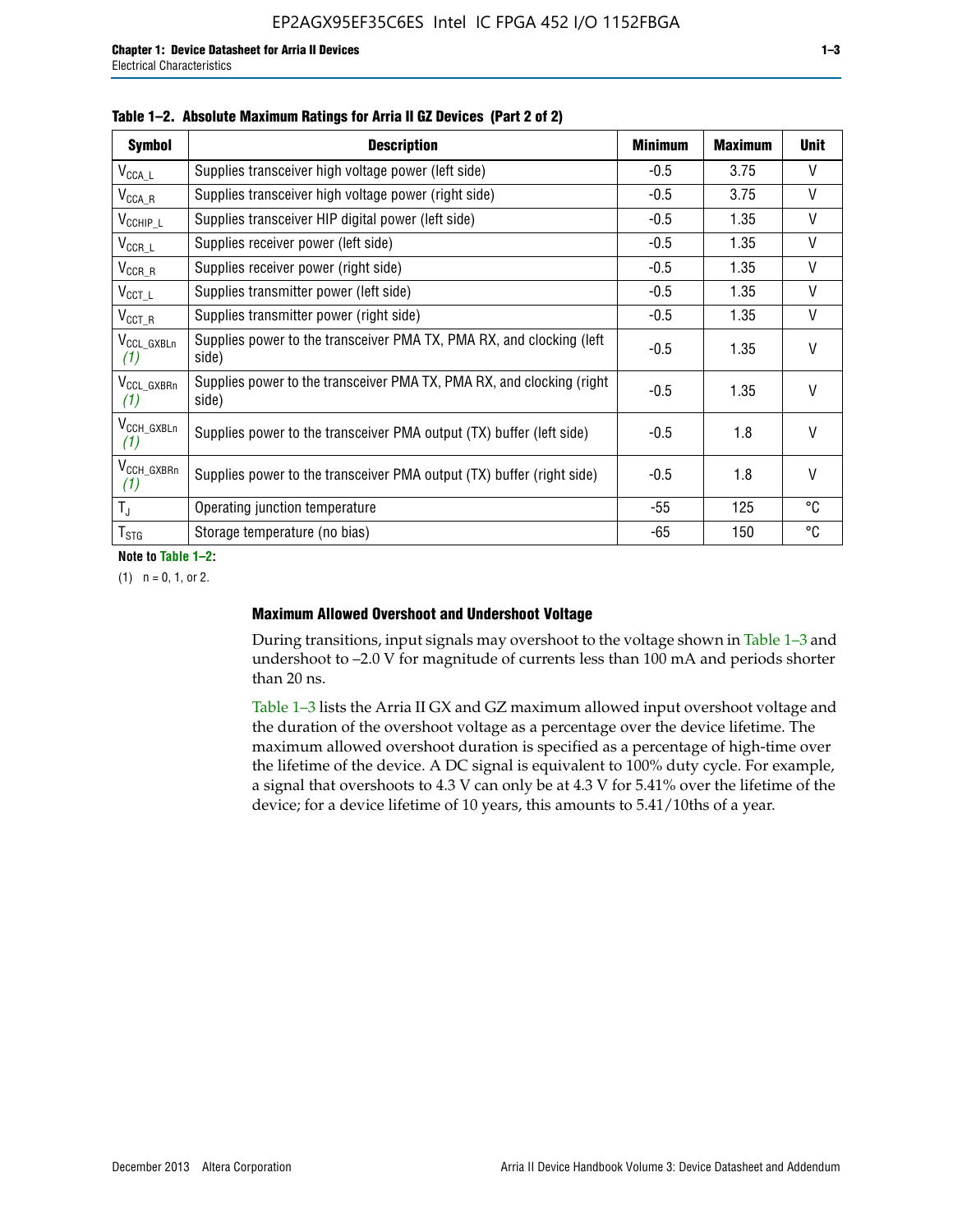| <b>Symbol</b> | <b>Description</b>      | <b>Condition (V)</b> | <b>Overshoot Duration as % of</b><br><b>High Time</b> | <b>Unit</b>   |
|---------------|-------------------------|----------------------|-------------------------------------------------------|---------------|
|               |                         | 4.0                  | 100.000                                               | $\frac{0}{0}$ |
|               |                         | 4.05                 | 79.330                                                | $\frac{0}{0}$ |
|               |                         | 4.1                  | 46.270                                                | $\frac{0}{0}$ |
|               |                         | 4.15                 | 27.030                                                | $\frac{0}{0}$ |
|               | <b>AC Input Voltage</b> | 4.2                  | 15.800                                                | $\frac{0}{0}$ |
|               |                         | 4.25                 | 9.240                                                 | $\frac{0}{0}$ |
| $V_1$ (AC)    |                         | 4.3                  | 5.410                                                 | $\frac{0}{0}$ |
|               |                         | 4.35                 | 3.160                                                 | $\frac{0}{0}$ |
|               |                         | 4.4                  | 1.850                                                 | $\frac{0}{0}$ |
|               |                         | 4.45                 | 1.080                                                 | $\frac{0}{0}$ |
|               |                         | 4.5                  | 0.630                                                 | $\frac{0}{0}$ |
|               |                         | 4.55                 | 0.370                                                 | $\frac{0}{0}$ |
|               |                         | 4.6                  | 0.220                                                 | $\frac{0}{0}$ |

# **Table 1–3. Maximum Allowed Overshoot During Transitions for Arria II Devices**

# **Maximum Allowed I/O Operating Frequency**

Table 1–4 lists the maximum allowed I/O operating frequency for Arria II GX I/Os using the specified I/O standards to ensure device reliability.

|  |  |  | Table 1–4. Maximum Allowed I/O Operating Frequency for Arria II GX Devices |
|--|--|--|----------------------------------------------------------------------------|
|--|--|--|----------------------------------------------------------------------------|

| <b>I/O Standard</b>                   | I/O Frequency (MHz) |
|---------------------------------------|---------------------|
| HSTL-18 and HSTL-15                   | 333                 |
| <b>SSTL-15</b>                        | 400                 |
| SSTL-18                               | 333                 |
| 2.5-V LVCMOS                          | 260                 |
| 3.3-V and 3.0-V LVTTL                 |                     |
| 3.3-V, 3.0-V, 1.8-V, and 1.5-V LVCMOS | 250                 |
| PCI and PCI-X                         |                     |
| SSTL-2                                |                     |
| 1.2-V LVCMOS HSTL-12                  | 200                 |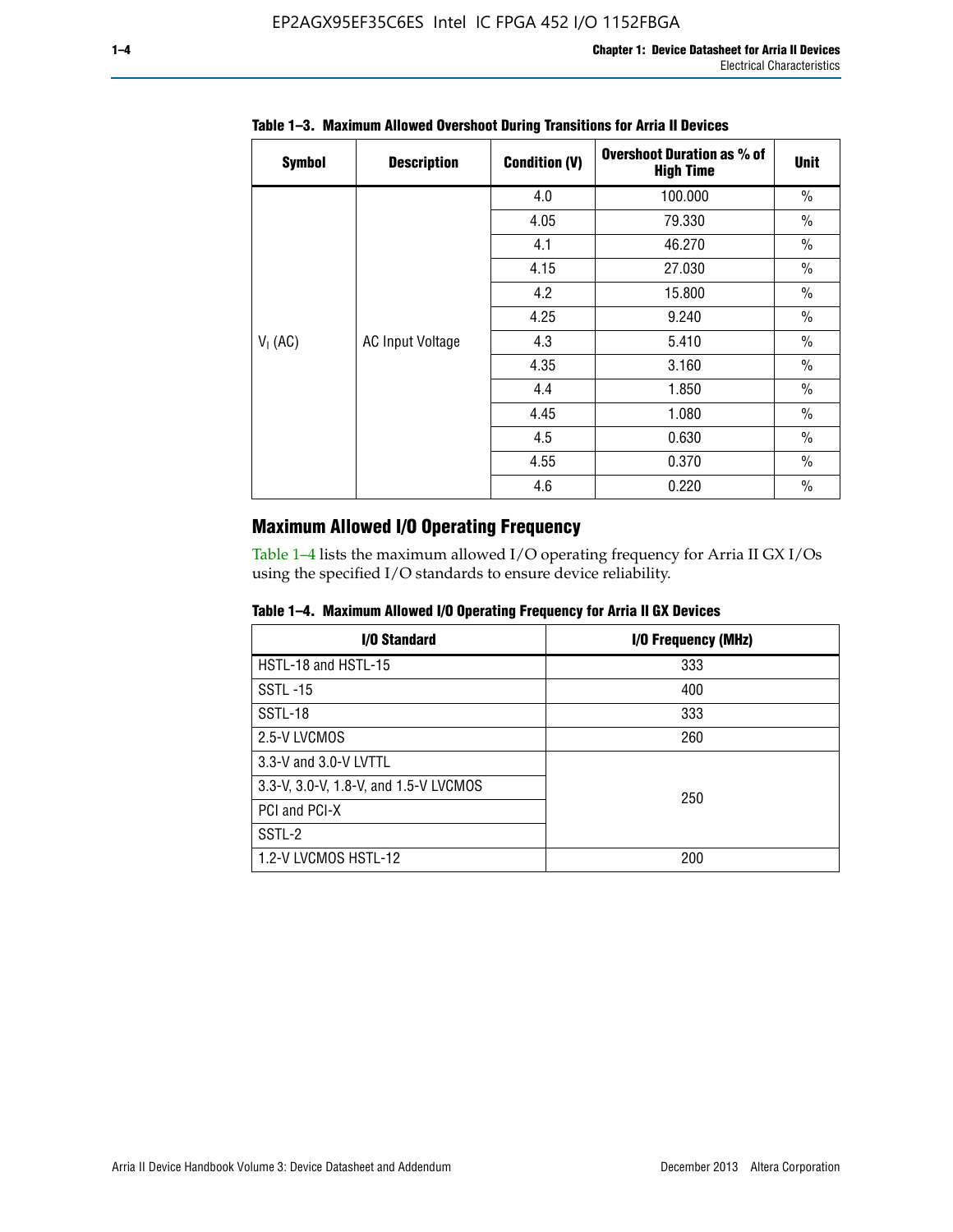# **Recommended Operating Conditions**

This section lists the functional operation limits for AC and DC parameters for Arria II GX and GZ devices. All supplies are required to monotonically reach their full-rail values without plateaus within  $t_{RAMP}$ .

Table 1–5 lists the recommended operating conditions for Arria II GX devices.

**Table 1–5. Recommended Operating Conditions for Arria II GX Devices** *(Note 1)* **(Part 1 of 2)**

| <b>Symbol</b>             | <b>Description</b>                                                                                     | <b>Condition</b>         | <b>Minimum</b> | <b>Typical</b>           | <b>Maximum</b>    | <b>Unit</b>  |
|---------------------------|--------------------------------------------------------------------------------------------------------|--------------------------|----------------|--------------------------|-------------------|--------------|
| $V_{CC}$                  | Supplies power to the core, periphery, I/O<br>registers, PCIe HIP block, and transceiver<br><b>PCS</b> |                          | 0.87           | 0.90                     | 0.93              | $\vee$       |
| $V_{CCCB}$                | Supplies power to the configuration RAM<br>bits                                                        |                          | 1.425          | 1.50                     | 1.575             | $\mathsf{V}$ |
| $V_{\text{CGBAT}}$<br>(2) | Battery back-up power supply for design<br>security volatile key registers                             |                          | 1.2            |                          | 3.3               | $\vee$       |
|                           | Supplies power to the I/O pre-drivers,                                                                 |                          | 3.135          | 3.3                      | 3.465             | $\mathsf{V}$ |
| $V_{CCPD}$<br>(3)         | differential input buffers, and MSEL                                                                   |                          | 2.85           | 3.0                      | 3.15              | V            |
|                           | circuitry                                                                                              | $\overline{\phantom{a}}$ | 2.375          | 2.5                      | 2.625             | $\mathsf{V}$ |
|                           |                                                                                                        |                          | 3.135          | 3.3                      | 3.465             | $\mathsf{V}$ |
|                           | Supplies power to the I/O banks $(4)$                                                                  |                          | 2.85           | 3.0                      | 3.15              | $\mathsf{V}$ |
| V <sub>CCIO</sub>         |                                                                                                        | $\overline{\phantom{a}}$ | 2.375          | 2.5                      | 2.625             | $\mathsf{V}$ |
|                           |                                                                                                        | $\overline{\phantom{a}}$ | 1.71           | 1.8                      | 1.89              | $\mathsf{V}$ |
|                           |                                                                                                        |                          | 1.425          | 1.5                      | 1.575             | V            |
|                           |                                                                                                        |                          | 1.14           | 1.2                      | 1.26              | $\mathsf{V}$ |
| $V_{\text{CCD\_PLL}}$     | Supplies power to the digital portions of the<br>PLL                                                   |                          | 0.87           | 0.90                     | 0.93              | $\mathsf{V}$ |
| $V_{\text{CCA\_PLL}}$     | Supplies power to the analog portions of<br>the PLL and device-wide power<br>management circuitry      |                          | 2.375          | 2.5                      | 2.625             | $\mathsf{V}$ |
| $V_{I}$                   | DC Input voltage                                                                                       |                          | $-0.5$         | $\overline{\phantom{a}}$ | 3.6               | $\mathsf{V}$ |
| $V_0$                     | Output voltage                                                                                         |                          | $\mathbf 0$    |                          | V <sub>CCIO</sub> | V            |
| $V_{CCA}$                 | Supplies power to the transceiver PMA<br>regulator                                                     |                          | 2.375          | 2.5                      | 2.625             | V            |
| $V_{CCL_GXB}$             | Supplies power to the transceiver PMA TX,<br>PMA RX, and clocking                                      |                          | 1.045          | 1.1                      | 1.155             | $\vee$       |
| $V_{\text{CCH_GXB}}$      | Supplies power to the transceiver PMA<br>output (TX) buffer                                            |                          | 1.425          | 1.5                      | 1.575             | V            |
| $T_{J}$                   | Operating junction temperature                                                                         | Commercial               | $\mathbf 0$    |                          | 85                | °C           |
|                           |                                                                                                        | Industrial               | $-40$          |                          | 100               | °C           |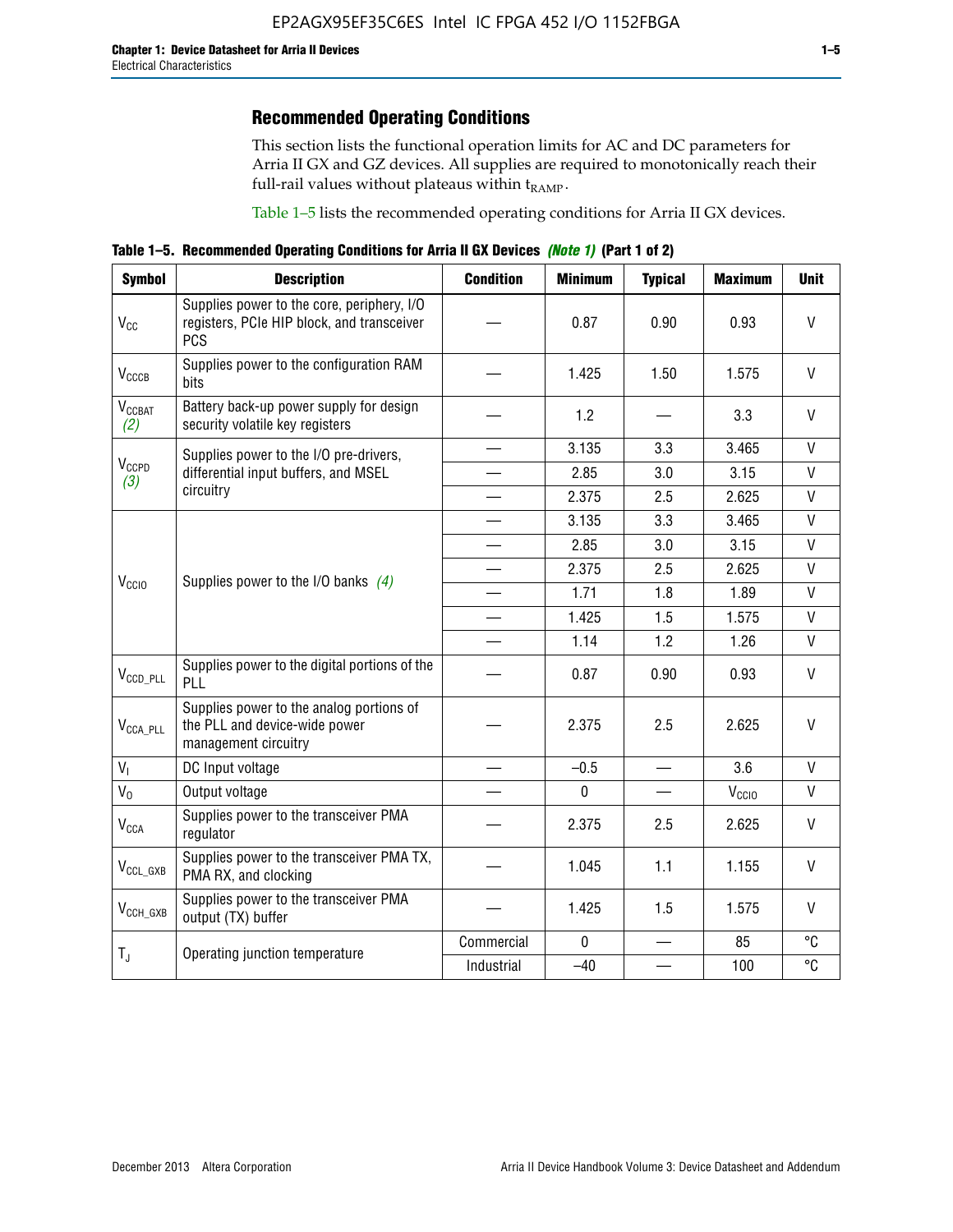| <b>Symbol</b> | <b>Description</b>     | <b>Condition</b> | <b>Minimum</b> | <b>Typical</b> | <b>Maximum</b> | <b>Unit</b> |
|---------------|------------------------|------------------|----------------|----------------|----------------|-------------|
| <b>LRAMP</b>  | Power Supply Ramp time | Normal POR       | 0.05           |                | 100            | ms          |
|               |                        | Fast POR         | 0.05           |                |                | ms          |

#### **Table 1–5. Recommended Operating Conditions for Arria II GX Devices** *(Note 1)* **(Part 2 of 2)**

**Notes to Table 1–5:** 

(1) For more information about supply pin connections, refer to the *[Arria II Device Family Pin Connection Guidelines](http://www.altera.com/literature/dp/arria-ii-gx/PCG-01007.pdf)*.

(2) Altera recommends a 3.0-V nominal battery voltage when connecting V<sub>CCBAT</sub> to a battery for volatile key backup. If you do not use the volatile security key, you may connect the  $V_{\text{CCBAT}}$  to either GND or a 3.0-V power supply.

(3)  $V_{CCPD}$  must be 2.5-V for I/O banks with 2.5-V and lower  $V_{CCIO}$ , 3.0-V for 3.0-V  $V_{CCIO}$ , and 3.3-V for 3.3-V  $V_{CCIO}$ .

(4)  $V_{\text{CCIO}}$  for 3C and 8C I/O banks where the configuration pins reside only supports 3.3-, 3.0-, 2.5-, or 1.8-V voltage levels.

Table 1–6 lists the recommended operating conditions for Arria II GZ devices.

**Table 1–6. Recommended Operating Conditions for Arria II GZ Devices** *(Note 6)* **(Part 1 of 2)**

| <b>Symbol</b>                           | <b>Description</b>                                                          | <b>Condition</b>         | <b>Minimum</b> | <b>Typical</b>           | <b>Maximum</b>    | <b>Unit</b>  |
|-----------------------------------------|-----------------------------------------------------------------------------|--------------------------|----------------|--------------------------|-------------------|--------------|
| $V_{CC}$                                | Core voltage and periphery circuitry power<br>supply                        |                          | 0.87           | 0.90                     | 0.93              | $\vee$       |
| $V_{CCCB}$                              | Supplies power for the configuration RAM<br>bits                            |                          | 1.45           | 1.50                     | 1.55              | V            |
| $\mathsf{V}_{\texttt{CCAUX}}$           | Auxiliary supply                                                            |                          | 2.375          | 2.5                      | 2.625             | V            |
|                                         | I/O pre-driver (3.0 V) power supply                                         |                          | 2.85           | 3.0                      | 3.15              | V            |
| $V_{CCPD}$ (2)                          | I/O pre-driver (2.5 V) power supply                                         |                          | 2.375          | 2.5                      | 2.625             | V            |
|                                         | I/O buffers (3.0 V) power supply                                            |                          | 2.85           | 3.0                      | 3.15              | V            |
|                                         | I/O buffers (2.5 V) power supply                                            | $\overline{\phantom{0}}$ | 2.375          | 2.5                      | 2.625             | $\mathsf{V}$ |
| V <sub>CCIO</sub>                       | I/O buffers (1.8 V) power supply                                            |                          | 1.71           | 1.8                      | 1.89              | V            |
|                                         | I/O buffers (1.5 V) power supply                                            |                          | 1.425          | 1.5                      | 1.575             | V            |
|                                         | I/O buffers (1.2 V) power supply                                            |                          | 1.14           | 1.2                      | 1.26              | $\vee$       |
|                                         | Configuration pins (3.0 V) power supply                                     |                          | 2.85           | 3.0                      | 3.15              | $\vee$       |
| V <sub>CCPGM</sub>                      | Configuration pins (2.5 V) power supply                                     | $\overline{\phantom{0}}$ | 2.375          | 2.5                      | 2.625             | V            |
|                                         | Configuration pins (1.8 V) power supply                                     |                          | 1.71           | 1.8                      | 1.89              | $\mathsf{V}$ |
| $V_{\text{CCA\_PLL}}$                   | PLL analog voltage regulator power supply                                   | $\overline{\phantom{0}}$ | 2.375          | 2.5                      | 2.625             | V            |
| $V_{CCD\_PLL}$                          | PLL digital voltage regulator power supply                                  |                          | 0.87           | 0.90                     | 0.93              | V            |
| V <sub>CC_CLKIN</sub>                   | Differential clock input power supply                                       | $\overline{\phantom{0}}$ | 2.375          | 2.5                      | 2.625             | $\mathsf{V}$ |
| $V_{CCBAT}$ (1)                         | Battery back-up power supply (For design<br>security volatile key register) |                          | 1.2            |                          | 3.3               | $\vee$       |
| $V_{I}$                                 | DC input voltage                                                            |                          | $-0.5$         | $\overline{\phantom{0}}$ | 3.6               | V            |
| $V_0$                                   | Output voltage                                                              |                          | $\pmb{0}$      |                          | V <sub>CCIO</sub> | $\mathsf{V}$ |
| $\mathsf{V}_{\mathsf{CCA}\_\mathsf{L}}$ | Transceiver high voltage power (left side)                                  |                          | 2.85/2.375     |                          | 3.15/2.625        | V            |
| $\mathsf{V}_{\mathsf{CCA\_R}}$          | Transceiver high voltage power (right side)                                 |                          |                | 3.0/2.5(4)               |                   |              |
| $V_{CCHIP\_L}$                          | Transceiver HIP digital power (left side)                                   | $\overline{\phantom{0}}$ | 0.87           | 0.9                      | 0.93              | V            |
| $V_{CCR\_L}$                            | Receiver power (left side)                                                  |                          | 1.05           | 1.1                      | 1.15              | $\mathsf{V}$ |
| $\mathsf{V}_{\mathsf{CCR\_R}}$          | Receiver power (right side)                                                 |                          | 1.05           | 1.1                      | 1.15              | $\mathsf{V}$ |
| $\mathsf{V}_{\mathsf{CCT\_L}}$          | Transmitter power (left side)                                               |                          | 1.05           | 1.1                      | 1.15              | $\mathsf{V}$ |
| $V_{CCT\_R}$                            | Transmitter power (right side)                                              |                          | 1.05           | 1.1                      | 1.15              | $\mathsf{V}$ |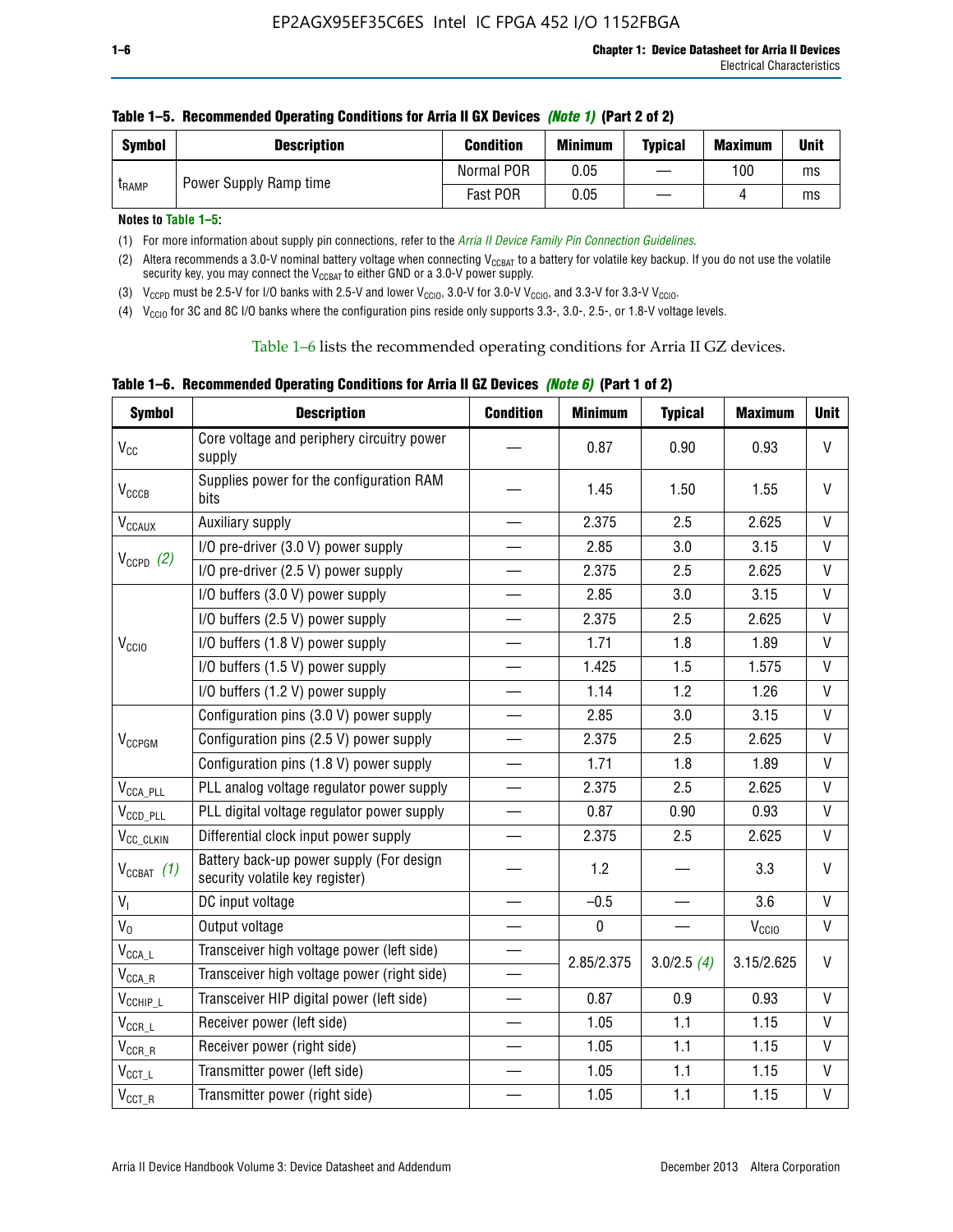| <b>Symbol</b>                 | <b>Description</b>                           | <b>Condition</b>           | <b>Minimum</b> | <b>Typical</b> | <b>Maximum</b> | <b>Unit</b> |
|-------------------------------|----------------------------------------------|----------------------------|----------------|----------------|----------------|-------------|
| $V_{CCL_GXBLn}$<br>(3)        | Transceiver clock power (left side)          |                            | 1.05           | 1.1            | 1.15           | V           |
| V <sub>CCL_GXBRn</sub><br>(3) | Transceiver clock power (right side)         |                            | 1.05           | 1.1            | 1.15           |             |
| V <sub>CCH_GXBLn</sub><br>(3) | Transmitter output buffer power (left side)  |                            | 1.33/1.425     | 1.4/1.5(5)     | 1.575          |             |
| V <sub>CCH_GXBRn</sub><br>(3) | Transmitter output buffer power (right side) |                            |                |                |                |             |
| $T_{\rm J}$                   | Operating junction temperature               | Commercial                 | 0              |                | 85             | ℃           |
|                               |                                              | Industrial                 | $-40$          |                | 100            | °C          |
| t <sub>RAMP</sub>             | Power supply ramp time                       | Normal POR<br>$(PORSEL=0)$ | 0.05           |                | 100            | ms          |
|                               |                                              | Fast POR<br>$(PORSEL=1)$   | 0.05           |                | 4              | ms          |

#### **Table 1–6. Recommended Operating Conditions for Arria II GZ Devices** *(Note 6)* **(Part 2 of 2)**

#### **Notes to Table 1–6:**

(1) Altera recommends a 3.0-V nominal battery voltage when connecting  $V_{CCBAT}$  to a battery for volatile key backup. If you do not use the volatile security key, you may connect the  $V_{\text{CCBAT}}$  to either GND or a 3.0-V power supply.

(2)  $V_{CCPD}$  must be 2.5 V when  $V_{CCIO}$  is 2.5, 1.8, 1.5, or 1.2 V.  $V_{CCPD}$  must be 3.0 V when  $V_{CCIO}$  is 3.0 V.

(3)  $n = 0, 1, or 2$ .

(4)  $V_{CCA~LR}$  must be connected to a 3.0-V supply if the clock multiplier unit (CMU) phase-locked loop (PLL), receiver clock data recovery (CDR), or both, are configured at a base data rate > 4.25 Gbps. For data rates up to 4.25 Gbps, you can connect V<sub>CCA L/R</sub> to either 3.0 V or 2.5 V.

- (5)  $V_{\text{CCH\_GXBL/R}}$  must be connected to a 1.4-V supply if the transmitter channel data rate is > 6.5 Gbps. For data rates up to 6.5 Gbps, you can connect V<sub>CCH\_GXBL/R</sub> to either 1.4 V or 1.5 V.
- (6) Transceiver power supplies do not have power-on-reset (POR) circuitry. After initial power-up, violating the transceiver power supply operating conditions could lead to unpredictable link behavior.

# **DC Characteristics**

This section lists the supply current, I/O pin leakage current, on-chip termination (OCT) accuracy and variation, input pin capacitance, internal weak pull-up and pull-down resistance, hot socketing, and Schmitt trigger input specifications.

### **Supply Current**

Standby current is the current the device draws after the device is configured with no inputs or outputs toggling and no activity in the device. Because these currents vary largely with the resources used, use the Microsoft Excel-based Early Power Estimator (EPE) to get supply current estimates for your design.

**For more information about power estimation tools, refer to the** *PowerPlay Early Power* **<b>Formation** *[Estimator User Guide](http://www.altera.com/literature/ug/ug_epe.pdf
)* and the *[PowerPlay Power Analysis](http://www.altera.com/literature/hb/qts/qts_qii53013.pdf)* chapter.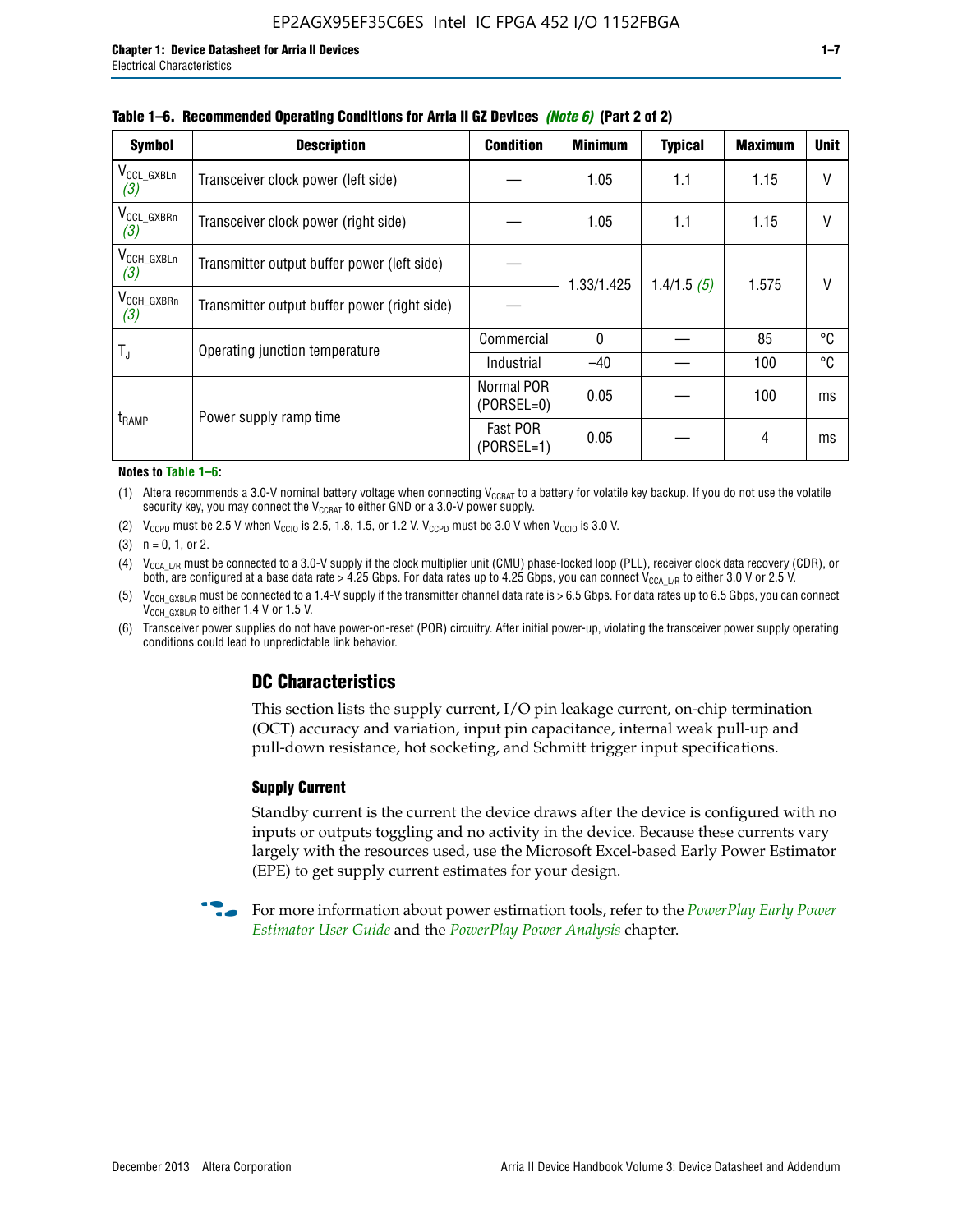### **I/O Pin Leakage Current**

Table 1–7 lists the Arria II GX I/O pin leakage current specifications.

# **Table 1–7. I/O Pin Leakage Current for Arria II GX Devices**

| Symbol   | <b>Description</b> | <b>Conditions</b>                   | <b>Min</b> | <b>Typ</b> | <b>Max</b> | <b>Unit</b> |
|----------|--------------------|-------------------------------------|------------|------------|------------|-------------|
|          | Input pin          | $V_1 = 0$ V to $V_{\text{CCIOMAX}}$ | $-10$      |            |            | uА          |
| $I_{0Z}$ | Tri-stated I/O pin | $V_0 = 0$ V to $V_{\text{CCIOMAX}}$ | $-10$      |            | 10         | uА          |

Table 1–8 lists the Arria II GZ I/O pin leakage current specifications.

**Table 1–8. I/O Pin Leakage Current for Arria II GZ Devices**

| Symbol | <b>Description</b> | <b>Conditions</b>                   | Min   | Typ | Max | Unit |
|--------|--------------------|-------------------------------------|-------|-----|-----|------|
|        | Input pin          | $V_1 = 0$ V to $V_{\text{CCIOMAX}}$ | $-20$ |     | 20  | uА   |
| 10Z    | Tri-stated I/O pin | $V_0 = 0$ V to $V_{\text{CCIOMAX}}$ | $-20$ |     | 20  | μA   |

### **Bus Hold**

Bus hold retains the last valid logic state after the source driving it either enters the high impedance state or is removed. Each I/O pin has an option to enable bus hold in user mode. Bus hold is always disabled in configuration mode.

Table 1–9 lists bus hold specifications for Arria II GX devices.

**Table 1–9. Bus Hold Parameters for Arria II GX Devices** *(Note 1)*

|                                            |                          |                                       |      | $V_{CClO}$ (V) |       |            |       |            |       |            |       |                |       |                |              |
|--------------------------------------------|--------------------------|---------------------------------------|------|----------------|-------|------------|-------|------------|-------|------------|-------|----------------|-------|----------------|--------------|
| <b>Parameter</b>                           | <b>Symbol</b>            | Cond.                                 |      | $1.2$          |       | 1.5        |       | 1.8        |       | 2.5        |       | 3.0            |       | 3.3            | <b>Unit</b>  |
|                                            |                          |                                       | Min  | <b>Max</b>     | Min   | <b>Max</b> | Min   | <b>Max</b> | Min   | <b>Max</b> | Min   | <b>Max</b>     | Min   | <b>Max</b>     |              |
| Bus-hold<br>low,<br>sustaining<br>current  | <b>I</b> <sub>SUSL</sub> | $V_{IN}$ > $V_{IL}$<br>(max.)         | 8    |                | 12    |            | 30    |            | 50    |            | 70    |                | 70    |                | μA           |
| Bus-hold<br>high,<br>sustaining<br>current | <b>I</b> <sub>SUSH</sub> | $V_{IN}$ < $V_{IL}$<br>(min.)         | $-8$ |                | $-12$ |            | $-30$ |            | $-50$ |            | $-70$ |                | $-70$ |                | μA           |
| Bus-hold<br>low,<br>overdrive<br>current   | $I_{ODL}$                | $0 V < V_{IN} <$<br>V <sub>CCIO</sub> |      | 125            |       | 175        |       | 200        |       | 300        |       | 500            |       | 500            | μA           |
| Bus-hold<br>high,<br>overdrive<br>current  | $I_{ODH}$                | $0 V < V_{IN}$ <<br>V <sub>CCIO</sub> |      | $-125$         |       | $-175$     |       | $-200$     |       | $-300$     |       | $-500$         |       | $-500$         | μA           |
| Bus-hold<br>trip point                     | V <sub>TRIP</sub>        |                                       | 0.3  | 0.9            | 0.375 | 1.125      | 0.68  | 1.07       | 0.7   | 1.7        | 0.8   | $\overline{c}$ | 0.8   | $\overline{c}$ | $\mathsf{V}$ |

### **Note to Table 1–9:**

(1) The bus-hold trip points are based on calculated input voltages from the JEDEC standard.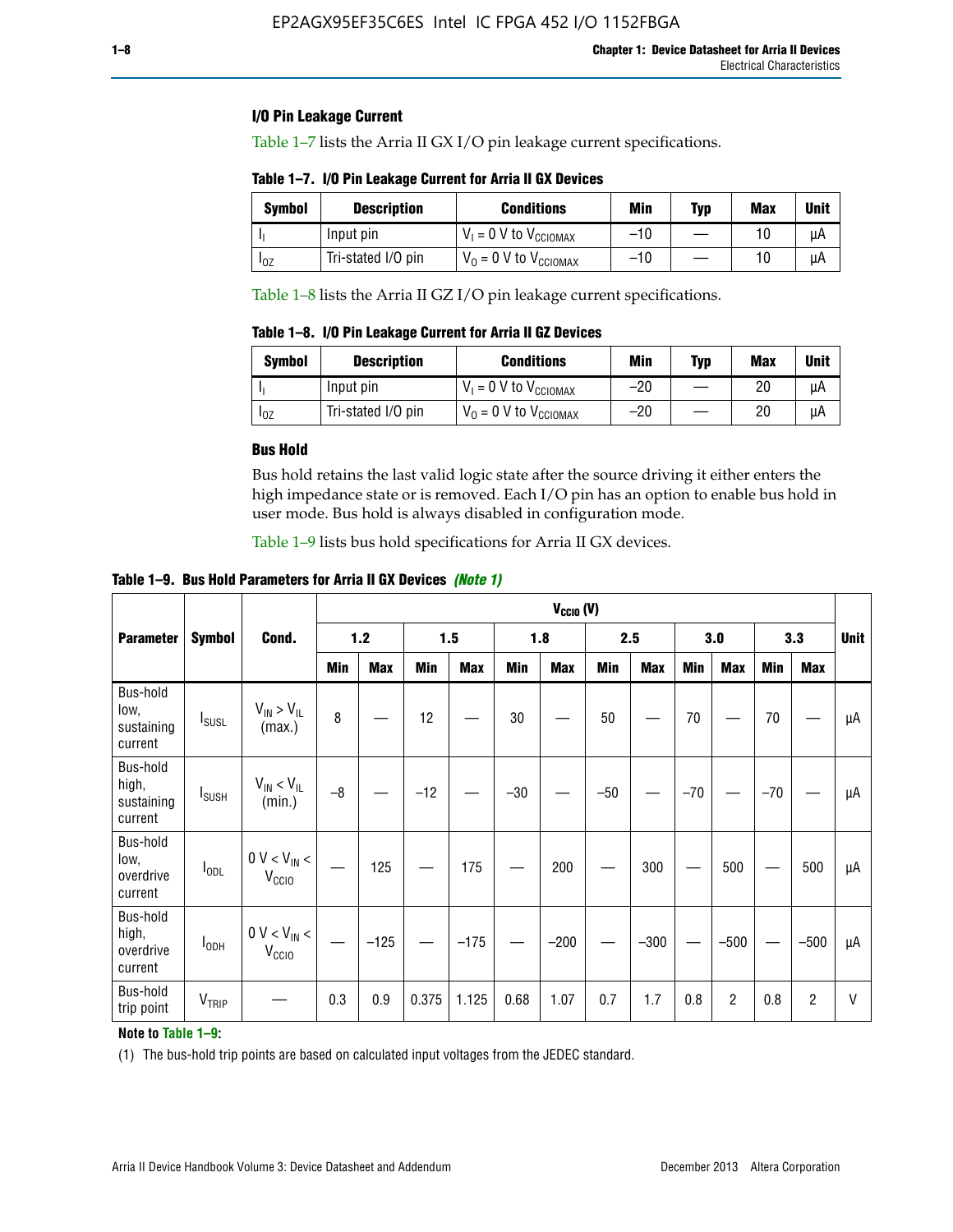# Table 1–10 lists the bus hold specifications for Arria II GZ devices.

**Table 1–10. Bus Hold Parameters for Arria II GZ Devices**

|                                           |                          |                                      |         | $V_{\text{CCIO}}(V)$ |         |            |         |            |         |            |         |            |             |
|-------------------------------------------|--------------------------|--------------------------------------|---------|----------------------|---------|------------|---------|------------|---------|------------|---------|------------|-------------|
| <b>Parameter</b>                          | <b>Symbol</b>            | Cond.                                |         | 1.2                  |         | 1.5        |         | 1.8        |         | 2.5        |         | 3.0        | <b>Unit</b> |
|                                           |                          |                                      | Min     | <b>Max</b>           | Min     | <b>Max</b> | Min     | <b>Max</b> | Min     | <b>Max</b> | Min     | <b>Max</b> |             |
| Bus-hold<br>Low<br>sustaining<br>current  | $I_{SUSL}$               | $V_{IN} > V_{IL}$<br>(max.)          | 22.5    |                      | 25.0    |            | 30.0    |            | 50.0    |            | 70.0    |            | μA          |
| Bus-hold<br>High<br>sustaining<br>current | <b>I</b> <sub>SUSH</sub> | $V_{IN}$ < $V_{IH}$<br>(min.)        | $-22.5$ |                      | $-25.0$ |            | $-30.0$ |            | $-50.0$ |            | $-70.0$ |            | μA          |
| Bus-hold<br>Low<br>overdrive<br>current   | $I_{ODL}$                | $0V < V_{IN}$<br>V <sub>CCIO</sub>   |         | 120                  |         | 160        |         | 200        |         | 300        |         | 500        | μA          |
| Bus-hold<br>High<br>overdrive<br>current  | I <sub>ODH</sub>         | $0V < V_{IN} <$<br>V <sub>CCIO</sub> |         | $-120$               |         | $-160$     |         | $-200$     |         | $-300$     |         | $-500$     | μA          |
| Bus-hold<br>trip point                    | V <sub>TRIP</sub>        |                                      | 0.45    | 0.95                 | 0.50    | 1.00       | 0.68    | 1.07       | 0.70    | 1.70       | 0.80    | 2.00       | $\vee$      |

# **OCT Specifications**

Table 1–11 lists the Arria II GX device and differential OCT with and without calibration accuracy.

| Table 1–11. OCT With and Without Calibration Specification for Arria II GX Device I/Os (Note 1) (Part 1 of 2) |  |  |  |  |  |
|---------------------------------------------------------------------------------------------------------------|--|--|--|--|--|
|---------------------------------------------------------------------------------------------------------------|--|--|--|--|--|

|                                                           |                                                 |                                                | <b>Calibration Accuracy</b> |                   |               |
|-----------------------------------------------------------|-------------------------------------------------|------------------------------------------------|-----------------------------|-------------------|---------------|
| <b>Symbol</b>                                             | <b>Description</b>                              | <b>Conditions (V)</b>                          | <b>Commercial</b>           | <b>Industrial</b> | <b>Unit</b>   |
| 25- $\Omega$ R <sub>S</sub><br>3.0, 2.5                   | 25- $\Omega$ series OCT<br>without calibration  | $V_{\text{CC10}} = 3.0, 2.5$                   | ± 30                        | ± 40              | $\frac{0}{0}$ |
| 50- $\Omega$ R <sub>s</sub><br>3.0, 2.5                   | $50-\Omega$ series OCT<br>without calibration   | $V_{\text{CC10}} = 3.0, 2.5$                   | ± 30                        | ± 40              | $\frac{0}{0}$ |
| 25- $\Omega$ R <sub>S</sub><br>1.8                        | 25- $\Omega$ series OCT<br>without calibration  | $V_{\text{CCI0}} = 1.8$                        | ± 40                        | ± 50              | $\frac{0}{0}$ |
| 50- $\Omega$ R <sub>S</sub><br>1.8                        | 50- $\Omega$ series OCT<br>without calibration  | $V_{\text{CC10}} = 1.8$                        | ± 40                        | ± 50              | $\frac{0}{0}$ |
| 25- $\Omega$ R <sub>s</sub><br>1.5, 1.2                   | 25- $\Omega$ series OCT<br>without calibration  | $V_{CCD} = 1.5, 1.2$                           | ± 50                        | ± 50              | $\frac{0}{0}$ |
| 50- $\Omega$ R <sub>s</sub><br>1.5, 1.2                   | $50 - \Omega$ series OCT<br>without calibration | $V_{\text{CC10}} = 1.5, 1.2$                   | ± 50                        | ± 50              | $\frac{0}{0}$ |
| 25- $\Omega$ R <sub>S</sub><br>3.0, 2.5, 1.8, 1.5,<br>1.2 | 25- $\Omega$ series OCT<br>with calibration     | $V_{\text{CGI0}} = 3.0, 2.5,$<br>1.8, 1.5, 1.2 | ±10                         | ±10               | $\frac{0}{0}$ |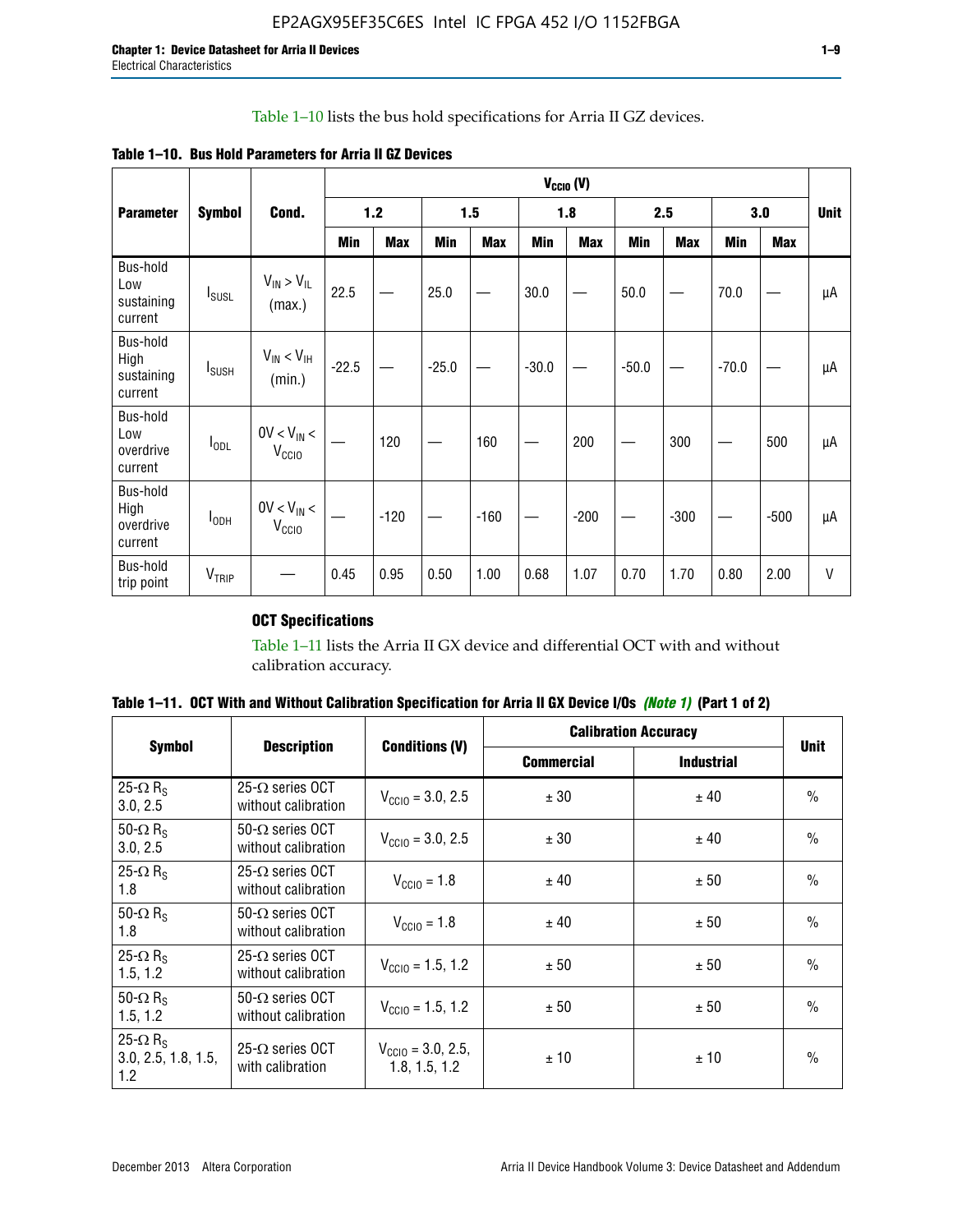|                                                           |                                                          |                                                | <b>Calibration Accuracy</b> | <b>Unit</b>       |               |
|-----------------------------------------------------------|----------------------------------------------------------|------------------------------------------------|-----------------------------|-------------------|---------------|
| <b>Symbol</b>                                             | <b>Description</b>                                       | <b>Conditions (V)</b>                          | <b>Commercial</b>           | <b>Industrial</b> |               |
| 50- $\Omega$ R <sub>S</sub><br>3.0, 2.5, 1.8, 1.5,<br>1.2 | 50- $\Omega$ series OCT<br>with calibration              | $V_{\text{CCIO}} = 3.0, 2.5,$<br>1.8, 1.5, 1.2 | ±10                         | ± 10              | $\frac{0}{0}$ |
| 100- $\Omega$ R <sub>D</sub><br>2.5                       | 100- $\Omega$ differential<br>OCT without<br>calibration | $V_{\text{CCIQ}} = 2.5$                        | ± 30                        | ± 30              | $\%$          |

# **Table 1–11. OCT With and Without Calibration Specification for Arria II GX Device I/Os** *(Note 1)* **(Part 2 of 2)**

**Note to Table 1–11:**

(1) OCT with calibration accuracy is valid at the time of calibration only.

Table 1–12 lists the OCT termination calibration accuracy specifications for Arria II GZ devices.

| Table 1–12. OCT with Calibration Accuracy Specifications for Arria II GZ Devices (Note 1) |  |  |  |
|-------------------------------------------------------------------------------------------|--|--|--|
|-------------------------------------------------------------------------------------------|--|--|--|

|                                                                                                       |                                                                                                                                 |                                                | <b>Calibration Accuracy</b> | <b>Unit</b> |       |               |
|-------------------------------------------------------------------------------------------------------|---------------------------------------------------------------------------------------------------------------------------------|------------------------------------------------|-----------------------------|-------------|-------|---------------|
| <b>Symbol</b>                                                                                         | <b>Description</b>                                                                                                              | <b>Conditions (V)</b>                          | C <sub>2</sub>              | C3, I3      | C4,14 |               |
| 25- $\Omega$ R <sub>s</sub><br>3.0, 2.5, 1.8, 1.5,<br>1.2 $(2)$                                       | $25-\Omega$ series OCT<br>with calibration                                                                                      | $V_{CGI0} = 3.0, 2.5,$<br>1.8, 1.5, 1.2        | ± 8                         | ± 8         | ± 8   | $\frac{0}{0}$ |
| 50- $\Omega$ R <sub>s</sub><br>3.0, 2.5, 1.8, 1.5,<br>1.2                                             | 50- $\Omega$ internal series<br>OCT with calibration                                                                            | $V_{\text{CC10}} = 3.0, 2.5,$<br>1.8, 1.5, 1.2 | ± 8                         | ± 8         | ± 8   | $\frac{0}{0}$ |
| 50- $\Omega$ R <sub>T</sub><br>2.5, 1.8, 1.5, 1.2                                                     | 50- $\Omega$ internal parallel<br><b>OCT</b> with calibration                                                                   | $V_{\text{CC10}} = 2.5, 1.8,$<br>1.5.1.2       | ± 10                        | ± 10        | ± 10  | $\frac{0}{0}$ |
| 20- $\Omega$ , 40- $\Omega$ , and<br>$60 - \Omega$ R <sub>S</sub><br>3.0, 2.5, 1.8, 1.5,<br>1.2 $(3)$ | 20- $\Omega$ , 40- $\Omega$ and<br>60- $\Omega$ R <sub>s</sub> expanded<br>range for internal<br>series OCT with<br>calibration | $V_{\text{CC10}} = 3.0, 2.5,$<br>1.8, 1.5, 1.2 | ± 10                        | ± 10        | ± 10  | $\frac{0}{0}$ |
| 25- $\Omega$ R <sub>S</sub> left_shift<br>3.0, 2.5, 1.8, 1.5,<br>1.2                                  | $25-\Omega R_{S\_left\_shift}$<br>internal left shift<br>series OCT with<br>calibration                                         | $V_{\text{CC10}} = 3.0, 2.5,$<br>1.8, 1.5, 1.2 | ± 10                        | ± 10        | ± 10  | $\frac{0}{0}$ |

**Notes to Table 1–12:**

(1) OCT calibration accuracy is valid at the time of calibration only.

(2) 25- $\Omega$  R<sub>S</sub> is not supported for 1.5 V and 1.2 V in Row I/O.

(3)  $20-\Omega$  R<sub>S</sub> is not supported for 1.5 V and 1.2 V in Row I/O.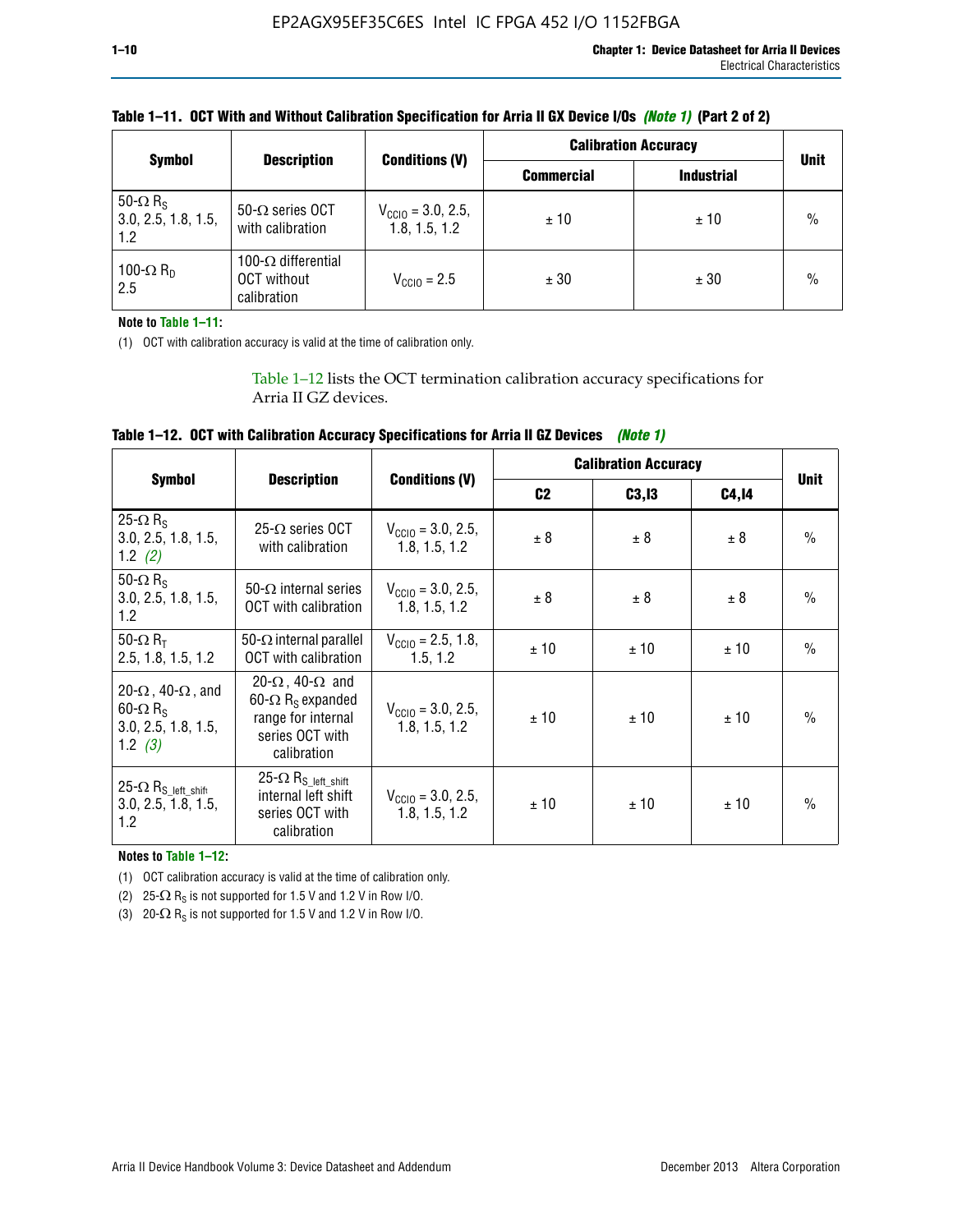The calibration accuracy for calibrated series and parallel OCTs are applicable at the moment of calibration. When process, voltage, and temperature (PVT) conditions change after calibration, the tolerance may change.

Table 1–13 lists the Arria II GZ OCT without calibration resistance tolerance to PVT changes.

|  | Table 1–13. OCT Without Calibration Resistance Tolerance Specifications for Arria II GZ Devices |  |  |  |
|--|-------------------------------------------------------------------------------------------------|--|--|--|
|--|-------------------------------------------------------------------------------------------------|--|--|--|

|                                            |                                                                   |                              | <b>Resistance Tolerance</b> |              |               |
|--------------------------------------------|-------------------------------------------------------------------|------------------------------|-----------------------------|--------------|---------------|
| <b>Symbol</b>                              | <b>Description</b>                                                | <b>Conditions (V)</b>        | C3, I3                      | <b>C4,14</b> | <b>Unit</b>   |
| 25- $\Omega$ R <sub>S</sub><br>3.0 and 2.5 | $25-\Omega$ internal series<br><b>OCT</b> without<br>calibration  | $V_{\text{CC10}} = 3.0, 2.5$ | ± 40                        | ± 40         | $\frac{0}{0}$ |
| 25- $\Omega$ R <sub>S</sub><br>1.8 and 1.5 | 25- $\Omega$ internal series<br><b>OCT</b> without<br>calibration | $V_{CGI0} = 1.8, 1.5$        | ± 40                        | ± 40         | $\frac{0}{0}$ |
| 25- $\Omega$ R <sub>S</sub><br>1.2         | 25- $\Omega$ internal series<br><b>OCT</b> without<br>calibration | $V_{\text{CC10}} = 1.2$      | ± 50                        | ± 50         | $\frac{0}{0}$ |
| 50- $\Omega$ R <sub>S</sub><br>3.0 and 2.5 | $50-\Omega$ internal series<br><b>OCT</b> without<br>calibration  | $V_{\text{CC10}} = 3.0, 2.5$ | ± 40                        | ± 40         | $\frac{0}{0}$ |
| 50- $\Omega$ R <sub>S</sub><br>1.8 and 1.5 | 50- $\Omega$ internal series<br><b>OCT</b> without<br>calibration | $V_{\text{CC10}} = 1.8, 1.5$ | ± 40                        | ± 40         | $\frac{0}{0}$ |
| 50- $\Omega$ R <sub>s</sub><br>1.2         | 50- $\Omega$ internal series<br><b>OCT</b> without<br>calibration | $V_{\text{CC10}} = 1.2$      | ± 50                        | ± 50         | $\frac{0}{0}$ |
| 100- $\Omega$ R <sub>D</sub><br>2.5        | 100- $\Omega$ internal<br>differential OCT                        | $V_{\text{CC10}} = 2.5$      | ± 25                        | ± 25         | $\frac{0}{0}$ |

OCT calibration is automatically performed at power up for OCT-enabled I/Os. When voltage and temperature conditions change after calibration, the resistance may change. Use Equation 1–1 and Table 1–14 to determine the OCT variation when voltage and temperature vary after power-up calibration for Arria II GX and GZ devices.

**Equation 1–1. OCT Variation** *(Note 1)*

$$
R_{OCT} = R_{SCAL} \Big( 1 + \langle \frac{dR}{dT} \times \Delta T \rangle \pm \langle \frac{dR}{dV} \times \Delta V \rangle \Big)
$$

#### **Notes to Equation 1–1:**

(1)  $R_{OCT}$  value calculated from Equation 1–1shows the range of OCT resistance with the variation of temperature and V<sub>CCIO</sub>.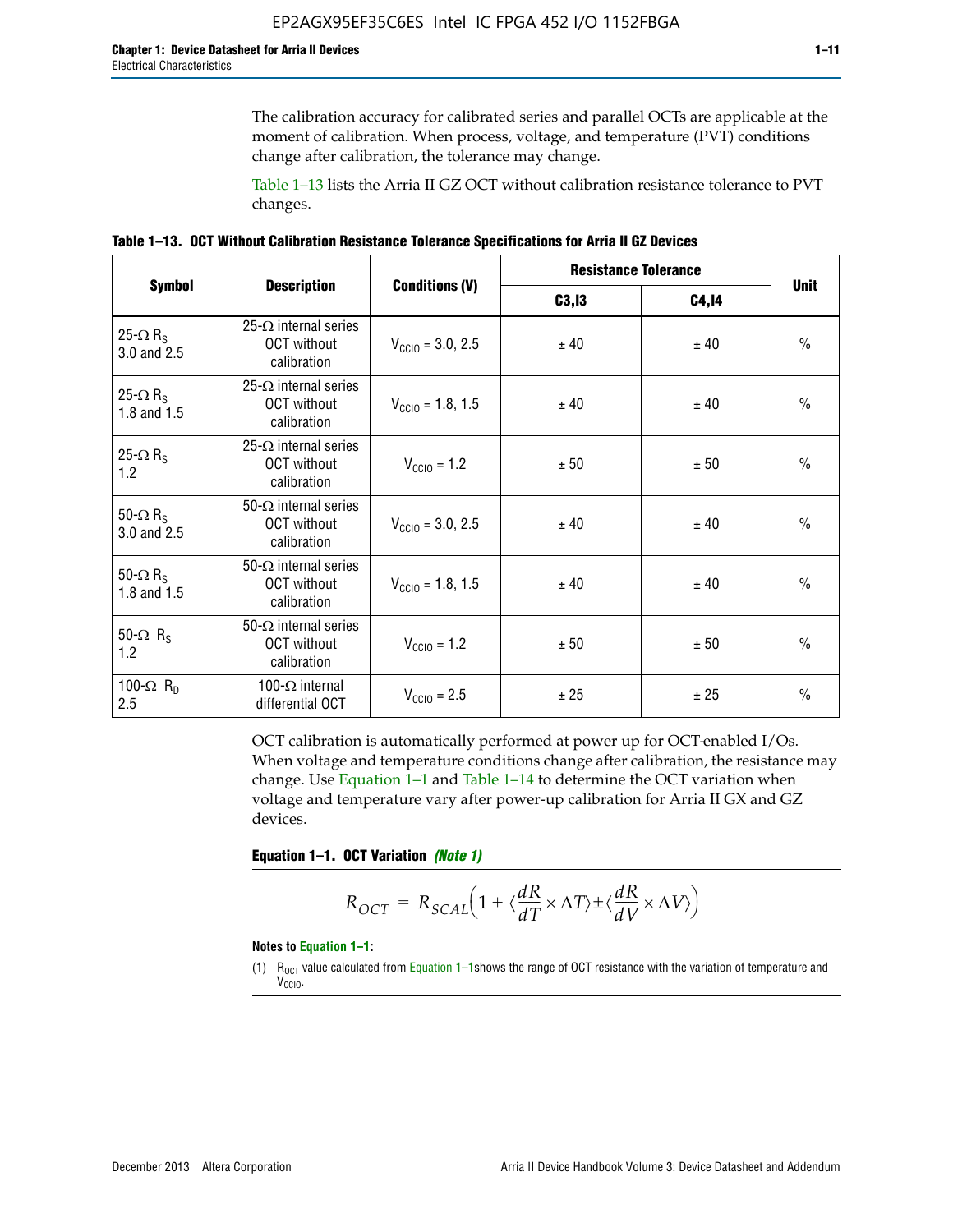$\blacksquare$  R<sub>SCAL</sub> is the OCT resistance value at power up.

Use the following with Equation 1–1:

- $\blacksquare$   $\Delta T$  is the variation of temperature with respect to the temperature at power up.
- $\blacksquare$   $\Delta V$  is the variation of voltage with respect to the V<sub>CCIO</sub> at power up.
- $\blacksquare$  dR/dT is the percentage change of  $R_{\text{SCAL}}$  with temperature.
- $\blacksquare$  dR/dV is the percentage change of R<sub>SCAL</sub> with voltage.

Table 1–14 lists the OCT variation with temperature and voltage after power-up calibration for Arria II GX devices.

|  |  |  |  |  |  |  |  | Table 1–14. OCT Variation after Power-up Calibration for Arria II GX Devices |  |
|--|--|--|--|--|--|--|--|------------------------------------------------------------------------------|--|
|--|--|--|--|--|--|--|--|------------------------------------------------------------------------------|--|

| <b>Nominal Voltage V<sub>CCIO</sub> (V)</b> | $dR/dT$ (%/°C) | $dR/dV$ (%/mV) |
|---------------------------------------------|----------------|----------------|
| 3.0                                         | 0.262          | 0.035          |
| 2.5                                         | 0.234          | 0.039          |
| 1.8                                         | 0.219          | 0.086          |
| 1.5                                         | 0.199          | 0.136          |
| 1.2                                         | 0.161          | 0.288          |

Table 1–15 lists the OCT variation with temperature and voltage after power-up calibration for Arria II GZ devices.

| <b>Nominal Voltage, V<sub>ccio</sub> (V)</b> | $dR/dT$ (%/°C) | dR/dV (%/mV) |
|----------------------------------------------|----------------|--------------|
| 3.0                                          | 0.189          | 0.0297       |
| 2.5                                          | 0.208          | 0.0344       |
| 1.8                                          | 0.266          | 0.0499       |
| 1.5                                          | 0.273          | 0.0744       |
| 19                                           | 0.317          | 0.1241       |

**Table 1–15. OCT Variation after Power-Up Calibration for Arria II GZ Devices** *(Note 1)*

**Note to Table 1–15:**

(1) Valid for V<sub>CCIO</sub> range of  $\pm 5\%$  and temperature range of 0° to 85°C.

#### **Pin Capacitance**

Table 1–16 lists the pin capacitance for Arria II GX devices.

**Table 1–16. Pin Capacitance for Arria II GX Devices**

| Symbol   | <b>Description</b>                                                                                                                               | <b>Typical</b> | <b>Unit</b> |
|----------|--------------------------------------------------------------------------------------------------------------------------------------------------|----------------|-------------|
| $v_{10}$ | Input capacitance on I/O pins, dual-purpose pins (differential I/O, clock,<br>$R_{\text{up}}$ , $R_{\text{dn}}$ , and dedicated clock input pins |                | D۲          |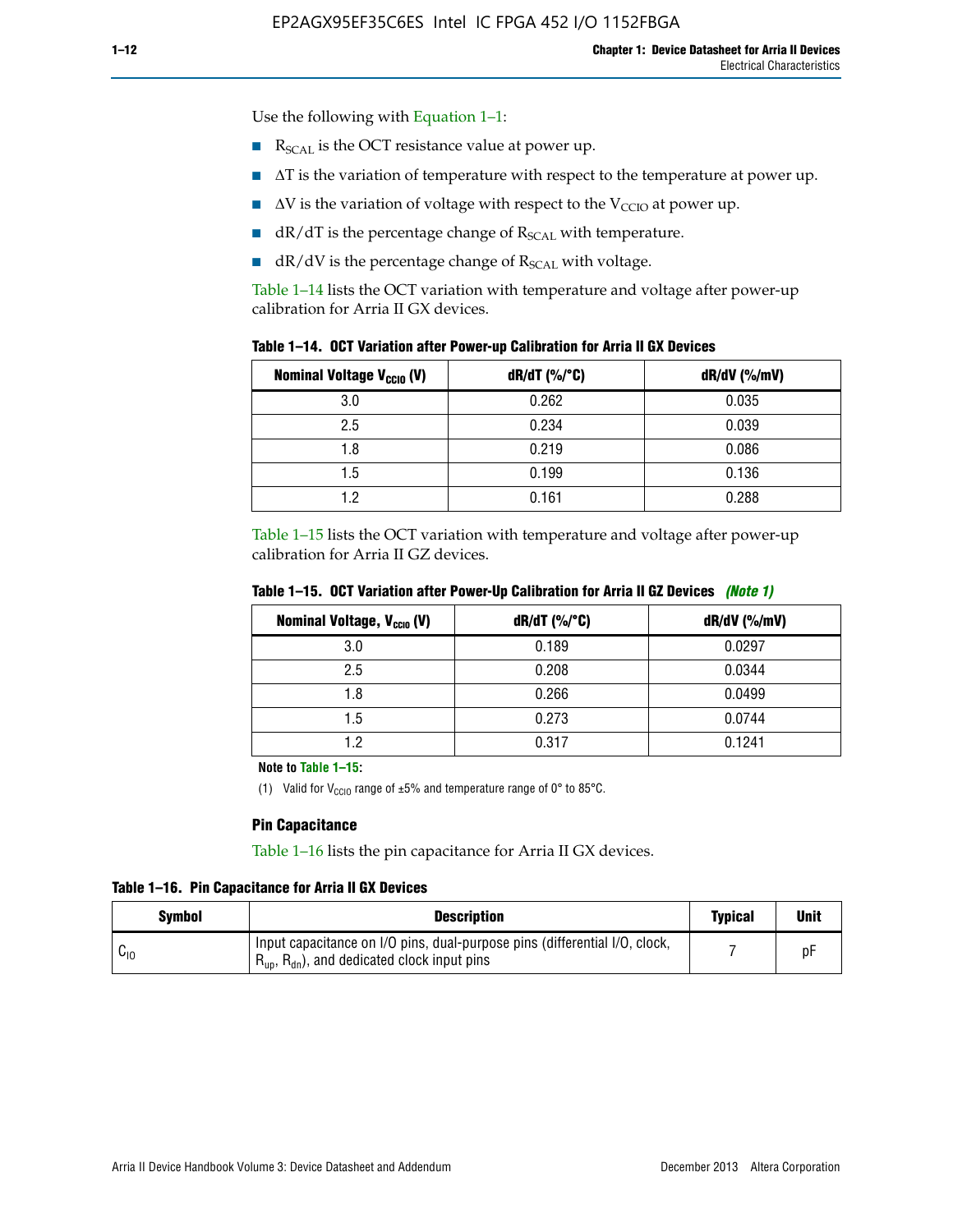### Table 1–17 lists the pin capacitance for Arria II GZ devices.

**Table 1–17. Pin Capacitance for Arria II GZ Devices** 

| <b>Symbol</b>                                    | <b>Description</b>                                                     | <b>Typical</b> | <b>Unit</b> |
|--------------------------------------------------|------------------------------------------------------------------------|----------------|-------------|
| $C_{\text{IOTB}}$                                | Input capacitance on the top and bottom I/O pins                       | 4              | pF          |
| C <sub>IOLR</sub>                                | Input capacitance on the left and right I/O pins                       | 4              | pF          |
| $C_{CLKTB}$                                      | Input capacitance on the top and bottom non-dedicated clock input pins |                | рF          |
| $C_{CLKLR}$                                      | Input capacitance on the left and right non-dedicated clock input pins |                | pF          |
| $C_{\text{OUTFB}}$                               | Input capacitance on the dual-purpose clock output and feedback pins   | 5              | pF          |
| $CCLK1$ , $CCLK3$ , $CCLK8$ ,<br>and $C_{CLK10}$ | Input capacitance for dedicated clock input pins                       |                | рF          |

### **Internal Weak Pull-Up and Weak Pull-Down Resistors**

Table 1–18 lists the weak pull-up and pull-down resistor values for Arria II GX devices.

**Table 1–18. Internal Weak Pull-up and Weak Pull-Down Resistors for Arria II GX Devices** *(Note 1)* 

| <b>Symbol</b> | <b>Description</b>                                              | <b>Conditions</b>                              | Min | Typ | Max | <b>Unit</b> |
|---------------|-----------------------------------------------------------------|------------------------------------------------|-----|-----|-----|-------------|
|               |                                                                 | $V_{\text{CC10}} = 3.3 \text{ V} \pm 5\%$ (2)  | 7   | 25  | 41  | $k\Omega$   |
| $R_{PU}$      | Value of I/O pin pull-up resistor                               | $V_{\text{CC10}} = 3.0 \text{ V} \pm 5\%$ (2)  | 7   | 28  | 47  | $k\Omega$   |
|               | before and during configuration,<br>as well as user mode if the | $V_{\text{CC10}} = 2.5 V \pm 5\% (2)$          | 8   | 35  | 61  | $k\Omega$   |
|               | programmable pull-up resistor<br>option is enabled.             | $V_{\text{CC10}} = 1.8 \text{ V } \pm 5\%$ (2) | 10  | 57  | 108 | $k\Omega$   |
|               |                                                                 | $V_{\text{CC10}} = 1.5 \text{ V} \pm 5\%$ (2)  | 13  | 82  | 163 | $k\Omega$   |
|               |                                                                 | $V_{\text{CC10}} = 1.2 V \pm 5\%$ (2)          | 19  | 143 | 351 | $k\Omega$   |
|               |                                                                 | $V_{\text{CC10}} = 3.3 V \pm 5\%$              | 6   | 19  | 29  | $k\Omega$   |
|               |                                                                 | $V_{\text{CC10}} = 3.0 V \pm 5\%$              | 6   | 22  | 32  | $k\Omega$   |
| $R_{PD}$      | Value of TCK pin pull-down<br>resistor                          | $V_{\text{CC10}} = 2.5 V \pm 5\%$              | 6   | 25  | 42  | $k\Omega$   |
|               |                                                                 | $V_{\text{CC10}} = 1.8 V \pm 5\%$              | 7   | 35  | 70  | kΩ          |
|               |                                                                 | $V_{\text{CC10}} = 1.5 V \pm 5\%$              | 8   | 50  | 112 | $k\Omega$   |

**Notes to Table 1–18:**

(1) All I/O pins have an option to enable weak pull-up except configuration, test, and JTAG pins. The weak pull-down feature is only available for JTAG TCK.

(2) Pin pull-up resistance values may be lower if an external source drives the pin higher than  $V_{\text{CCIO}}$ .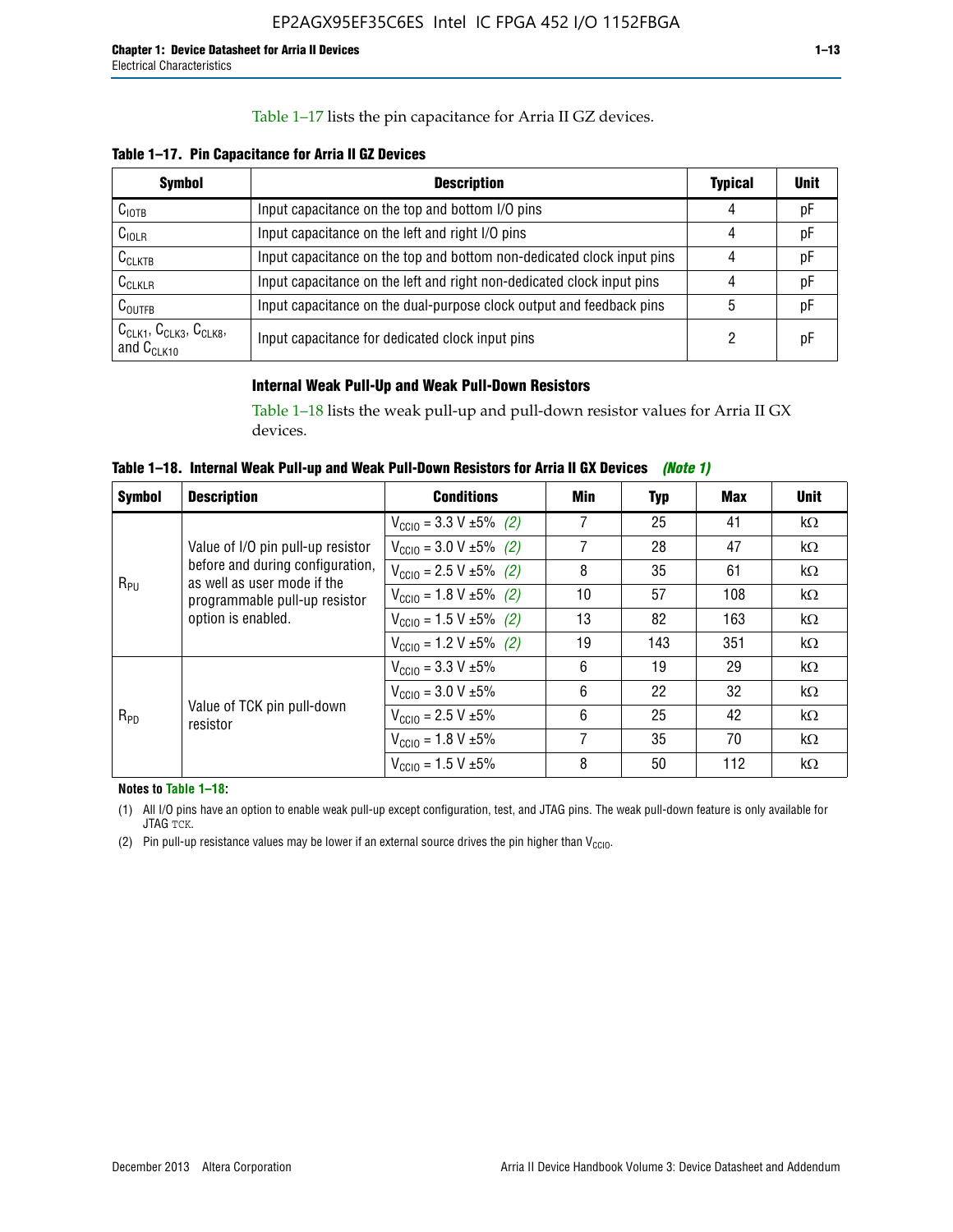Table 1–19 lists the weak pull-up resistor values for Arria II GZ devices.

| Table 1–19. Internal Weak Pull-Up Resistor for Arria II GZ Devices (Note 1), (2) |  |
|----------------------------------------------------------------------------------|--|
|                                                                                  |  |

| <b>Symbol</b> | <b>Description</b>                                                                                                              | <b>Conditions</b>                              | Min | <b>Typ</b> | <b>Max</b> | <b>Unit</b> |
|---------------|---------------------------------------------------------------------------------------------------------------------------------|------------------------------------------------|-----|------------|------------|-------------|
|               | Value of the I/O pin pull-up                                                                                                    | $V_{\text{CC10}} = 3.0 V \pm 5\%$ (3)          |     | 25         |            | kΩ          |
| $R_{PU}$      | resistor before and during<br>configuration, as well as user<br>mode if the programmable<br>pull-up resistor option is enabled. | $V_{\text{CC10}} = 2.5 V \pm 5\%$ (3)          |     | 25         |            | kΩ          |
|               |                                                                                                                                 | $V_{\text{CC10}} = 1.8 \text{ V} \pm 5\%$ (3)  |     | 25         |            | kΩ          |
|               |                                                                                                                                 | $V_{\text{CC10}} = 1.5 \text{ V} \pm 5\%$ (3)  |     | 25         |            | $k\Omega$   |
|               |                                                                                                                                 | $V_{\text{CC10}} = 1.2 \text{ V } \pm 5\%$ (3) |     | 25         |            | kΩ          |

**Notes to Table 1–19:**

(1) All I/O pins have an option to enable weak pull-up except configuration, test, and JTAG pins.

(2) The internal weak pull-down feature is only available for the JTAG TCK pin. The typical value for this internal weak pull-down resistor is approximately 25 k $\Omega$ .

(3) Pin pull-up resistance values may be lower if an external source drives the pin higher than  $V_{\text{CCIO}}$ .

#### **Hot Socketing**

Table 1–20 lists the hot-socketing specification for Arria II GX and GZ devices.

**Table 1–20. Hot Socketing Specifications for Arria II Devices** 

| Symbol        | <b>Description</b>                | <b>Maximum</b> |
|---------------|-----------------------------------|----------------|
| IIOPIN(DC)    | DC current per I/O pin            | $300 \mu A$    |
| $I$ IOPIN(AC) | AC current per I/O pin            | 8 mA $(1)$     |
| IXCVRTX(DC)   | DC current per transceiver TX pin | 100 mA         |
| IXCVRRX(DC)   | DC current per transceiver RX pin | 50 mA          |

#### **Note to Table 1–20:**

(1) The I/O ramp rate is 10 ns or more. For ramp rates faster than 10 ns,  $|I_{10\text{PIN}}| = C$  dv/dt, in which "C" is I/O pin capacitance and "dv/dt" is slew rate.

# **Schmitt Trigger Input**

The Arria II GX device supports Schmitt trigger input on the TDI, TMS, TCK, nSTATUS, nCONFIG, nCE, CONF\_DONE, and DCLK pins. A Schmitt trigger feature introduces hysteresis to the input signal for improved noise immunity, especially for signals with slow edge rates.

Table 1–21 lists the hysteresis specifications across the supported  $V<sub>CCIO</sub>$  range for Schmitt trigger inputs in Arria II GX devices.

**Table 1–21. Schmitt Trigger Input Hysteresis Specifications for Arria II GX Devices**

| <b>Symbol</b>        | <b>Description</b>                   | <b>Condition (V)</b>    | <b>Minimum</b> | <b>Unit</b> |
|----------------------|--------------------------------------|-------------------------|----------------|-------------|
|                      |                                      | $V_{\text{CGI0}} = 3.3$ | 220            | mV          |
|                      | Hysteresis for Schmitt trigger input | $V_{\text{CCIO}} = 2.5$ | 180            | mV          |
| V <sub>Schmitt</sub> |                                      | $V_{\text{CCIO}} = 1.8$ | 110            | mV          |
|                      |                                      | $V_{\text{CCIO}} = 1.5$ | 70             | mV          |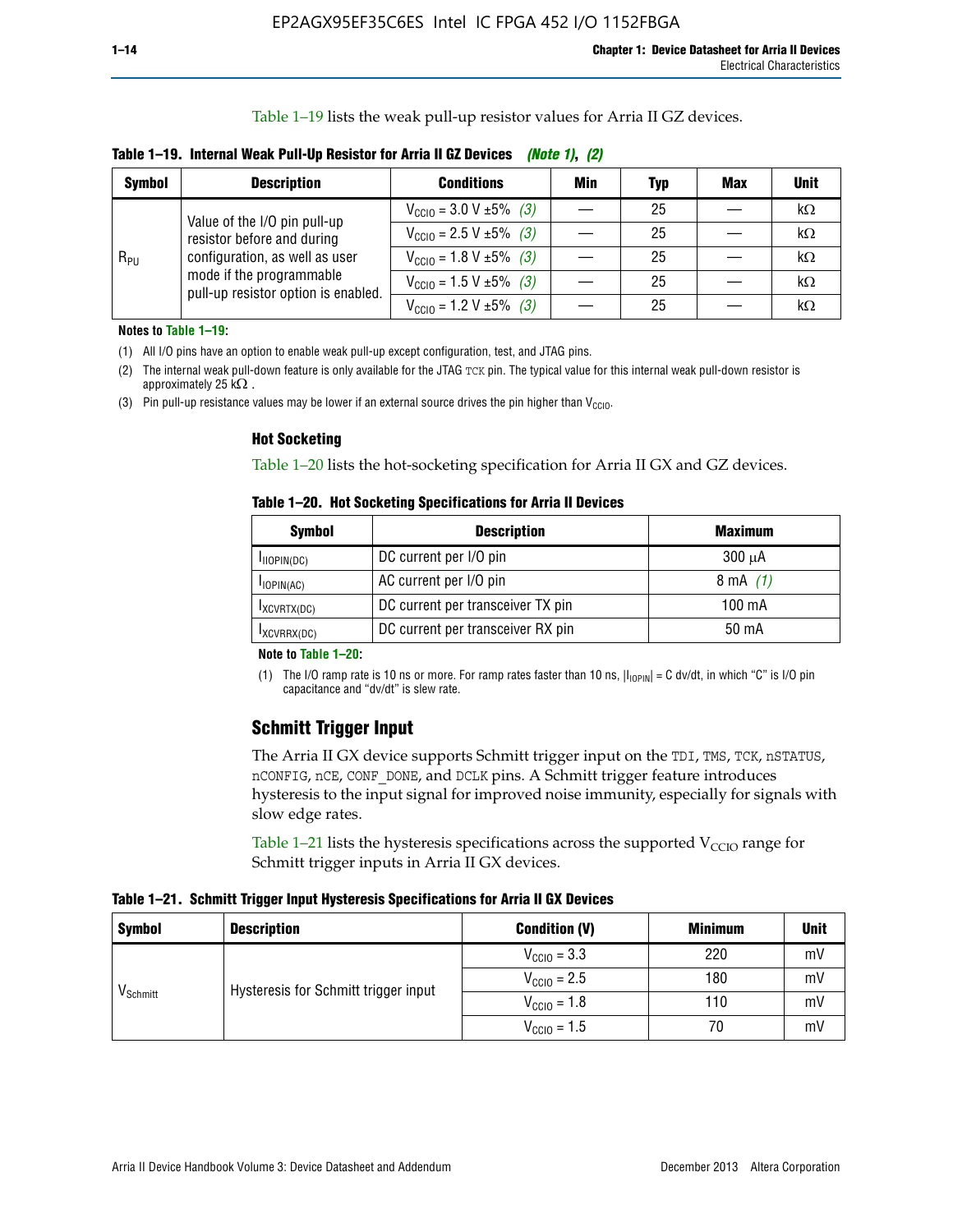# **I/O Standard Specifications**

Table 1–22 through Table 1–35 list input voltage ( $V_{IH}$  and  $V_{IL}$ ), output voltage ( $V_{OH}$ and  $V_{OL}$ ), and current drive characteristics ( $I_{OH}$  and  $I_{OL}$ ) for various I/O standards supported by the Arria II device family. They also show the Arria II device family I/O standard specifications.  $V_{OL}$  and  $V_{OH}$  values are valid at the corresponding  $I_{OH}$  and I<sub>OL</sub>, respectively.

**1.** For an explanation of terms used in Table 1–22 through Table 1–35, refer to "Glossary" on page 1–74.

Table 1–22 lists the single-ended I/O standards for Arria II GX devices.

| I/O Standard | $V_{\text{CCIO}}(V)$ |            | $V_{IL}(V)$ |        | $V_{\text{IH}}(V)$                 |                                    | $V_{OL}(V)$                | $V_{OH} (V)$                       | $I_{0L}$                           | $I_{0H}$       |        |
|--------------|----------------------|------------|-------------|--------|------------------------------------|------------------------------------|----------------------------|------------------------------------|------------------------------------|----------------|--------|
|              | Min                  | <b>Typ</b> | Max         | Min    | <b>Max</b>                         | Min                                | <b>Max</b>                 | <b>Max</b>                         | Min                                | (mA)           | (mA)   |
| 3.3 V LVTTL  | 3.135                | 3.3        | 3.465       | $-0.3$ | 0.8                                | 1.7                                | 3.6                        | 0.45                               | 2.4                                | 4              | $-4$   |
| 3.3 V LVCMOS | 3.135                | 3.3        | 3.465       | $-0.3$ | 0.8                                | 1.7                                | 3.6                        | 0.2                                | $V_{\text{CCIO}}$ -0.2             | $\overline{2}$ | $-2$   |
| 3.0 V LVTTL  | 2.85                 | 3          | 3.15        | $-0.3$ | 0.8                                | 1.7                                | $V_{CCIO} +$<br>0.3        | 0.45                               | 2.4                                | 4              | $-4$   |
| 3.0 V LVCMOS | 2.85                 | 3          | 3.15        | $-0.3$ | 0.8                                | 1.7                                | $V_{\text{CCIO}} +$<br>0.3 | 0.2                                | $V_{\rm CClO}$ - 0.2               | 0.1            | $-0.1$ |
| 2.5 V LVCMOS | 2.375                | 2.5        | 2.625       | $-0.3$ | 0.7                                | 1.7                                | $V_{\text{CCIO}} +$<br>0.3 | 0.4                                | $\overline{2}$                     | 1              | $-1$   |
| 1.8 V LVCMOS | 1.71                 | 1.8        | 1.89        | $-0.3$ | $0.35 \times$<br>$V_{\rm CClO}$    | $0.65 \times$<br>$V_{\rm CClO}$    | $V_{CC10} +$<br>0.3        | 0.45                               | $V_{\text{CCIO}}$ -<br>0.45        | $\overline{2}$ | $-2$   |
| 1.5 V LVCMOS | 1.425                | 1.5        | 1.575       | $-0.3$ | $0.35 \times$<br>V <sub>CCIO</sub> | $0.65 \times$<br>V <sub>CCIO</sub> | $V_{CCIO} +$<br>0.3        | $0.25 \times$<br>V <sub>CCIO</sub> | $0.75 \times$<br>V <sub>CCIO</sub> | $\overline{2}$ | $-2$   |
| 1.2 V LVCMOS | 1.14                 | 1.2        | 1.26        | $-0.3$ | $0.35 \times$<br>V <sub>CCIO</sub> | $0.65 \times$<br>V <sub>CCIO</sub> | $V_{CC10} +$<br>0.3        | $0.25 \times$<br>V <sub>CCIO</sub> | $0.75 \times$<br>V <sub>CCIO</sub> | $\overline{2}$ | $-2$   |
| 3.0-V PCI    | 2.85                 | 3          | 3.15        |        | $0.3 \times$<br>$V_{\rm CClO}$     | $0.5 \times$<br>V <sub>CCIO</sub>  | $V_{CCIO} +$<br>0.3        | $0.1 \times$<br>V <sub>CCIO</sub>  | $0.9 \times V_{\text{CC10}}$       | 1.5            | $-0.5$ |
| 3.0-V PCI-X  | 2.85                 | 3          | 3.15        |        | $0.35 \times$<br>V <sub>CCIO</sub> | $0.5 \times$<br>$V_{\rm CClO}$     | $V_{CCIO} +$<br>0.3        | $0.1 \times$<br>V <sub>CCIO</sub>  | $0.9 \times V_{\text{CC10}}$       | 1.5            | $-0.5$ |

**Table 1–22. Single-Ended I/O Standards for Arria II GX Devices**

Table 1–23 lists the single-ended I/O standards for Arria II GZ devices.

|  |  |  | Table 1-23. Single-Ended I/O Standards for Arria II GZ Devices (Part 1 of 2) |  |
|--|--|--|------------------------------------------------------------------------------|--|
|--|--|--|------------------------------------------------------------------------------|--|

|               | $V_{CCl0}(V)$ |     | $V_{IL}(V)$ |            | $V_{IH} (V)$                       |                                    | $V_{OL}(V)$                | $V_{OH} (V)$                       | <b>I</b> OL                        | <sup>1</sup> OH |        |
|---------------|---------------|-----|-------------|------------|------------------------------------|------------------------------------|----------------------------|------------------------------------|------------------------------------|-----------------|--------|
| I/O Standard  | Min           | Typ | <b>Max</b>  | <b>Min</b> | <b>Max</b>                         | Min                                | <b>Max</b>                 | <b>Max</b>                         | Min                                | (mA)            | (mA)   |
| <b>LVTTL</b>  | 2.85          | 3   | 3.15        | $-0.3$     | 0.8                                | 1.7                                | 3.6                        | 0.4                                | 2.4                                | 2               | $-2$   |
| <b>LVCMOS</b> | 2.85          | 3   | 3.15        | $-0.3$     | 0.8                                | 1.7                                | 3.6                        | 0.2                                | $V_{\text{CCIO}}$ - 0.2            | 0.1             | $-0.1$ |
| 2.5V          | 2.375         | 2.5 | 2.625       | $-0.3$     | 0.7                                | 1.7                                | 3.6                        | 0.4                                | 2                                  |                 | $-1$   |
| 1.8V          | 1.71          | 1.8 | 1.89        | $-0.3$     | $0.35 \times$<br>V <sub>CCIO</sub> | $0.65 \times$<br>$V_{\rm CClO}$    | $V_{\text{CC1O}} +$<br>0.3 | 0.45                               | $V_{CGIO}$ -<br>0.45               | 2               | -2     |
| 1.5V          | 1.425         | 1.5 | .575        | $-0.3$     | $0.35 \times$<br>V <sub>CCIO</sub> | $0.65 \times$<br>V <sub>CCIO</sub> | $V_{\text{CC1O}} +$<br>0.3 | $0.25 \times$<br>V <sub>CCIO</sub> | $0.75 \times$<br>V <sub>CCIO</sub> | 2               | -2     |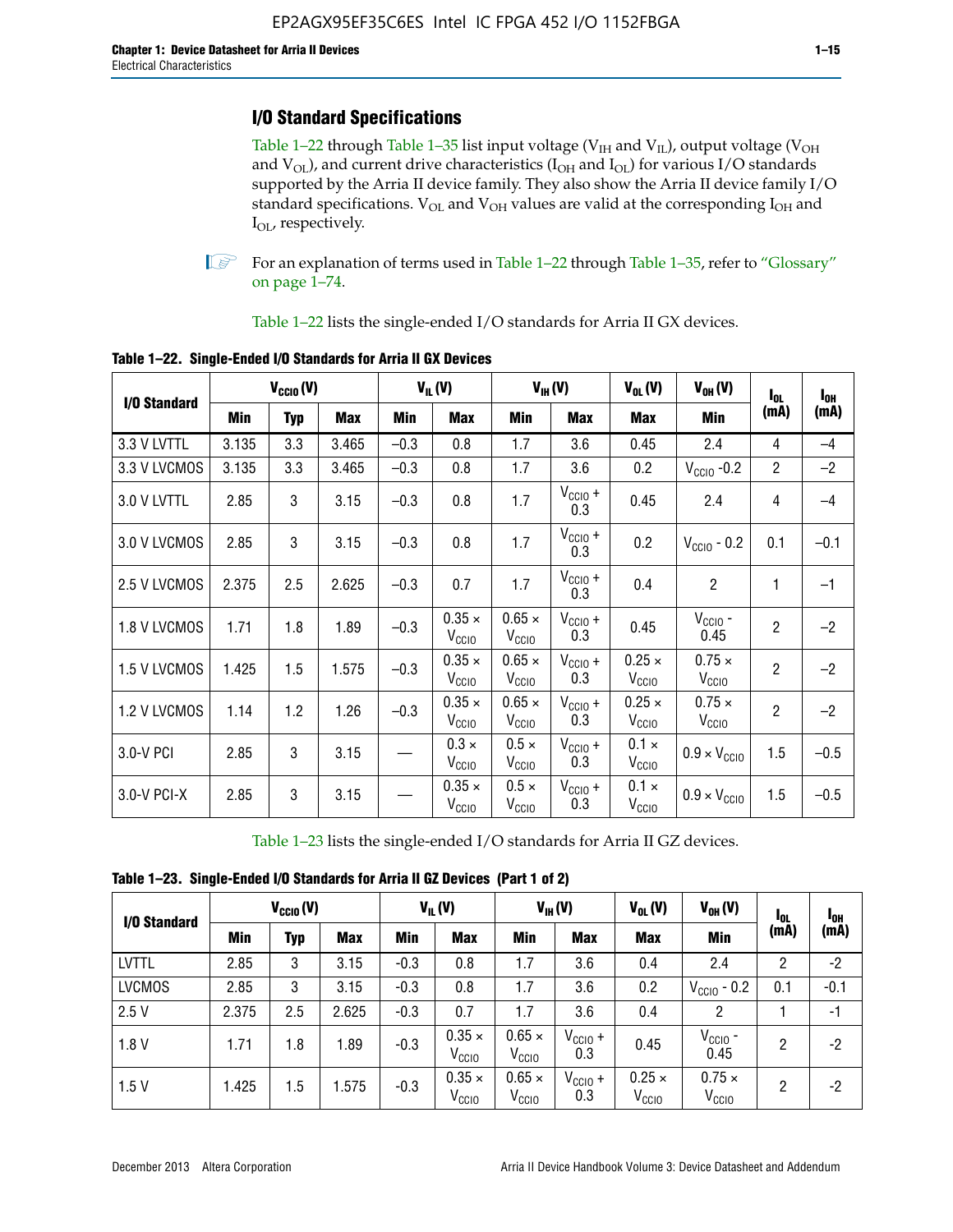| I/O Standard | $V_{CClO}(V)$ |     | $V_{IL}(V)$ |        | $V_{IH} (V)$                       |                                    | $V_{OL}(V)$                | $V_{OH} (V)$                       | <b>I</b> OL                        | <sup>1</sup> OH |        |
|--------------|---------------|-----|-------------|--------|------------------------------------|------------------------------------|----------------------------|------------------------------------|------------------------------------|-----------------|--------|
|              | Min           | Typ | <b>Max</b>  | Min    | <b>Max</b>                         | Min                                | <b>Max</b>                 | <b>Max</b>                         | <b>Min</b>                         | (mA)            | (mA)   |
| 1.2V         | 1.14          | 1.2 | 1.26        | $-0.3$ | $0.35 \times$<br>V <sub>CCIO</sub> | $0.65 \times$<br>V <sub>CCIO</sub> | $V_{\text{CC1O}} +$<br>0.3 | $0.25 \times$<br>V <sub>CCIO</sub> | $0.75 \times$<br>V <sub>CCIO</sub> | 2               | -2     |
| 3.0-V PCI    | 2.85          | 3   | 3.15        |        | $0.3 \times$<br>V <sub>CCIO</sub>  | $0.5 \times$<br>V <sub>CCIO</sub>  | 3.6                        | $0.1 \times$<br>V <sub>CCIO</sub>  | $0.9 \times V_{\text{CC10}}$       | 1.5             | $-0.5$ |
| 3.0-V PCI-X  | 2.85          | 3   | 3.15        |        | $0.35 \times$<br>V <sub>CCIO</sub> | $0.5 \times$<br>V <sub>CCIO</sub>  |                            | $0.1 \times$<br>V <sub>CCIO</sub>  | $0.9 \times V_{\text{CC10}}$       | 1.5             | $-0.5$ |

**Table 1–23. Single-Ended I/O Standards for Arria II GZ Devices (Part 2 of 2)**

Table 1–24 lists the single-ended SSTL and HSTL I/O reference voltage specifications for Arria II GX devices.

**Table 1–24. Single-Ended SSTL and HSTL I/O Reference Voltage Specifications for Arria II GX Devices**

| I/O Standard        |       | $V_{\text{CCIO}}(V)$ |                                            |                                   | $V_{REF}(V)$                 |                                    |                                 | $V_{TT} (V)$                      |                                    |
|---------------------|-------|----------------------|--------------------------------------------|-----------------------------------|------------------------------|------------------------------------|---------------------------------|-----------------------------------|------------------------------------|
|                     | Min   | <b>Typ</b>           | <b>Max</b>                                 | Min                               | <b>Typ</b>                   | Max                                | Min                             | <b>Typ</b>                        | <b>Max</b>                         |
| SSTL-2 Class I, II  | 2.375 | 2.5                  | 2.625                                      | $0.49 \times$<br>V <sub>CCD</sub> | $0.5 \times V_{\text{CCIO}}$ | $0.51 \times$<br>V <sub>CCIO</sub> | $V_{REF}$ -<br>0.04             | $V_{REF}$                         | $V_{REF}$ +<br>0.04                |
| SSTL-18 Class I, II | 1.71  | 1.8                  | 1.89                                       | 0.833                             | 0.9                          | 0.969                              | $V_{REF}$ -<br>0.04             | $V_{REF}$                         | $V_{REF}$ +<br>0.04                |
| SSTL-15 Class I, II | 1.425 | 1.5                  | 1.575                                      | $0.47 \times$<br>V <sub>CCD</sub> | $0.5 \times V_{\text{CC10}}$ | $0.53 \times$<br>V <sub>CCIO</sub> | $0.47 \times$<br>$V_{\rm CClO}$ | $0.5 \times$<br>V <sub>CCIO</sub> | $0.53 \times$<br>V <sub>CCIO</sub> |
| HSTL-18 Class I, II | 1.71  | 1.8                  | 1.89                                       | 0.85                              | 0.9                          | 0.95                               | 0.85                            | 0.9                               | 0.95                               |
| HSTL-15 Class I, II | 1.425 | 1.5                  | 1.575                                      | 0.71                              | 0.75                         | 0.79                               | 0.71                            | 0.75                              | 0.79                               |
| HSTL-12 Class I, II | 1.14  | 1.2                  | $0.48 \times$<br>1.26<br>V <sub>CCIO</sub> |                                   | $0.5 \times V_{\text{CC10}}$ | $0.52 \times$<br>V <sub>CCIO</sub> |                                 | $V_{\text{CClO}}/2$               |                                    |

Table 1–25 lists the single-ended SSTL and HSTL I/O reference voltage specifications for Arria II GZ devices.

**Table 1–25. Single-Ended SSTL and HSTL I/O Reference Voltage Specifications for Arria II GZ Devices** 

| I/O Standard        |       | $V_{\text{CCIO}}(V)$ |            |                                    | $V_{REF}(V)$                 |                                    |                                   | $V_{TT}(V)$         |                                    |
|---------------------|-------|----------------------|------------|------------------------------------|------------------------------|------------------------------------|-----------------------------------|---------------------|------------------------------------|
|                     | Min   | <b>Typ</b>           | <b>Max</b> | Min                                | Typ                          | <b>Max</b>                         | Min                               | Typ                 | Max                                |
| SSTL-2 Class I, II  | 2.375 | 2.5                  | 2.625      | $0.49 \times$<br>V <sub>CCIO</sub> | $0.5 \times V_{\text{CC10}}$ | $0.51 \times$<br>V <sub>CCIO</sub> | $V_{REF}$ -<br>0.04               | V <sub>REF</sub>    | $V_{REF}$ +<br>0.04                |
| SSTL-18 Class I, II | 1.71  | 1.8                  | 1.89       | 0.833                              | 0.9                          | 0.969                              | $V_{REF}$ -<br>0.04               | V <sub>REF</sub>    | $V_{REF}$ +<br>0.04                |
| SSTL-15 Class I, II | 1.425 | 1.5                  | 1.575      | $0.47 \times$<br>V <sub>CCIO</sub> | $0.5 \times V_{\text{CC10}}$ | $0.53 \times$<br>V <sub>CCIO</sub> | $0.47 \times$<br>V <sub>CCD</sub> | V <sub>REF</sub>    | $0.53 \times$<br>V <sub>CCIO</sub> |
| HSTL-18 Class I, II | 1.71  | 1.8                  | 1.89       | 0.85                               | 0.9                          | 0.95                               |                                   | $V_{\text{CC10}}/2$ |                                    |
| HSTL-15 Class I, II | 1.425 | 1.5                  | 1.575      | 0.68                               | 0.75                         | 0.9                                |                                   | $V_{\rm CC10}$ /2   |                                    |
| HSTL-12 Class I, II | 1.14  | 1.2                  | 1.26       | $0.47 \times$<br>V <sub>CCIO</sub> | $0.5 \times V_{\text{CC10}}$ | $0.53 \times$<br>V <sub>CCIO</sub> |                                   | $V_{\text{CC10}}/2$ |                                    |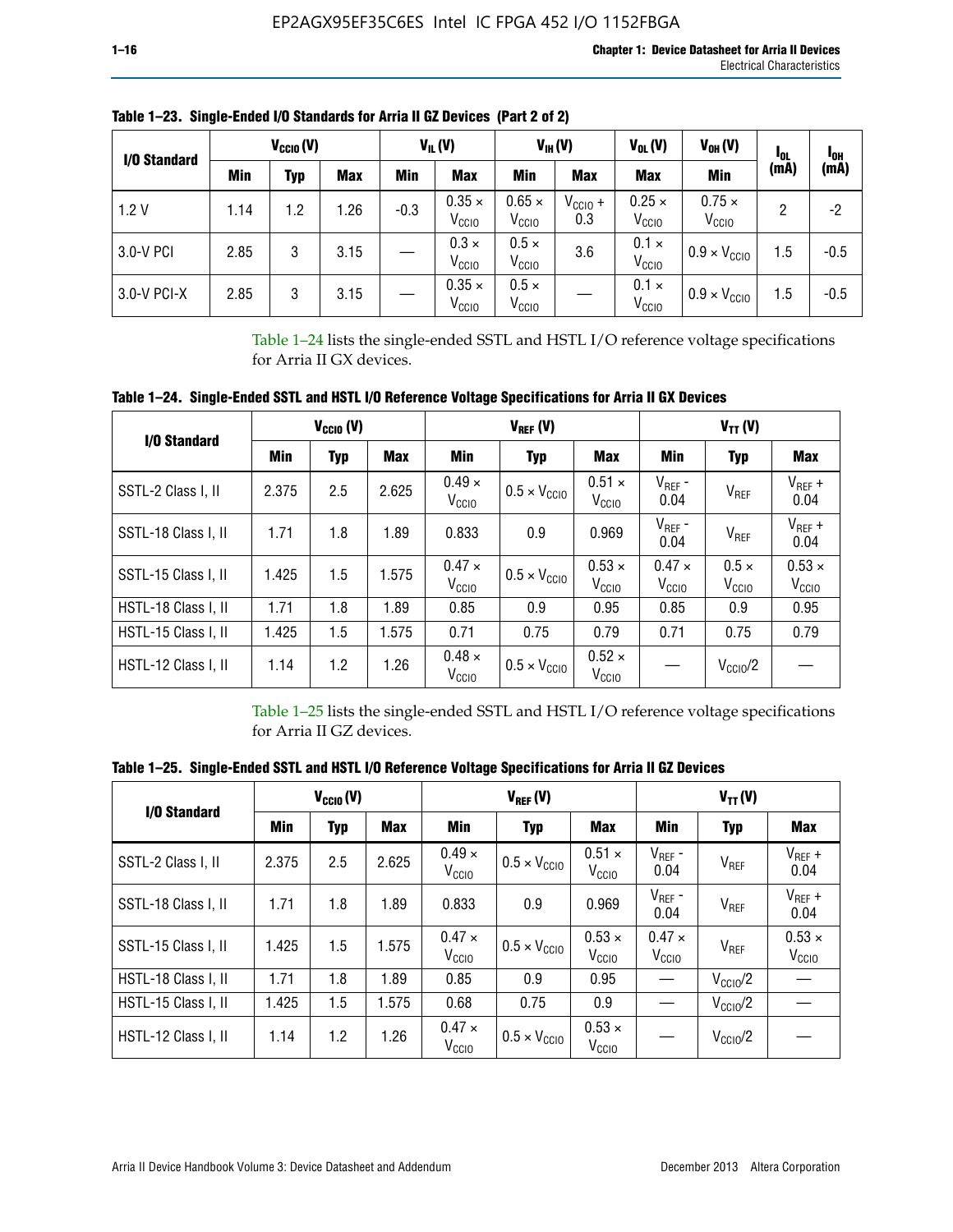Table 1–26 lists the single-ended SSTL and HSTL I/O standard signal specifications for Arria II GX devices.

| <b>I/O Standard</b> | $V_{IL(DC)}(V)$ |                        |                      | $V_{IH(DC)}(V)$             | $V_{IL(AC)}(V)$   | $V_{IH(AC)}$ (V)     | $V_{OL}$ (V)                       | $V_{OH} (V)$                       | l <sub>ol.</sub> | $I_{0H}$ |
|---------------------|-----------------|------------------------|----------------------|-----------------------------|-------------------|----------------------|------------------------------------|------------------------------------|------------------|----------|
|                     | Min             | <b>Max</b>             | Min                  | <b>Max</b>                  | <b>Max</b>        | Min                  | <b>Max</b>                         | <b>Min</b>                         | (mA)             | (mA)     |
| SSTL-2 Class I      | $-0.3$          | $V_{REF}$ -<br>0.18    | $V_{REF} +$<br>0.18  | $V_{\text{CCIO}} +$<br>0.3  | $V_{REF}$ - 0.35  | $V_{REF} +$<br>0.35  | $V_{TT}$ -<br>0.57                 | $V_{TT}$ +<br>0.57                 | 8.1              | $-8.1$   |
| SSTL-2 Class II     | $-0.3$          | $V_{REF}$ -<br>0.18    | $V_{REF} +$<br>0.18  | $V_{CCIO} +$<br>0.3         | $V_{REF} - 0.35$  | $V_{REF} +$<br>0.35  | $V_{TT}$ -<br>0.76                 | $V_{TT}$ +<br>0.76                 | 16.4             | $-16.4$  |
| SSTL-18 Class I     | $-0.3$          | $V_{REF}$ -<br>0.125   | $V_{REF}$ +<br>0.125 | $V_{\text{CC1O}} +$<br>0.3  | $V_{REF}$ - 0.25  | $V_{REF}$ +<br>0.25  | $V_{TT}$ -<br>0.475                | $V_{TT}$ +<br>0.475                | 6.7              | $-6.7$   |
| SSTL-18 Class II    | $-0.3$          | $V_{REF}$ -<br>0.125   | $V_{REF}$ +<br>0.125 | $V_{\text{CCIO}} +$<br>0.3  | $V_{REF}$ - 0.25  | $V_{REF}$ +<br>0.25  | 0.28                               | $V_{CGIO}$ -<br>0.28               | 13.4             | $-13.4$  |
| SSTL-15 Class I     | $-0.3$          | $V_{REF}$ -<br>0.1     | $V_{REF}$ +<br>0.1   | $V_{\text{CCIO}} +$<br>0.3  | $V_{REF}$ - 0.175 | $V_{REF}$ +<br>0.175 | $0.2 \times$<br>V <sub>CCIO</sub>  | $0.8 \times$<br>V <sub>CCIO</sub>  | 8                | $-8$     |
| SSTL-15 Class II    | $-0.3$          | $V_{REF}$ -<br>0.1     | $V_{REF}$ +<br>0.1   | $V_{\text{CCIO}} +$<br>0.3  | $V_{REF} - 0.175$ | $V_{REF}$ +<br>0.175 | $0.2 \times$<br>V <sub>CCIO</sub>  | $0.8 \times$<br>V <sub>CCIO</sub>  | 16               | $-16$    |
| HSTL-18 Class I     | $-0.3$          | $V_{REF}$ -<br>0.1     | $V_{REF}$ +<br>0.1   | $V_{\text{CCIO}} +$<br>0.3  | $V_{REF} - 0.2$   | $V_{REF}$ + 0.2      | 0.4                                | $V_{CGIO}$ -<br>0.4                | 8                | $-8$     |
| HSTL-18 Class II    | $-0.3$          | $V_{REF}$ -<br>0.1     | $V_{REF}$ +<br>0.1   | $V_{\text{CC1O}} +$<br>0.3  | $V_{REF}$ - 0.2   | $V_{REF}$ + 0.2      | 0.4                                | $V_{\text{CCIO}}$ -<br>0.4         | 16               | $-16$    |
| HSTL-15 Class I     | $-0.3$          | $V_{REF}$ -<br>0.1     | $V_{REF}$ +<br>0.1   | $V_{\text{CC1O}} +$<br>0.3  | $V_{REF} - 0.2$   | $V_{REF}$ + 0.2      | 0.4                                | $V_{\text{CCIO}}$ -<br>0.4         | 8                | $-8$     |
| HSTL-15 Class II    | $-0.3$          | $\rm V_{REF}$ -<br>0.1 | $V_{REF}$ +<br>0.1   | $V_{\text{CCIO}} +$<br>0.3  | $V_{REF}$ - 0.2   | $V_{REF}$ + 0.2      | 0.4                                | $V_{CCIO}$ -<br>0.4                | 16               | $-16$    |
| HSTL-12 Class I     | $-0.15$         | $V_{REF}$ -<br>0.08    | $V_{REF}$ +<br>0.08  | $V_{CClO} +$<br>0.15        | $V_{REF} - 0.15$  | $V_{REF} +$<br>0.15  | $0.25 \times$<br>V <sub>CCIO</sub> | $0.75 \times$<br>V <sub>CCIO</sub> | 8                | $-8$     |
| HSTL-12 Class II    | $-0.15$         | $V_{REF}$ -<br>0.08    | $V_{REF}$ +<br>0.08  | $V_{\text{CCIO}} +$<br>0.15 | $V_{REF}$ - 0.15  | $V_{REF} +$<br>0.15  | $0.25 \times$<br>V <sub>CCIO</sub> | $0.75 \times$<br>V <sub>CCIO</sub> | 14               | $-14$    |

**Table 1–26. Single-Ended SSTL and HSTL I/O Standard Signal Specifications for Arria II GX Devices** 

Table 1–27 lists the single-ended SSTL and HSTL I/O standard signal specifications for Arria II GZ devices.

| Table 1–27. Single-Ended SSTL and HSTL I/O Standards Signal Specifications for Arria II GZ Devices (Part 1 of 2) |  |  |  |  |
|------------------------------------------------------------------------------------------------------------------|--|--|--|--|
|                                                                                                                  |  |  |  |  |

| I/O Standard     |        | $V_{IL(DC)}$ (V)     |                      | $V_{IH(DC)}$ (V)           | $V_{IL(AC)}$ (V)     | $V_{IH(AC)}(V)$      | $V_{OL}$ (V)                      | $V_{OH} (V)$                   | l <sub>OL</sub> | 1 <sub>0H</sub> |
|------------------|--------|----------------------|----------------------|----------------------------|----------------------|----------------------|-----------------------------------|--------------------------------|-----------------|-----------------|
|                  | Min    | <b>Max</b>           | <b>Min</b>           | <b>Max</b>                 | <b>Max</b>           | Min                  | <b>Max</b>                        | Min                            | (mA)            | (mA)            |
| SSTL-2 Class I   | $-0.3$ | $V_{REF}$ -<br>0.15  | $V_{REF} +$<br>0.15  | $V_{CCIO} +$<br>0.3        | $V_{REF}$ -<br>0.31  | $V_{REF} +$<br>0.31  | $V_{TT}$ -<br>0.57                | $V_{TT}$ +<br>0.57             | 8.1             | $-8.1$          |
| SSTL-2 Class II  | $-0.3$ | $V_{REF}$ -<br>0.15  | $V_{REF} +$<br>0.15  | $V_{\text{CC1O}} +$<br>0.3 | $V_{REF}$ -<br>0.31  | $V_{REF} +$<br>0.31  | $V_{TT}$ -<br>0.76                | $V_{TT}$ +<br>0.76             | 16.2            | $-16.2$         |
| SSTL-18 Class I  | $-0.3$ | $V_{REF}$ -<br>0.125 | $V_{REF}$ +<br>0.125 | $V_{\text{CC1O}} +$<br>0.3 | $V_{REF}$ -<br>0.25  | $V_{REF}$ +<br>0.25  | $V_{TT}$ -<br>0.475               | $V_{TT}$ +<br>0.475            | 6.7             | $-6.7$          |
| SSTL-18 Class II | $-0.3$ | $V_{REF}$ -<br>0.125 | $V_{REF}$ +<br>0.125 | $V_{\text{CC1O}} +$<br>0.3 | $V_{REF}$ -<br>0.25  | $V_{REF}$ +<br>0.25  | 0.28                              | $V_{\rm CCIO}$ -<br>0.28       | 13.4            | $-13.4$         |
| SSTL-15 Class I  |        | $V_{REF}$ -<br>0.1   | $V_{REF}$ +<br>0.1   |                            | $V_{REF}$ -<br>0.175 | $V_{REF}$ +<br>0.175 | $0.2 \times$<br>V <sub>CCIO</sub> | $0.8 \times$<br>$V_{\rm CClO}$ | 8               | -8              |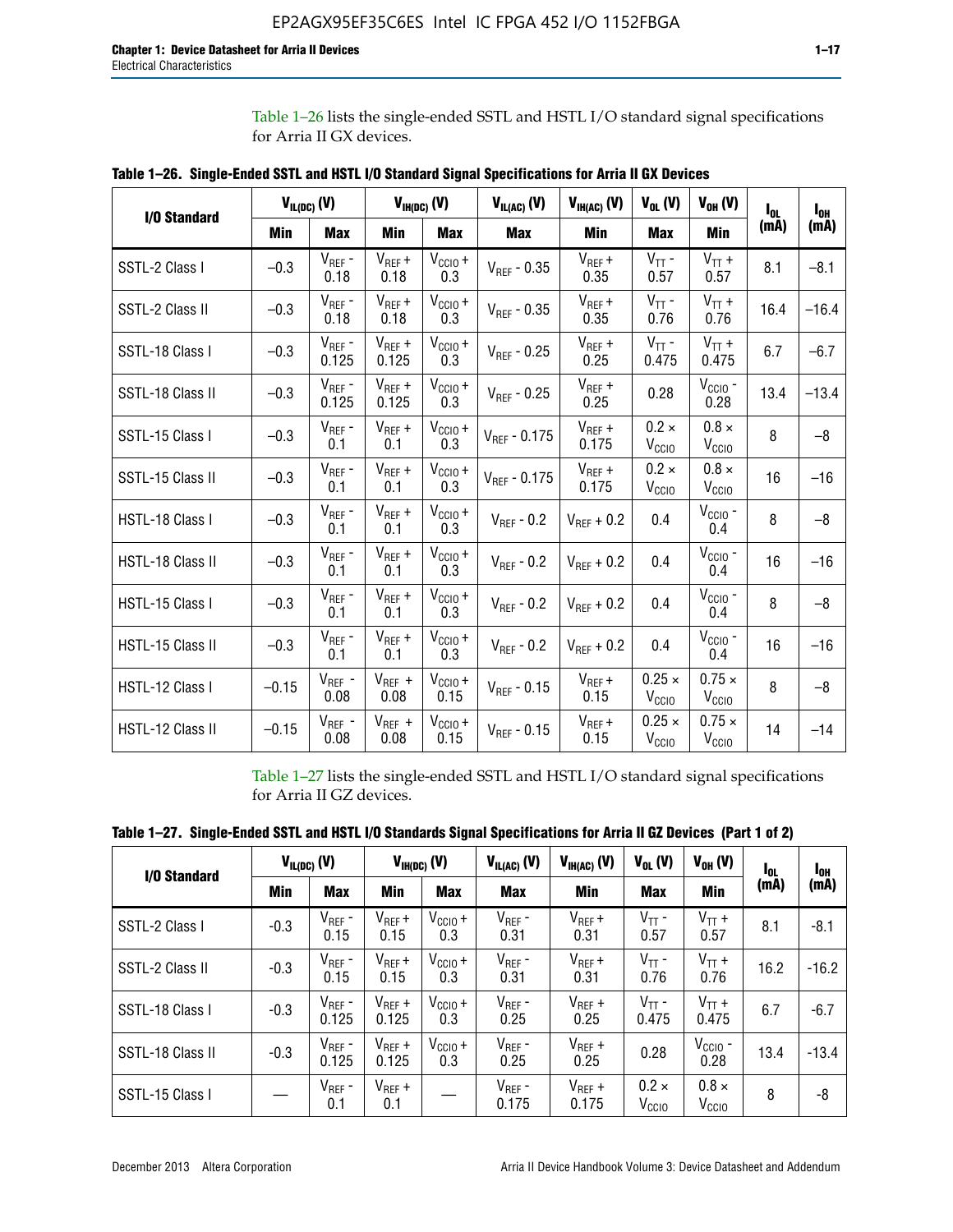| I/O Standard            |            | $V_{IL(DC)}$ (V)    |                     | $V_{IH(DC)}$ (V)     | $V_{IL(AC)}(V)$        | $V_{IH(AC)}(V)$        | $V_{OL}$ (V)                      | $V_{OH} (V)$                       | $I_{0L}$ | $I_{0H}$ |
|-------------------------|------------|---------------------|---------------------|----------------------|------------------------|------------------------|-----------------------------------|------------------------------------|----------|----------|
|                         | <b>Min</b> | <b>Max</b>          | Min                 | <b>Max</b>           | <b>Max</b>             | Min                    | <b>Max</b>                        | Min                                | (mA)     | (mA)     |
| SSTL-15 Class II        |            | $V_{REF}$ -<br>0.1  | $V_{REF}$ +<br>0.1  |                      | $V_{REF}$ -<br>0.175   | $V_{REF}$ +<br>0.175   | $0.2 \times$<br>V <sub>CCIO</sub> | $0.8 \times$<br>V <sub>CCIO</sub>  | 16       | -16      |
| HSTL-18 Class I         |            | $V_{REF}$ -<br>0.1  | $V_{REF}$ +<br>0.1  |                      | $V_{\text{RFF}}$ - 0.2 | $V_{RFF}$ + 0.2        | 0.4                               | $V_{\rm CCIO}$ -<br>0.4            | 8        | -8       |
| <b>HSTL-18 Class II</b> |            | $V_{REF}$ -<br>0.1  | $V_{REF}$ +<br>0.1  |                      | $V_{\text{RFF}}$ - 0.2 | $V_{RFF}$ + 0.2        | 0.4                               | $V_{\text{CCIO}}$ -<br>0.4         | 16       | $-16$    |
| HSTL-15 Class I         |            | $V_{REF}$ -<br>0.1  | $V_{REF}$ +<br>0.1  |                      | $V_{\text{RFF}}$ - 0.2 | $V_{\text{RFF}} + 0.2$ | 0.4                               | $V_{CCIO}$ -<br>0.4                | 8        | -8       |
| HSTL-15 Class II        |            | $V_{REF}$ -<br>0.1  | $V_{REF}$ +<br>0.1  |                      | $V_{\text{RFF}}$ - 0.2 | $V_{RFF}$ + 0.2        | 0.4                               | $VCCIO$ -<br>0.4                   | 16       | $-16$    |
| HSTL-12 Class I         | $-0.15$    | $V_{REF}$ -<br>0.08 | $V_{REF}$ +<br>0.08 | $V_{CCIO} +$<br>0.15 | $V_{REF}$ -<br>0.15    | $V_{REF} +$<br>0.15    | $0.25\times$<br>V <sub>CCIO</sub> | $0.75\times$<br>V <sub>CCIO</sub>  | 8        | -8       |
| HSTL-12 Class II        | $-0.15$    | $V_{REF}$ -<br>0.08 | $V_{REF}$ +<br>0.08 | $V_{CCI0} +$<br>0.15 | $V_{REF}$ -<br>0.15    | $V_{REF} +$<br>0.15    | $0.25\times$<br>V <sub>CCIO</sub> | $0.75 \times$<br>V <sub>CCIO</sub> | 16       | $-16$    |

**Table 1–27. Single-Ended SSTL and HSTL I/O Standards Signal Specifications for Arria II GZ Devices (Part 2 of 2)**

Table 1–28 lists the differential SSTL I/O standards for Arria II GX devices.

**Table 1–28. Differential SSTL I/O Standards for Arria II GX Devices**

| I/O Standard        |       | $V_{\text{CCIO}}(V)$ |            |            | $V_{SWING(DC)}$ (V) |                                 | $V_{X(AC)}(V)$  |                                 |            | $V_{SWING(AC)}$ (V) |                              | $V_{OX(AC)}$ (V) |                                |
|---------------------|-------|----------------------|------------|------------|---------------------|---------------------------------|-----------------|---------------------------------|------------|---------------------|------------------------------|------------------|--------------------------------|
|                     | Min   | Typ                  | <b>Max</b> | <b>Min</b> | <b>Max</b>          | Min                             | Typ             | <b>Max</b>                      | <b>Min</b> | <b>Max</b>          | Min                          | Typ              | <b>Max</b>                     |
| SSTL-2 Class I, II  | 2.375 | 2.5                  | 2.625      | 0.36       | V <sub>CCIO</sub>   | $V_{\text{CC10}}/2$<br>$-0.2$   |                 | $V_{\rm CC10}$ /2<br>$+0.2$     | 0.7        | V <sub>CCIO</sub>   | $V_{\rm CC10}$ /2<br>$-0.15$ |                  | $V_{\text{CCIO}}/2$<br>$+0.15$ |
| SSTL-18 Class I, II | 1.71  | 1.8                  | l.89       | 0.25       | V <sub>CCIO</sub>   | $V_{\text{CCIO}}/2$<br>$-0.175$ |                 | $V_{\text{CC10}}/2$<br>$+0.175$ | 0.5        | V <sub>CCIO</sub>   | $V_{\text{CC10}}/2$<br>0.125 |                  | $V_{\text{CCIO}}/2$<br>0.125   |
| SSTL-15 Class I, II | 1.425 | 1.5                  | .575       | 0.2        |                     |                                 | $V_{CCIO}$<br>2 |                                 | 0.35       |                     |                              | $V_{CCIO}$<br>റ  |                                |

Table 1–29 lists the differential SSTL I/O standards for Arria II GZ devices

**Table 1–29. Differential SSTL I/O Standards for Arria II GZ Devices**

| I/O Standard        |       | $V_{\text{CCIO}}(V)$ |            |      | $V_{SWING(DC)}(V)$          |                               | $V_{X(AC)}(V)$      |                                   |      | $V_{SWING(AC)}$ (V)         |                                | $V_{OX(AC)}(V)$ |                                 |
|---------------------|-------|----------------------|------------|------|-----------------------------|-------------------------------|---------------------|-----------------------------------|------|-----------------------------|--------------------------------|-----------------|---------------------------------|
|                     | Min   | Typ                  | <b>Max</b> | Min  | <b>Max</b>                  | Min                           | Typ                 | <b>Max</b>                        | Min  | <b>Max</b>                  | Min                            | Typ             | <b>Max</b>                      |
| SSTL-2 Class I, II  | 2.375 | 2.5                  | 2.625      | 0.3  | V <sub>CCIO</sub><br>$+0.6$ | $V_{\text{CC1O}}/2$<br>$-0.2$ |                     | $V_{\text{CCIO}}/2$<br>$+0.2$     | 0.62 | V <sub>CCIO</sub><br>$+0.6$ | $V_{\text{CC10}}/2$<br>$-0.15$ |                 | $V_{\text{CC10}}/2$<br>$+0.15$  |
| SSTL-18 Class I, II | 1.71  | 1.8                  | 1.89       | 0.25 | V <sub>CCIO</sub><br>$+0.6$ | $V_{\text{CCIO}}/2$<br>0.175  |                     | $V_{\text{CCIO}}/2$<br>÷<br>0.175 | 0.5  | V <sub>CCIO</sub><br>$+0.6$ | $V_{\text{CC10}}/2$<br>- 0.125 |                 | $V_{\text{CC10}}/2$<br>$+0.125$ |
| SSTL-15 Class I, II | 1.425 | 1.5                  | .575       | 0.2  |                             |                               | $V_{\rm CCIO}$<br>2 |                                   | 0.35 |                             |                                | $V_{CClO}$<br>2 |                                 |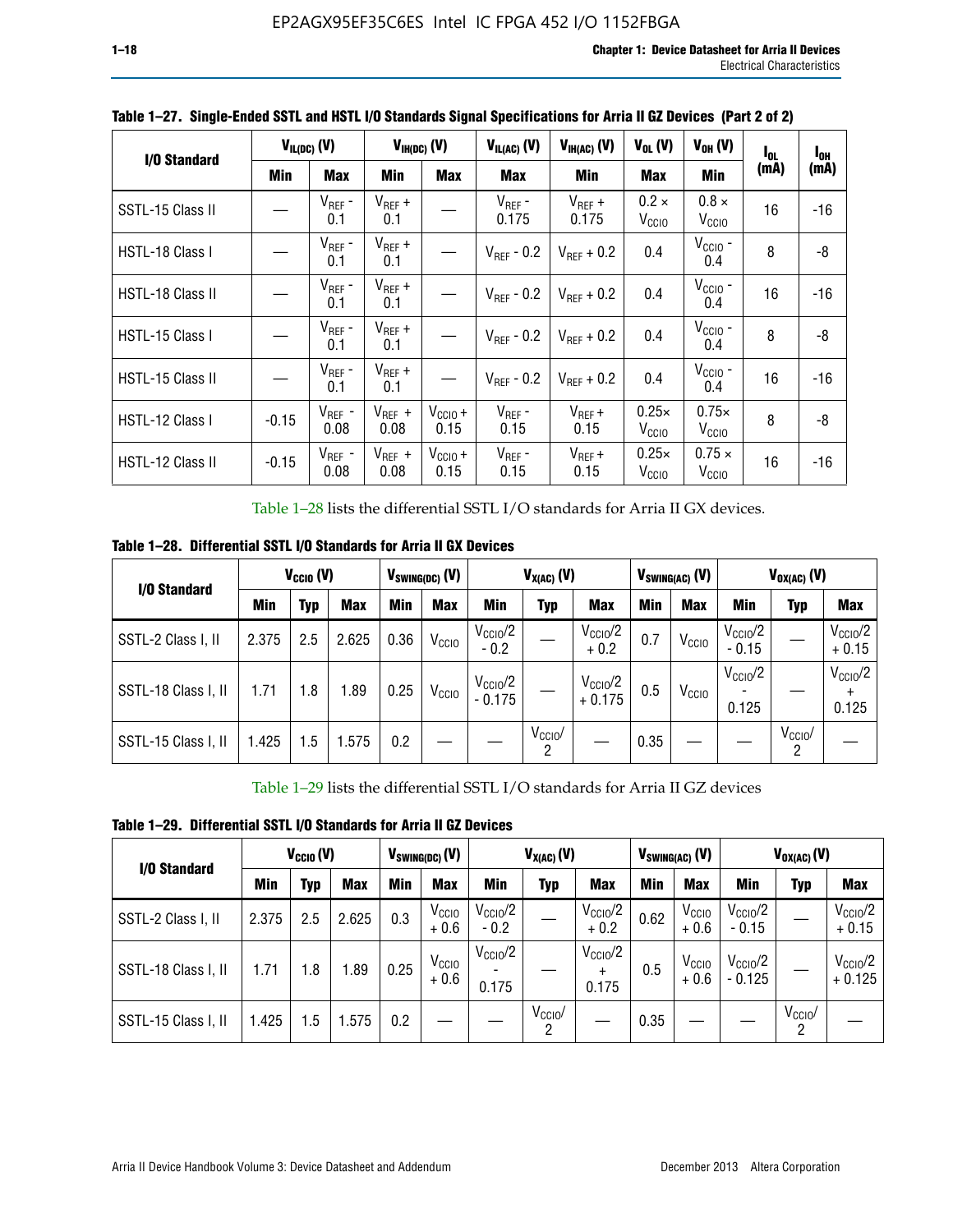Table 1–30 lists the HSTL I/O standards for Arria II GX devices.

| I/O Standard        |            | $V_{CGI0} (V)$ |            |      | $V_{\text{DIF(DC)}}$ (V) |            | $V_{X(AC)}(V)$                    |            |                                       | $V_{CM(DC)}(V)$                   |                                    |     | $V_{DIF(AC)}(V)$ |
|---------------------|------------|----------------|------------|------|--------------------------|------------|-----------------------------------|------------|---------------------------------------|-----------------------------------|------------------------------------|-----|------------------|
|                     | <b>Min</b> | Typ            | <b>Max</b> | Min  | <b>Max</b>               | <b>Min</b> | Typ                               | <b>Max</b> | Min                                   | Typ                               | <b>Max</b>                         | Min | <b>Max</b>       |
| HSTL-18 Class I     | 1.71       | . 8            | .89        | 0.2  | —                        | 0.85       |                                   | 0.95       | 0.88                                  |                                   | 0.95                               | 0.4 |                  |
| HSTL-15 Class I, II | l.425      | .5             | .575       | 0.2  |                          | 0.71       |                                   | 0.79       | 0.71                                  |                                   | 0.79                               | 0.4 |                  |
| HSTL-12 Class I, II | 1.14       | $\cdot$ .2     | .26        | 0.16 |                          |            | $0.5 \times$<br>V <sub>CCIO</sub> |            | 0.48<br>$\times$<br>V <sub>CCIO</sub> | $0.5 \times$<br>V <sub>CCIO</sub> | $0.52 \times$<br>V <sub>CCIO</sub> | 0.3 |                  |

**Table 1–30. Differential HSTL I/O Standards for Arria II GX Devices**

Table 1–31 lists the HSTL I/O standards for Arria II GZ devices.

**Table 1–31. Differential HSTL I/O Standards for Arria II GZ Devices**

| I/O Standard        |       | $V_{\text{CCIO}}(V)$ |            |            | $V_{\text{DIF(DC)}}(V)$     |      | $V_{X(AC)}(V)$                    |            |                                   | $V_{CM(DC)}$ (V)                  |                                   |     | $V_{DIF(AC)}$ (V)         |
|---------------------|-------|----------------------|------------|------------|-----------------------------|------|-----------------------------------|------------|-----------------------------------|-----------------------------------|-----------------------------------|-----|---------------------------|
|                     | Min   | Typ                  | <b>Max</b> | <b>Min</b> | <b>Max</b>                  | Min  | Typ                               | <b>Max</b> | <b>Min</b>                        | Typ                               | <b>Max</b>                        | Min | <b>Max</b>                |
| HSTL-18 Class I     | 71، ا | 1.8                  | .89        | 0.2        | —                           | 0.78 |                                   | 1.12       | 0.78                              |                                   | 1.12                              | 0.4 |                           |
| HSTL-15 Class I, II | .425  | $1.5\,$              | .575       | 0.2        | —                           | 0.68 |                                   | 0.9        | 0.68                              |                                   | 0.9                               | 0.4 |                           |
| HSTL-12 Class I, II | l.14  | 1.2                  | .26        | 0.16       | V <sub>CCIO</sub><br>$+0.3$ |      | $0.5 \times$<br>V <sub>CCIO</sub> |            | $0.4 \times$<br>V <sub>CCIO</sub> | $0.5 \times$<br>V <sub>CCIO</sub> | $0.6 \times$<br>V <sub>CCIO</sub> | 0.3 | V <sub>CCIO</sub><br>0.48 |

Table 1–32 lists the differential I/O standard specifications for Arria II GX devices.

**Table 1–32. Differential I/O Standard Specifications for Arria II GX Devices** *(Note 1)*

| 1/0                  |       | $V_{CGI0} (V)$ |            |     | $V_{ID}$ (mV)       |            |      | $V_{IGM} (V)$ (2) |       | $V_{OD} (V)$ (3) |            |       | $V_{OCM}$ (V) |            |
|----------------------|-------|----------------|------------|-----|---------------------|------------|------|-------------------|-------|------------------|------------|-------|---------------|------------|
| <b>Standard</b>      | Min   | Typ            | <b>Max</b> | Min | Cond.               | <b>Max</b> | Min  | <b>Max</b>        | Min   | <b>Typ</b>       | <b>Max</b> | Min   | Typ           | <b>Max</b> |
| 2.5V<br><b>LVDS</b>  | 2.375 | 2.5            | 2.625      | 100 | $V_{CM} =$<br>1.25V |            | 0.05 | 1.80              | 0.247 |                  | 0.6        | 1.125 | 1.25          | 1.375      |
| <b>RSDS</b><br>(4)   | 2.375 | 2.5            | 2.625      |     |                     |            |      |                   | 0.1   | 0.2              | 0.6        | 0.5   | 1.2           | 1.4        |
| Mini-LVDS<br>(4)     | 2.375 | 2.5            | 2.625      |     |                     |            |      |                   | 0.25  |                  | 0.6        |       | 1.2           | 1.4        |
| <b>LVPECL</b><br>(5) | 2.375 | 2.5            | 2.625      | 300 |                     |            | 0.6  | 1.8               |       |                  |            |       |               |            |
| BLVDS $(6)$          | 2.375 | 2.5            | 2.625      | 100 |                     |            |      |                   |       |                  |            |       |               |            |

### **Notes to Table 1–32***:*

(1) The 1.5 V PCML transceiver I/O standard specifications are described in "Transceiver Performance Specifications" on page 1–21.

(2)  $V_{IN}$  range:  $0 \le V_{IN} \le 1.85$  V.

(3) R<sub>L</sub> range:  $90 \leq R$ L  $\leq 110 \Omega$ .

- (4) The RSDS and mini-LVDS I/O standards are only supported for differential outputs.
- (5) The LVPECL input standard is supported at the dedicated clock input pins (GCLK) only.
- (6) There are no fixed  $V_{ICM}$ ,  $V_{OD}$ , and  $V_{OCM}$  specifications for BLVDS. These specifications depend on the system topology.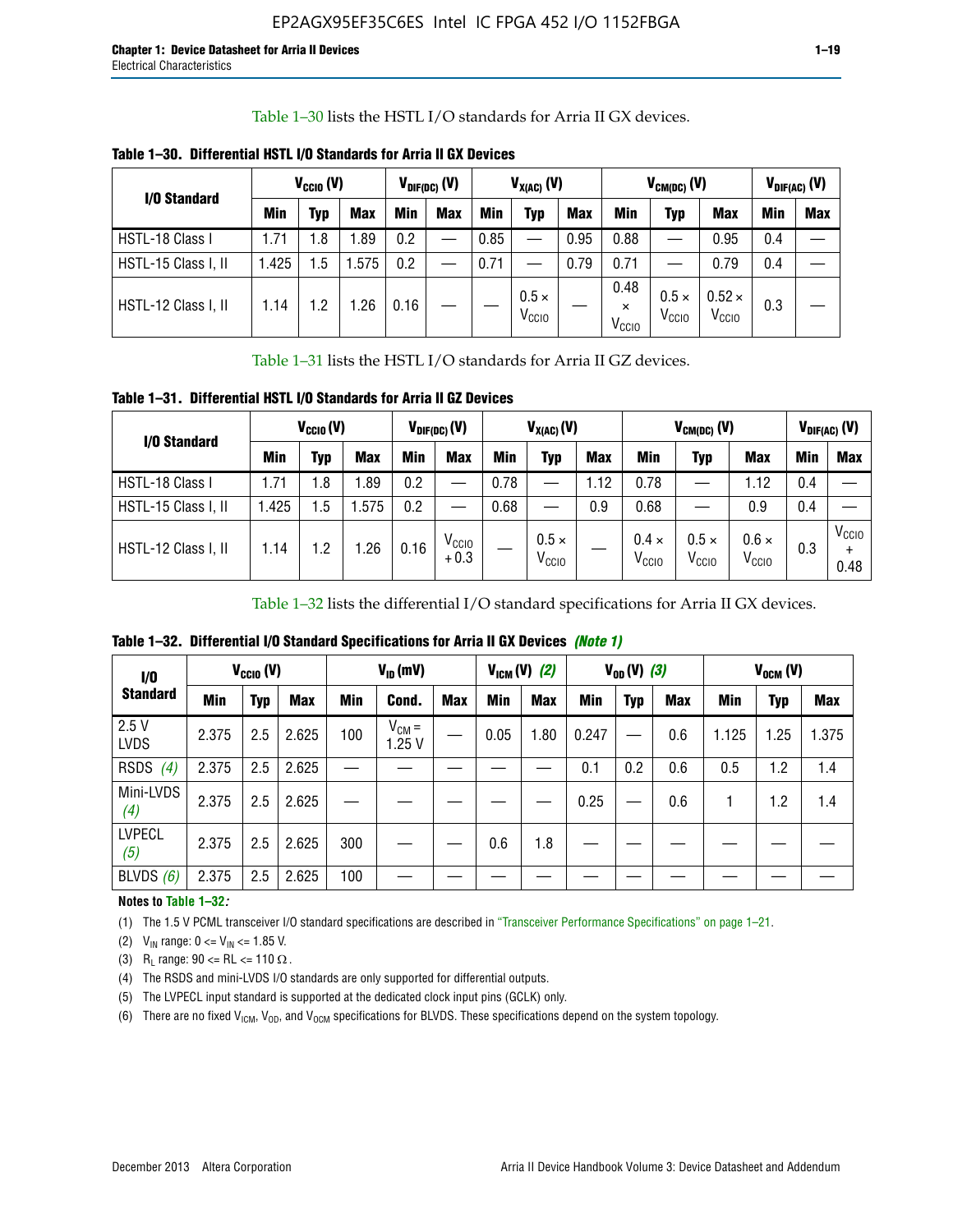Table 1–33 lists the differential I/O standard specifications for Arria II GZ devices.

| 1/0                          |       | $V_{CCl0} (V)$ |            |     | $V_{ID}$ (mV)       |            | $V_{IGM(DC)}$ (V) |            |       | $V_{OD} (V) (3)$ |            |              | $V_{OCM} (V) (3)$ |            |
|------------------------------|-------|----------------|------------|-----|---------------------|------------|-------------------|------------|-------|------------------|------------|--------------|-------------------|------------|
| <b>Standard</b><br>(2)       | Min   | <b>Typ</b>     | <b>Max</b> | Min | Cond.               | <b>Max</b> | Min               | <b>Max</b> | Min   | <b>Typ</b>       | <b>Max</b> | Min          | <b>Typ</b>        | <b>Max</b> |
| 2.5V<br><b>LVDS</b><br>(HIO) | 2.375 | 2.5            | 2.625      | 100 | $V_{CM} =$<br>1.25V |            | 0.05              | 1.8        | 0.247 |                  | 0.6        | 1.125        | 1.25              | 1.375      |
| 2.5V<br><b>LVDS</b><br>(VIO) | 2.375 | 2.5            | 2.625      | 100 | $V_{CM} =$<br>1.25V |            | 0.05              | 1.8        | 0.247 |                  | 0.6        | 1            | 1.25              | 1.5        |
| <b>RSDS</b><br>(HIO)         | 2.375 | 2.5            | 2.625      | 100 | $V_{CM} =$<br>1.25V |            | 0.3               | 1.4        | 0.1   | 0.2              | 0.6        | 0.5          | 1.2               | 1.4        |
| <b>RSDS</b><br>(VIO)         | 2.375 | 2.5            | 2.625      | 100 | $V_{CM} =$<br>1.25V |            | 0.3               | 1.4        | 0.1   | 0.2              | 0.6        | 0.5          | 1.2               | 1.5        |
| Mini-LVDS<br>(HIO)           | 2.375 | 2.5            | 2.625      | 200 |                     | 600        | 0.4               | 1.32<br>5  | 0.25  |                  | 0.6        | $\mathbf{1}$ | 1.2               | 1.4        |
| Mini-LVDS<br>(VIO)           | 2.375 | 2.5            | 2.625      | 200 |                     | 600        | 0.4               | 1.32<br>5  | 0.25  |                  | 0.6        | 1            | 1.2               | 1.5        |
| <b>LVPECL</b>                | 2.375 | 2.5            | 2.625      | 300 |                     |            | 0.6               | 1.8        |       |                  |            |              |                   |            |
| BLVDS $(4)$                  | 2.375 | 2.5            | 2.625      | 100 |                     |            |                   |            |       |                  |            |              |                   |            |

**Table 1–33. Differential I/O Standard Specifications for Arria II GZ Devices** *(Note 1)*

#### **Notes to Table 1–33***:*

(1) 1.4-V/1.5-V PCML transceiver I/O standard specifications are described in "Transceiver Performance Specifications" on page 1–21.

(2) Vertical I/O (VIO) is top and bottom I/Os; horizontal I/O (HIO) is left and right I/Os.

(3) R<sub>l</sub> range:  $90 \leq R L \leq 110 \Omega$ .

(4) There are no fixed  $V_{IGM}$ ,  $V_{OD}$ , and  $V_{OCM}$  specifications for BLVDS. These specifications depend on the system topology.

# **Power Consumption for the Arria II Device Family**

Altera offers two ways to estimate power for a design:

- Using the Microsoft Excel-based Early Power Estimator
- Using the Quartus<sup>®</sup> II PowerPlay Power Analyzer feature

The interactive Microsoft Excel-based Early Power Estimator is typically used prior to designing the FPGA in order to get a magnitude estimate of the device power. The Quartus II PowerPlay Power Analyzer provides better quality estimates based on the specifics of the design after place-and-route is complete. The PowerPlay Power Analyzer can apply a combination of user-entered, simulation-derived, and estimated signal activities which, when combined with detailed circuit models, can yield very accurate power estimates.

f For more information about power estimation tools, refer to the *[PowerPlay Early Power](http://www.altera.com/literature/ug/ug_epe.pdf?GSA_pos=5&WT.oss_r=1&WT.oss=powerplay early power estimator)  [Estimator User Guide](http://www.altera.com/literature/ug/ug_epe.pdf?GSA_pos=5&WT.oss_r=1&WT.oss=powerplay early power estimator)* and the *[PowerPlay Power Analysis](http://www.altera.com/literature/hb/qts/qts_qii53013.pdf)* chapter in volume 3 of the *Quartus II Handbook*.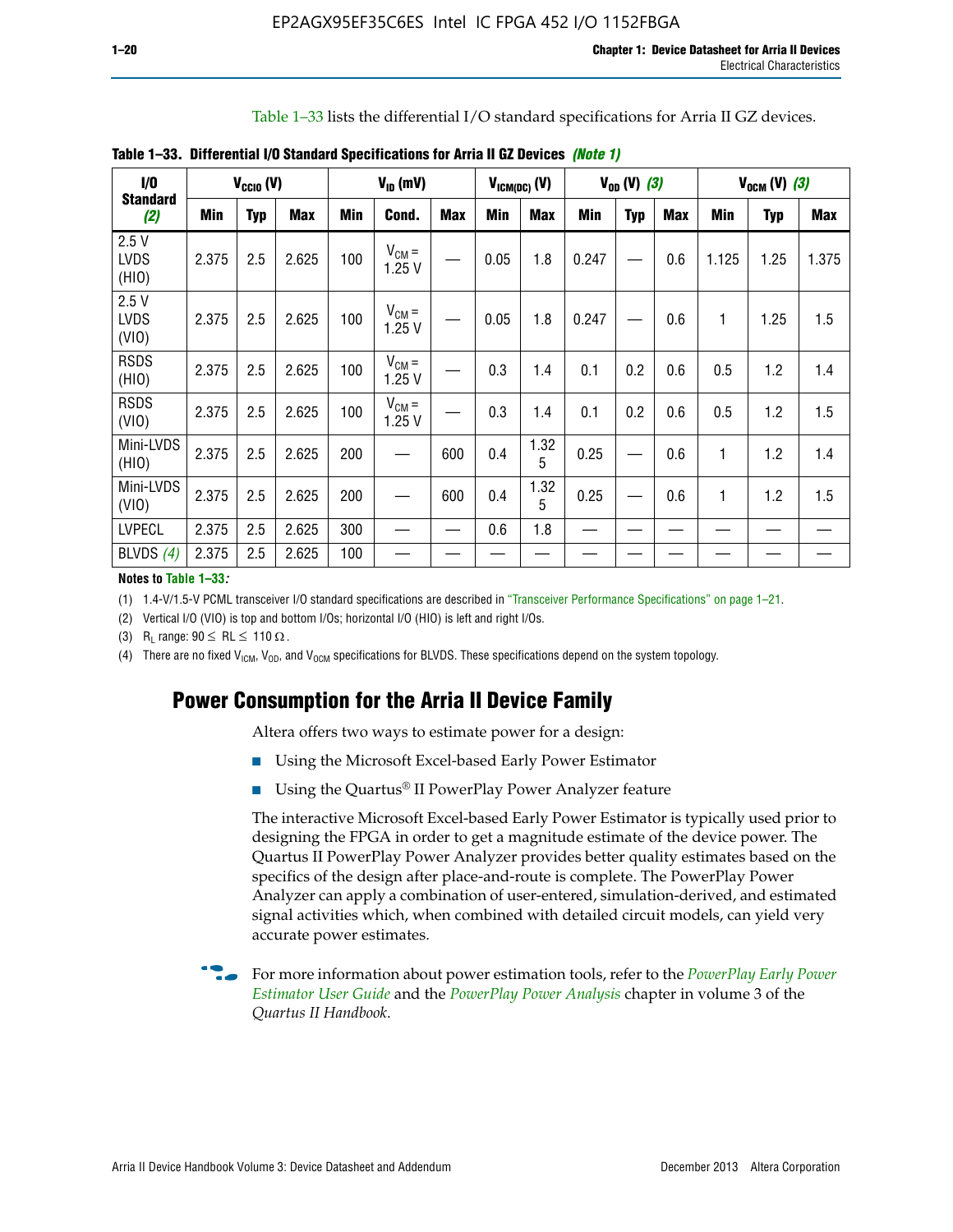# **Switching Characteristics**

This section provides performance characteristics of the Arria II GX and GZ core and periphery blocks for commercial grade devices. The following tables are considered final and are based on actual silicon characterization and testing. These numbers reflect the actual performance of the device under worst-case silicon process, voltage, and junction temperature conditions.

# **Transceiver Performance Specifications**

Table 1–34 lists the Arria II GX transceiver specifications.

### **Table 1–34. Transceiver Specifications for Arria II GX Devices** *(Note 1)* **(Part 1 of 7)**

| Symbol/                                          |                  |            | $\mathbf{13}$ |            |                          | C <sub>4</sub> |                                                                         |                          | <b>C5 and 15</b> |            |                 | C <sub>6</sub> |            |               |
|--------------------------------------------------|------------------|------------|---------------|------------|--------------------------|----------------|-------------------------------------------------------------------------|--------------------------|------------------|------------|-----------------|----------------|------------|---------------|
| <b>Description</b>                               | <b>Condition</b> | <b>Min</b> | <b>Typ</b>    | <b>Max</b> | <b>Min</b>               | <b>Typ</b>     | <b>Max</b>                                                              | <b>Min</b>               | <b>Typ</b>       | <b>Max</b> | <b>Min</b>      | <b>Typ</b>     | <b>Max</b> | <b>Unit</b>   |
| <b>Reference Clock</b>                           |                  |            |               |            |                          |                |                                                                         |                          |                  |            |                 |                |            |               |
| Supported I/O<br><b>Standards</b>                |                  |            |               |            |                          |                | 1.2-V PCML, 1.5-V PCML, 2.5-V PCML, Differential LVPECL, LVDS, and HCSL |                          |                  |            |                 |                |            |               |
| Input frequency<br>from REFCLK<br>input pins     |                  | 50         |               | 622.08     | 50                       |                | 622.08                                                                  | 50                       |                  | 622.08     | 50              |                | 622.08     | <b>MHz</b>    |
| Input frequency<br>from PLD input                |                  | 50         |               | 200        | 50                       |                | 200                                                                     | 50                       |                  | 200        | 50              |                | 200        | <b>MHz</b>    |
| Absolute V <sub>MAX</sub><br>for a REFCLK pin    |                  |            |               | 2.2        | —                        |                | 2.2                                                                     | ٠                        | —                | 2.2        | —               |                | 2.2        | $\mathsf{V}$  |
| Absolute V <sub>MIN</sub> for<br>a REFCLK pin    |                  | $-0.3$     |               |            | $-0.3$                   |                |                                                                         | $-0.3$                   |                  |            | $-0.3$          |                | —<br>——    | $\mathsf{V}$  |
| Rise/fall time (2)                               |                  |            |               | 0.2        | $\overline{\phantom{0}}$ |                | 0.2                                                                     | $\overline{\phantom{0}}$ |                  | 0.2        | $\qquad \qquad$ |                | 0.2        | UI            |
| Duty cycle                                       |                  | 45         |               | 55         | 45                       | —              | 55                                                                      | 45                       | —                | 55         | 45              |                | 55         | $\frac{0}{0}$ |
| Peak-to-peak<br>differential input<br>voltage    |                  | 200        |               | 2000       | 200                      | __             | 2000                                                                    | 200                      | —                | 2000       | 200             |                | 2000       | mV            |
| Spread-spectrum<br>modulating clock<br>frequency | PCIe             | 30         |               | 33         | 30                       |                | 33                                                                      | 30                       |                  | 33         | 30              |                | 33         | kHz           |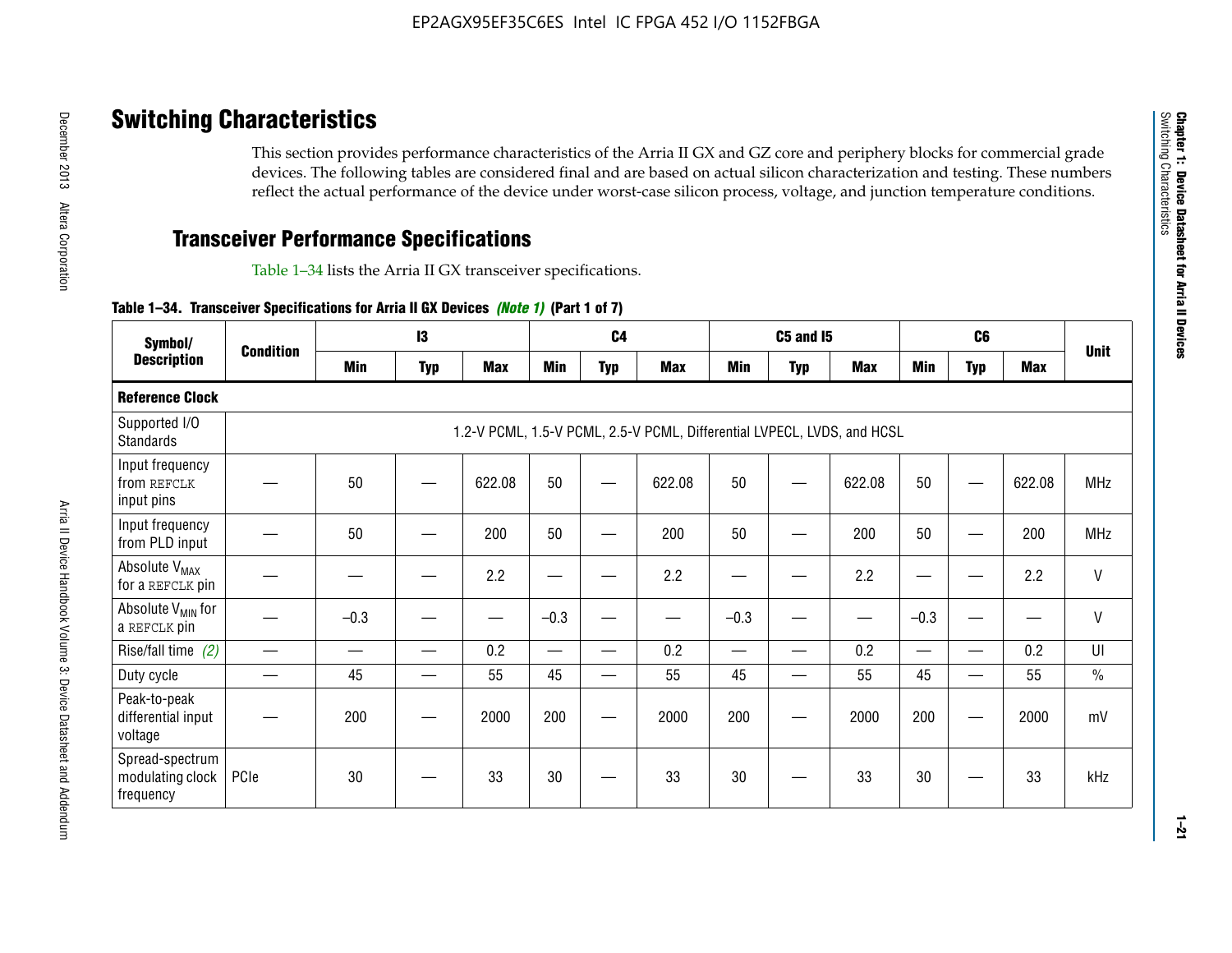# **Table 1–34. Transceiver Specifications for Arria II GX Devices** *(Note 1)* **(Part 2 of 7)**

| Symbol/                                                                                |                                                        |                               | $\mathbf{13}$              |                 |                          | C <sub>4</sub>             |            |                          | C5 and I5                  |            |                          | C <sub>6</sub>             |                          |             |
|----------------------------------------------------------------------------------------|--------------------------------------------------------|-------------------------------|----------------------------|-----------------|--------------------------|----------------------------|------------|--------------------------|----------------------------|------------|--------------------------|----------------------------|--------------------------|-------------|
| <b>Description</b>                                                                     | <b>Condition</b>                                       | <b>Min</b>                    | <b>Typ</b>                 | <b>Max</b>      | <b>Min</b>               | <b>Typ</b>                 | <b>Max</b> | <b>Min</b>               | <b>Typ</b>                 | <b>Max</b> | <b>Min</b>               | <b>Typ</b>                 | <b>Max</b>               | <b>Unit</b> |
| Spread-spectrum<br>downspread                                                          | PCIe                                                   |                               | 0 <sub>to</sub><br>$-0.5%$ | $\qquad \qquad$ |                          | 0 <sub>to</sub><br>$-0.5%$ | —          | —                        | 0 <sub>to</sub><br>$-0.5%$ |            | $\overline{\phantom{0}}$ | 0 <sub>to</sub><br>$-0.5%$ | $\qquad \qquad \qquad$   |             |
| On-chip<br>termination<br>resistors                                                    |                                                        |                               | 100                        |                 |                          | 100                        |            |                          | 100                        |            | —                        | 100                        | $\overline{\phantom{0}}$ | $\Omega$    |
| V <sub>ICM</sub><br>(AC coupled)                                                       |                                                        |                               | $1100 \pm 5\%$             |                 |                          | $1100 \pm 5\%$             |            |                          | $1100 \pm 5\%$             |            |                          | $1100 \pm 5\%$             |                          | mV          |
| V <sub>ICM</sub><br>(DC coupled)                                                       | HCSL I/O<br>standard for<br>PCIe<br>reference<br>clock | 250                           |                            | 550             | 250                      | $\hspace{0.05cm}$          | 550        | 250                      | $\hspace{0.05cm}$          | 550        | 250                      |                            | 550                      | mV          |
|                                                                                        | 10 Hz                                                  | $\overline{\phantom{0}}$      | $\overline{\phantom{0}}$   | $-50$           | $\equiv$                 |                            | $-50$      |                          | $\equiv$                   | $-50$      | $\overline{\phantom{0}}$ |                            | $-50$                    | dBc/Hz      |
|                                                                                        | 100 Hz                                                 | $\overline{\phantom{0}}$      | $\overline{\phantom{0}}$   | $-80$           | $\overline{\phantom{0}}$ | $\overline{\phantom{0}}$   | $-80$      | $\overline{\phantom{0}}$ |                            | $-80$      | $\overline{\phantom{0}}$ | $\overline{\phantom{0}}$   | $-80$                    | dBc/Hz      |
| Transmitter<br><b>REFCLK Phase</b>                                                     | 1 KHz                                                  | $\qquad \qquad$               | $\overline{\phantom{0}}$   | $-110$          |                          | $\hspace{0.05cm}$          | $-110$     | $\overline{\phantom{0}}$ | $\hspace{0.05cm}$          | $-110$     |                          | $\overline{\phantom{0}}$   | $-110$                   | dBc/Hz      |
| Noise                                                                                  | 10 KHz                                                 | $\overbrace{\phantom{aaaaa}}$ | $\equiv$                   | $-120$          |                          |                            | $-120$     | $\qquad \qquad$          |                            | $-120$     | $\overline{\phantom{0}}$ | $\overline{\phantom{0}}$   | $-120$                   | dBc/Hz      |
|                                                                                        | <b>100 KHz</b>                                         | $\qquad \qquad -$             | $\overline{\phantom{0}}$   | $-120$          |                          | —                          | $-120$     | $\overline{\phantom{0}}$ | $\overline{\phantom{0}}$   | $-120$     | $\overline{\phantom{0}}$ | $\overline{\phantom{0}}$   | $-120$                   | dBc/Hz      |
|                                                                                        | $\geq 1$ MHz                                           |                               | $\qquad \qquad$            | $-130$          |                          | $\overline{\phantom{m}}$   | $-130$     | $\overline{\phantom{0}}$ | $\qquad \qquad$            | $-130$     |                          | $\overline{\phantom{0}}$   | $-130$                   | dBc/Hz      |
| Transmitter<br><b>REFCLK Phase</b><br>Jitter (rms) for<br><b>100 MHz</b><br>REFCLK (3) | 10 KHz to<br>20 MHz                                    |                               |                            | 3               |                          |                            | 3          |                          |                            | 3          |                          |                            | 3                        | ps          |
| $R_{ref}$                                                                              |                                                        |                               | 2000<br>± 1%               |                 | $\overline{\phantom{m}}$ | 2000<br>± 1%               |            |                          | 2000<br>$\pm$ 1%           |            |                          | 2000 $\pm$<br>$1\%$        |                          | $\Omega$    |
| <b>Transceiver Clocks</b>                                                              |                                                        |                               |                            |                 |                          |                            |            |                          |                            |            |                          |                            |                          |             |
| <b>Calibration block</b><br>clock frequency<br>(cal blk clk)                           |                                                        | 10                            |                            | 125             | 10                       |                            | 125        | 10                       |                            | 125        | 10                       |                            | 125                      | <b>MHz</b>  |

December 2013 Altera Corporation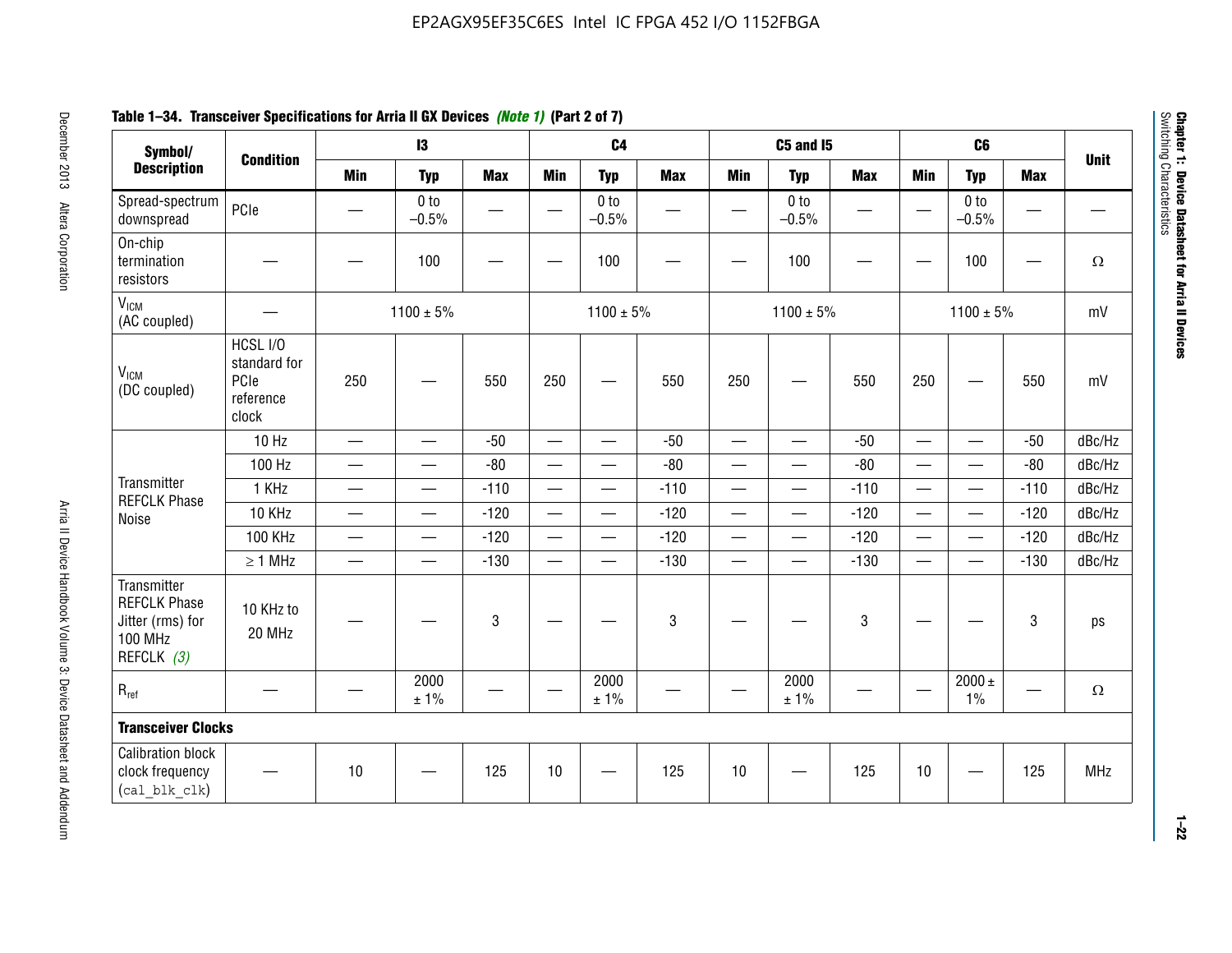| Table 1–34. Transceiver Specifications for Arria II GX Devices <i>(Note 1)</i> (Part 3 of 7) |  |
|----------------------------------------------------------------------------------------------|--|
|----------------------------------------------------------------------------------------------|--|

| Symbol/                                                       |                                            |                     | $\mathbf{13}$ |                |                     | C <sub>4</sub> |                                                                  |                     | <b>C5 and 15</b> |                |                     | C6           |                |              |
|---------------------------------------------------------------|--------------------------------------------|---------------------|---------------|----------------|---------------------|----------------|------------------------------------------------------------------|---------------------|------------------|----------------|---------------------|--------------|----------------|--------------|
| <b>Description</b>                                            | <b>Condition</b>                           | <b>Min</b>          | <b>Typ</b>    | <b>Max</b>     | <b>Min</b>          | <b>Typ</b>     | <b>Max</b>                                                       | <b>Min</b>          | <b>Typ</b>       | <b>Max</b>     | <b>Min</b>          | <b>Typ</b>   | <b>Max</b>     | <b>Unit</b>  |
| fixedclk Clock<br>frequency                                   | PCIe<br>Receiver<br>Detect                 |                     | 125           |                |                     | 125            |                                                                  |                     | 125              |                |                     | 125          |                | <b>MHz</b>   |
| reconfig<br>clk clock<br>frequency                            | Dynamic<br>reconfig.<br>clock<br>frequency | 2.5/<br>37.5<br>(4) |               | 50             | 2.5/<br>37.5<br>(4) | <u>—</u>       | 50                                                               | 2.5/<br>37.5<br>(4) | —                | 50             | 2.5/<br>37.5<br>(4) |              | 50             | <b>MHz</b>   |
| Delta time<br>between<br>reconfig<br>clks $(5)$               |                                            |                     |               | $\overline{c}$ |                     |                | $\overline{2}$                                                   |                     |                  | $\overline{2}$ |                     |              | $\overline{2}$ | ms           |
| Transceiver block<br>minimum<br>power-down<br>pulse width     |                                            |                     | 1             |                |                     | 1              |                                                                  |                     | $\mathbf{1}$     |                |                     | $\mathbf{1}$ |                | $\mu s$      |
| <b>Receiver</b>                                               |                                            |                     |               |                |                     |                |                                                                  |                     |                  |                |                     |              |                |              |
| Supported I/O<br><b>Standards</b>                             |                                            |                     |               |                |                     |                | 1.4-V PCML, 1.5-V PCML, 2.5-V PCML, 2.5-V PCML, LVPECL, and LVDS |                     |                  |                |                     |              |                |              |
| Data rate (13)                                                | $\qquad \qquad$                            | 600                 |               | 6375           | 600                 |                | 3750                                                             | 600                 |                  | 3750           | 600                 | $\equiv$     | 3125           | <b>Mbps</b>  |
| Absolute V <sub>MAX</sub><br>for a receiver pin<br>(6)        |                                            |                     |               | 1.5            | e e                 |                | 1.5                                                              |                     |                  | 1.5            | —                   |              | 1.5            | V            |
| Absolute V <sub>MIN</sub> for<br>a receiver pin               |                                            | $-0.4$              |               |                | $-0.4$              |                |                                                                  | $-0.4$              |                  |                | $-0.4$              |              |                | $\mathsf{V}$ |
| Maximum<br>peak-to-peak                                       | $V_{IGM} = 0.82 V$<br>setting              |                     |               | 2.7            |                     |                | 2.7                                                              |                     |                  | 2.7            |                     |              | 2.7            | V            |
| differential input<br>voltage V <sub>ID</sub> (diff<br>$p-p)$ | $V_{IGM} = 1.1 V$<br>setting $(7)$         |                     |               | 1.6            |                     |                | 1.6                                                              |                     |                  | 1.6            |                     |              | 1.6            | V            |

**Chapter 1: Device Datasheet for Arria II Devices**

Chapter 1: Device Datasheet for Arria II Devices<br>Switching Characteristics

Switching Characteristics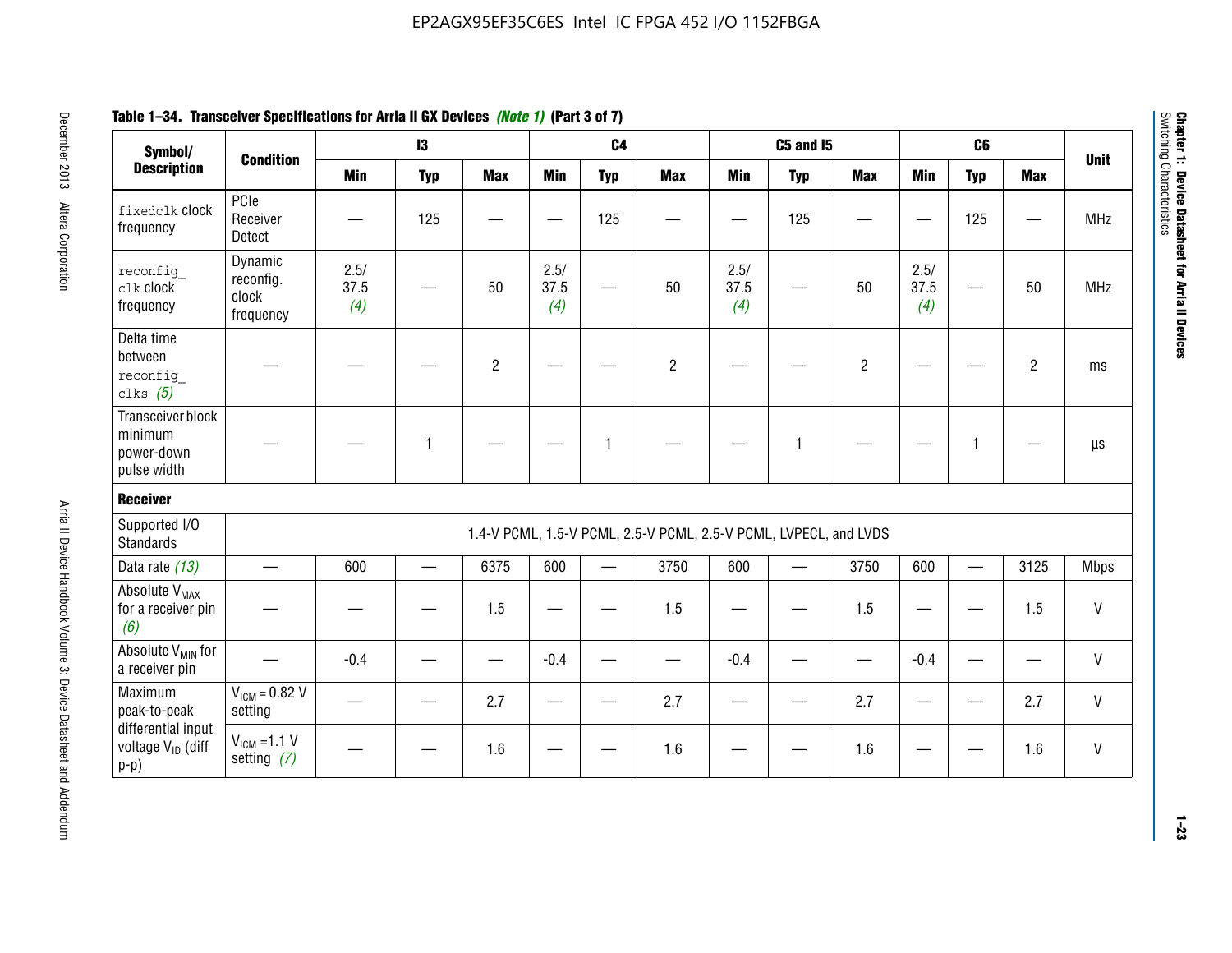| Symbol/                                                                                  | <b>Condition</b>                  |                          | 13         |                          |                          | C <sub>4</sub>           |                                               |            | <b>C5 and I5</b> |                           |                          | C6              |                | <b>Unit</b> |
|------------------------------------------------------------------------------------------|-----------------------------------|--------------------------|------------|--------------------------|--------------------------|--------------------------|-----------------------------------------------|------------|------------------|---------------------------|--------------------------|-----------------|----------------|-------------|
| <b>Description</b>                                                                       |                                   | <b>Min</b>               | <b>Typ</b> | <b>Max</b>               | <b>Min</b>               | <b>Typ</b>               | <b>Max</b>                                    | <b>Min</b> | <b>Typ</b>       | <b>Max</b>                | Min                      | <b>Typ</b>      | <b>Max</b>     |             |
| Minimum<br>peak-to-peak<br>differential input<br>voltage V <sub>ID</sub> (diff<br>$p-p)$ |                                   | 100                      |            |                          | 100                      |                          |                                               | 100        |                  |                           | 100                      |                 |                |             |
| V <sub>ICM</sub>                                                                         | $V_{IGM} = 0.82 V$<br>setting     |                          | 820        |                          |                          | 820                      |                                               |            | 820              |                           | $\overline{\phantom{0}}$ | 820             |                |             |
|                                                                                          | $V_{ICM}$ =1.1 V<br>setting $(7)$ |                          | 1100       |                          | —                        | 1100                     |                                               |            | 1100             |                           |                          | 1100            |                |             |
| Differential<br>on-chip<br>termination<br>resistors                                      | 100 $-\Omega$<br>setting          |                          | 100        |                          |                          | 100                      |                                               |            | 100              |                           |                          | 100             |                |             |
| Return loss                                                                              | PCle                              |                          |            |                          |                          |                          |                                               |            |                  | 50 MHz to 1.25 GHz: -10dB |                          |                 |                |             |
| differential mode                                                                        | XAUI                              |                          |            |                          |                          |                          |                                               |            |                  | 100 MHz to 2.5 GHz: -10dB |                          |                 |                |             |
| Return loss                                                                              | PCIe                              |                          |            |                          |                          |                          |                                               |            |                  | 50 MHz to 1.25 GHz: -6dB  |                          |                 |                |             |
| common mode                                                                              | XAUI                              |                          |            |                          |                          |                          |                                               |            |                  | 100 MHz to 2.5 GHz: -6dB  |                          |                 |                |             |
| Programmable<br>PPM detector<br>(8)                                                      |                                   |                          |            |                          |                          |                          | ± 62.5, 100, 125, 200,<br>250, 300, 500, 1000 |            |                  |                           |                          |                 |                | ppm         |
| Run length                                                                               | $\equiv$                          | $\overline{\phantom{0}}$ | 80         | $\overline{\phantom{0}}$ | —                        | 80                       |                                               | $\equiv$   | 80               | $\overline{\phantom{0}}$  | $\qquad \qquad$          | 80              |                |             |
| Programmable<br>equalization                                                             |                                   |                          |            | $\overline{7}$           |                          |                          | $\overline{7}$                                |            |                  | $\overline{7}$            |                          |                 | $\overline{7}$ |             |
| Signal<br>detect/loss<br>threshold                                                       | PCIe Mode                         | 65                       | —          | 175                      | 65                       | $\overline{\phantom{0}}$ | 175                                           | 65         | —<br>—           | 175                       | 65                       |                 | 175            |             |
| <b>CDR LTR time</b><br>(9)                                                               |                                   |                          |            | 75                       | $\overline{\phantom{0}}$ | —                        | 75                                            | —          |                  | 75                        | $\qquad \qquad$          | $\qquad \qquad$ | 75             |             |
| CDR minimum<br>T <sub>1</sub> b $(10)$                                                   |                                   | 15                       |            |                          | 15                       |                          |                                               | 15         |                  |                           | 15                       |                 |                |             |

# **Table 1–34. Transceiver Specifications for Arria II GX Devices** *(Note 1)* **(Part 4 of 7)**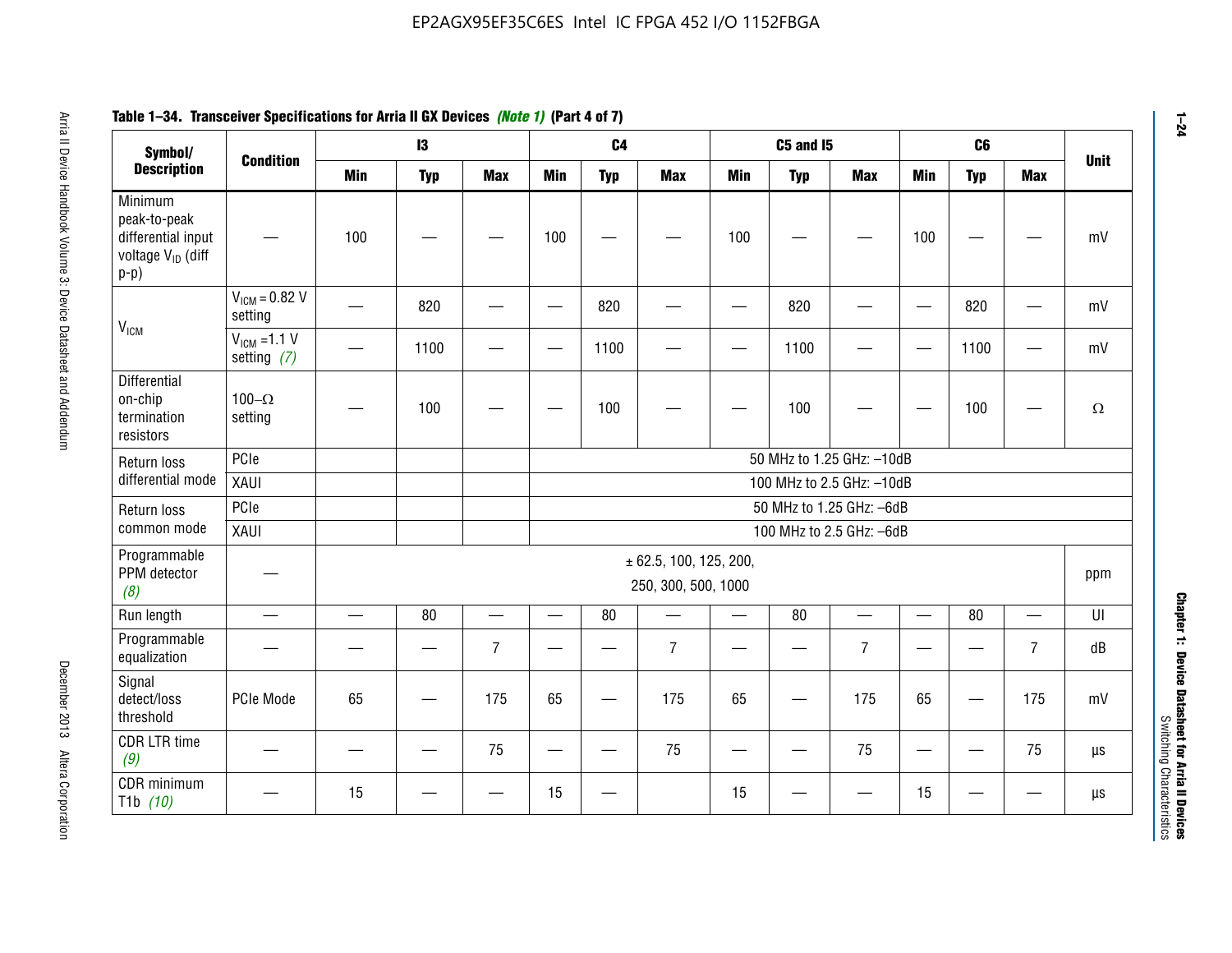| Symbol/                                             |                           |                                                                       | $\mathsf{I}3$ |            |              | C <sub>4</sub> |                           |            | <b>C5 and 15</b>         |            |            | C <sub>6</sub>           |                          |             |
|-----------------------------------------------------|---------------------------|-----------------------------------------------------------------------|---------------|------------|--------------|----------------|---------------------------|------------|--------------------------|------------|------------|--------------------------|--------------------------|-------------|
| <b>Description</b>                                  | <b>Condition</b>          | <b>Min</b>                                                            | <b>Typ</b>    | <b>Max</b> | <b>Min</b>   | <b>Typ</b>     | <b>Max</b>                | <b>Min</b> | <b>Typ</b>               | <b>Max</b> | <b>Min</b> | <b>Typ</b>               | <b>Max</b>               | <b>Unit</b> |
| LTD lock time<br>(11)                               |                           | $\mathbf 0$                                                           | 100           | 4000       | $\mathbf{0}$ | 100            | 4000                      | 0          | 100                      | 4000       | 0          | 100                      | 4000                     | ns          |
| Data lock time<br>from rx<br>freqlocked<br>(12)     |                           |                                                                       |               | 4000       |              |                | 4000                      |            |                          | 4000       |            |                          | 4000                     | ns          |
|                                                     | DC Gain<br>Setting $= 0$  |                                                                       | $\pmb{0}$     |            |              | 0              |                           |            | $\pmb{0}$                |            | <u>—</u>   | 0                        | $\overline{\phantom{0}}$ | dB          |
| Programmable<br>DC gain                             | DC Gain<br>Setting $= 1$  |                                                                       | $\mathbf{3}$  |            |              | 3              |                           |            | $\mathbf{3}$             |            |            | 3                        |                          | dB          |
|                                                     | DC Gain<br>Setting $= 2$  |                                                                       | $\,6\,$       |            |              | 6              |                           |            | $\,6\,$                  |            |            | 6                        |                          | dB          |
| <b>Transmitter</b>                                  |                           |                                                                       |               |            |              |                |                           |            |                          |            |            |                          |                          |             |
| Supported I/O<br><b>Standards</b>                   |                           |                                                                       |               |            |              |                | 1.5-V PCML                |            |                          |            |            |                          |                          |             |
| Data rate                                           |                           | 600                                                                   |               | 6375       | 600          |                | 3750                      | 600        | $\qquad \qquad -$        | 3750       | 600        | $\overline{\phantom{0}}$ | 3125                     | Mbps        |
| $V_{OCM}$                                           | 0.65V<br>setting          |                                                                       | 650           |            |              | 650            |                           |            | 650                      |            |            | 650                      | $\overline{\phantom{0}}$ | mV          |
| Differential<br>on-chip<br>termination<br>resistors | $100 - \Omega$<br>setting |                                                                       | 100           |            |              | 100            |                           |            | 100                      |            |            | 100                      |                          | $\Omega$    |
| Return loss                                         | PCIe                      |                                                                       |               |            |              |                | 50 MHz to 1.25 GHz: -10dB |            |                          |            |            |                          |                          |             |
| differential mode                                   | XAUI                      | 312 MHz to 625 MHz: -10dB<br>625 MHz to 3.125 GHz: -10dB/decade slope |               |            |              |                |                           |            |                          |            |            |                          |                          |             |
| Return loss<br>common mode                          | PCIe                      |                                                                       |               |            |              |                | 50 MHz to 1.25 GHz: -6dB  |            |                          |            |            |                          |                          |             |
| Rise time $(2)$                                     |                           | 50                                                                    |               | 200        | 50           |                | 200                       | 50         | —                        | 200        | 50         | $\overline{\phantom{0}}$ | 200                      | ps          |
| Fall time                                           |                           | 50                                                                    |               | 200        | 50           |                | 200                       | 50         | $\overline{\phantom{0}}$ | 200        | 50         |                          | 200                      | ps          |

# **Table 1–34. Transceiver Specifications for Arria II GX Devices** *(Note 1)* **(Part 5 of 7)**

**Chapter 1: Device Datasheet for Arria II Devices**

Chapter 1: Device Datasheet for Arria II Devices<br>Switching Characteristics

Switching Characteristics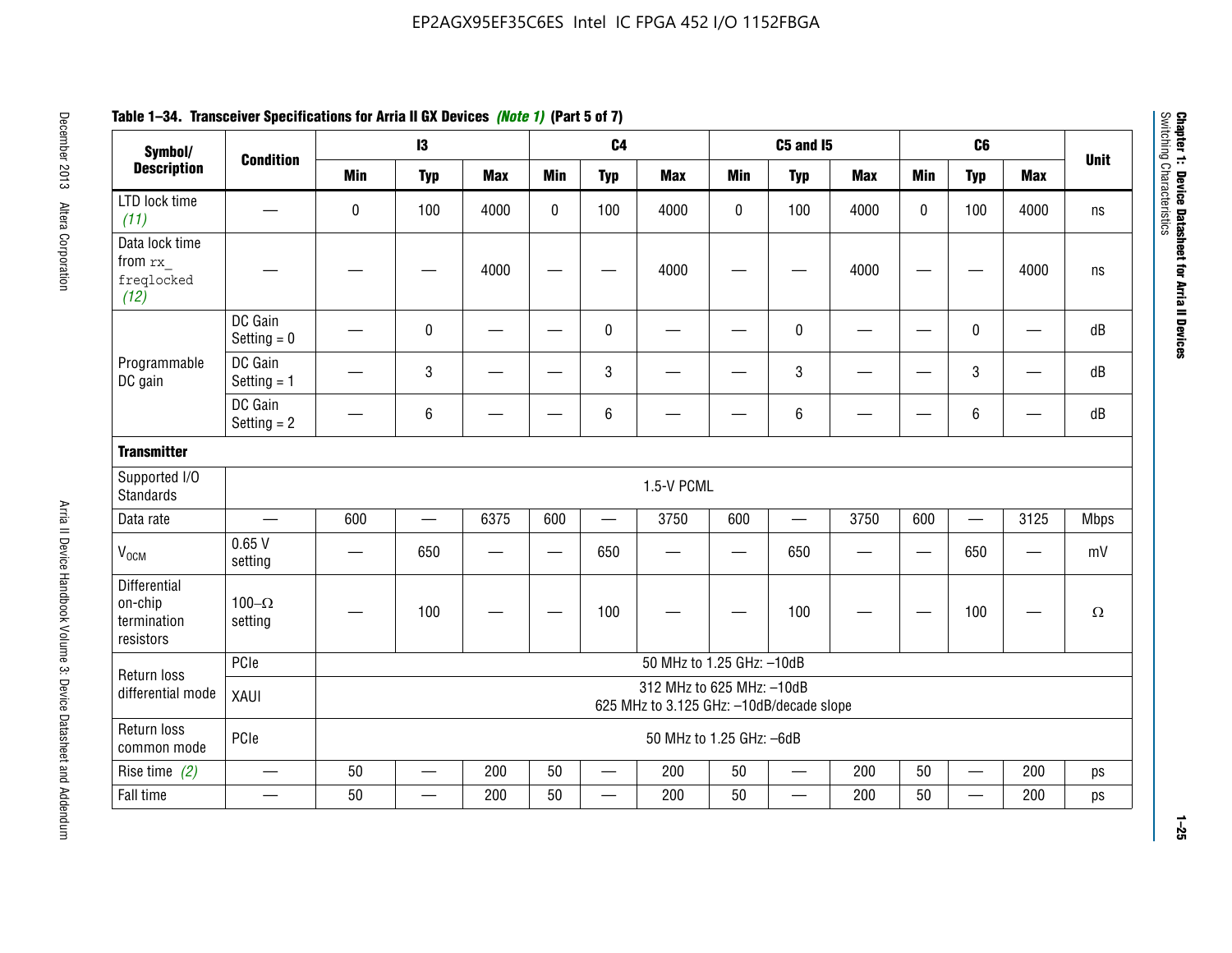| Symbol/                                                            |                  |            | 13                |            |                          | C <sub>4</sub>    |            |                   | <b>C5 and 15</b>                 |            |                                   | C6                               |            | <b>Unit</b>   |
|--------------------------------------------------------------------|------------------|------------|-------------------|------------|--------------------------|-------------------|------------|-------------------|----------------------------------|------------|-----------------------------------|----------------------------------|------------|---------------|
| <b>Description</b>                                                 | <b>Condition</b> | <b>Min</b> | <b>Typ</b>        | <b>Max</b> | <b>Min</b>               | <b>Typ</b>        | <b>Max</b> | <b>Min</b>        | <b>Typ</b>                       | <b>Max</b> | <b>Min</b>                        | <b>Typ</b>                       | <b>Max</b> |               |
| Intra-<br>differential pair<br>skew                                |                  |            |                   | 15         |                          | —                 | 15         | $\qquad \qquad$   | $\qquad \qquad$                  | 15         | $\overbrace{\phantom{123221111}}$ | $\overline{\phantom{m}}$         | 15         |               |
| Intra-transceiver<br>block skew                                    | PCIe ×4          |            | $\hspace{0.05cm}$ | 120        | $\hspace{0.05cm}$        | $\hspace{0.05cm}$ | 120        | $\hspace{0.05cm}$ | $\hspace{0.05cm}$                | 120        |                                   | $\hspace{0.05cm}$                | 120        |               |
| Inter-transceiver<br>block skew                                    | $PCle \times 8$  |            | -                 | 300        |                          | -                 | 300        |                   | -                                | 300        | —                                 | —                                | 300        |               |
| <b>CMU PLLO and CMU PLL1</b>                                       |                  |            |                   |            |                          |                   |            |                   |                                  |            |                                   |                                  |            |               |
| <b>CMU PLL lock</b><br>time from<br>CMUPLL<br>reset<br>deassertion |                  |            |                   | 100        | $\overline{\phantom{m}}$ |                   | 100        |                   |                                  | 100        |                                   | $\overbrace{\phantom{12322111}}$ | 100        | $\mu\text{S}$ |
| <b>PLD-Transceiver Interface</b>                                   |                  |            |                   |            |                          |                   |            |                   |                                  |            |                                   |                                  |            |               |
| Interface speed                                                    |                  | 25         | $\qquad \qquad -$ | 320        | 25                       | $\qquad \qquad$   | 240        | 25                | $\overbrace{\phantom{12322111}}$ | 240        | 25                                | $\overline{\phantom{0}}$         | 200        | <b>MHz</b>    |
|                                                                    |                  |            |                   |            |                          |                   |            |                   |                                  |            |                                   |                                  |            |               |
|                                                                    |                  |            |                   |            |                          |                   |            |                   |                                  |            |                                   |                                  |            |               |
|                                                                    |                  |            |                   |            |                          |                   |            |                   |                                  |            |                                   |                                  |            |               |

# **Table 1–34. Transceiver Specifications for Arria II GX Devices** *(Note 1)* **(Part 6 of 7)**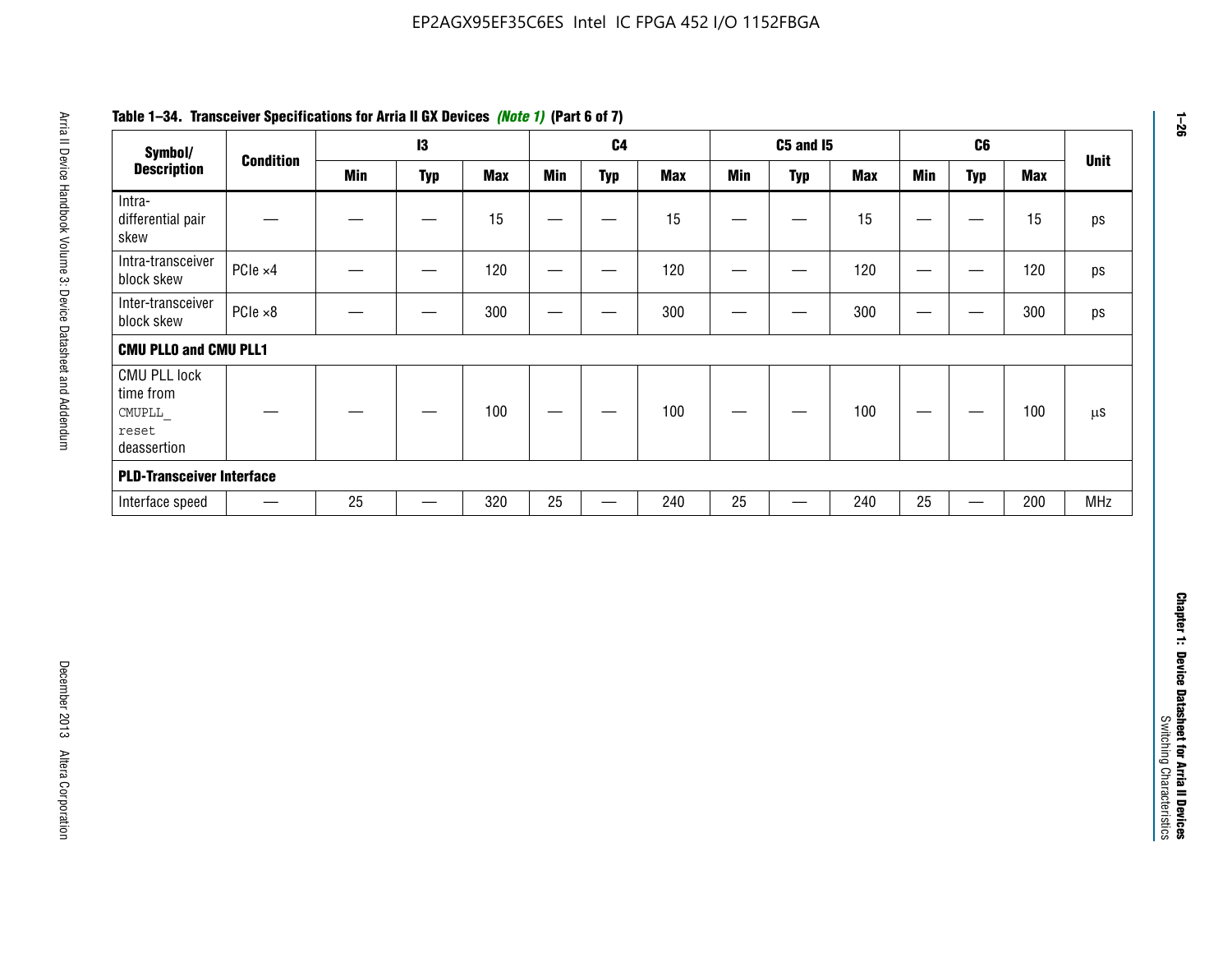# **Table 1–34. Transceiver Specifications for Arria II GX Devices** *(Note 1)* **(Part 7 of 7)**

| Symbol/                      | <b>Condition</b> |     | 13         |            |            | C4         |                                    |            | C5 and I5  |            |            | C6         |            | <b>Unit</b> |
|------------------------------|------------------|-----|------------|------------|------------|------------|------------------------------------|------------|------------|------------|------------|------------|------------|-------------|
| <b>Description</b>           |                  | Min | <b>Typ</b> | <b>Max</b> | <b>Min</b> | <b>Typ</b> | <b>Max</b>                         | <b>Min</b> | <b>Typ</b> | <b>Max</b> | <b>Min</b> | <b>Typ</b> | <b>Max</b> |             |
| Digital reset<br>pulse width |                  |     |            |            |            |            | Minimum is 2 parallel clock cycles |            |            |            |            |            |            |             |

### **Notes to Table 1–34:**

- (1) For AC-coupled links, the on-chip biasing circuit is switched off before and during configuration. Ensure that input specifications are not violated during this period.
- (2) The rise/fall time is specified from 20% to 80%.
- (3) To calculate the REFCLK rms phase jitter requirement at reference clock frequencies other than 100 MHz, use the following formula: REFCLK rms phase jitter at f (MHz) = REFCLK rms phase jitter at 100 MHz \* 100/f.
- (4) The minimum reconfig clk frequency is 2.5 MHz if the transceiver channel is configured in **Transmitter only** mode. The minimum reconfig clk frequency is 37.5 MHz if the transceiver channel is configured in **Receiver only** or **Receiver and Transmitter** mode. For more information, refer to *AN [558: Implementing Dynamic Reconfiguration in Arria II Devices](www.altera.com/literature/hb/arria-ii-gx/an558.pdf)*.
- (5) If your design uses more than one dynamic reconfiguration controller instances (altgx reconfig) to control the transceiver channels (altgx) physically located on the same side of the device, and if you use different reconfig clk sources for these altgx reconfig instances, the delta time between any two of these reconfig clk sources becoming stable must not exceed the maximum specification listed.
- (6) The device cannot tolerate prolonged operation at this absolute maximum.
- (7) You must use the 1.1-V RX  $V_{ICM}$  setting if the input serial data standard is LVDS and the link is DC-coupled.
- (8) The rate matcher supports only up to  $\pm 300$  parts per million (ppm).
- (9) Time taken to rx\_pll\_locked goes high from rx\_analogreset de-assertion. Refer to Figure 1–1.
- (10) The time in which the CDR must be kept in lock-to-reference mode after  $rx$  pll locked goes high and before  $rx$  locktodata is asserted in manual mode. Refer to Figure 1–1.
- (11) The time taken to recover valid data after the  $rx$  locktodata signal is asserted in manual mode. Refer to Figure 1–1.
- (12) The time taken to recover valid data after the  $rx$  freqlocked signal goes high in automatic mode. Refer to Figure 1–2.
- (13) To support data rates lower than the minimum specification through oversampling, use the CDR in LTR mode only.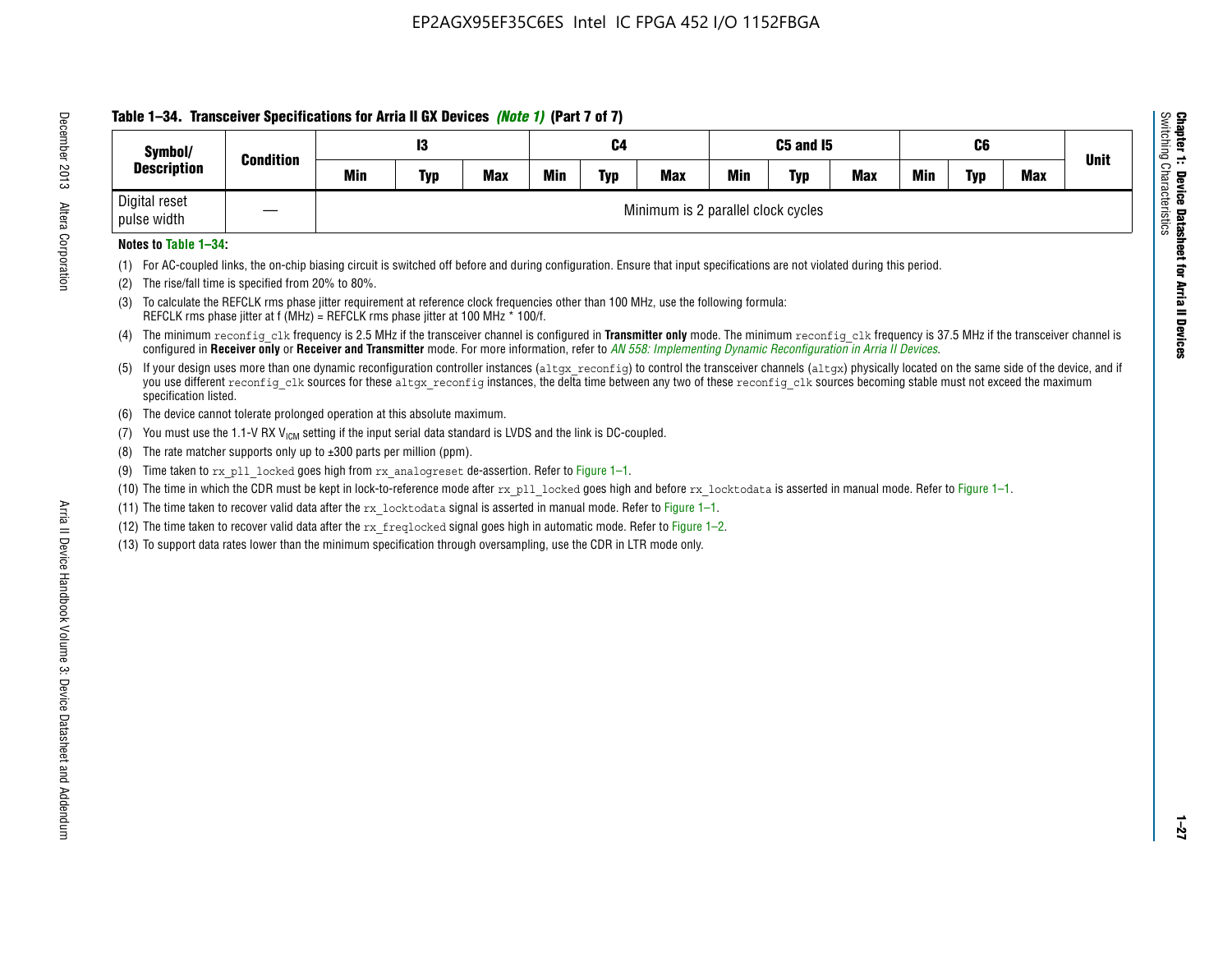Table 1–35 lists the transceiver specifications for Arria II GZ devices.

|  | Table 1-35. Transceiver Specifications for Arria II GZ Devices (Part 1 of 5) |  |
|--|------------------------------------------------------------------------------|--|
|  |                                                                              |  |

| Symbol/                                                                   |                                                                         |                          | $-C3$ and $-13$ (1)        |            |                          | $-C4$ and $-I4$            |            |             |
|---------------------------------------------------------------------------|-------------------------------------------------------------------------|--------------------------|----------------------------|------------|--------------------------|----------------------------|------------|-------------|
| <b>Description</b>                                                        | <b>Conditions</b>                                                       | Min                      | <b>Typ</b>                 | <b>Max</b> | <b>Min</b>               | <b>Typ</b>                 | <b>Max</b> | <b>Unit</b> |
| <b>Reference Clock</b>                                                    |                                                                         |                          |                            |            |                          |                            |            |             |
| Supported I/O Standards                                                   | 1.2-V PCML, 1.5-V PCML, 2.5-V PCML, Differential LVPECL, LVDS, and HCSL |                          |                            |            |                          |                            |            |             |
| Input frequency from<br>REFCLK input pins                                 |                                                                         | 50                       |                            | 697        | 50                       |                            | 637.5      | <b>MHz</b>  |
| Phase frequency detector<br>(CMU PLL and receiver<br>CDR)                 |                                                                         | 50                       |                            | 325        | 50                       |                            | 325        | <b>MHz</b>  |
| Absolute V <sub>MAX</sub> for a REFCLK<br>pin                             |                                                                         |                          |                            | 1.6        |                          |                            | 1.6        | $\vee$      |
| Operational V <sub>MAX</sub> for a<br>REFCLK pin                          |                                                                         |                          |                            | 1.5        |                          |                            | 1.5        | V           |
| Absolute V <sub>MIN</sub> for a REFCLK<br>pin                             |                                                                         | $-0.4$                   |                            |            | $-0.4$                   |                            |            | V           |
| Rise/fall time (2)                                                        |                                                                         | $\overline{\phantom{0}}$ |                            | 0.2        | $\overline{\phantom{0}}$ | $\overline{\phantom{0}}$   | 0.2        | UI          |
| Duty cycle                                                                |                                                                         | 45                       |                            | 55         | 45                       |                            | 55         | $\%$        |
| Peak-to-peak differential<br>input voltage                                |                                                                         | 200                      |                            | 1600       | 200                      |                            | 1600       | mV          |
| Spread-spectrum<br>modulating clock frequency                             | PCIe                                                                    | 30                       |                            | 33         | 30                       |                            | 33         | kHz         |
| Spread-spectrum<br>downspread                                             | PCIe                                                                    |                          | 0 <sub>to</sub><br>$-0.5%$ |            |                          | 0 <sub>to</sub><br>$-0.5%$ |            |             |
| On-chip termination<br>resistors                                          |                                                                         |                          | 100                        |            |                          | 100                        |            | Ω           |
| $V_{IGM}$ (AC coupled)                                                    |                                                                         |                          | $1100 \pm 10\%$            |            |                          | $1100 \pm 10\%$            |            | mV          |
| V <sub>ICM</sub> (DC coupled)                                             | HCSL I/O standard<br>for PCIe reference<br>clock                        | 250                      |                            | 550        | 250                      |                            | 550        | mV          |
|                                                                           | 10 Hz                                                                   | $\overline{\phantom{0}}$ |                            | $-50$      | $\sim$                   |                            | $-50$      | dBc/Hz      |
|                                                                           | 100 Hz                                                                  |                          |                            | $-80$      |                          |                            | $-80$      | dBc/Hz      |
| Transmitter REFCLK Phase                                                  | 1 KHz                                                                   |                          | $\overline{\phantom{0}}$   | $-110$     | $\overline{\phantom{0}}$ | —                          | $-110$     | dBc/Hz      |
| Noise                                                                     | 10 KHz                                                                  |                          |                            | $-120$     |                          |                            | $-120$     | dBc/Hz      |
|                                                                           | <b>100 KHz</b>                                                          |                          |                            | $-120$     | $\overline{\phantom{0}}$ | $\qquad \qquad -$          | $-120$     | dBc/Hz      |
|                                                                           | $\geq 1$ MHz                                                            |                          |                            | $-130$     | $\overline{\phantom{0}}$ | $\overline{\phantom{0}}$   | $-130$     | dBc/Hz      |
| <b>Transmitter REFCLK Phase</b><br>Jitter (rms) for 100 MHz<br>REFCLK (3) | 10 KHz to 20 MHz                                                        |                          |                            | 3          |                          |                            | 3          | ps          |
| $R_{REF}$                                                                 |                                                                         |                          | $2000 \pm$<br>$1\%$        |            |                          | 2000 $\pm$<br>$1\%$        |            | $\Omega$    |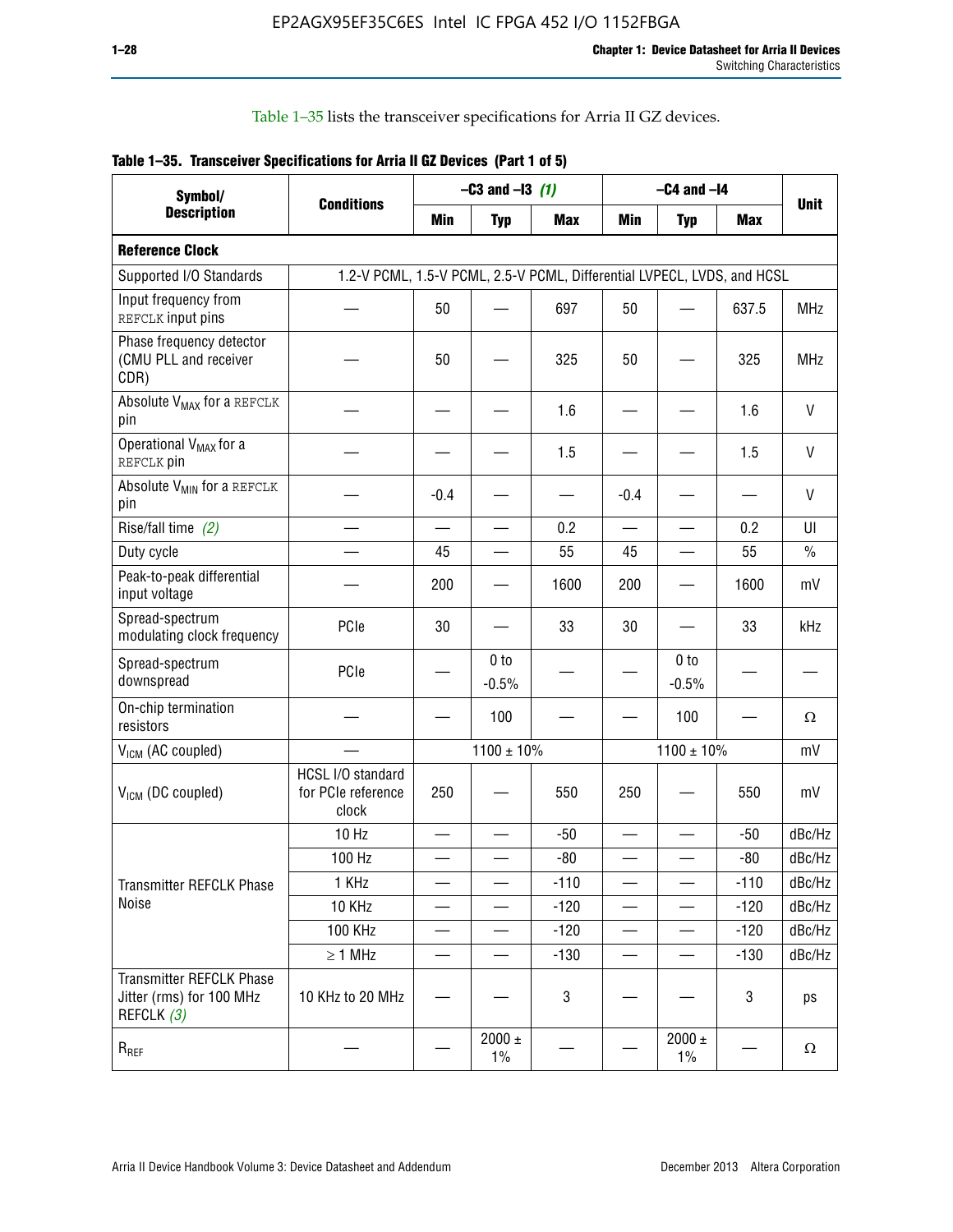|  |  | Table 1–35. Transceiver Specifications for Arria II GZ Devices (Part 2 of 5) |  |  |  |
|--|--|------------------------------------------------------------------------------|--|--|--|
|--|--|------------------------------------------------------------------------------|--|--|--|

| Symbol/                                                                                                         |                                                                                |                     | $-C3$ and $-I3$ (1) |                                                      |                     | $-C4$ and $-I4$ |                |             |
|-----------------------------------------------------------------------------------------------------------------|--------------------------------------------------------------------------------|---------------------|---------------------|------------------------------------------------------|---------------------|-----------------|----------------|-------------|
| <b>Description</b>                                                                                              | <b>Conditions</b>                                                              | Min                 | <b>Typ</b>          | <b>Max</b>                                           | Min                 | <b>Typ</b>      | Max            | <b>Unit</b> |
| <b>Transceiver Clocks</b>                                                                                       |                                                                                |                     |                     |                                                      |                     |                 |                |             |
| <b>Calibration block clock</b><br>frequency (cal_blk_clk)                                                       |                                                                                | 10                  |                     | 125                                                  | 10                  |                 | 125            | <b>MHz</b>  |
| fixedclk clock frequency                                                                                        | <b>PCIe Receiver</b><br>Detect                                                 |                     | 125                 |                                                      |                     | 125             |                | <b>MHz</b>  |
| reconfig clk clock<br>frequency                                                                                 | Dynamic<br>reconfiguration<br>clock frequency                                  | 2.5/<br>37.5<br>(4) |                     | 50                                                   | 2.5/<br>37.5<br>(4) |                 | 50             | <b>MHz</b>  |
| Delta time between<br>reconfig clks $(5)$                                                                       |                                                                                |                     |                     | $\overline{2}$                                       |                     |                 | $\overline{2}$ | ms          |
| Transceiver block minimum<br>power-down<br>(gxb powerdown) pulse<br>width                                       |                                                                                | 1                   |                     |                                                      | 1                   |                 |                | μs          |
| <b>Receiver</b>                                                                                                 |                                                                                |                     |                     |                                                      |                     |                 |                |             |
| Supported I/O Standards                                                                                         |                                                                                |                     |                     | 1.4-V PCML, 1.5-V PCML, 2.5-V PCML, LVPECL, and LVDS |                     |                 |                |             |
| Data rate (16)                                                                                                  |                                                                                | 600                 |                     | 6375                                                 | 600                 |                 | 3750           | <b>Mbps</b> |
| Absolute V <sub>MAX</sub> for a receiver<br>pin $(6)$                                                           |                                                                                |                     |                     | 1.6                                                  |                     |                 | 1.6            | V           |
| Operational V <sub>MAX</sub> for a<br>receiver pin                                                              |                                                                                |                     |                     | 1.5                                                  |                     |                 | 1.5            | V           |
| Absolute V <sub>MIN</sub> for a receiver<br>pin                                                                 |                                                                                | $-0.4$              |                     |                                                      | $-0.4$              |                 |                | V           |
| Maximum peak-to-peak<br>differential input voltage $V_{\text{ID}}$<br>(diff p-p) before device<br>configuration |                                                                                |                     |                     | 1.6                                                  |                     |                 | 1.6            | V           |
| Maximum peak-to-peak<br>differential input voltage V <sub>ID</sub>                                              | $V_{ICM} = 0.82 V$<br>setting                                                  |                     |                     | 2.7                                                  |                     |                 | 2.7            | V           |
| (diff p-p) after device<br>configuration                                                                        | $V_{ICM}$ =1.1 V setting<br>(7)                                                |                     |                     | 1.6                                                  |                     |                 | 1.6            | V           |
| Minimum differential eye<br>opening at receiver serial<br>input pins $(8)$                                      | Data Rate =<br>600 Mbps to<br>5 Gbps<br>Equalization = $0$<br>DC gain = $0$ dB | 100                 |                     |                                                      | 165                 |                 |                | mV          |
|                                                                                                                 | Data Rate > 5 Gbps<br>Equalization = $0$<br>DC gain = $0$ dB                   | 165                 |                     |                                                      | 165                 |                 |                | mV          |
| $V_{IGM}$                                                                                                       | $V_{ICM} = 0.82 V$<br>setting                                                  |                     | $820 \pm 10\%$      |                                                      |                     | $820 \pm 10\%$  |                | mV          |
|                                                                                                                 | $V_{IGM}$ = 1.1 V setting<br>(7)                                               |                     | $1100 \pm 10\%$     |                                                      |                     | $1100 \pm 10\%$ |                | mV          |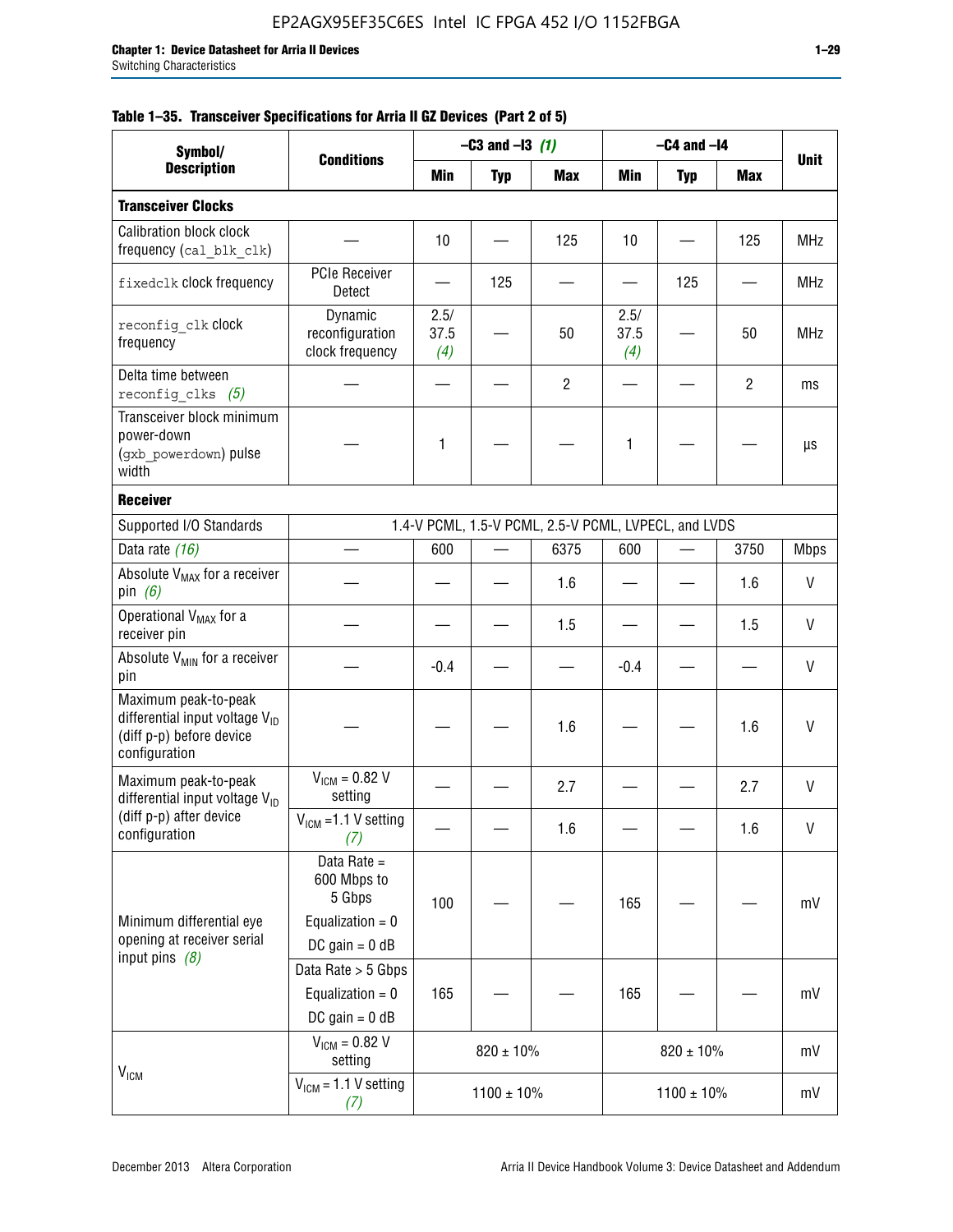| Symbol/                                                              |                                                                                                                     | $-C3$ and $-13$ (1)                                                                                                                                                  |                |            | $-C4$ and $-I4$ |                |            |                               |
|----------------------------------------------------------------------|---------------------------------------------------------------------------------------------------------------------|----------------------------------------------------------------------------------------------------------------------------------------------------------------------|----------------|------------|-----------------|----------------|------------|-------------------------------|
| <b>Description</b>                                                   | <b>Conditions</b>                                                                                                   | Min                                                                                                                                                                  | <b>Typ</b>     | <b>Max</b> | Min             | <b>Typ</b>     | <b>Max</b> | <b>Unit</b>                   |
| Receiver DC Coupling<br>Support                                      |                                                                                                                     | For more information about receiver DC coupling support, refer to the<br>"DC-Coupled Links" section in the Transceiver Architecture for Arria II<br>Devices chapter. |                |            |                 |                |            |                               |
|                                                                      | $85-\Omega$ setting                                                                                                 | $85 \pm 20\%$<br>$85 \pm 20\%$                                                                                                                                       |                |            |                 |                |            | Ω                             |
| Differential on-chip                                                 | 100 $-\Omega$ setting                                                                                               | $100 \pm 20\%$                                                                                                                                                       |                |            |                 | $100 \pm 20\%$ |            |                               |
| termination resistors                                                | 120 $-\Omega$ setting                                                                                               |                                                                                                                                                                      | $120 \pm 20\%$ |            | $120 \pm 20\%$  |                |            | $\Omega$                      |
|                                                                      | 150- $\Omega$ setting                                                                                               | $150 \pm 20\%$<br>$150 \pm 20\%$                                                                                                                                     |                |            |                 |                |            | $\Omega$                      |
| Differential and common<br>mode return loss                          | PCIe (Gen 1 and<br>Gen 2),<br>XAUI,<br>HiGig+,<br>CEI SR/LR,<br>SRIO SR/LR,<br>CPRI LV/HV,<br>OBSAI,<br><b>SATA</b> | Compliant                                                                                                                                                            |                |            |                 |                |            |                               |
| Programmable PPM<br>detector $(9)$                                   |                                                                                                                     | $\pm$ 62.5, 100, 125, 200, 250, 300, 500, 1,000                                                                                                                      |                |            |                 |                |            | ppm                           |
| Run length                                                           |                                                                                                                     | —                                                                                                                                                                    |                | 200        |                 |                | 200        | UI                            |
| Programmable equalization                                            |                                                                                                                     |                                                                                                                                                                      |                | 16         |                 |                | 16         | dB                            |
| $t_{LTR}$ (10)                                                       |                                                                                                                     |                                                                                                                                                                      |                | 75         |                 |                | 75         | μs                            |
| $t_{\text{LTR\_LTD\_Manual}}$ (11)                                   |                                                                                                                     | 15                                                                                                                                                                   |                |            | 15              |                |            | μs                            |
| $t_{\text{LTD\_Manual}}$ (12)                                        |                                                                                                                     |                                                                                                                                                                      |                | 4000       |                 |                | 4000       | ns                            |
| $t_{LTD\_Auto}$ (13)                                                 |                                                                                                                     |                                                                                                                                                                      |                | 4000       |                 |                | 4000       | ns                            |
|                                                                      | PCIe Gen1                                                                                                           | $2.0 - 3.5$                                                                                                                                                          |                |            |                 |                |            |                               |
|                                                                      | PCIe Gen2                                                                                                           |                                                                                                                                                                      |                | $40 - 65$  |                 |                |            | <b>MHz</b>                    |
|                                                                      | (OIF) CEI PHY at<br>6.375 Gbps                                                                                      |                                                                                                                                                                      |                | $20 - 35$  |                 |                |            | <b>MHz</b>                    |
| <b>Receiver CDR</b>                                                  | XAUI                                                                                                                |                                                                                                                                                                      |                | $10 - 18$  |                 |                |            | <b>MHz</b>                    |
| 3 dB Bandwidth in                                                    | <b>SRIO 1.25 Gbps</b>                                                                                               |                                                                                                                                                                      |                | $10 - 18$  |                 |                |            | MHz                           |
| lock-to-data (LTD) mode                                              | SRIO 2.5 Gbps                                                                                                       |                                                                                                                                                                      |                | $10 - 18$  |                 |                |            | <b>MHz</b>                    |
|                                                                      | SRIO 3.125 Gbps                                                                                                     |                                                                                                                                                                      |                | $6 - 10$   |                 |                |            | <b>MHz</b>                    |
|                                                                      | GIGE                                                                                                                |                                                                                                                                                                      |                | $6 - 10$   |                 |                |            | <b>MHz</b>                    |
|                                                                      | SONET OC12                                                                                                          |                                                                                                                                                                      |                | $3 - 6$    |                 |                |            | <b>MHz</b>                    |
|                                                                      | SONET OC48                                                                                                          |                                                                                                                                                                      |                | $14 - 19$  |                 |                |            | <b>MHz</b>                    |
| Receiver buffer and CDR<br>offset cancellation time (per<br>channel) |                                                                                                                     |                                                                                                                                                                      |                | 17000      |                 |                | 17000      | recon<br>fig<br>clk<br>cycles |
|                                                                      | DC Gain Setting $= 0$                                                                                               |                                                                                                                                                                      | 0              |            |                 | $\bf{0}$       |            | dB                            |
| Programmable DC gain                                                 | DC Gain Setting = 1                                                                                                 | $\overline{\phantom{0}}$                                                                                                                                             | 3              |            |                 | 3              |            | dB                            |
|                                                                      | DC Gain Setting $= 2$                                                                                               |                                                                                                                                                                      | $\,6\,$        |            |                 | $\,6\,$        |            | dB                            |

# **Table 1–35. Transceiver Specifications for Arria II GZ Devices (Part 3 of 5)**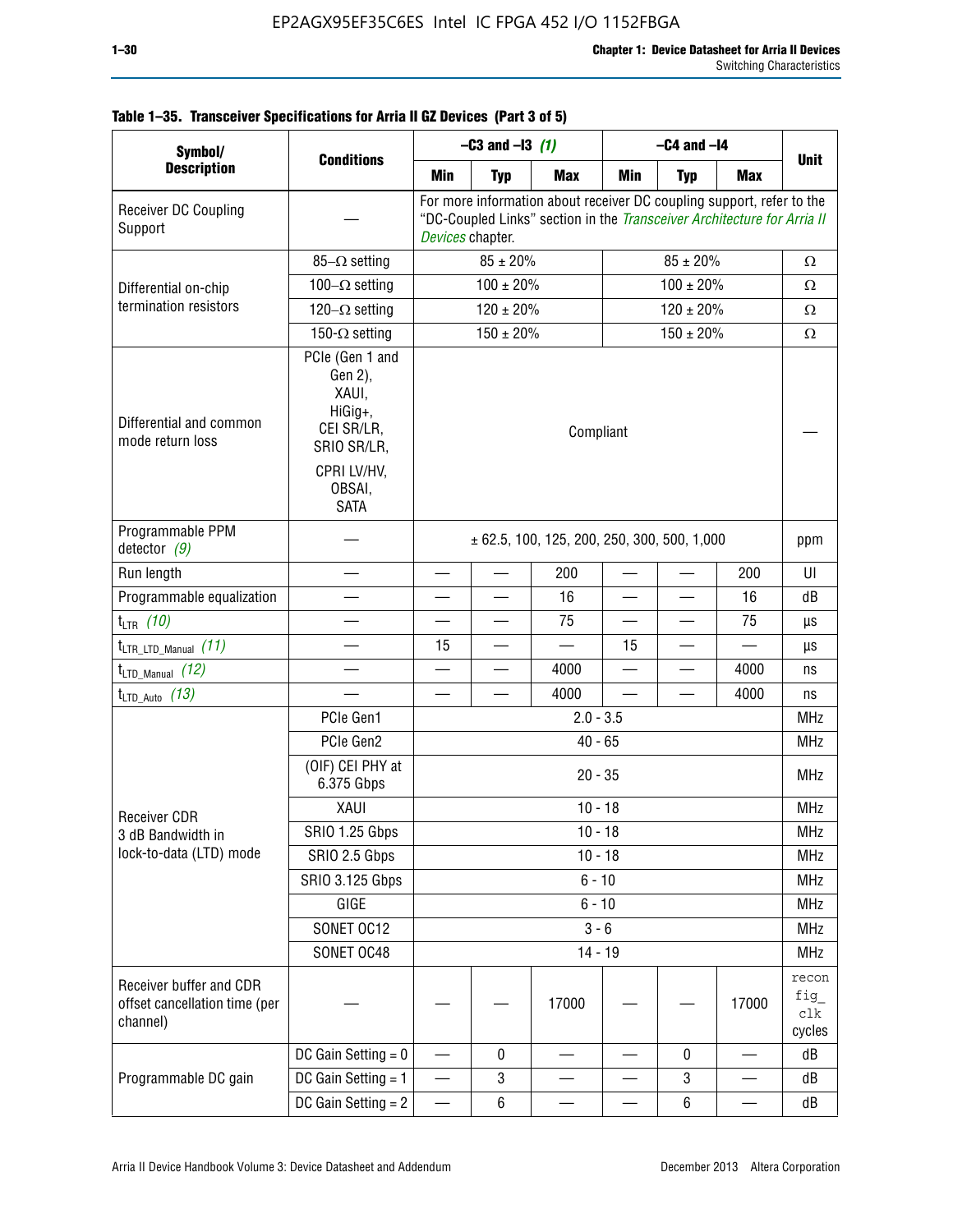| Symbol/                                                           |                                                                                                                                                                                                                                                                                              | $-C3$ and $-13$ (1)            |                          |            | $-C4$ and $-I4$ |            |                          |             |
|-------------------------------------------------------------------|----------------------------------------------------------------------------------------------------------------------------------------------------------------------------------------------------------------------------------------------------------------------------------------------|--------------------------------|--------------------------|------------|-----------------|------------|--------------------------|-------------|
| <b>Description</b>                                                | <b>Conditions</b>                                                                                                                                                                                                                                                                            | Min                            | <b>Typ</b>               | <b>Max</b> | Min             | <b>Typ</b> | <b>Max</b>               | <b>Unit</b> |
| <b>Transmitter</b>                                                |                                                                                                                                                                                                                                                                                              |                                |                          |            |                 |            |                          |             |
| Supported I/O Standards                                           |                                                                                                                                                                                                                                                                                              | 1.5-V PCML                     |                          |            |                 |            |                          |             |
| Data rate (14)                                                    |                                                                                                                                                                                                                                                                                              | 600                            | $\overline{\phantom{0}}$ | 6375       | 600             |            | 3750                     | <b>Mbps</b> |
| V <sub>OCM</sub>                                                  | 0.65 V setting                                                                                                                                                                                                                                                                               |                                | 650                      |            |                 | 650        | $\overline{\phantom{0}}$ | mV          |
|                                                                   | $85-\Omega$ setting                                                                                                                                                                                                                                                                          | $85 \pm 15\%$<br>$85 \pm 15\%$ |                          |            |                 |            |                          | Ω           |
| Differential on-chip                                              | 100 $-\Omega$ setting                                                                                                                                                                                                                                                                        |                                | $100 \pm 15\%$           |            | $100 \pm 15\%$  |            |                          | Ω           |
| termination resistors                                             | 120 $-\Omega$ setting                                                                                                                                                                                                                                                                        |                                | $120 \pm 15\%$           |            | $120 \pm 15\%$  |            |                          | Ω           |
|                                                                   | 150- $\Omega$ setting                                                                                                                                                                                                                                                                        |                                | $150 \pm 15%$            |            | $150 \pm 15%$   |            |                          | Ω           |
| Differential and common<br>mode return loss                       | PCIe Gen1 and<br>Gen2 (TX $V_{OD} = 4$ ),<br>XAUI (TX $V_{OD} = 6$ ),<br>HiGig+<br>$(TX V_{OD} = 6)$ ,<br>CEI SR/LR<br>$(TX V_{OD} = 8),$<br>SRIO SR $(V_{OD}=6)$ ,<br>SRIO LR $(V_{OD} = 8)$ ,<br>CPRI LV $(V_{OD}=6)$ ,<br>CPRI HV $(V_{OD}=2)$ ,<br>OBSAI $(VOD=6)$ ,<br>SATA $(VOD=4)$ , | Compliant                      |                          |            |                 |            |                          |             |
| Rise time $(15)$                                                  |                                                                                                                                                                                                                                                                                              | 50                             |                          | 200        | 50              |            | 200                      | ps          |
| Fall time (15)                                                    |                                                                                                                                                                                                                                                                                              | 50                             |                          | 200        | 50              |            | 200                      | ps          |
| Intra-differential pair skew                                      |                                                                                                                                                                                                                                                                                              |                                |                          | 15         |                 |            | 15                       | ps          |
| Intra-transceiver block<br>transmitter<br>channel-to-channel skew | x4 PMA and PCS<br>bonded mode<br>Example: XAUI,<br>PCIe ×4, Basic ×4                                                                                                                                                                                                                         |                                |                          | 120        |                 |            | 120                      | ps          |
| Inter-transceiver block<br>transmitter<br>channel-to-channel skew | ×8 PMA and PCS<br>bonded mode<br>Example: PCle ×8,<br>Basic ×8                                                                                                                                                                                                                               |                                |                          | 500        |                 |            | 500                      | ps          |
| <b>CMUO PLL and CMU1 PLL</b>                                      |                                                                                                                                                                                                                                                                                              |                                |                          |            |                 |            |                          |             |
| Supported Data Range                                              |                                                                                                                                                                                                                                                                                              | 600                            |                          | 6375       | 600             |            | 3750                     | <b>Mbps</b> |
| pll powerdown minimum<br>pulse width<br>(tpll powerdown)          |                                                                                                                                                                                                                                                                                              | 1                              |                          | 1          |                 |            | μS                       |             |
| CMU PLL lock time from<br>pll powerdown<br>de-assertion           |                                                                                                                                                                                                                                                                                              |                                |                          | 100        |                 |            | 100                      | μS          |

# **Table 1–35. Transceiver Specifications for Arria II GZ Devices (Part 4 of 5)**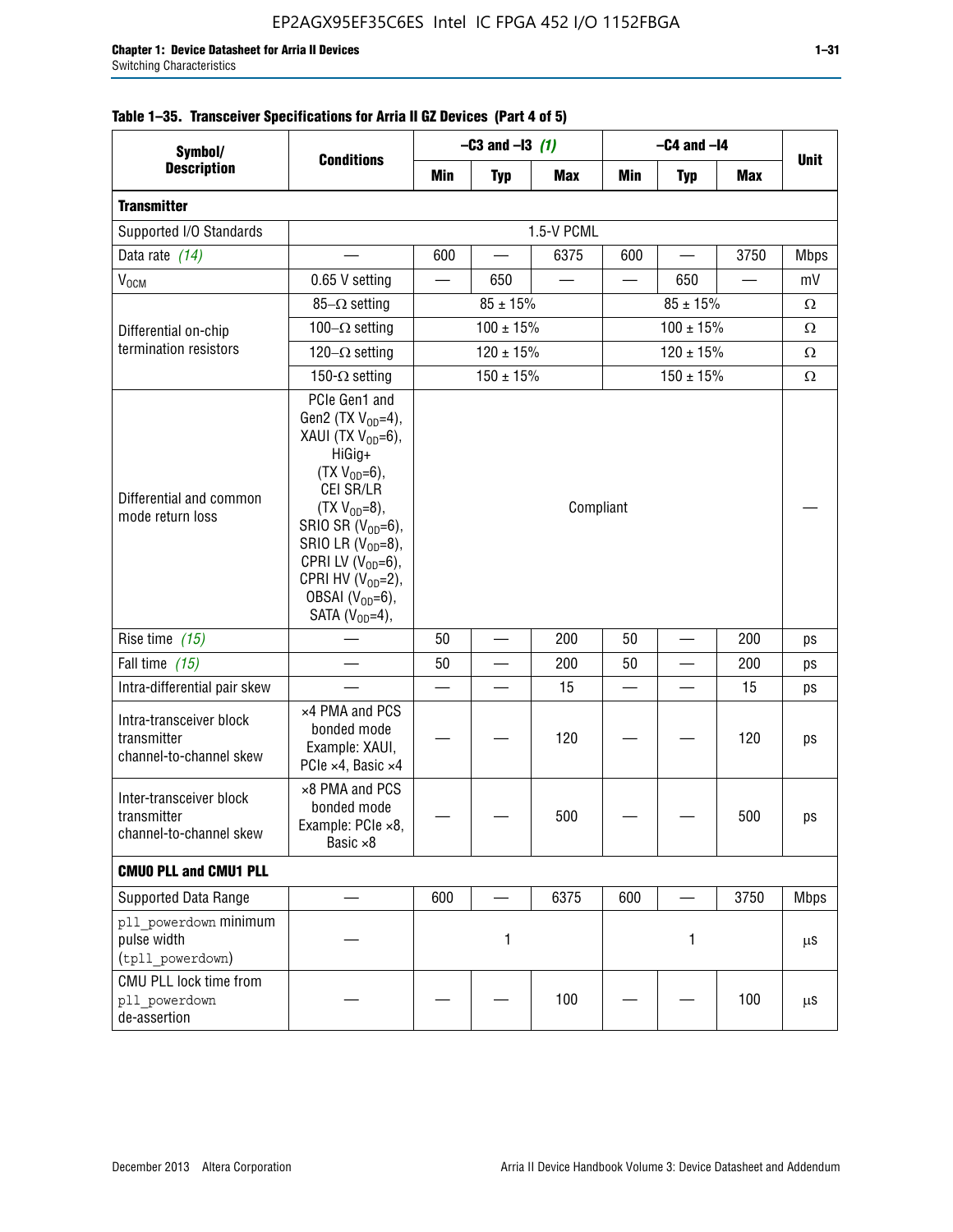| Symbol/                                  | <b>Conditions</b>              | $-C3$ and $-13$ (1)                  |            |            | $-C4$ and $-I4$ |            |            |             |  |
|------------------------------------------|--------------------------------|--------------------------------------|------------|------------|-----------------|------------|------------|-------------|--|
| <b>Description</b>                       |                                | Min                                  | <b>Typ</b> | <b>Max</b> | Min             | <b>Typ</b> | <b>Max</b> | <b>Unit</b> |  |
| -3 dB Bandwidth                          | PCIe Gen1                      | $2.5 - 3.5$                          |            |            |                 |            |            |             |  |
|                                          | PCIe Gen2                      | $6 - 8$                              |            |            |                 |            |            |             |  |
|                                          | (OIF) CEI PHY at<br>4.976 Gbps | $7 - 11$                             |            |            |                 |            |            |             |  |
|                                          | (OIF) CEI PHY at<br>6.375 Gbps | $5 - 10$                             |            |            |                 |            |            |             |  |
|                                          | XAUI                           | $2 - 4$                              |            |            |                 |            |            |             |  |
|                                          | SRIO 1.25 Gbps                 | $3 - 5.5$                            |            |            |                 |            |            |             |  |
|                                          | SRIO 2.5 Gbps                  | $3 - 5.5$                            |            |            |                 |            |            |             |  |
|                                          | <b>SRIO 3.125 Gbps</b>         | $2 - 4$                              |            |            |                 |            |            |             |  |
|                                          | GIGE                           | $2.5 - 4.5$                          |            |            |                 |            |            |             |  |
|                                          | SONET OC12                     | $1.5 - 2.5$                          |            |            |                 |            |            | <b>MHz</b>  |  |
|                                          | SONET OC48                     | $3.5 - 6$                            |            |            |                 |            |            |             |  |
| <b>Transceiver-FPGA Fabric Interface</b> |                                |                                      |            |            |                 |            |            |             |  |
| Interface speed                          |                                | 25                                   |            | 325        | 25              |            | 250        | MHz         |  |
| Digital reset pulse width                |                                | Minimum is two parallel clock cycles |            |            |                 |            |            |             |  |

#### **Table 1–35. Transceiver Specifications for Arria II GZ Devices (Part 5 of 5)**

#### **Notes to Table 1–35:**

(1) The 3x speed grade is the fastest speed grade offered in the following Arria II GZ devices: EP2AGZ225, EP2AGZ300, and EP2AGZ350.

- (2) The rise and fall time transition is specified from 20% to 80%.
- (3) To calculate the REFCLK rms phase jitter requirement at reference clock frequencies other than 100 MHz, use the following formula: REFCLK rms phase jitter at f (MHz) = REFCLK rms phase jitter at 100 MHz  $*$  100/f.
- (4) The minimum reconfig clk frequency is 2.5 MHz if the transceiver channel is configured in **Transmitter only** mode. The minimum reconfig clk frequency is 37.5 MHz if the transceiver channel is configured in **Receiver only** or **Receiver and Transmitter** mode.
- (5) If your design uses more than one dynamic reconfiguration controller (altgx reconfig) instances to control the transceiver (altgx) channels physically located on the same side of the device AND if you use different reconfig clk sources for these altgx reconfig instances, the delta time between any two of these reconfig clk sources becoming stable must not exceed the maximum specification listed.
- (6) The device cannot tolerate prolonged operation at this absolute maximum.
- (7) You must use the 1.1-V RX  $V_{ICM}$  setting if the input serial data standard is LVDS.
- (8) The differential eye opening specification at the receiver input pins assumes that Receiver Equalization is disabled. If you enable Receiver Equalization, the receiver circuitry can tolerate a lower minimum eye opening, depending on the equalization level. Use H-Spice simulation to derive the minimum eye opening requirement with Receiver Equalization enabled.
- (9) The rate matcher supports only up to  $\pm$  300 ppm.
- (10) Time taken to rx\_pll\_locked goes high from rx\_analogreset de-assertion. Refer to Figure 1–1 on page 1–33.
- (11) Time for which the CDR must be kept in lock-to-reference mode after rx pll\_locked goes high and before rx\_locktodata is asserted in manual mode. Refer to Figure 1–1 on page 1–33.
- (12) Time taken to recover valid data after the rx locktodata signal is asserted in manual mode. Refer to Figure 1–1 on page 1–33.
- (13) Time taken to recover valid data after the rx\_freqlocked signal goes high in automatic mode. Refer to Figure 1–2 on page 1–33.
- (14) A GPLL may be required to meet the PMA-FPGA fabric interface timing above certain data rates. For more information, refer to the *[Transceiver](http://www.altera.com/literature/hb/arria-ii-gx/aiigx_52002.pdf)  [Clocking for Arria II Devices](http://www.altera.com/literature/hb/arria-ii-gx/aiigx_52002.pdf)* chapter.
- (15) The Quartus II software automatically selects the appropriate slew rate depending on the configured data rate or functional mode.
- (16) To support data rates lower than the minimum specification through oversampling, use the CDR in LTR mode only.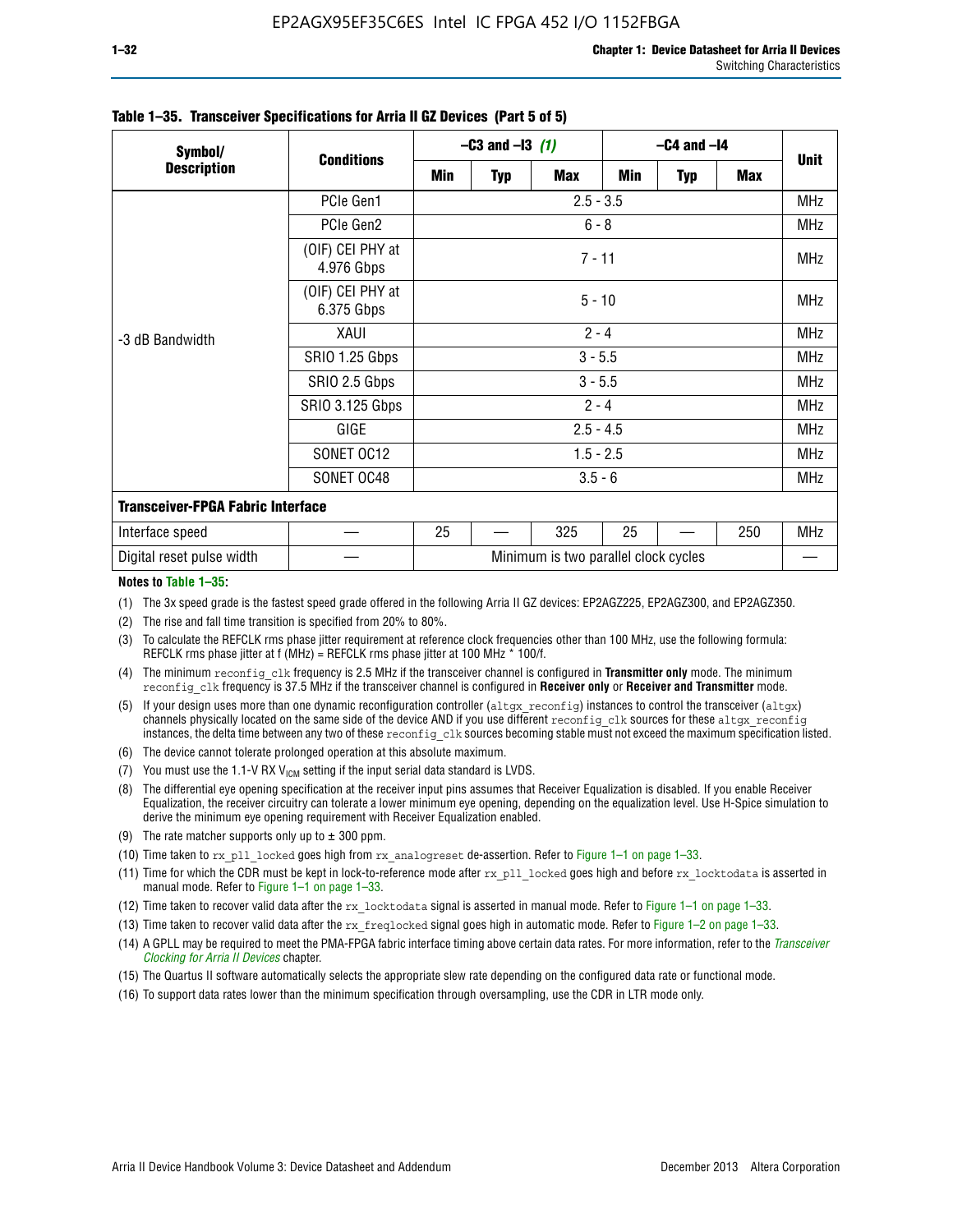Figure 1–1 shows the lock time parameters in manual mode.

 $\Box$  LTD = lock-to-data. LTR = lock-to-reference.





Figure 1–2 shows the lock time parameters in automatic mode.

**Figure 1–2. Lock Time Parameters for Automatic Mode**

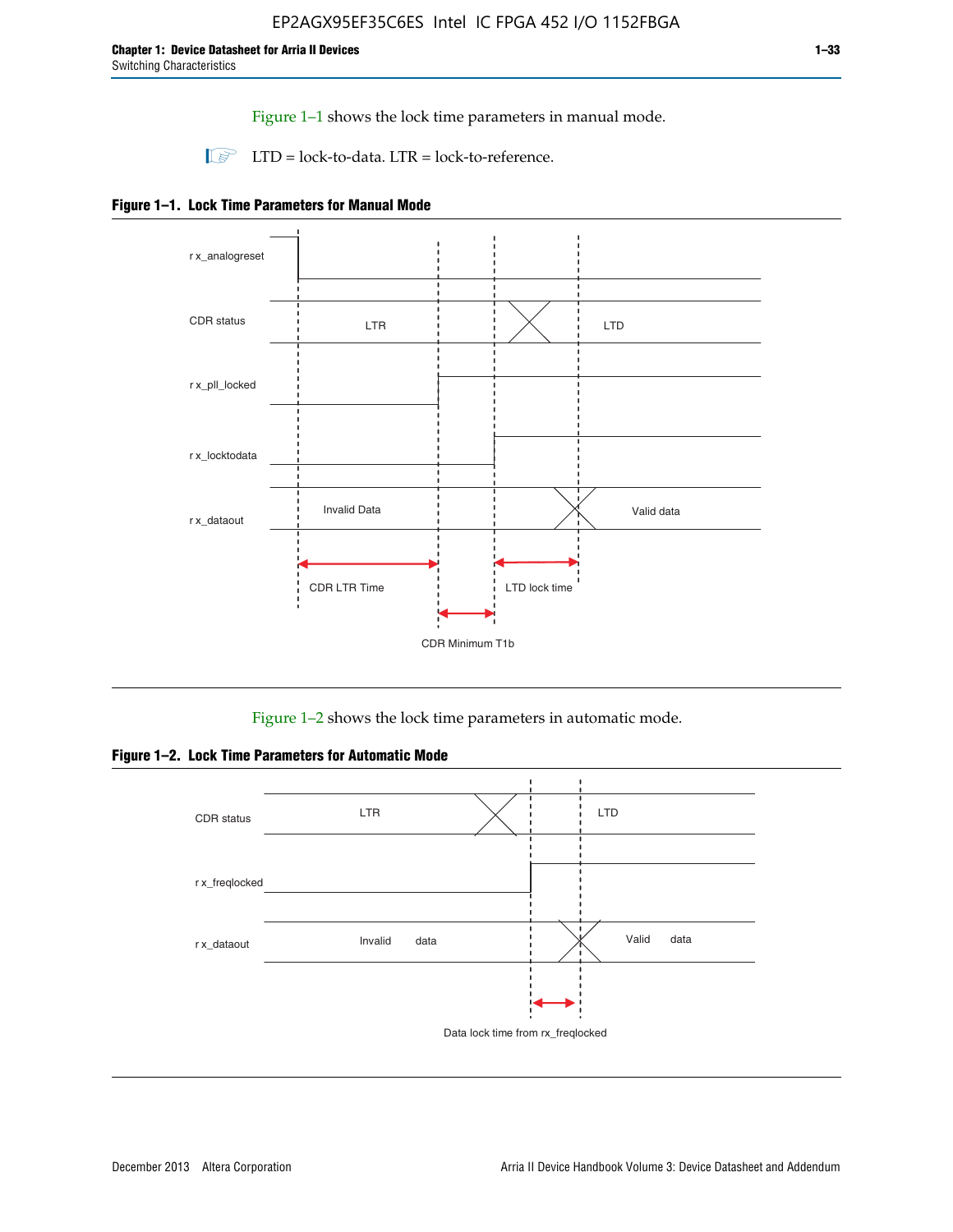### Figure 1–3 shows the differential receiver input waveform.





Figure 1–4 shows the transmitter output waveform.





Table 1–36 lists the typical V<sub>OD</sub> for TX term that equals 85  $\Omega$  for Arria II GZ devices.

|  |  |  | Table 1–36. Typical V <sub>op</sub> Setting, TX Term = 85 $\Omega$ for Arria II GZ Devices |
|--|--|--|--------------------------------------------------------------------------------------------|
|--|--|--|--------------------------------------------------------------------------------------------|

|                                                    | $V_{0D}$ Setting (mV) |                  |             |                  |                  |                  |                  |                   |  |  |
|----------------------------------------------------|-----------------------|------------------|-------------|------------------|------------------|------------------|------------------|-------------------|--|--|
| <b>Symbol</b>                                      |                       |                  |             | 2<br>J           |                  | 5                |                  |                   |  |  |
| $V_{OD}$ differential<br>peak-to-peak Typical (mV) | $170 \pm$<br>20%      | $340 \pm$<br>20% | 510±<br>20% | 595 $\pm$<br>20% | 680 $\pm$<br>20% | $765 \pm$<br>20% | $850 \pm$<br>20% | $1020 \pm$<br>20% |  |  |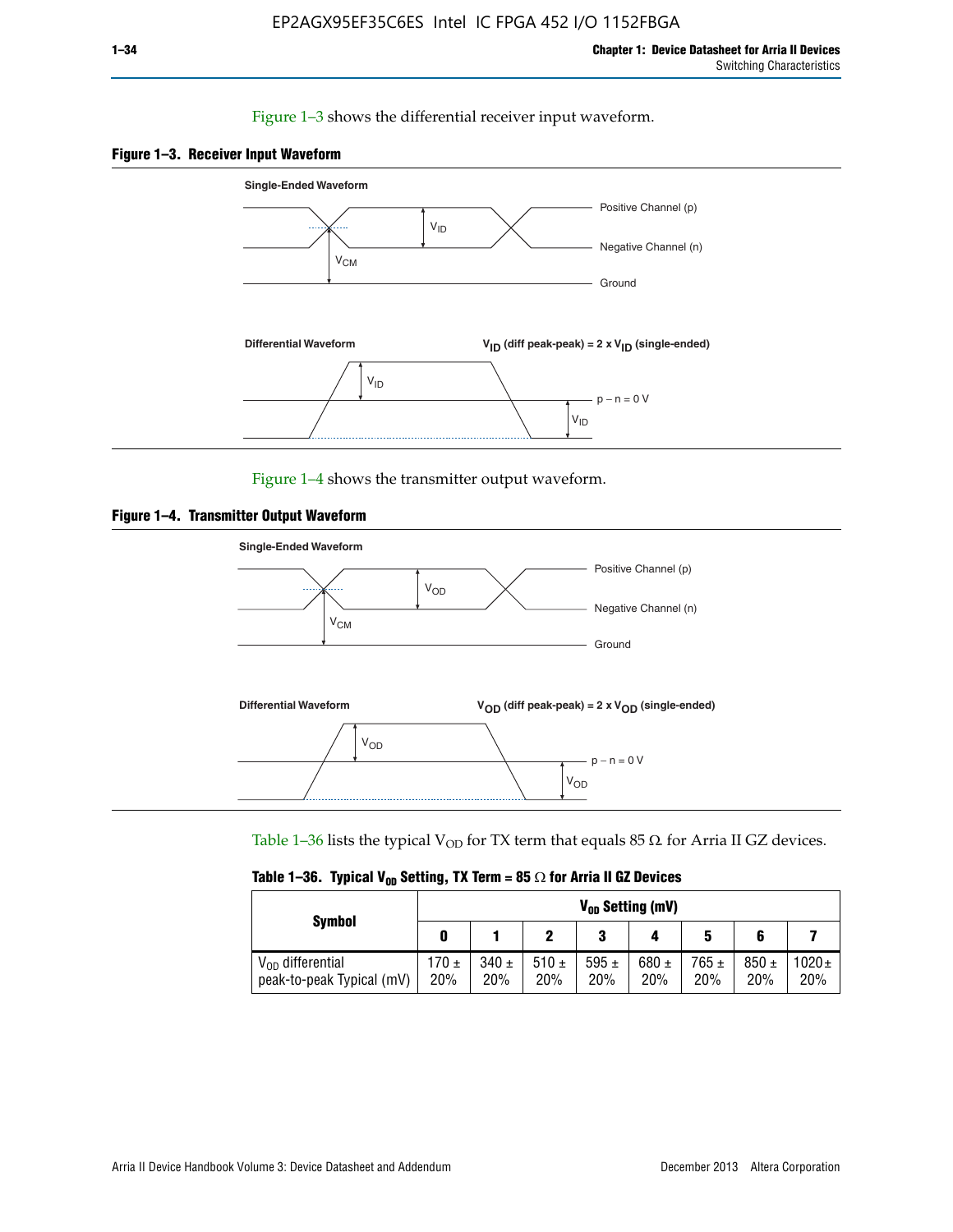Table 1–37 lists the typical  $V_{OD}$  for TX term that equals 100  $\Omega$  for Arria II GX and GZ devices.

| <b>Quartus II Setting</b> | V <sub>OD</sub> Setting (mV) |
|---------------------------|------------------------------|
|                           | 400                          |
|                           | 600                          |
| 3 (Arria II GZ)           | 700                          |
|                           | 800                          |
| 5                         | 900                          |
| հ                         | 1000                         |
|                           | 1200                         |

**Table 1–37. Typical V<sub>OD</sub> Setting, TX Termination = 100**  $\Omega$  for Arria II Devices

Table 1–38 lists the typical transmitter pre-emphasis levels in dB for the first post tap under the following conditions: low-frequency data pattern (five 1s and five 0s) at 6.375 Gbps. The levels listed in Table 1–38 are a representation of possible pre-emphasis levels under these specified conditions only, the pre-emphasis levels may change with data pattern and data rate.

To predict the pre-emphasis level for your specific data rate and pattern, run simulations using the Arria II GX HSSI HSPICE models.

| <b>Arria II GX</b><br>(Quartus II                    | Arria II GX (Quartus II Software) VOD Setting |     |     |     |     |     |             |  |  |  |  |
|------------------------------------------------------|-----------------------------------------------|-----|-----|-----|-----|-----|-------------|--|--|--|--|
| Software)<br><b>First Post Tap</b><br><b>Setting</b> |                                               | 2   | 4   | 5   | 6   |     | <b>Unit</b> |  |  |  |  |
| $0$ (off)                                            | 0                                             |     | U   |     |     |     |             |  |  |  |  |
|                                                      | 0.7                                           |     | U   |     |     |     | dB          |  |  |  |  |
| ŋ                                                    | 2.7                                           | 1.2 | 0.3 |     |     |     | dB          |  |  |  |  |
| 3                                                    | 4.9                                           | 2.4 | 1.2 | 0.8 | 0.5 | 0.2 | dB          |  |  |  |  |
| 4                                                    | 7.5                                           | 3.8 | 2.1 | 1.6 | 1.2 | 0.6 | dB          |  |  |  |  |
| 5                                                    |                                               | 5.3 | 3.1 | 2.4 | 1.8 | 1.1 | dB          |  |  |  |  |
| 6                                                    |                                               |     | 4.3 | 3.3 | 2.7 | 1.7 | dB          |  |  |  |  |

**Table 1–38. Transmitter Pre-Emphasis Levels for Arria II GX Devices**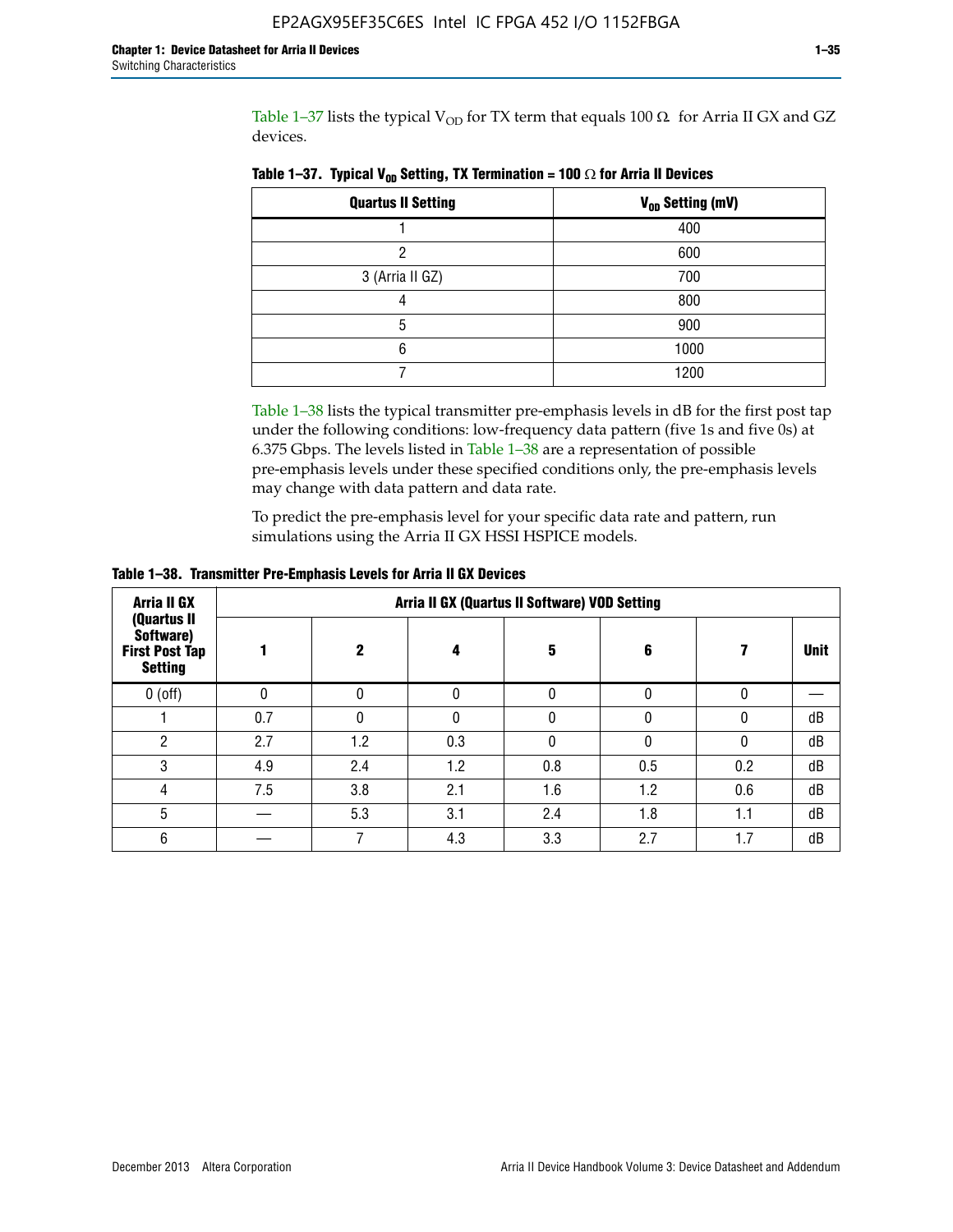Table 1–39 lists typical transmitter pre-emphasis levels for Arria II GZ devices (in dB) for the first post tap under the following conditions (low-frequency data pattern [five 1s and five 0s] at 6.25 Gbps). The levels listed in Table 1–39 are a representation of possible pre-emphasis levels under the specified conditions only and that the preemphasis levels may change with data pattern and data rate.

**follow** To predict the pre-emphasis level for your specific data rate and pattern, run simulations using the [Arria II HSSI HSPICE](http://www.altera.com/support/software/download/hspice/hsp-index.html) models.

| Pre-                                                 |           |                |                  |                | V <sub>op</sub> Setting |              |                |                         |
|------------------------------------------------------|-----------|----------------|------------------|----------------|-------------------------|--------------|----------------|-------------------------|
| <b>Emphasis</b><br>1st<br>Post-Tap<br><b>Setting</b> | $\pmb{0}$ | 1              | $\boldsymbol{2}$ | $\bf{3}$       | 4                       | 5            | 6              | $\overline{\mathbf{z}}$ |
| $\pmb{0}$                                            | $\pmb{0}$ | $\pmb{0}$      | $\pmb{0}$        | $\pmb{0}$      | $\pmb{0}$               | $\pmb{0}$    | $\pmb{0}$      | $\pmb{0}$               |
| $\mathbf{1}$                                         | N/A       | 0.7            | $\pmb{0}$        | $\pmb{0}$      | $\pmb{0}$               | $\pmb{0}$    | 0              | $\pmb{0}$               |
| $\overline{2}$                                       | N/A       | $\mathbf{1}$   | 0.3              | $\pmb{0}$      | $\pmb{0}$               | $\pmb{0}$    | $\pmb{0}$      | $\pmb{0}$               |
| $\sqrt{3}$                                           | N/A       | 1.5            | 0.6              | $\pmb{0}$      | $\pmb{0}$               | $\pmb{0}$    | $\pmb{0}$      | $\pmb{0}$               |
| $\overline{\mathbf{4}}$                              | N/A       | $\overline{2}$ | 0.7              | 0.3            | $\mathbf 0$             | $\pmb{0}$    | $\pmb{0}$      | $\pmb{0}$               |
| $\overline{5}$                                       | N/A       | 2.7            | 1.2              | 0.5            | 0.3                     | $\pmb{0}$    | $\pmb{0}$      | $\pmb{0}$               |
| $\,6\,$                                              | N/A       | 3.1            | 1.3              | 0.8            | 0.5                     | 0.2          | $\mathbf 0$    | $\pmb{0}$               |
| $\overline{7}$                                       | N/A       | 3.7            | 1.8              | 1.1            | 0.7                     | 0.4          | 0.2            | $\pmb{0}$               |
| 8                                                    | N/A       | 4.2            | 2.1              | 1.3            | 0.9                     | 0.6          | 0.3            | $\pmb{0}$               |
| $\boldsymbol{9}$                                     | N/A       | 4.9            | 2.4              | 1.6            | 1.2                     | 0.8          | 0.5            | 0.2                     |
| 10                                                   | N/A       | 5.4            | 2.8              | 1.9            | 1.4                     | $\mathbf{1}$ | 0.7            | 0.3                     |
| 11                                                   | N/A       | $\,6\,$        | 3.2              | 2.2            | 1.7                     | 1.2          | 0.9            | 0.4                     |
| 12                                                   | N/A       | 6.8            | 3.5              | 2.6            | 1.9                     | 1.4          | 1.1            | 0.6                     |
| 13                                                   | N/A       | 7.5            | 3.8              | 2.8            | 2.1                     | 1.6          | 1.2            | 0.6                     |
| 14                                                   | N/A       | 8.1            | 4.2              | 3.1            | 2.3                     | 1.7          | 1.3            | 0.7                     |
| 15                                                   | N/A       | 8.8            | 4.5              | 3.4            | 2.6                     | 1.9          | 1.5            | 0.8                     |
| 16                                                   | N/A       | N/A            | 4.9              | 3.7            | 2.9                     | 2.2          | 1.7            | 0.9                     |
| 17                                                   | N/A       | N/A            | 5.3              | $\overline{4}$ | 3.1                     | 2.4          | 1.8            | 1.1                     |
| 18                                                   | N/A       | N/A            | 5.7              | 4.4            | 3.4                     | 2.6          | $\overline{c}$ | 1.2                     |
| 19                                                   | N/A       | N/A            | 6.1              | 4.7            | 3.6                     | 2.8          | 2.2            | 1.4                     |
| 20                                                   | N/A       | N/A            | 6.6              | 5.1            | $\overline{4}$          | 3.1          | 2.4            | 1.5                     |
| 21                                                   | N/A       | N/A            | $\overline{7}$   | 5.4            | 4.3                     | 3.3          | 2.7            | 1.7                     |
| 22                                                   | N/A       | N/A            | 8                | 6.1            | 4.8                     | 3.8          | 3              | $\overline{2}$          |
| 23                                                   | N/A       | N/A            | $\boldsymbol{9}$ | 6.8            | 5.4                     | 4.3          | 3.4            | 2.3                     |
| 24                                                   | N/A       | N/A            | 10               | 7.6            | $\,6\,$                 | 4.8          | 3.9            | 2.6                     |
| 25                                                   | N/A       | N/A            | 11.4             | 8.4            | 6.8                     | 5.4          | 4.4            | $\overline{3}$          |
| 26                                                   | N/A       | N/A            | 12.6             | 9.4            | 7.4                     | 5.9          | 4.9            | 3.3                     |
| 27                                                   | N/A       | N/A            | N/A              | 10.3           | 8.1                     | 6.4          | 5.3            | 3.6                     |
| 28                                                   | N/A       | N/A            | N/A              | 11.3           | 8.8                     | 7.1          | 5.8            | $\overline{4}$          |

**Table 1–39. Transmitter Pre-Emphasis Levels for Arria II GZ Devices (Part 1 of 2)**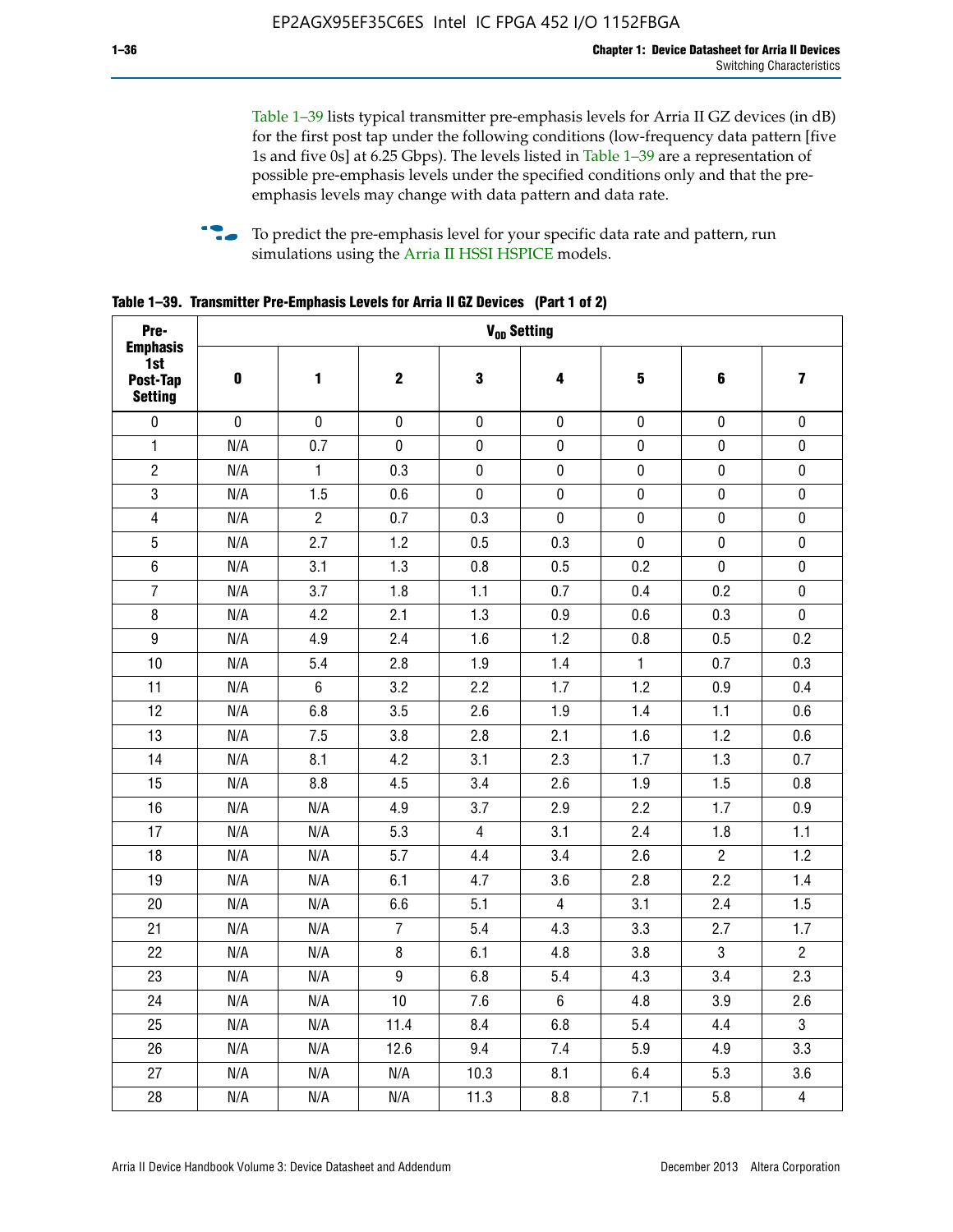| Pre-                                                 |     |     |     |      | V <sub>op</sub> Setting |     |     |     |
|------------------------------------------------------|-----|-----|-----|------|-------------------------|-----|-----|-----|
| <b>Emphasis</b><br>1st<br>Post-Tap<br><b>Setting</b> | 0   |     | 2   | 3    | 4                       | 5   | 6   |     |
| 29                                                   | N/A | N/A | N/A | 12.5 | 9.6                     | 7.7 | 6.3 | 4.3 |
| 30                                                   | N/A | N/A | N/A | N/A  | 11.4                    | 9   | 7.4 | N/A |
| 31                                                   | N/A | N/A | N/A | N/A  | 12.9                    | 10  | 8.2 | N/A |

## **Table 1–39. Transmitter Pre-Emphasis Levels for Arria II GZ Devices (Part 2 of 2)**

Table 1–40 lists the transceiver jitter specifications for all supported protocols for Arria II GX devices.

# **Table 1–40. Transceiver Block Jitter Specifications for Arria II GX Devices** *(Note 1)* **(Part 1 of 10)**

| Symbol/                                   |                                                              |     | 13         |            |     | C <sub>4</sub> |            |     | C5, I5     |            |     | C <sub>6</sub> |            |              |
|-------------------------------------------|--------------------------------------------------------------|-----|------------|------------|-----|----------------|------------|-----|------------|------------|-----|----------------|------------|--------------|
| <b>Description</b>                        | <b>Conditions</b>                                            | Min | <b>Typ</b> | <b>Max</b> | Min | <b>Typ</b>     | <b>Max</b> | Min | <b>Typ</b> | <b>Max</b> | Min | <b>Typ</b>     | <b>Max</b> | <b>Unit</b>  |
|                                           | <b>SONET/SDH Transmit Jitter Generation (2)</b>              |     |            |            |     |                |            |     |            |            |     |                |            |              |
| Peak-to-peak<br>jitter at<br>622.08 Mbps  | Pattern $=$<br>PRBS15                                        |     |            | 0.1        |     |                | 0.1        |     |            | 0.1        |     |                | 0.1        | UI           |
| RMS jitter at<br>622.08 Mbps              | Pattern $=$<br>PRBS15                                        |     |            | 0.01       |     |                | 0.01       |     |            | 0.01       |     |                | 0.01       | UI           |
| Peak-to-peak<br>jitter at<br>2488.32 Mbps | Pattern $=$<br>PRBS15                                        |     |            | 0.1        |     |                | 0.1        |     |            | 0.1        |     |                | 0.1        | UI           |
| RMS jitter at<br>2488.32 Mbps             | Pattern $=$<br>PRBS15                                        |     |            | 0.01       |     |                | 0.01       |     |            | 0.01       |     |                | 0.01       | UI           |
|                                           | <b>SONET/SDH Receiver Jitter Tolerance (2)</b>               |     |            |            |     |                |            |     |            |            |     |                |            |              |
|                                           | Jitter frequency $=$<br>$0.03$ KHz<br>Pattern = PRBS15       |     | >15        |            |     | >15            |            |     | >15        |            |     | >15            |            | $\mathbf{U}$ |
| Jitter tolerance at<br>622.08 Mbps        | Jitter frequency =<br>25 KH <sub>7</sub><br>Pattern = PRBS15 |     | > 1.5      |            |     | > 1.5          |            |     | > 1.5      |            |     | > 1.5          |            | $\mathbf{U}$ |
|                                           | Jitter frequency $=$<br>250 KHz<br>Pattern = PRBS15          |     | > 0.15     |            |     | > 0.15         |            |     | > 0.15     |            |     | > 0.15         |            | $\mathbf{U}$ |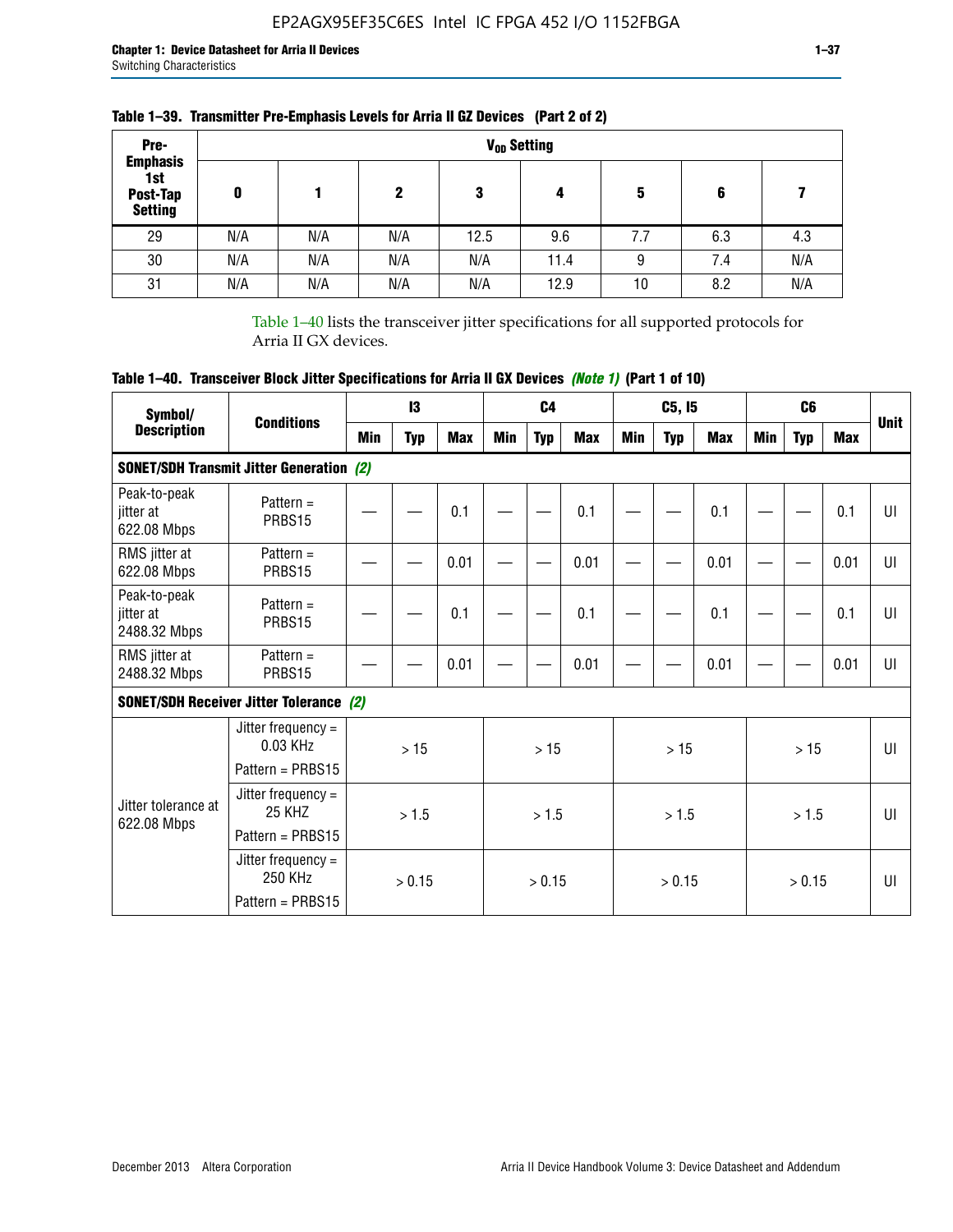| Symbol/<br><b>Description</b>              |                                        |            | 13         |            |            | C <sub>4</sub> |            |            | C5, I5     |            |            | C <sub>6</sub> |            |              |
|--------------------------------------------|----------------------------------------|------------|------------|------------|------------|----------------|------------|------------|------------|------------|------------|----------------|------------|--------------|
|                                            | <b>Conditions</b>                      | <b>Min</b> | <b>Typ</b> | <b>Max</b> | <b>Min</b> | <b>Typ</b>     | <b>Max</b> | <b>Min</b> | <b>Typ</b> | <b>Max</b> | <b>Min</b> | <b>Typ</b>     | <b>Max</b> | <b>Unit</b>  |
|                                            | Jitter frequency $=$<br>0.06 KHz       |            | $>15$      |            |            | $>15$          |            |            | $>15$      |            |            | $>15$          |            | $U\Gamma$    |
|                                            | Pattern = PRBS15                       |            |            |            |            |                |            |            |            |            |            |                |            |              |
|                                            | Jitter frequency $=$<br><b>100 KHZ</b> |            | > 1.5      |            |            | > 1.5          |            |            | > 1.5      |            |            | > 1.5          |            | UI           |
| Jitter tolerance at                        | Pattern = PRBS15                       |            |            |            |            |                |            |            |            |            |            |                |            |              |
| 2488.32 Mbps                               | Jitter frequency =<br>1 MHz            |            | > 0.15     |            |            | > 0.15         |            |            | > 0.15     |            |            | > 0.15         |            | UI           |
|                                            | Pattern = PRBS15                       |            |            |            |            |                |            |            |            |            |            |                |            |              |
|                                            | Jitter frequency $=$<br>10 MHz         |            | > 0.15     |            |            | > 0.15         |            |            | > 0.15     |            |            | > 0.15         |            | $\mathbf{U}$ |
|                                            | Pattern = PRBS15                       |            |            |            |            |                |            |            |            |            |            |                |            |              |
| XAUI Transmit Jitter Generation (3)        |                                        | 0.3        |            |            |            |                |            |            |            |            |            |                |            |              |
| Total jitter at<br>3.125 Gbps              | Pattern = CJPAT                        |            |            |            |            |                | 0.3        |            |            | 0.3        |            |                | 0.3        | UI           |
| Deterministic<br>jitter at<br>3.125 Gbps   | Pattern = CJPAT                        |            |            | 0.17       |            |                | 0.17       |            |            | 0.17       |            |                | 0.17       | U            |
| XAUI Receiver Jitter Tolerance (3)         |                                        |            |            |            |            |                |            |            |            |            |            |                |            |              |
| <b>Total jitter</b>                        |                                        |            | > 0.65     |            |            | > 0.65         |            |            | > 0.65     |            |            | > 0.65         |            | UI           |
| Deterministic<br>jitter                    |                                        |            | > 0.37     |            |            | > 0.37         |            |            | > 0.37     |            |            | > 0.37         |            | UI           |
| Peak-to-peak<br>jitter                     | Jitter frequency $=$<br>22.1 KHz       |            | > 8.5      |            |            | > 8.5          |            |            | > 8.5      |            |            | > 8.5          |            | UI           |
| Peak-to-peak<br>jitter                     | Jitter frequency $=$<br>1.875 MHz      |            | > 0.1      |            |            | > 0.1          |            |            | > 0.1      |            |            | > 0.1          |            | U            |
| Peak-to-peak<br>jitter                     | Jitter frequency $=$<br>20 MHz         | > 0.1      |            |            |            | > 0.1          |            |            | > 0.1      |            |            | > 0.1          |            | UI           |
| <b>PCIe Transmit Jitter Generation (4)</b> |                                        |            |            |            |            |                |            |            |            |            |            |                |            |              |
| Total jitter at<br>2.5 Gbps (Gen1)         | Compliance<br>pattern                  |            |            | 0.25       |            |                | 0.25       |            |            | 0.25       |            |                | 0.25       | $U\Gamma$    |

### **Table 1–40. Transceiver Block Jitter Specifications for Arria II GX Devices** *(Note 1)* **(Part 2 of 10)**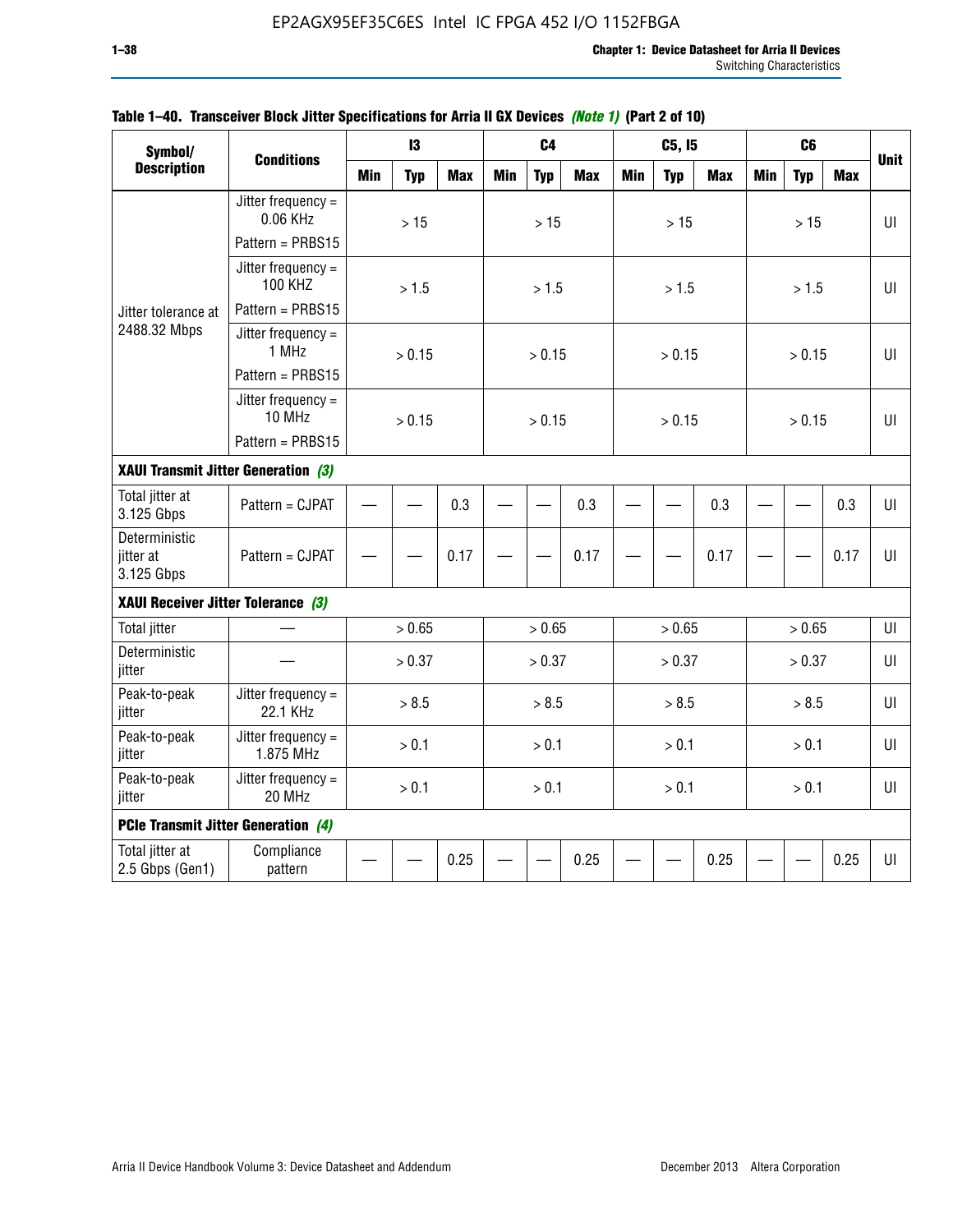# EP2AGX95EF35C6ES Intel IC FPGA 452 I/O 1152FBGA

### **Table 1–40. Transceiver Block Jitter Specifications for Arria II GX Devices** *(Note 1)* **(Part 3 of 10)**

| Symbol/                                                                       |                                                                             |            | 13         |            |            | C <sub>4</sub> |            |            | C5, I5     |            |            | C <sub>6</sub> |            |             |
|-------------------------------------------------------------------------------|-----------------------------------------------------------------------------|------------|------------|------------|------------|----------------|------------|------------|------------|------------|------------|----------------|------------|-------------|
| <b>Description</b>                                                            | <b>Conditions</b>                                                           | <b>Min</b> | <b>Typ</b> | <b>Max</b> | <b>Min</b> | <b>Typ</b>     | <b>Max</b> | <b>Min</b> | <b>Typ</b> | <b>Max</b> | <b>Min</b> | <b>Typ</b>     | <b>Max</b> | <b>Unit</b> |
| PCIe Receiver Jitter Tolerance (4)                                            |                                                                             |            |            |            |            |                |            |            |            |            |            |                |            |             |
| Total jitter at<br>2.5 Gbps (Gen1)                                            | Compliance<br>pattern                                                       |            | $> 0.6$    |            |            | > 0.6          |            |            | > 0.6      |            |            | > 0.6          |            | UI          |
|                                                                               | PCIe (Gen 1) Electrical Idle Detect Threshold (9)                           |            |            |            |            |                |            |            |            |            |            |                |            |             |
| VRX-IDLE-<br>DETDIFF (p-p)                                                    | Compliance<br>pattern                                                       | 65         |            | 175        | 65         | <u>—</u>       | 175        | 65         |            | 175        | 65         |                | 175        | mV          |
|                                                                               | Serial RapidIO <sup>®</sup> (SRIO) Transmit Jitter Generation (5)           |            |            |            |            |                |            |            |            |            |            |                |            |             |
| Deterministic<br>jitter<br>(peak-to-peak)                                     | Data Rate = $1.25$ ,<br>2.5, 3.125 Gbps<br>Pattern = CJPAT                  |            |            | 0.17       |            |                | 0.17       |            |            | 0.17       |            |                | 0.17       | UI          |
| <b>Total jitter</b><br>(peak-to-peak)                                         | Data Rate = $1.25$ ,<br>2.5, 3.125 Gbps<br>Pattern = CJPAT                  |            |            | 0.35       |            |                | 0.35       |            |            | 0.35       |            |                | 0.35       | UI          |
| <b>SRIO Receiver Jitter Tolerance (5)</b>                                     |                                                                             |            |            |            |            |                |            |            |            |            |            |                |            |             |
| Deterministic<br>jitter tolerance<br>(peak-to-peak)                           | Data Rate = $1.25$ ,<br>2.5, 3.125 Gbps<br>Pattern = CJPAT                  | > 0.37     |            |            |            | > 0.37         |            |            | > 0.37     |            |            | > 0.37         |            | UI          |
| Combined<br>deterministic and<br>random jitter<br>tolerance<br>(peak-to-peak) | Data Rate = $1.25$ ,<br>2.5, 3.125 Gbps<br>Pattern = CJPAT                  | > 0.55     |            |            |            | > 0.55         |            |            | > 0.55     |            |            | > 0.55         |            | U           |
|                                                                               | Jitter frequency $=$<br>22.1 KHz<br>Data rate = $1.25$ .<br>2.5, 3.125 Gbps |            | > 8.5      |            |            | > 8.5          |            |            | > 8.5      |            |            | > 8.5          |            | UI          |
|                                                                               | Pattern = CJPAT                                                             |            |            |            |            |                |            |            |            |            |            |                |            |             |
| Sinusoidal jitter                                                             | Jitter frequency $=$<br>1.875 MHz                                           |            |            |            |            |                |            |            |            |            |            |                |            |             |
| tolerance<br>(peak-to-peak)                                                   | Data rate = $1.25$ ,<br>2.5, 3.125 Gbps                                     |            | > 0.1      |            |            | > 0.1          |            |            | > 0.1      |            |            | > 0.1          |            | UI          |
|                                                                               | Pattern = CJPAT                                                             |            |            |            |            |                |            |            |            |            |            |                |            |             |
|                                                                               | Jitter frequency $=$<br>20 MHz                                              |            |            |            |            |                |            |            |            |            |            |                |            |             |
|                                                                               | Data rate = $1.25$ ,<br>2.5, 3.125 Gbps                                     | $> 0.1$    |            |            |            | > 0.1          |            |            | > 0.1      |            |            | $> 0.1$        |            | UI          |
|                                                                               | Pattern = CJPAT                                                             |            |            |            |            |                |            |            |            |            |            |                |            |             |
| <b>GIGE Transmit Jitter Generation (6)</b>                                    |                                                                             |            |            |            |            |                |            |            |            |            |            |                |            |             |
| Deterministic<br>jitter<br>(peak-to-peak)                                     | Pattern = CRPAT                                                             |            |            | 0.14       |            |                | 0.14       |            |            | 0.14       |            |                | 0.14       | UI          |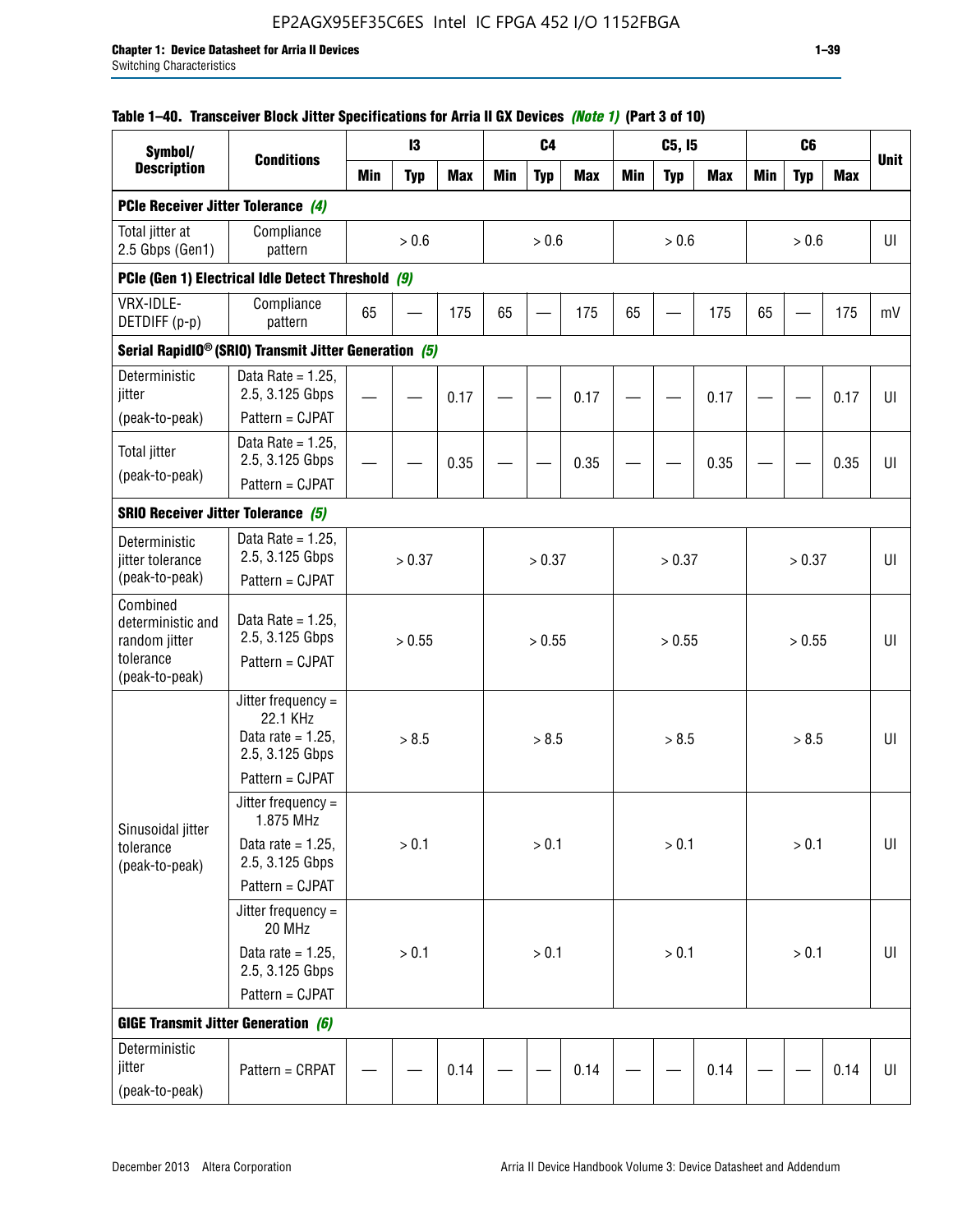| Symbol/                                                                       |                                               |            | 13         |            |            | C <sub>4</sub> |            |     | C5, I5     |            |            | C <sub>6</sub> |            |             |
|-------------------------------------------------------------------------------|-----------------------------------------------|------------|------------|------------|------------|----------------|------------|-----|------------|------------|------------|----------------|------------|-------------|
| <b>Description</b>                                                            | <b>Conditions</b>                             | <b>Min</b> | <b>Typ</b> | <b>Max</b> | <b>Min</b> | <b>Typ</b>     | <b>Max</b> | Min | <b>Typ</b> | <b>Max</b> | <b>Min</b> | <b>Typ</b>     | <b>Max</b> | <b>Unit</b> |
| Total jitter                                                                  | Pattern = CRPAT                               |            |            | 0.27       |            |                | 0.279      |     |            | 0.279      |            |                | 0.279      | UI          |
| (peak-to-peak)                                                                |                                               |            |            | 9          |            |                |            |     |            |            |            |                |            |             |
| GIGE Receiver Jitter Tolerance (6)                                            |                                               |            |            |            |            |                |            |     |            |            |            |                |            |             |
| Deterministic<br>jitter tolerance<br>(peak-to-peak)                           | Pattern = CJPAT                               |            | > 0.4      |            |            | > 0.4          |            |     | > 0.4      |            |            | > 0.4          |            | UI          |
| Combined<br>deterministic and<br>random jitter<br>tolerance<br>(peak-to-peak) | Pattern = CJPAT                               |            | > 0.66     |            |            | > 0.66         |            |     | > 0.66     |            |            | > 0.66         |            | UI          |
|                                                                               | <b>HiGig Transmit Jitter Generation (7)</b>   |            |            |            |            |                |            |     |            |            |            |                |            |             |
| Deterministic<br>jitter                                                       | Data rate $=$<br>3.75 Gbps                    |            |            | 0.17       |            |                | 0.17       |     |            |            |            |                |            | UI          |
| (peak-to-peak)                                                                | Pattern = CJPAT                               |            |            |            |            |                |            |     |            |            |            |                |            |             |
| <b>Total jitter</b><br>(peak-to-peak)                                         | Data rate $=$<br>3.75 Gbps                    |            |            | 0.35       |            |                | 0.35       |     |            |            |            |                |            | UI          |
|                                                                               | Pattern = CJPAT                               |            |            |            |            |                |            |     |            |            |            |                |            |             |
| <b>HiGig Receiver Jitter Tolerance (7)</b>                                    |                                               |            |            |            |            |                |            |     |            |            |            |                |            |             |
| Deterministic<br>jitter tolerance                                             | Data rate $=$<br>3.75 Gbps                    |            | > 0.37     |            |            | > 0.37         |            |     |            |            |            |                |            | UI          |
| (peak-to-peak)                                                                | Pattern = CJPAT                               |            |            |            |            |                |            |     |            |            |            |                |            |             |
| Combined<br>deterministic and<br>random jitter<br>tolerance                   | Data rate $=$<br>3.75 Gbps<br>Pattern = CJPAT |            | > 0.65     |            |            | > 0.65         |            |     |            |            |            |                |            | UI          |
| (peak-to-peak)                                                                |                                               |            |            |            |            |                |            |     |            |            |            |                |            |             |
|                                                                               | Jitter frequency =<br>22.1 KHz                |            |            |            |            |                |            |     |            |            |            |                |            |             |
|                                                                               | Data rate $=$<br>3.75 Gbps                    |            | > 8.5      |            |            | > 8.5          |            |     |            |            |            |                |            | UI          |
|                                                                               | Pattern = CJPAT                               |            |            |            |            |                |            |     |            |            |            |                |            |             |
| Sinusoidal jitter                                                             | Jitter frequency =<br>1.875MHz                |            |            |            |            |                |            |     |            |            |            |                |            |             |
| tolerance<br>(peak-to-peak)                                                   | Data rate $=$<br>3.75 Gbps                    |            | > 0.1      |            |            | > 0.1          |            |     |            |            |            |                |            | UI          |
|                                                                               | Pattern = CJPAT                               |            |            |            |            |                |            |     |            |            |            |                |            |             |
|                                                                               | Jitter frequency $=$<br>20 MHz                |            |            |            |            |                |            |     |            |            |            |                |            |             |
|                                                                               | Data rate $=$<br>3.75 Gbps                    |            | > 0.1      |            |            | > 0.1          |            |     |            |            |            |                |            | UI          |
|                                                                               | Pattern = CJPAT                               |            |            |            |            |                |            |     |            |            |            |                |            |             |

## **Table 1–40. Transceiver Block Jitter Specifications for Arria II GX Devices** *(Note 1)* **(Part 4 of 10)**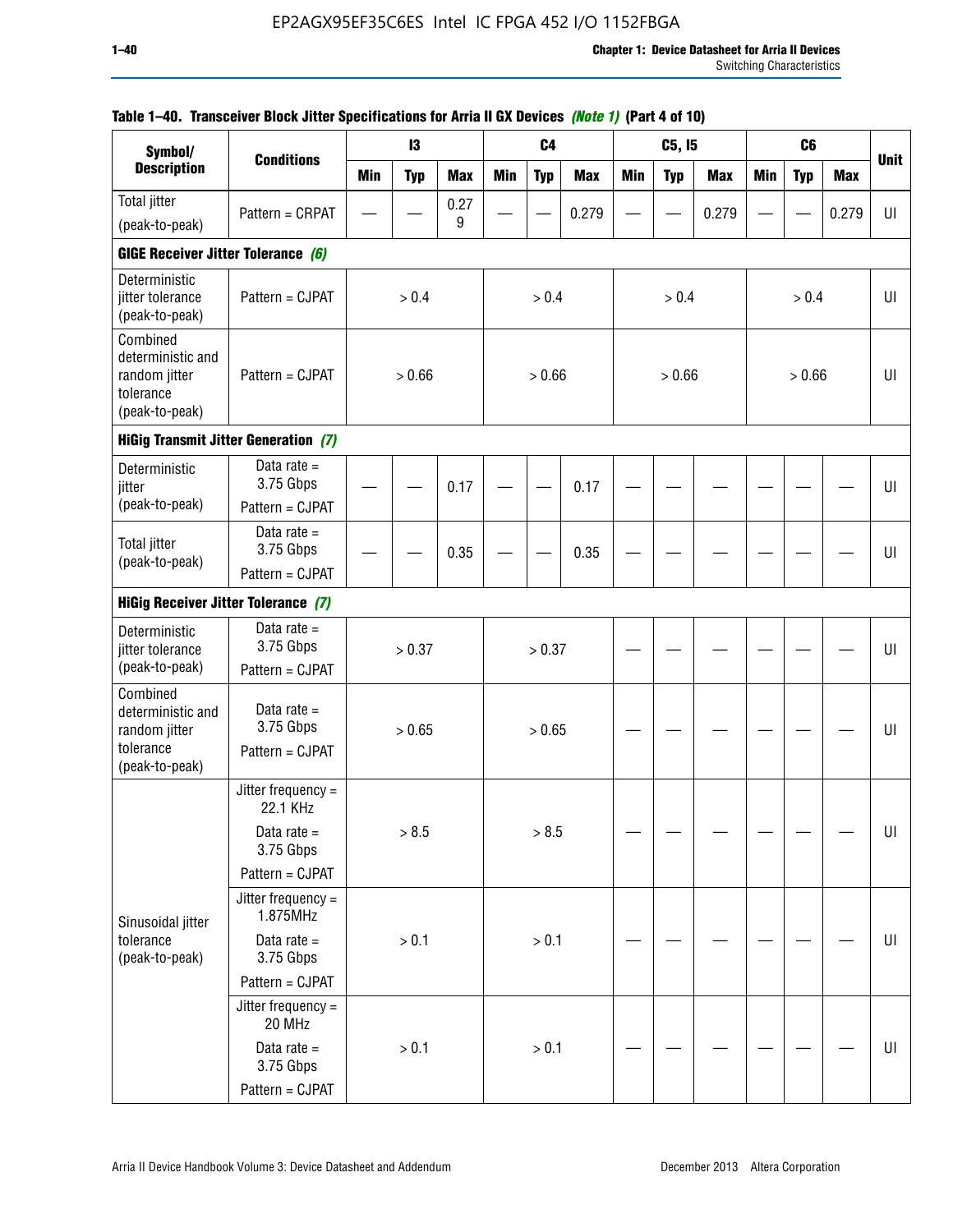# EP2AGX95EF35C6ES Intel IC FPGA 452 I/O 1152FBGA

### **Table 1–40. Transceiver Block Jitter Specifications for Arria II GX Devices** *(Note 1)* **(Part 5 of 10)**

| Symbol/                                          |                                                                                                      |            | 13         |            |            | C <sub>4</sub> |            |            | C5, I5     |            |            | C <sub>6</sub> |            |             |
|--------------------------------------------------|------------------------------------------------------------------------------------------------------|------------|------------|------------|------------|----------------|------------|------------|------------|------------|------------|----------------|------------|-------------|
| <b>Description</b>                               | <b>Conditions</b>                                                                                    | <b>Min</b> | <b>Typ</b> | <b>Max</b> | <b>Min</b> | <b>Typ</b>     | <b>Max</b> | <b>Min</b> | <b>Typ</b> | <b>Max</b> | <b>Min</b> | <b>Typ</b>     | <b>Max</b> | <b>Unit</b> |
|                                                  | <b>SDI Transmitter Jitter Generation (8)</b>                                                         |            |            |            |            |                |            |            |            |            |            |                |            |             |
| Alignment jitter                                 | Data rate $=$<br>1.485 Gbps (HD)<br>pattern = Color<br>Bar Low-<br>frequency Roll-off<br>$= 100$ KHz | 0.2        |            |            | 0.2        |                |            | 0.2        |            |            | 0.2        |                |            | U           |
| (peak-to-peak)                                   | Data rate $=$<br>2.97 Gbps (3G)<br>pattern = Color<br>bar Low-<br>frequency Roll-off<br>$= 100$ KHz  | 0.3        |            |            | 0.3        |                |            | 0.3        |            |            | 0.3        |                |            | U           |
| SDI Receiver Jitter Tolerance (8)                |                                                                                                      |            |            |            |            |                |            |            |            |            |            |                |            |             |
|                                                  | Jitter frequency $=$<br>15 KHz<br>Data rate $=$                                                      |            |            |            |            |                |            |            |            |            |            |                |            |             |
|                                                  | 2.97 Gbps (3G)<br>$Pattern = single$<br>line scramble<br>color bar                                   |            | > 2        |            |            | > 2            |            |            | >2         |            |            | >2             |            | $U\Gamma$   |
|                                                  | Jitter frequency =<br><b>100 KHz</b>                                                                 |            |            |            |            |                |            |            |            |            |            |                |            |             |
| Sinusoidal jitter<br>tolerance<br>(peak-to-peak) | Data rate $=$<br>2.97 Gbps (3G)<br>$Pattern = single$<br>line scramble<br>color bar                  |            | > 0.3      |            |            | > 0.3          |            |            | > 0.3      |            |            | > 0.3          |            | UI          |
|                                                  | Jitter frequency =<br>148.5 MHz                                                                      |            |            |            |            |                |            |            |            |            |            |                |            |             |
|                                                  | Data rate $=$<br>2.97 Gbps (3G)<br>$Pattern = single$<br>line scramble<br>color bar                  |            | > 0.3      |            |            | > 0.3          |            |            | > 0.3      |            |            | > 0.3          |            | UI          |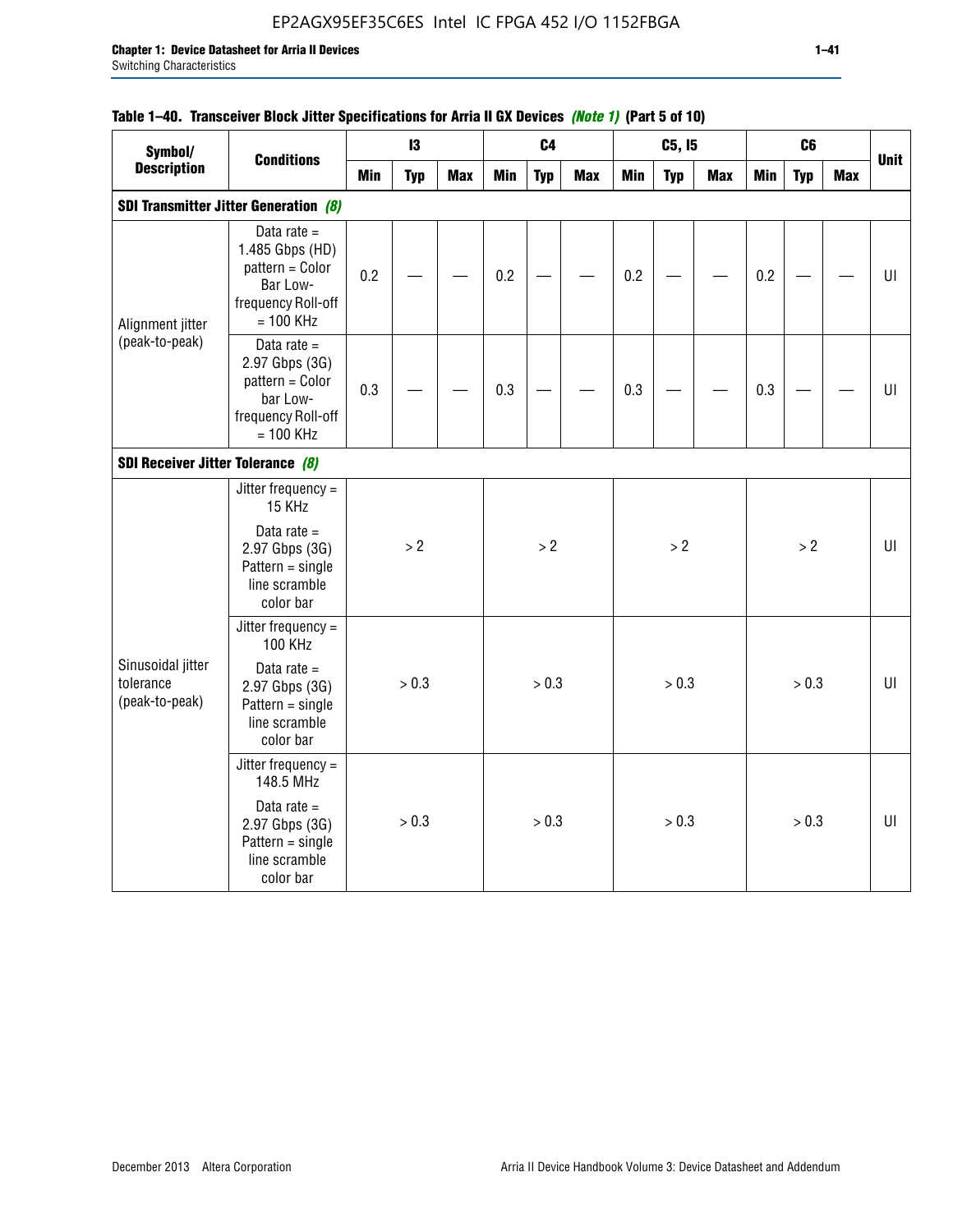| Symbol/                                                  |                                                                                                            |            | 13         |            |     | C <sub>4</sub> |            |     | C5, I5     |            |            | C <sub>6</sub> |            |             |
|----------------------------------------------------------|------------------------------------------------------------------------------------------------------------|------------|------------|------------|-----|----------------|------------|-----|------------|------------|------------|----------------|------------|-------------|
| <b>Description</b>                                       | <b>Conditions</b>                                                                                          | <b>Min</b> | <b>Typ</b> | <b>Max</b> | Min | <b>Typ</b>     | <b>Max</b> | Min | <b>Typ</b> | <b>Max</b> | <b>Min</b> | <b>Typ</b>     | <b>Max</b> | <b>Unit</b> |
|                                                          | Jitter frequency $=$<br>20 KHz                                                                             |            |            |            |     |                |            |     |            |            |            |                |            |             |
|                                                          | Data rate $=$<br>1.485 Gbps (HD)<br>Pattern = $75%$<br>color bar                                           |            | >1         |            |     | >1             |            |     | >1         |            |            | >1             |            | UI          |
| Sinusoidal jitter<br>tolerance<br>(peak-to-peak)         | Jitter frequency $=$<br><b>100 KHz</b><br>Data rate = $1.485$<br>Gbps (HD)<br>Pattern = $75%$<br>color bar |            | > 0.2      |            |     | > 0.2          |            |     | > 0.2      |            |            | > 0.2          |            | $U\Gamma$   |
|                                                          | Jitter frequency $=$<br>148.5 MHz                                                                          |            |            |            |     |                |            |     |            |            |            |                |            |             |
|                                                          | Data rate $=$<br>1.485 Gbps (HD)<br>Pattern =75%<br>color bar                                              |            | > 0.2      |            |     | > 0.2          |            |     | > 0.2      |            |            | > 0.2          |            | UI          |
|                                                          | <b>SATA Transmit Jitter Generation (10)</b>                                                                |            |            |            |     |                |            |     |            |            |            |                |            |             |
| Total jitter at<br>$1.5$ Gbps $(G1)$                     | Compliance<br>pattern                                                                                      | 0.55       |            |            |     |                | 0.55       |     |            | 0.55       |            |                | 0.55       | UI          |
| Deterministic<br>jitter at 1.5 Gbps<br>(G1)              | Compliance<br>pattern                                                                                      | 0.35       |            |            |     |                | 0.35       |     |            | 0.35       |            |                | 0.35       | UI          |
| Total jitter at<br>3.0 Gbps (G2)                         | Compliance<br>pattern                                                                                      |            |            | 0.55       |     |                | 0.55       |     |            | 0.55       |            |                | 0.55       | UI          |
| Deterministic<br>jitter at 3.0 Gbps<br>(G2)              | Compliance<br>pattern                                                                                      |            |            | 0.35       |     |                | 0.35       |     |            | 0.35       |            |                | 0.35       | UI          |
| Total jitter at<br>6.0 Gbps (G3)                         | Compliance<br>pattern                                                                                      |            |            | 0.52       |     |                |            |     |            |            |            |                |            | UI          |
| Random jitter at<br>6.0 Gbps (G3)                        | Compliance<br>pattern                                                                                      |            |            | 0.18       |     |                |            |     |            |            |            |                |            | UI          |
|                                                          | <b>SATA Receiver Jitter Tolerance</b> (10)                                                                 |            |            |            |     |                |            |     |            |            |            |                |            |             |
| <b>Total jitter</b><br>tolerance at<br>$1.5$ Gbps $(G1)$ | Compliance<br>pattern                                                                                      | > 0.65     |            |            |     | > 0.65         |            |     | > 0.65     |            |            | > 0.65         |            | $U\vert$    |
| Deterministic<br>jitter tolerance at<br>1.5 Gbps $(G1)$  | Compliance<br>pattern                                                                                      | > 0.35     |            |            |     | > 0.35         |            |     | > 0.35     |            |            | > 0.35         |            | $U\vert$    |
| SSC modulation<br>frequency at<br>$1.5$ Gbps $(G1)$      | Compliance<br>pattern                                                                                      |            | 33         |            |     | 33             |            |     | 33         |            |            | 33             |            | kHz         |

## **Table 1–40. Transceiver Block Jitter Specifications for Arria II GX Devices** *(Note 1)* **(Part 6 of 10)**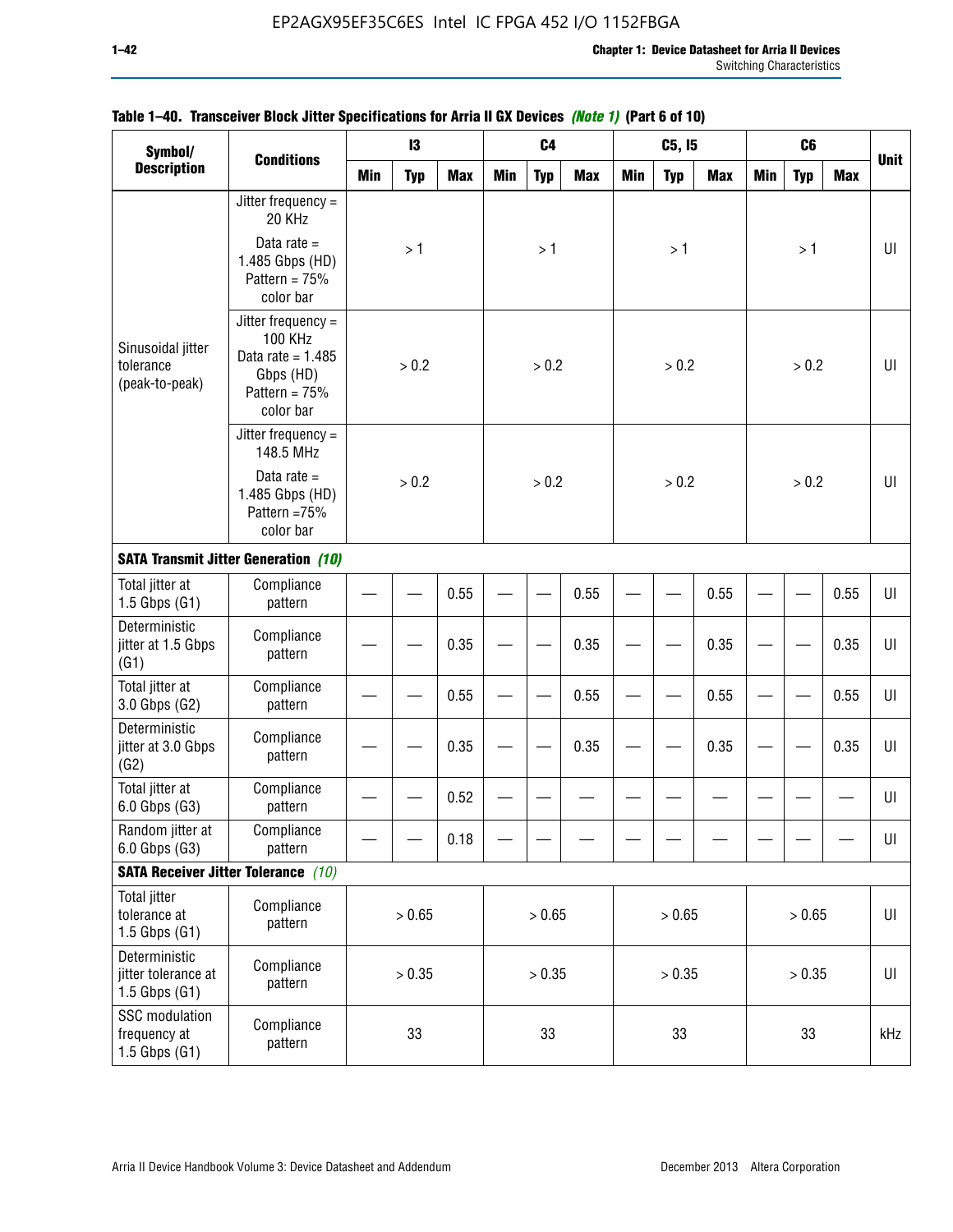|  | Table 1–40. Transceiver Block Jitter Specifications for Arria II GX Devices (Note 1) (Part 7 of 10) |  |
|--|-----------------------------------------------------------------------------------------------------|--|
|  |                                                                                                     |  |

| Symbol/                                                    | <b>Conditions</b>     |            | 13         |            |            | C <sub>4</sub> |            |            | C5, I5     |            |            | C <sub>6</sub> |            | <b>Unit</b> |
|------------------------------------------------------------|-----------------------|------------|------------|------------|------------|----------------|------------|------------|------------|------------|------------|----------------|------------|-------------|
| <b>Description</b>                                         |                       | <b>Min</b> | <b>Typ</b> | <b>Max</b> | <b>Min</b> | <b>Typ</b>     | <b>Max</b> | <b>Min</b> | <b>Typ</b> | <b>Max</b> | <b>Min</b> | <b>Typ</b>     | <b>Max</b> |             |
| <b>SSC</b> modulation<br>deviation at<br>$1.5$ Gbps $(G1)$ | Compliance<br>pattern |            | 5700       |            |            | 5700           |            |            | 5700       |            |            | 5700           |            | ppm         |
| RX differential<br>skew at 1.5 Gbps<br>(G1)                | Compliance<br>pattern |            | 80         |            |            | 80             |            |            | 80         |            |            | 80             |            | ps          |
| RX AC common<br>mode voltage at<br>$1.5$ Gbps $(G1)$       | Compliance<br>pattern |            | 150        |            |            | 150            |            |            | 150        |            |            | 150            |            | mV          |
| <b>Total jitter</b><br>tolerance at<br>3.0 Gbps (G2)       | Compliance<br>pattern |            | > 0.65     |            |            | > 0.65         |            |            | > 0.65     |            |            | > 0.65         |            | UI          |
| Deterministic<br>jitter tolerance at<br>3.0 Gbps (G2)      | Compliance<br>pattern |            | > 0.35     |            |            | > 0.35         |            |            | > 0.35     |            |            | > 0.35         |            | U           |
| <b>SSC</b> modulation<br>frequency at<br>3.0 Gbps (G2)     | Compliance<br>pattern |            | 33         |            |            | 33             |            |            | 33         |            |            | 33             |            | kHz         |
| <b>SSC</b> modulation<br>deviation at<br>3.0 Gbps (G2)     | Compliance<br>pattern |            | 5700       |            |            | 5700           |            |            | 5700       |            |            | 5700           |            | ppm         |
| RX differential<br>skew at 3.0 Gbps<br>(G2)                | Compliance<br>pattern |            | 75         |            |            | 75             |            |            | 75         |            |            | 75             |            | ps          |
| RX AC common<br>mode voltage at<br>3.0 Gbps (G2)           | Compliance<br>pattern |            | 150        |            |            | 150            |            |            | 150        |            |            | 150            |            | mV          |
| <b>Total jitter</b><br>tolerance at<br>$6.0$ Gbps $(G3)$   | Compliance<br>pattern |            | > 0.60     |            |            | > 0.60         |            |            | > 0.60     |            |            | > 0.60         |            | U           |
| Random jitter<br>tolerance at<br>6.0 Gbps (G3)             | Compliance<br>pattern |            | > 0.18     |            |            | > 0.18         |            |            | > 0.18     |            |            | > 0.18         |            | UI          |
| <b>SSC</b> modulation<br>frequency at<br>6.0 Gbps (G3)     | Compliance<br>pattern |            | 33         |            |            | 33             |            |            | 33         |            |            | 33             |            | kHz         |
| <b>SSC</b> modulation<br>deviation at<br>6.0 Gbps (G3)     | Compliance<br>pattern | 5700       |            |            |            | 5700           |            |            | 5700       |            |            | 5700           |            | ppm         |
| RX differential<br>skew at 6.0 Gbps<br>(G3)                | Compliance<br>pattern |            | 30         |            |            | 30             |            |            | 30         |            |            | 30             |            | ps          |
| RX AC common<br>mode voltage at<br>6.0 Gbps (G3)           | Compliance<br>pattern |            | 100        |            |            | 100            |            |            | 100        |            |            | 100            |            | mV          |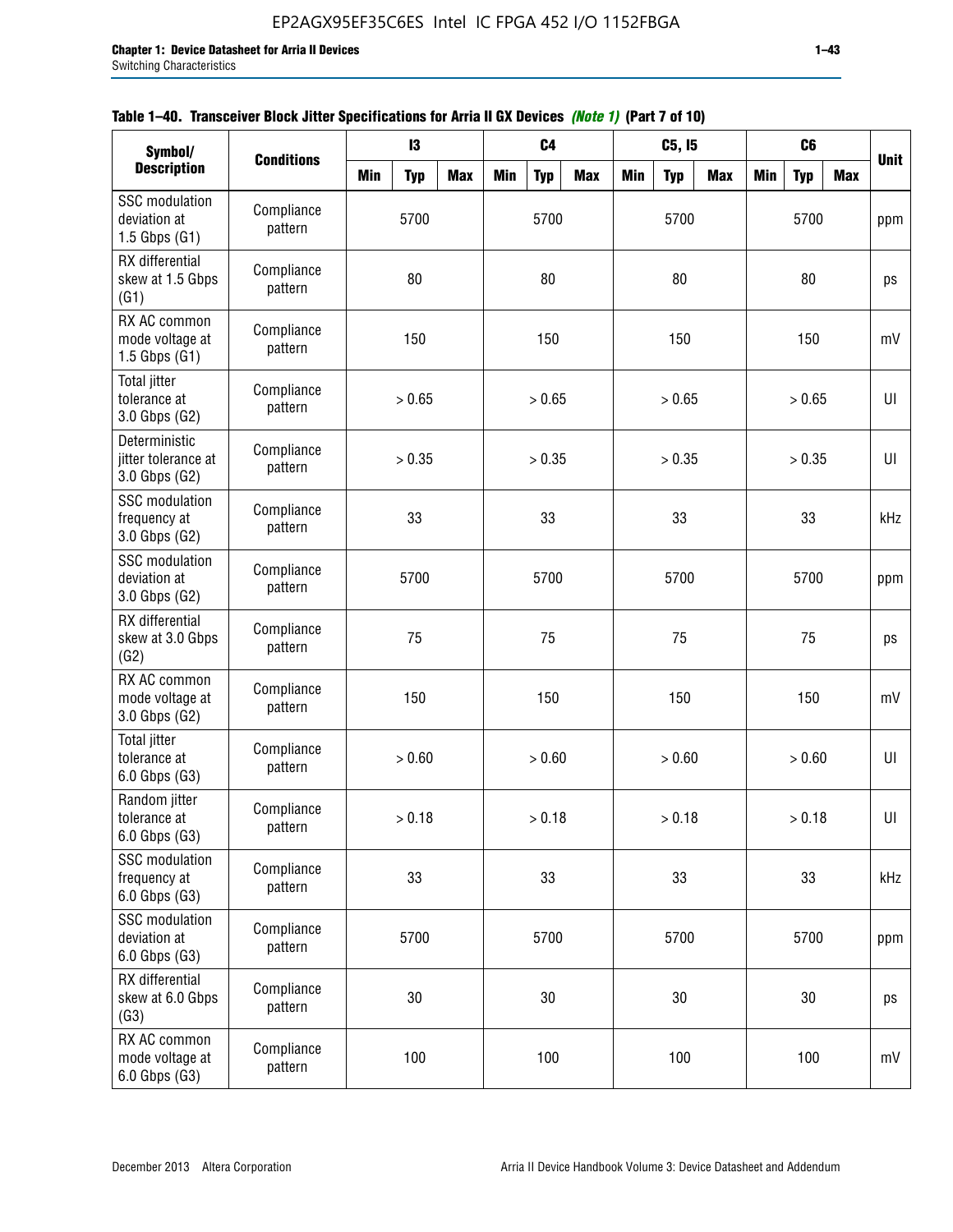| Symbol/                                                                |                                              |            | 13         |            |            | C <sub>4</sub> |            |            | C5, I5     |            |            | C <sub>6</sub> |            |             |
|------------------------------------------------------------------------|----------------------------------------------|------------|------------|------------|------------|----------------|------------|------------|------------|------------|------------|----------------|------------|-------------|
| <b>Description</b>                                                     | <b>Conditions</b>                            | <b>Min</b> | <b>Typ</b> | <b>Max</b> | <b>Min</b> | <b>Typ</b>     | <b>Max</b> | <b>Min</b> | <b>Typ</b> | <b>Max</b> | <b>Min</b> | <b>Typ</b>     | <b>Max</b> | <b>Unit</b> |
|                                                                        | <b>CPRI Transmit Jitter Generation</b> (11)  |            |            |            |            |                |            |            |            |            |            |                |            |             |
|                                                                        | E.6.HV, E.12.HV                              |            |            | 0.27       |            |                | 0.279      |            |            | 0.279      |            |                | 0.279      | U           |
|                                                                        | Pattern = CJPAT                              |            |            | 9          |            |                |            |            |            |            |            |                |            |             |
| <b>Total jitter</b>                                                    | E.6.LV, E.12.LV,<br>E.24.LV, E.30.LV         |            |            | 0.35       |            |                | 0.35       |            |            | 0.35       |            |                | 0.35       | U           |
|                                                                        | Pattern = CJTPAT                             |            |            |            |            |                |            |            |            |            |            |                |            |             |
|                                                                        | E.6.HV, E.12.HV                              |            |            | 0.14       |            |                | 0.14       |            |            | 0.14       |            |                | 0.14       | UI          |
| Deterministic                                                          | Pattern = CJPAT                              |            |            |            |            |                |            |            |            |            |            |                |            |             |
| jitter                                                                 | E.6.LV, E.12.LV,<br>E.24.LV, E.30.LV         |            |            | 0.17       |            |                | 0.17       |            |            | 0.17       |            |                | 0.17       | UI          |
|                                                                        | Pattern = CJTPAT                             |            |            |            |            |                |            |            |            |            |            |                |            |             |
|                                                                        | <b>CPRI Receiver Jitter Tolerance (11)</b>   |            |            |            |            |                |            |            |            |            |            |                |            |             |
| <b>Total jitter</b>                                                    | E.6.HV, E.12.HV                              |            | > 0.66     |            |            | > 0.66         |            |            | > 0.66     |            |            | > 0.66         |            | UI          |
| tolerance                                                              | Pattern = CJPAT                              |            |            |            |            |                |            |            |            |            |            |                |            |             |
| Deterministic                                                          | E.6.HV, E.12.HV                              |            | > 0.4      |            |            | > 0.4          |            |            | > 0.4      |            |            | > 0.4          |            | UI          |
| jitter tolerance                                                       | Pattern = CJPAT                              |            |            |            |            |                |            |            |            |            |            |                |            |             |
|                                                                        | E.6.LV, E.12.LV,<br>E.24.LV, E.30.LV         |            | > 0.65     |            |            | > 0.65         |            |            | > 0.65     |            |            | > 0.65         |            | UI          |
| <b>Total jitter</b><br>tolerance                                       | Pattern = CJTPAT                             |            |            |            |            |                |            |            |            |            |            |                |            |             |
|                                                                        | E.60.LV                                      |            | > 0.6      |            |            |                |            |            |            |            |            |                |            | UI          |
|                                                                        | Pattern = PRBS31                             |            |            |            |            |                |            |            |            |            |            |                |            |             |
|                                                                        | E.6.LV, E.12.LV,<br>E.24.LV, E.30.LV         |            | > 0.37     |            |            | > 0.37         |            |            | > 0.37     |            |            | > 0.37         |            | UI          |
| Deterministic<br>jitter tolerance                                      | Pattern = CJTPAT                             |            |            |            |            |                |            |            |            |            |            |                |            |             |
|                                                                        | E.60.LV<br>Pattern = PRBS31                  |            | > 0.45     |            |            |                |            |            |            |            |            |                |            | UI          |
| Combined<br>deterministic and<br>random jitter                         | E.6.LV, E.12.LV,<br>E.24.LV, E.30.LV         |            | > 0.55     |            |            | > 0.55         |            |            | > 0.55     |            |            | > 0.55         |            | UI          |
| tolerance                                                              | Pattern = CJTPAT                             |            |            |            |            |                |            |            |            |            |            |                |            |             |
|                                                                        | <b>OBSAI Transmit Jitter Generation</b> (12) |            |            |            |            |                |            |            |            |            |            |                |            |             |
| Total jitter at<br>768 Mbps,<br>1536 Mbps, and<br>3072 Mbps            | $REFCLK =$<br>153.6 MHz<br>Pattern = CJPAT   |            |            | 0.35       |            |                | 0.35       |            |            | 0.35       |            |                | 0.35       | UI          |
| Deterministic<br>jitter at<br>768 Mbps,<br>1536 Mbps, and<br>3072 Mbps | $REFCLK =$<br>153.6 MHz<br>Pattern = CJPAT   |            |            | 0.17       |            |                | 0.17       |            |            | 0.17       |            |                | 0.17       | UI          |

### **Table 1–40. Transceiver Block Jitter Specifications for Arria II GX Devices** *(Note 1)* **(Part 8 of 10)**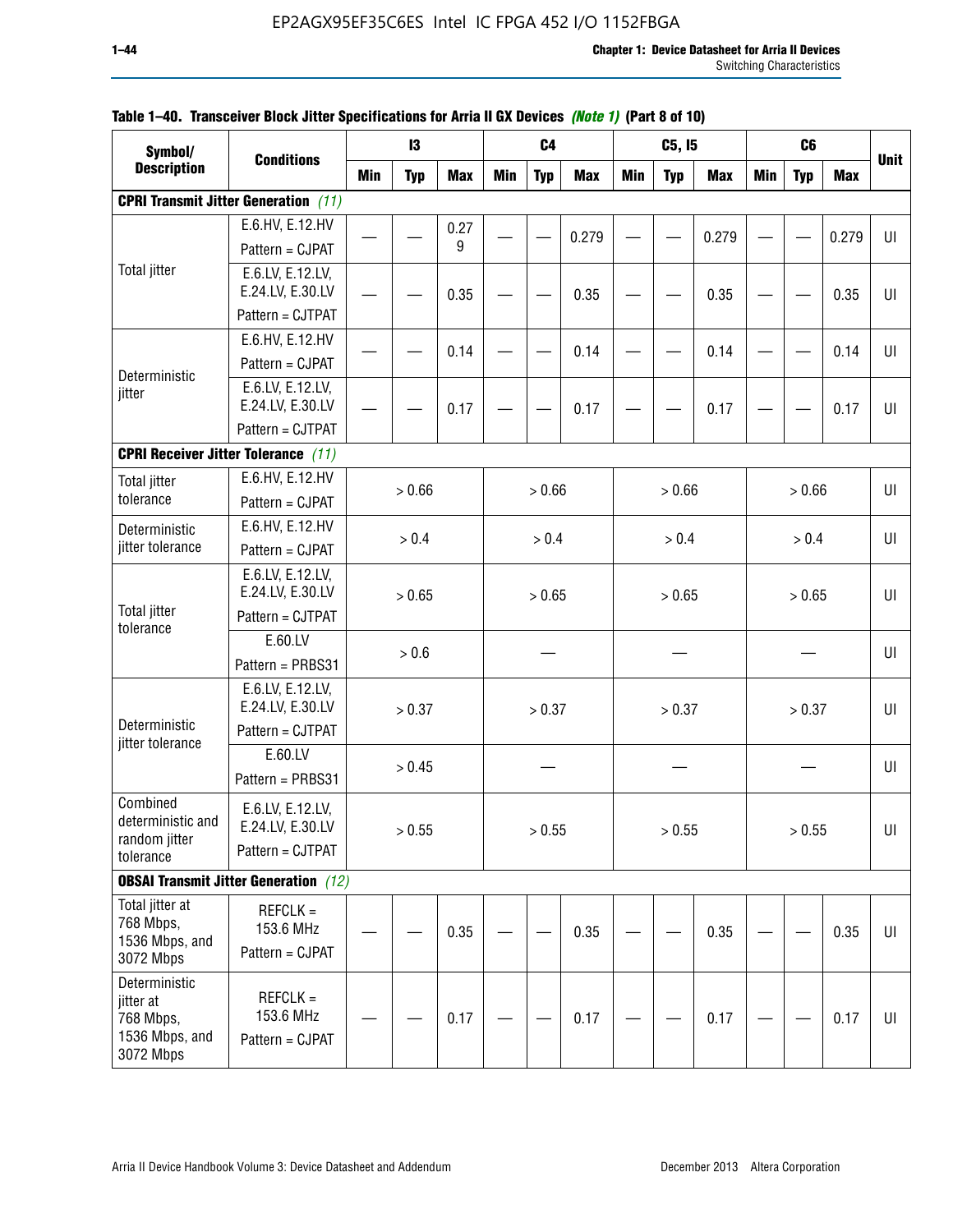## **Table 1–40. Transceiver Block Jitter Specifications for Arria II GX Devices** *(Note 1)* **(Part 9 of 10)**

| Symbol/<br><b>Description</b>                                                                              | <b>Conditions</b>                                     |            | 13         |            |     | C <sub>4</sub> |            |     | C5, I5     |            |     | C <sub>6</sub> |            |             |
|------------------------------------------------------------------------------------------------------------|-------------------------------------------------------|------------|------------|------------|-----|----------------|------------|-----|------------|------------|-----|----------------|------------|-------------|
|                                                                                                            |                                                       | <b>Min</b> | <b>Typ</b> | <b>Max</b> | Min | <b>Typ</b>     | <b>Max</b> | Min | <b>Typ</b> | <b>Max</b> | Min | <b>Typ</b>     | <b>Max</b> | <b>Unit</b> |
|                                                                                                            | <b>OBSAI Receiver Jitter Tolerance</b> (12)           |            |            |            |     |                |            |     |            |            |     |                |            |             |
| Deterministic<br>jitter tolerance at<br>768 Mbps,<br>1536 Mbps, and<br>3072 Mbps                           | Pattern = CJPAT                                       |            | > 0.37     |            |     | > 0.37         |            |     | > 0.37     |            |     | > 0.37         |            | UI          |
| Combined<br>deterministic and<br>random jitter<br>tolerance at<br>768 Mbps,<br>1536 Mbps, and<br>3072 Mbps | Pattern = CJPAT                                       |            | > 0.55     |            |     | > 0.55         |            |     | > 0.55     |            |     | > 0.55         |            | UI          |
|                                                                                                            | Jitter frequency $=$<br>5.4 KHz                       |            | > 8.5      |            |     | > 8.5          |            |     | > 8.5      |            |     | > 8.5          |            | UI          |
| Sinusoidal jitter                                                                                          | Pattern = CJPAT                                       |            |            |            |     |                |            |     |            |            |     |                |            |             |
| tolerance at<br>768 Mbps                                                                                   | Jitter frequency $=$<br>460.8 KHz to 20<br><b>MHz</b> |            | > 0.1      |            |     | > 0.1          |            |     | > 0.1      |            |     | > 0.1          |            | UI          |
|                                                                                                            | Pattern = CJPAT                                       |            |            |            |     |                |            |     |            |            |     |                |            |             |
|                                                                                                            | Jitter frequency $=$<br>10.9 KHz                      |            | > 8.5      |            |     | > 8.5          |            |     | > 8.5      |            |     | > 8.5          |            | UI          |
| Sinusoidal jitter                                                                                          | Pattern = CJPAT                                       |            |            |            |     |                |            |     |            |            |     |                |            |             |
| tolerance at<br>1536 Mbps                                                                                  | Jitter frequency $=$<br>921.6 KHz to 20<br><b>MHz</b> |            | > 0.1      |            |     | > 0.1          |            |     | > 0.1      |            |     | > 0.1          |            | UI          |
|                                                                                                            | Pattern = CJPAT                                       |            |            |            |     |                |            |     |            |            |     |                |            |             |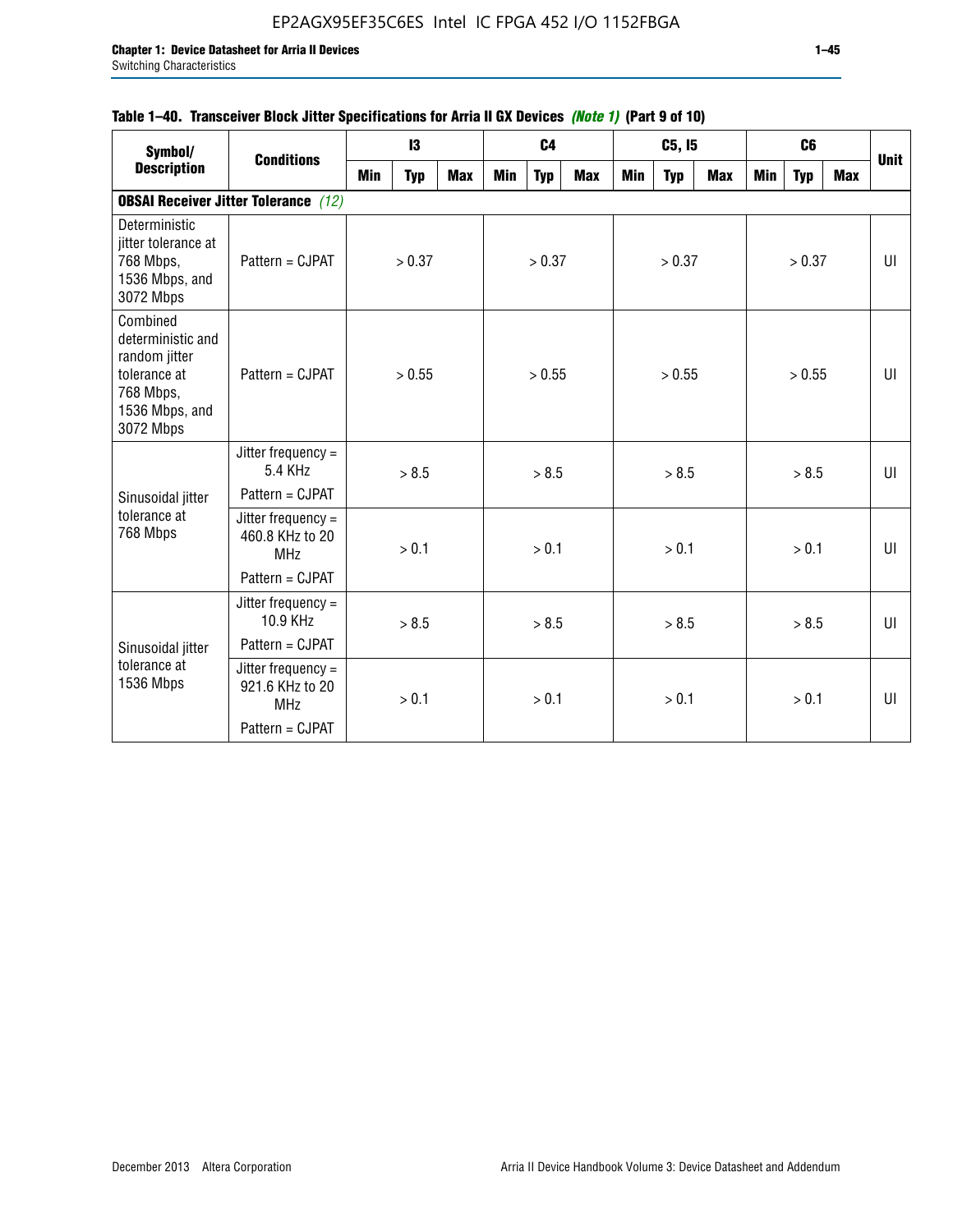| Symbol/<br><b>Conditions</b> |                                                        | 13 |            | C4         |     | C5, I5     |            |            | C6         |     |     | <b>Unit</b> |     |    |
|------------------------------|--------------------------------------------------------|----|------------|------------|-----|------------|------------|------------|------------|-----|-----|-------------|-----|----|
| <b>Description</b>           |                                                        |    | <b>Typ</b> | <b>Max</b> | Min | <b>Typ</b> | <b>Max</b> | <b>Min</b> | <b>Typ</b> | Max | Min | <b>Typ</b>  | Max |    |
|                              | Jitter frequency =<br>21.8 KHz                         |    | > 8.5      |            |     | > 8.5      |            |            | > 8.5      |     |     | > 8.5       |     | UI |
| Sinusoidal jitter            | Pattern = CJPAT                                        |    |            |            |     |            |            |            |            |     |     |             |     |    |
| tolerance at<br>3072 Mbps    | Jitter frequency $=$<br>1843.2 KHz to 20<br><b>MHz</b> |    | > 0.1      |            |     | > 0.1      |            |            | > 0.1      |     |     | > 0.1       |     | UI |
|                              | Pattern = CJPAT                                        |    |            |            |     |            |            |            |            |     |     |             |     |    |

### **Table 1–40. Transceiver Block Jitter Specifications for Arria II GX Devices** *(Note 1)* **(Part 10 of 10)**

**Notes to Table 1–40:**

(1) Dedicated refclk pins are used to drive the input reference clocks. The jitter numbers are valid for the stated conditions only.

(2) The jitter numbers for SONET/SDH are compliant to the GR-253-CORE Issue 3 Specification.

(3) The jitter numbers for XAUI are compliant to the IEEE802.3ae-2002 Specification.

(4) The jitter numbers for PCIe are compliant to the PCIe Base Specification 2.0.

(5) The jitter numbers for SRIO are compliant to the RapidIO Specification 1.3.

(6) The jitter numbers for GIGE are compliant to the IEEE802.3-2002 Specification.

(7) The jitter numbers for HiGig are compliant to the IEEE802.3ae-2002 Specification.

(8) The HD-SDI and 3G-SDI jitter numbers are compliant to the SMPTE292M and SMPTE424M Specifications.

(9) Arria II PCIe receivers are compliant to this specification provided the VTX\_CM-DC-ACTIVEIDLE-DELTA of the upstream transmitter is less than 50 mV.

(10) The jitter numbers for Serial Advanced Technology Attachment (SATA) are compliant to the Serial ATA Revision 3.0 Specification.

(11) The jitter numbers for Common Public Radio Interface (CPRI) are compliant to the CPRI Specification V3.0.

(12) The jitter numbers for Open Base Station Architecture Initiative (OBSAI) are compliant to the OBSAI RP3 Specification V4.1.

Table 1–41 lists the transceiver jitter specifications for all supported protocols for Arria II GZ devices.

### **Table 1–41. Transceiver Block Jitter Specifications for Arria II GZ Devices** *(Note 1)***,** *(2)* **(Part 1 of 7)**

| Symbol/                                         |                                | $-C3$ and $-I3$                 |        |      | $-C4$ and $-I4$ |        |      | <b>Unit</b> |
|-------------------------------------------------|--------------------------------|---------------------------------|--------|------|-----------------|--------|------|-------------|
| <b>Description</b>                              | <b>Conditions</b>              | <b>Max</b><br>Min<br><b>Typ</b> |        | Min  | <b>Typ</b>      | Max    |      |             |
| <b>SONET/SDH Transmit Jitter Generation (3)</b> |                                |                                 |        |      |                 |        |      |             |
| Peak-to-peak jitter at<br>622.08 Mbps           | Pattern = $PRBS15$             |                                 |        | 0.1  |                 |        | 0.1  | UI          |
| RMS jitter at 622.08 Mbps                       | Pattern = PRBS15               |                                 |        | 0.01 |                 |        | 0.01 | UI          |
| Peak-to-peak jitter at 2488.32<br><b>Mbps</b>   | Pattern = $PRBS15$             |                                 |        | 0.1  |                 |        | 0.1  | UI          |
| RMS jitter at 2488.32 Mbps                      | Pattern = PRBS15               |                                 |        | 0.01 |                 |        | 0.01 | UI          |
| <b>SONET/SDH Receiver Jitter Tolerance (3)</b>  |                                |                                 |        |      |                 |        |      |             |
|                                                 | Jitter frequency = $0.03$ KHz  |                                 | >15    |      |                 |        |      | UI          |
|                                                 | Pattern = $PRBS15$             |                                 |        |      | $>15$           |        |      |             |
| Jitter tolerance at 622.08 Mbps                 | Jitter frequency $=$<br>25 KHZ |                                 | >1.5   |      | > 1.5           |        |      | UI          |
|                                                 | Pattern = $PRBS15$             |                                 |        |      |                 |        |      |             |
|                                                 | Jitter frequency = 250 KHz     |                                 | > 0.15 |      |                 | > 0.15 |      | UI          |
|                                                 | Pattern = PRBS15               |                                 |        |      |                 |        |      |             |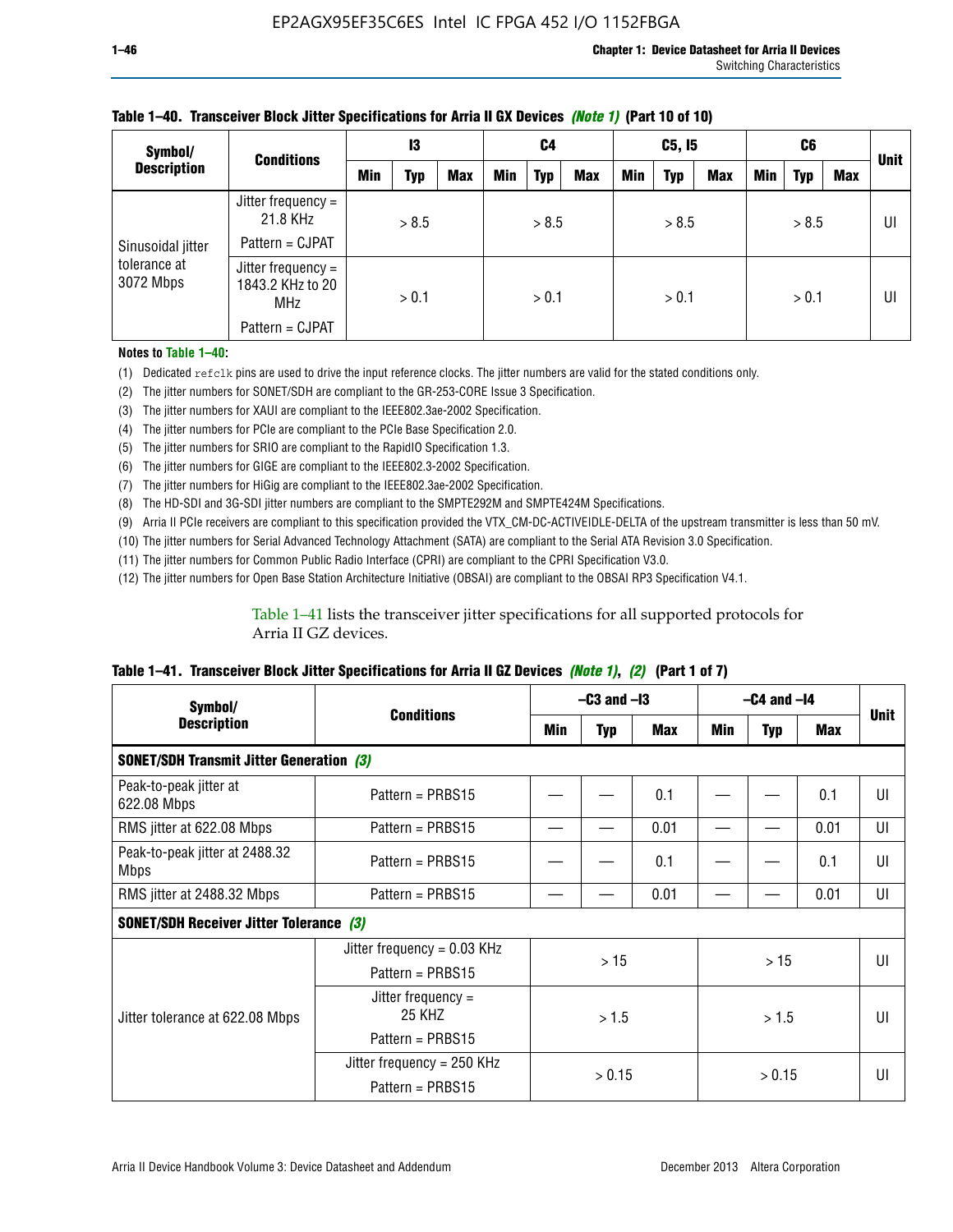|  | Table 1–41. Transceiver Block Jitter Specifications for Arria II GZ Devices <i>(Note 1), (2)</i> (Part 2 of 7) |  |  |  |
|--|----------------------------------------------------------------------------------------------------------------|--|--|--|
|  |                                                                                                                |  |  |  |

| Symbol/                                           |                               |                          | $-C3$ and $-I3$          |      | $-C4$ and $-I4$          |                          |            |             |  |
|---------------------------------------------------|-------------------------------|--------------------------|--------------------------|------|--------------------------|--------------------------|------------|-------------|--|
| <b>Description</b>                                | <b>Conditions</b>             | Min                      | <b>Typ</b>               | Max  | <b>Min</b>               | <b>Typ</b>               | <b>Max</b> | <b>Unit</b> |  |
|                                                   | Jitter frequency = $0.06$ KHz |                          | $>15$                    |      |                          | >15                      |            | UI          |  |
|                                                   | Pattern = PRBS15              |                          |                          |      |                          |                          |            |             |  |
|                                                   | Jitter frequency = 100 KHZ    |                          | > 1.5                    |      |                          | > 1.5                    |            | UI          |  |
|                                                   | Pattern = PRBS15              |                          |                          |      |                          |                          |            |             |  |
| Jitter tolerance at 2488.32 Mbps                  | Jitter frequency $=$<br>1 MHz |                          | > 0.15                   |      |                          | > 0.15                   |            | UI          |  |
|                                                   | Pattern = PRBS15              |                          |                          |      |                          |                          |            |             |  |
|                                                   | Jitter frequency = $10$ MHz   |                          | > 0.15                   |      |                          | UI                       |            |             |  |
|                                                   | Pattern = PRBS15              | > 0.15                   |                          |      |                          |                          |            |             |  |
| Fibre Channel Transmit Jitter Generation (4), (5) |                               |                          |                          |      |                          |                          |            |             |  |
| Total jitter FC-1                                 | Pattern = CRPAT               | $\qquad \qquad$          | $\overline{\phantom{0}}$ | 0.23 | $\overline{\phantom{0}}$ | $\overline{\phantom{0}}$ | 0.23       | UI          |  |
| Deterministic jitter FC-1                         | Pattern = CRPAT               | $\overline{\phantom{0}}$ | $\equiv$                 | 0.11 | $\overline{\phantom{0}}$ | $\overline{\phantom{0}}$ | 0.11       | UI          |  |
| Total jitter FC-2                                 | Pattern = CRPAT               | $\overline{\phantom{0}}$ | $\overline{\phantom{0}}$ | 0.33 | $\overline{\phantom{0}}$ |                          | 0.33       | UI          |  |
| Deterministic jitter FC-2                         | Pattern = CRPAT               | $\equiv$                 | —                        | 0.2  | $\overline{\phantom{0}}$ | —                        | 0.2        | UI          |  |
| Total jitter FC-4                                 | Pattern = CRPAT               |                          |                          | 0.52 |                          |                          | 0.52       | UI          |  |
| Deterministic jitter FC-4                         | Pattern = CRPAT               |                          |                          | 0.33 | $\overline{\phantom{0}}$ |                          | 0.33       | UI          |  |
| Fibre Channel Receiver Jitter Tolerance (4), (6)  |                               |                          |                          |      |                          |                          |            |             |  |
| Deterministic jitter FC-1                         | Pattern = CJTPAT              |                          | > 0.37                   |      |                          | > 0.37                   |            | UI          |  |
| Random jitter<br>$FC-1$                           | Pattern = CJTPAT              |                          | > 0.31                   |      | > 0.31                   |                          |            | UI          |  |
| Sinusoidal jitter FC-1                            | Fc/25000                      |                          | > 1.5                    |      | > 1.5                    |                          |            | UI          |  |
|                                                   | Fc/1667                       |                          | > 0.1                    |      |                          | > 0.1                    |            |             |  |
| Deterministic jitter FC-2                         | Pattern = CJTPAT              |                          | > 0.33                   |      |                          | > 0.33                   |            | UI          |  |
| Random jitter<br>$FC-2$                           | Pattern = CJTPAT              |                          | > 0.29                   |      |                          | > 0.29                   |            | UI          |  |
|                                                   | Fc/25000                      |                          | > 1.5                    |      |                          | > 1.5                    |            | UI          |  |
| Sinusoidal jitter FC-2                            | Fc/1667                       |                          | > 0.1                    |      |                          | > 0.1                    |            | UI          |  |
| Deterministic jitter FC-4                         | Pattern = CJTPAT              |                          | > 0.33                   |      |                          | > 0.33                   |            | UI          |  |
| Random jitter FC-4                                | Pattern = CJTPAT              |                          | > 0.29                   |      |                          | > 0.29                   |            | UI          |  |
| Sinusoidal jitter FC-4                            | Fc/25000                      |                          | > 1.5                    |      |                          | > 1.5                    |            | UI          |  |
|                                                   | Fc/1667                       |                          | > 0.1                    |      |                          | $> 0.1$                  |            | UI          |  |
| XAUI Transmit Jitter Generation (7)               |                               |                          |                          |      |                          |                          |            |             |  |
| Total jitter at 3.125 Gbps                        | Pattern = CJPAT               |                          |                          | 0.3  |                          | $\overline{\phantom{0}}$ | 0.3        | UI          |  |
| Deterministic jitter at<br>3.125 Gbps             | Pattern = CJPAT               |                          |                          | 0.17 |                          |                          | 0.17       | UI          |  |
| XAUI Receiver Jitter Tolerance (7)                |                               |                          |                          |      |                          |                          |            |             |  |
| <b>Total jitter</b>                               |                               |                          | > 0.65                   |      |                          | > 0.65                   |            | UI          |  |
| Deterministic jitter                              | $\overline{\phantom{0}}$      |                          | > 0.37                   |      |                          | > 0.37                   |            | UI          |  |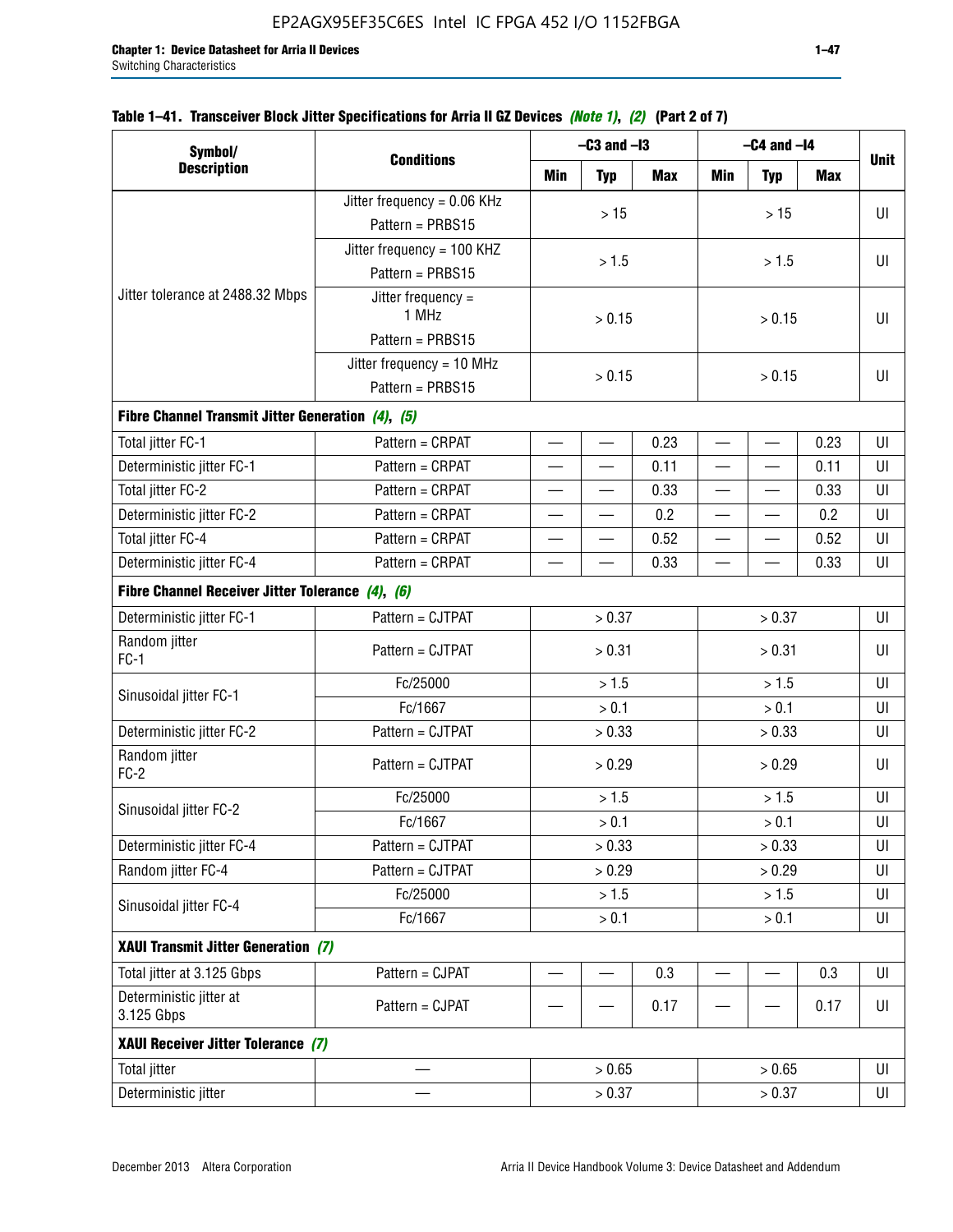| Symbol/                                                                       |                                                                                           |                                 | $-C3$ and $-I3$ |       |            | $-C4$ and $-I4$ |             |    |
|-------------------------------------------------------------------------------|-------------------------------------------------------------------------------------------|---------------------------------|-----------------|-------|------------|-----------------|-------------|----|
| <b>Description</b>                                                            | <b>Conditions</b>                                                                         | Min<br><b>Typ</b><br><b>Max</b> |                 | Min   | <b>Typ</b> | <b>Max</b>      | <b>Unit</b> |    |
| Peak-to-peak jitter                                                           | Jitter frequency = 22.1 KHz                                                               |                                 | > 8.5           |       |            | > 8.5           |             | UI |
| Peak-to-peak jitter                                                           | Jitter frequency =<br>1.875 MHz                                                           |                                 | > 0.1           |       |            | > 0.1           |             | UI |
| Peak-to-peak jitter                                                           | Jitter frequency = $20$ MHz                                                               | > 0.1<br>> 0.1                  |                 |       |            | UI              |             |    |
| <b>PCIe Transmit Jitter Generation (8)</b>                                    |                                                                                           |                                 |                 |       |            |                 |             |    |
| Total jitter at 2.5 Gbps (Gen1)—<br>$x1$ , $x4$ , and $x8$                    | Compliance pattern                                                                        |                                 |                 | 0.25  |            |                 | 0.25        | UI |
| Total jitter at 5 Gbps (Gen2)-<br>x1, x4, and x8                              | Compliance pattern                                                                        |                                 |                 | 0.25  |            |                 |             | UI |
| PCIe Receiver Jitter Tolerance (8)                                            |                                                                                           |                                 |                 |       |            |                 |             |    |
| Total jitter at 2.5 Gbps (Gen1)                                               | Compliance pattern                                                                        |                                 | > 0.6           |       |            | > 0.6           |             | UI |
| Total jitter at 5 Gbps (Gen2)                                                 | Compliance pattern                                                                        |                                 | Not supported   |       |            | Not supported   |             | UI |
| PCIe (Gen 1) Electrical Idle Detect Threshold                                 |                                                                                           |                                 |                 |       |            |                 |             |    |
| $V_{\mathsf{RX}\text{-}\mathsf{IDLE}\text{-}\mathsf{DETDIFFp\text{-}p}$ $(9)$ | Compliance pattern                                                                        | 65                              |                 | 175   | 65         |                 | 175         | UI |
| <b>SRIO Transmit Jitter Generation (10)</b>                                   |                                                                                           |                                 |                 |       |            |                 |             |    |
| Deterministic jitter                                                          | Data rate = 1.25, 2.5, 3.125 Gbps                                                         |                                 |                 | 0.17  |            |                 | 0.17        | UI |
| (peak-to-peak)                                                                | Pattern = CJPAT                                                                           |                                 |                 |       |            |                 |             |    |
| Total jitter (peak-to-peak)                                                   | Data rate = $1.25$ , 2.5, 3.125 Gbps<br>Pattern = CJPAT                                   |                                 |                 | 0.35  |            |                 | 0.35        | U  |
| <b>SRIO Receiver Jitter Tolerance (10)</b>                                    |                                                                                           |                                 |                 |       |            |                 |             |    |
| Deterministic jitter tolerance<br>(peak-to-peak)                              | Data rate = $1.25$ , 2.5, 3.125 Gbps<br>Pattern = CJPAT                                   |                                 | > 0.37          |       |            | > 0.37          |             | UI |
| Combined deterministic and<br>random jitter tolerance (peak-to-<br>peak)      | Data rate = $1.25$ , 2.5, 3.125 Gbps<br>Pattern = CJPAT                                   |                                 | > 0.55          |       |            | > 0.55          |             | UI |
|                                                                               | Jitter frequency = 22.1 KHz<br>Data rate = $1.25$ , 2.5, 3.125 Gbps<br>Pattern = CJPAT    |                                 | > 8.5           |       |            | > 8.5           |             | UI |
| Sinusoidal jitter tolerance (peak-<br>to-peak)                                | Jitter frequency = $1.875$ MHz<br>Data rate = $1.25$ , 2.5, 3.125 Gbps<br>Pattern = CJPAT |                                 | > 0.1           |       |            | > 0.1           |             | UI |
|                                                                               | Jitter frequency = $20$ MHz<br>Data rate = 1.25, 2.5, 3.125 Gbps<br>Pattern = CJPAT       | > 0.1<br>> 0.1                  |                 |       |            | UI              |             |    |
| <b>GIGE Transmit Jitter Generation (11)</b>                                   |                                                                                           |                                 |                 |       |            |                 |             |    |
| Deterministic jitter<br>(peak-to-peak)                                        | Pattern = CRPAT                                                                           |                                 |                 | 0.14  |            |                 | 0.14        | UI |
| Total jitter (peak-to-peak)                                                   | Pattern = CRPAT                                                                           |                                 |                 | 0.279 | —          |                 | 0.279       | UI |

## **Table 1–41. Transceiver Block Jitter Specifications for Arria II GZ Devices** *(Note 1)***,** *(2)* **(Part 3 of 7)**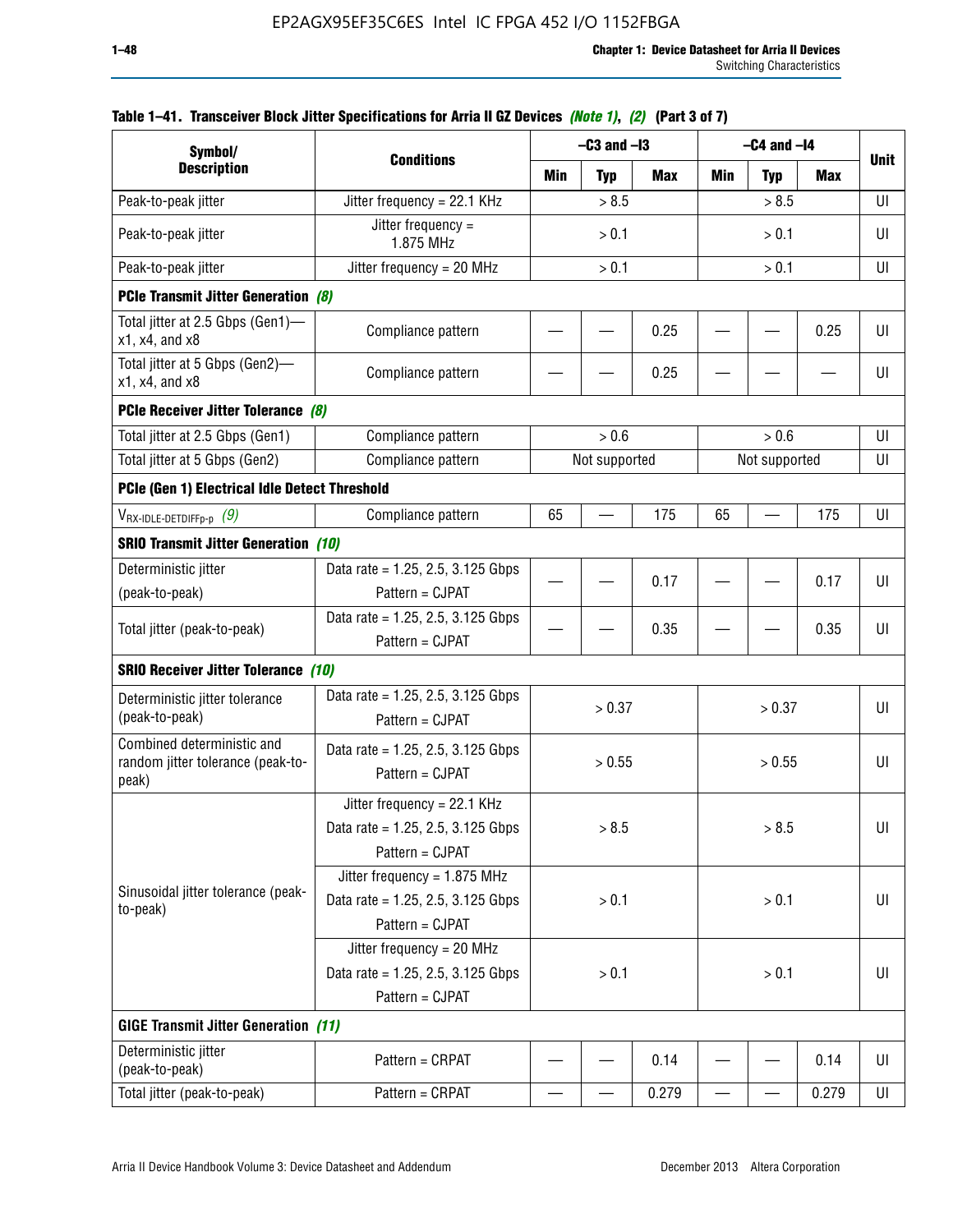## **Table 1–41. Transceiver Block Jitter Specifications for Arria II GZ Devices** *(Note 1)***,** *(2)* **(Part 4 of 7)**

| Symbol/                                                                  |                                                                           |        | $-C3$ and $-I3$ |            |            | $-C4$ and $-I4$ |            |             |
|--------------------------------------------------------------------------|---------------------------------------------------------------------------|--------|-----------------|------------|------------|-----------------|------------|-------------|
| <b>Description</b>                                                       | <b>Conditions</b>                                                         | Min    | <b>Typ</b>      | <b>Max</b> | <b>Min</b> | <b>Typ</b>      | <b>Max</b> | <b>Unit</b> |
| <b>GIGE Receiver Jitter Tolerance (11)</b>                               |                                                                           |        |                 |            |            |                 |            |             |
| Deterministic jitter tolerance<br>(peak-to-peak)                         | Pattern = CJPAT                                                           | > 0.4  |                 |            |            | > 0.4           |            | UI          |
| Combined deterministic and<br>random jitter tolerance (peak-to-<br>peak) | Pattern = CJPAT                                                           | > 0.66 |                 |            |            | > 0.66          |            |             |
| <b>HiGig Transmit Jitter Generation</b>                                  |                                                                           |        |                 |            |            |                 |            |             |
| Deterministic jitter<br>(peak-to-peak)                                   | Data rate = $3.75$ Gbps<br>Pattern = CJPAT                                |        |                 | 0.17       |            |                 |            | UI          |
| Total jitter (peak-to-peak)                                              | Data rate = $3.75$ Gbps<br>Pattern = CJPAT                                |        |                 | 0.35       |            |                 |            | UI          |
| <b>HiGig Receiver Jitter Tolerance</b>                                   |                                                                           |        |                 |            |            |                 |            |             |
| Deterministic jitter tolerance<br>(peak-to-peak)                         | Data rate = $3.75$ Gbps<br>Pattern = CJPAT                                |        | > 0.37          |            |            |                 |            | UI          |
| Combined deterministic and<br>random jitter tolerance (peak-to-<br>peak) | Data rate = $3.75$ Gbps<br>Pattern = CJPAT                                |        | > 0.65          |            |            |                 |            | UI          |
|                                                                          | Jitter frequency = 22.1 KHz<br>Data rate = $3.75$ Gbps<br>Pattern = CJPAT | > 8.5  |                 |            |            |                 | UI         |             |
| Sinusoidal jitter tolerance (peak-<br>to-peak)                           | Jitter frequency = 22.1 KHz<br>Data rate = $3.75$ Gbps<br>Pattern = CJPAT |        | > 0.1           |            |            |                 |            | UI          |
|                                                                          | Jitter frequency = 22.1 KHz<br>Data rate = $3.75$ Gbps<br>Pattern = CJPAT |        | > 0.1           |            |            |                 |            | UI          |
| (OIF) CEI Transmitter Jitter Generation                                  |                                                                           |        |                 |            |            |                 |            |             |
| Total jitter (peak-to-peak)                                              | Data rate = $6.375$ Gbps<br>Pattern = PRBS15 BER = $10^{-12}$             |        |                 | 0.3        |            |                 | 0.3        | U           |
| (OIF) CEI Receiver Jitter Tolerance                                      |                                                                           |        |                 |            |            |                 |            |             |
| Deterministic jitter tolerance<br>(peak-to-peak)                         | Data rate = $6.375$ Gbps<br>Pattern = PRBS31 BER = $10^{-12}$             |        | > 0.675         |            |            |                 |            | UI          |
| Combined deterministic and<br>random jitter tolerance (peak-to-<br>peak) | Data rate = $6.375$ Gbps<br>Pattern = PRBS31 BER = $10^{-12}$             |        | > 0.988         |            |            |                 |            | U           |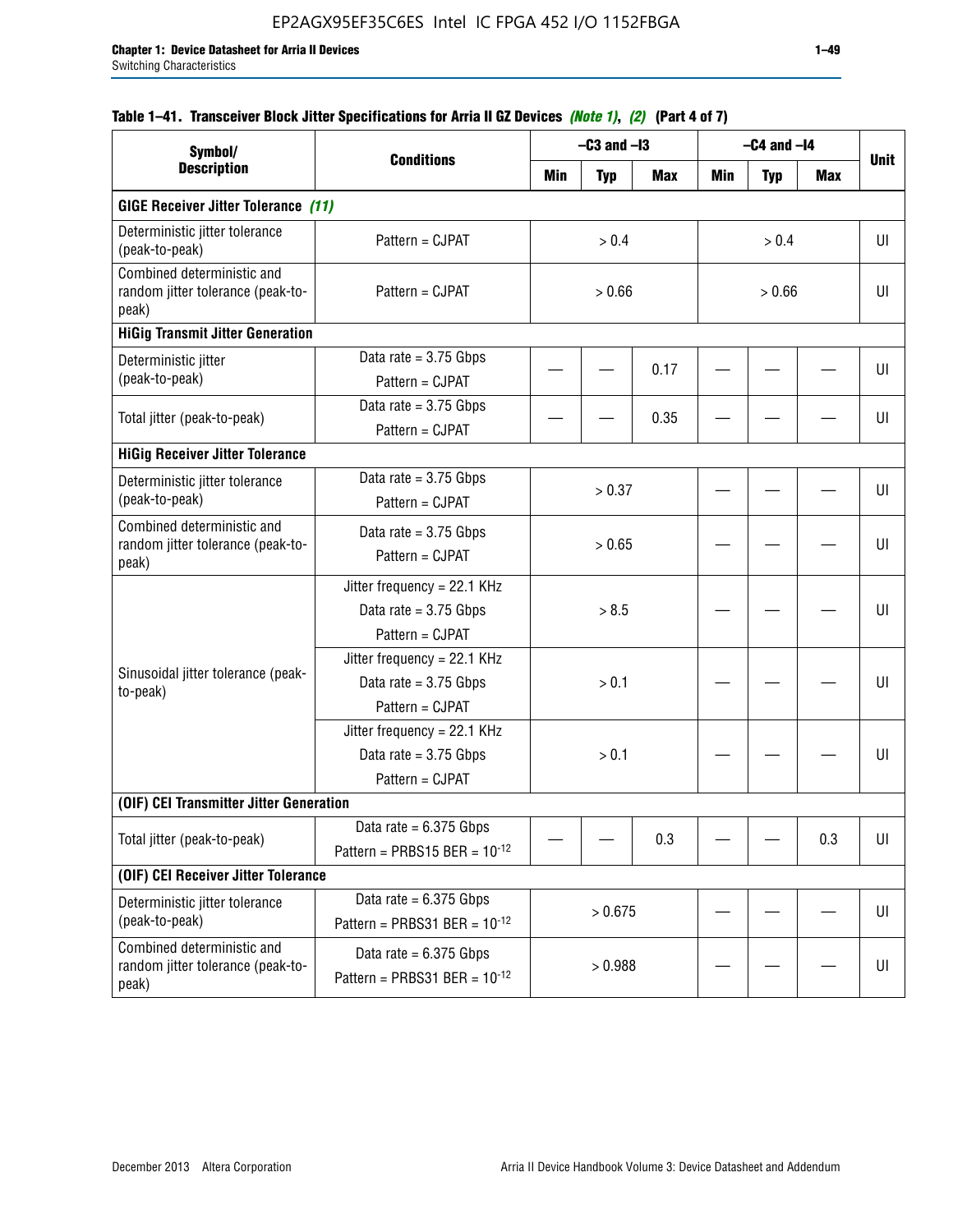| Symbol/                                        |                                                                        |     | $-C3$ and $-I3$ |            |            | $-C4$ and $-I4$ |            |             |
|------------------------------------------------|------------------------------------------------------------------------|-----|-----------------|------------|------------|-----------------|------------|-------------|
| <b>Description</b>                             | <b>Conditions</b>                                                      | Min | <b>Typ</b>      | <b>Max</b> | <b>Min</b> | <b>Typ</b>      | <b>Max</b> | <b>Unit</b> |
|                                                | Jitter Frequency = 38.2 KHz                                            |     |                 |            |            |                 |            |             |
|                                                | Data rate = $6.375$ Gbps                                               |     | > 0.5           |            |            |                 |            | UI          |
|                                                | Pattern = PRBS31 BER = $10^{-12}$                                      |     |                 |            |            |                 |            |             |
|                                                | Jitter Frequency = $3.82$ MHz                                          |     |                 |            |            |                 |            |             |
| Sinusoidal jitter tolerance (peak-<br>to-peak) | Data rate = $6.375$ Gbps                                               |     | > 0.05          |            |            |                 |            | UI          |
|                                                | Pattern = PRBS31 BER = $10^{-12}$                                      |     |                 |            |            |                 |            |             |
|                                                | Jitter Frequency = 20 MHz                                              |     |                 |            |            |                 |            |             |
|                                                | Data rate = $6.375$ Gbps                                               |     | > 0.05          |            |            |                 |            | UI          |
|                                                | Pattern = PRBS31 BER = $10^{-12}$                                      |     |                 |            |            |                 |            |             |
| <b>SDI Transmitter Jitter Generation (12)</b>  |                                                                        |     |                 |            |            |                 |            |             |
|                                                | Data rate = $1.485$ Gbps (HD)                                          |     |                 |            |            |                 |            |             |
| Alignment jitter                               | Pattern = color bar Low-frequency<br>$roll-off = 100 KHz$              | 0.2 |                 |            | 0.2        |                 |            | UI          |
| (peak-to-peak)                                 | Data rate = 2.97 Gbps (3G) Pattern                                     |     |                 |            |            |                 |            |             |
|                                                | = color bar Low-frequency roll-off<br>$= 100$ KHz                      | 0.3 |                 |            | 0.3        |                 |            | UI          |
| <b>SDI Receiver Jitter Tolerance (12)</b>      |                                                                        |     |                 |            |            |                 |            |             |
|                                                | Jitter frequency = 15 KHz                                              |     |                 |            |            |                 |            |             |
|                                                | Data rate = 2.97 Gbps (3G) Pattern<br>= single line scramble color bar |     | > 2             |            |            | >2              |            |             |
|                                                | Jitter frequency = $100$ KHz                                           |     |                 |            |            |                 |            |             |
| Sinusoidal jitter tolerance (peak-<br>to-peak) | Data rate = 2.97 Gbps (3G) Pattern<br>= single line scramble color bar |     | > 0.3           |            |            | > 0.3           |            | UI          |
|                                                | Jitter frequency = $148.5$ MHz                                         |     |                 |            |            |                 |            |             |
|                                                | Data rate = 2.97 Gbps (3G) Pattern<br>= single line scramble color bar |     | > 0.3           |            |            | > 0.3           |            | UI          |
|                                                | Jitter frequency = $20$ KHz                                            |     |                 |            |            |                 |            |             |
|                                                | Data rate = $1.485$ Gbps (HD)<br>pattern = $75%$ color bar             |     | >1              |            |            | >1              |            | UI          |
|                                                | Jitter frequency = $100$ KHz                                           |     |                 |            |            |                 |            |             |
| Sinusoidal jitter tolerance (peak-<br>to-peak) | Data rate = $1.485$ Gbps (HD)<br>Pattern = 75% color bar               |     | > 0.2           |            |            | > 0.2           |            | UI          |
|                                                | Jitter frequency = 148.5 MHz                                           |     |                 |            |            |                 |            |             |
|                                                | Data rate = $1.485$ Gbps (HD)<br>Pattern = 75% color bar               |     | > 0.2           |            |            | > 0.2           |            | UI          |
| <b>SAS Transmit Jitter Generation</b> (13)     |                                                                        |     |                 |            |            |                 |            |             |
| Total jitter at 1.5 Gbps (G1)                  | Pattern = CJPAT                                                        |     |                 | 0.55       |            |                 | 0.55       | UI          |
| Deterministic jitter at 1.5 Gbps<br>(G1)       | Pattern = CJPAT                                                        |     |                 | 0.35       |            |                 | 0.35       | UI          |
| Total jitter at 3.0 Gbps (G2)                  | Pattern = CJPAT                                                        |     |                 | 0.55       |            |                 | 0.55       | UI          |

### **Table 1–41. Transceiver Block Jitter Specifications for Arria II GZ Devices** *(Note 1)***,** *(2)* **(Part 5 of 7)**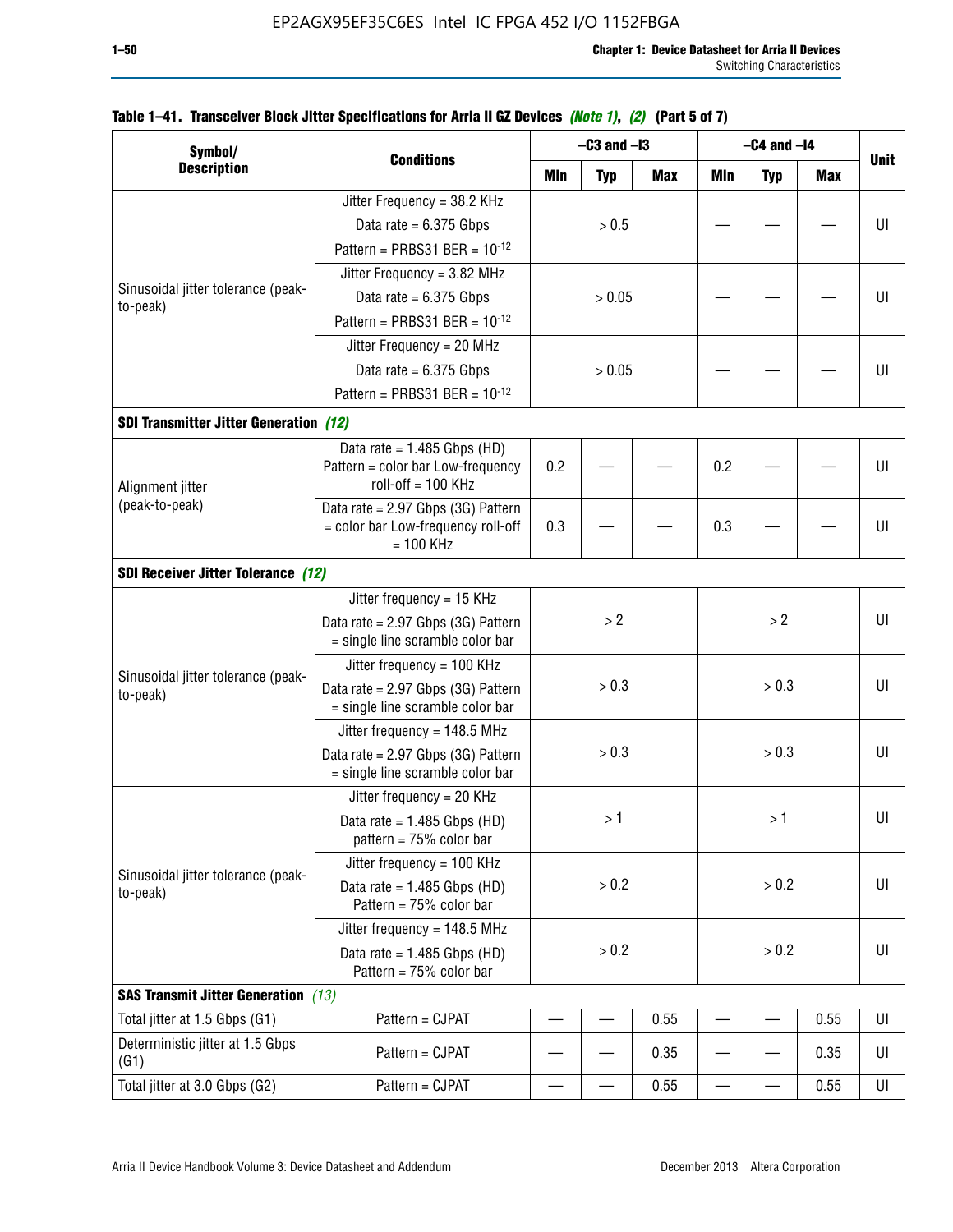| Symbol/                                                       |                                                                               |                          | $-C3$ and $-I3$ |            |                          | $-C4$ and $-I4$          |            |             |
|---------------------------------------------------------------|-------------------------------------------------------------------------------|--------------------------|-----------------|------------|--------------------------|--------------------------|------------|-------------|
| <b>Description</b>                                            | <b>Conditions</b>                                                             | Min                      | <b>Typ</b>      | <b>Max</b> | Min                      | <b>Typ</b>               | <b>Max</b> | <b>Unit</b> |
| Deterministic jitter at 3.0 Gbps<br>(G2)                      | Pattern = CJPAT                                                               |                          |                 | 0.35       |                          |                          | 0.35       | UI          |
| Total jitter at 6.0 Gbps (G3)                                 | Pattern = CJPAT                                                               | $\overline{\phantom{0}}$ |                 | 0.25       | $\overline{\phantom{0}}$ | $\overline{\phantom{0}}$ | 0.25       | UI          |
| Random jitter at 6.0 Gbps (G3)                                | Pattern = CJPAT                                                               |                          |                 | 0.15       |                          |                          | 0.15       | UI          |
| <b>SAS Receiver Jitter Tolerance (13)</b>                     |                                                                               |                          |                 |            |                          |                          |            |             |
| Total jitter tolerance at 1.5 Gbps<br>(G1)                    | Pattern = CJPAT                                                               |                          |                 | 0.65       |                          |                          | 0.65       | U           |
| Deterministic jitter tolerance at<br>$1.5$ Gbps $(G1)$        | Pattern = CJPAT                                                               |                          |                 | 0.35       |                          |                          | 0.35       | UI          |
| Sinusoidal jitter tolerance at 1.5<br>Gbps (G1)               | Jitter frequency = 900 KHz to 5<br><b>MHz</b><br>Pattern = CJTPAT BER = 1E-12 |                          | > 0.1           |            |                          | > 0.1                    |            | UI          |
| <b>CPRI Transmit Jitter Generation</b>                        | (14)                                                                          |                          |                 |            |                          |                          |            |             |
|                                                               | E.6.HV, E.12.HV<br>Pattern = CJPAT                                            |                          |                 | 0.279      |                          |                          | 0.279      | U           |
| <b>Total jitter</b>                                           | E.6.LV, E.12.LV, E.24.LV, E.30.LV<br>Pattern = CJPAT                          |                          |                 | 0.35       |                          |                          | 0.35       | UI          |
|                                                               | E.6.HV, E.12.HV<br>Pattern = CJPAT                                            |                          |                 | 0.14       |                          |                          | 0.14       | UI          |
| Deterministic jitter                                          | E.6.LV, E.12.LV, E.24.LV, E.30.LV<br>Pattern = CJPAT                          |                          |                 | 0.17       |                          |                          | 0.17       | UI          |
| <b>CPRI Receiver Jitter Tolerance</b> (14)                    |                                                                               |                          |                 |            |                          |                          |            |             |
| Total jitter tolerance                                        | E.6.HV, E.12.HV<br>Pattern = CJPAT                                            |                          | > 0.66          |            |                          | > 0.66                   |            | UI          |
| Deterministic jitter tolerance                                | E.6.HV, E.12.HV<br>Pattern = CJPAT                                            |                          | > 0.4           |            |                          | > 0.4                    |            | UI          |
| Total jitter tolerance                                        | E.6.LV, E.12.LV, E.24.LV, E.30.LV<br>Pattern = CJPAT                          |                          | > 0.65          |            |                          | > 0.65                   |            | UI          |
| Deterministic jitter tolerance                                | E.6.LV, E.12.LV, E.24.LV, E.30.LV<br>Pattern = CJPAT                          |                          | > 0.37          |            |                          | > 0.37                   |            | UI          |
| Combined deterministic and<br>random jitter tolerance         | E.6.LV, E.12.LV, E.24.LV, E.30.LV<br>Pattern = CJPAT                          | > 0.55<br>> 0.55         |                 |            |                          | UI                       |            |             |
| <b>OBSAI Transmit Jitter Generation</b> (15)                  |                                                                               |                          |                 |            |                          |                          |            |             |
| Total jitter at 768 Mbps, 1536<br>Mbps, and 3072 Mbps         | $REFCLK = 153.6 MHz$<br>Pattern CJPAT                                         |                          |                 | 0.35       |                          |                          | 0.35       | UI          |
| Deterministic jitter at 768 MBps,<br>1536 Mbps, and 3072 Mbps | $REFCLK = 153.6 MHz$<br>Pattern CJPAT                                         |                          |                 | 0.17       |                          |                          | 0.17       | UI          |

# **Table 1–41. Transceiver Block Jitter Specifications for Arria II GZ Devices** *(Note 1)***,** *(2)* **(Part 6 of 7)**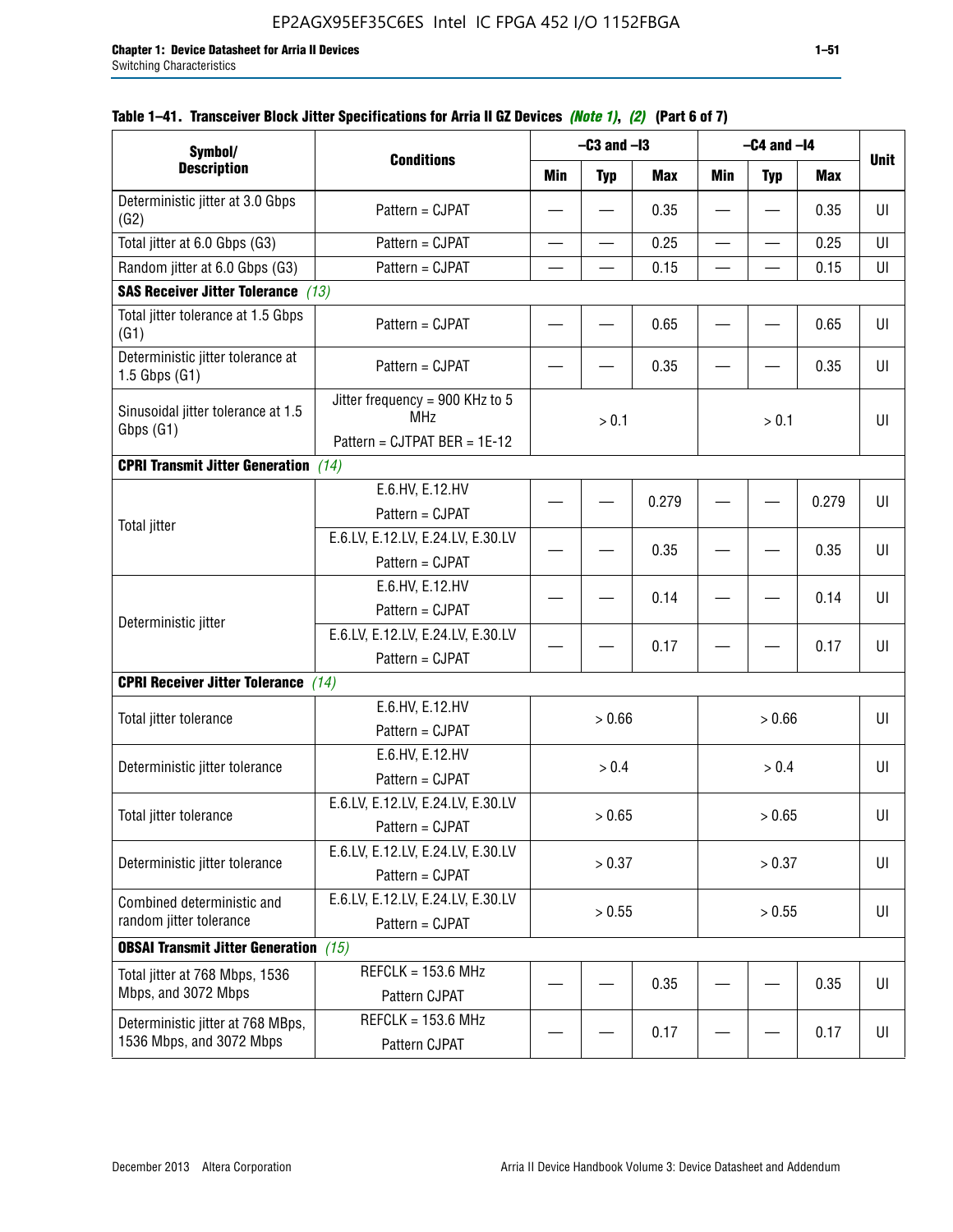| Symbol/                                                                                                  |                                                                              | $-C3$ and $-I3$ |            |            | $-C4$ and $-I4$ | <b>Unit</b> |              |    |
|----------------------------------------------------------------------------------------------------------|------------------------------------------------------------------------------|-----------------|------------|------------|-----------------|-------------|--------------|----|
| <b>Description</b>                                                                                       | <b>Conditions</b>                                                            | Min             | <b>Typ</b> | <b>Max</b> | Min             | <b>Typ</b>  | <b>Max</b>   |    |
| <b>OBSAI Receiver Jitter Tolerance</b> (15)                                                              |                                                                              |                 |            |            |                 |             |              |    |
| Deterministic jitter tolerance at<br>768 Mbps, 1536 Mbps, and<br>3072 Mbps                               | Pattern = CJPAT                                                              | > 0.37          |            | > 0.37     |                 |             | $\mathbf{U}$ |    |
| Combined deterministic and<br>random jitter tolerance at 768<br>Mbps, 1536 Mbps, and 3072<br><b>Mbps</b> | Pattern = CJPAT                                                              | > 0.55          |            | > 0.55     |                 |             | UI           |    |
| Sinusoidal jitter tolerance at 768<br><b>Mbps</b>                                                        | Jitter frequency = $5.4$ KHz<br>$Pattern = CJPATH$                           | > 8.5           |            | > 8.5      |                 |             | $\mathsf{U}$ |    |
|                                                                                                          | Jitter frequency = $460$ MHz to 20<br><b>MHz</b><br>Pattern = CJPAT          |                 | > 0.1      |            |                 | > 0.1       |              | UI |
| Sinusoidal jitter tolerance at                                                                           | Jitter frequency = $10.9$ KHz<br>$Pattern = CJPATH$                          | > 8.5           |            |            |                 | > 8.5       |              | UI |
| 1536 Mbps                                                                                                | Jitter frequency = 921.6 MHz to 20<br>MH <sub>7</sub><br>$Pattern = C.IPATH$ |                 | > 0.1      |            | > 0.1           |             |              | UI |
| Sinusoidal jitter tolerance at                                                                           | Jitter frequency = $21.8$ KHz<br>$Pattern = CJPATH$                          |                 | > 8.5      |            |                 | > 8.5       |              | UI |
| 3072 Mbps                                                                                                | Jitter frequency = $1843.2$ MHz to<br>20 MHz<br>Pattern = CJPAT              | > 0.1           |            | > 0.1      |                 |             | UI           |    |

### **Table 1–41. Transceiver Block Jitter Specifications for Arria II GZ Devices** *(Note 1)***,** *(2)* **(Part 7 of 7)**

### **Notes to Table 1–41:**

(1) Dedicated refclk pins were used to drive the input reference clocks.

- (2) The jitter numbers are valid for the stated conditions only.
- (3) The jitter numbers for SONET/SDH are compliant to the GR-253-CORE Issue 3 Specification.
- (4) The jitter numbers for Fibre Channel are compliant to the FC-PI-4 Specification revision 6.10.
- (5) The Fibre Channel transmitter jitter generation numbers are compliant to the specification at the  $\delta_T$  inter operability point.
- (6) The Fibre Channel receiver jitter tolerance numbers are compliant to the specification at the  $\delta_R$  interpretability point.
- (7) The jitter numbers for XAUI are compliant to the IEEE802.3ae-2002 Specification.
- (8) The jitter numbers for PCIe are compliant to the PCIe Base Specification 2.0.
- (9) Arria II GZ PCIe receivers are compliant to this specification provided the V<sub>TX-CM-DC-ACTIVEIDLE-DELTA</sub> of the upstream transmitter is less than 50 mV.
- (10) The jitter numbers for SRIO are compliant to the RapidIO Specification 1.3.
- (11) The jitter numbers for GIGE are compliant to the IEEE802.3-2002 Specification.
- (12) The HD-SDI and 3G-SDI jitter numbers are compliant to the SMPTE292M and SMPTE424M Specifications.
- (13) The jitter numbers for Serial Attached SCSI (SAS) are compliant to the SAS-2.1 Specification.
- (14) The jitter numbers for CPRI are compliant to the CPRI Specification V3.0.
- (15) The jitter numbers for OBSAI are compliant to the OBSAI RP3 Specification V4.1.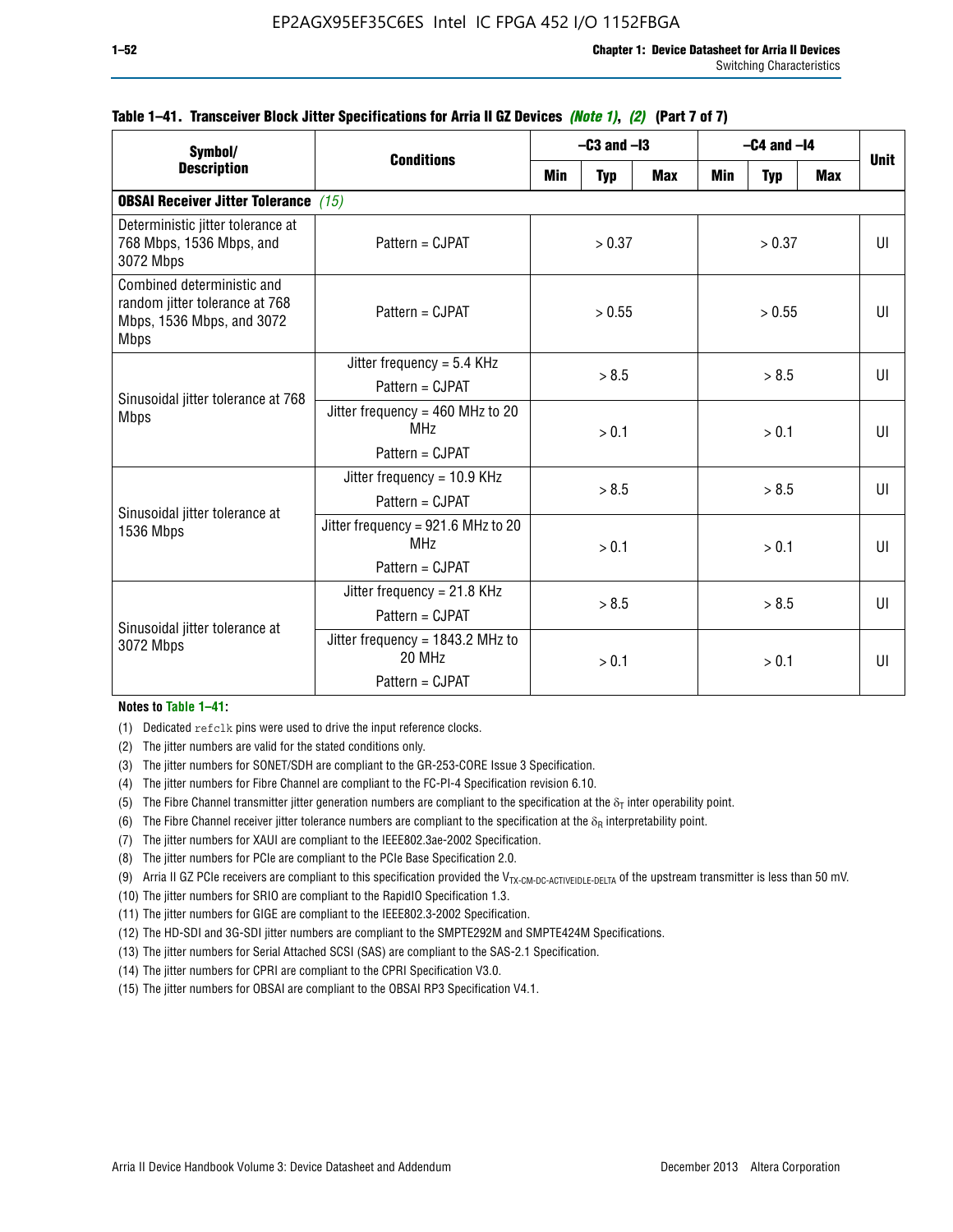# **Core Performance Specifications for the Arria II Device Family**

This section describes the clock tree, phase-locked loop (PLL), digital signal processing (DSP), embedded memory, configuration, and JTAG specifications for Arria II GX and GZ devices.

# **Clock Tree Specifications**

Table 1–42 lists the clock tree specifications for Arria II GX devices.

|                      | <b>Performance</b> |        |     |             |  |  |  |
|----------------------|--------------------|--------|-----|-------------|--|--|--|
| <b>Clock Network</b> | <b>13, C4</b>      | C5, I5 | C6  | <b>Unit</b> |  |  |  |
| <b>GCLK and RCLK</b> | 500                | 500    | 400 | <b>MHz</b>  |  |  |  |
| <b>PCLK</b>          | 420                | 350    | 280 | <b>MHz</b>  |  |  |  |

Table 1–43 lists the clock tree specifications for Arria II GZ devices.

### **Table 1–43. Clock Tree Performance for Arria II GZ Devices**

| <b>Clock Network</b> | <b>Performance</b> |                 |             |  |  |  |
|----------------------|--------------------|-----------------|-------------|--|--|--|
|                      | $-C3$ and $-I3$    | $-C4$ and $-I4$ | <b>Unit</b> |  |  |  |
| <b>GCLK and RCLK</b> | 700                | 500             | <b>MHz</b>  |  |  |  |
| <b>PCLK</b>          | 500                | 450             | MHz         |  |  |  |

# **PLL Specifications**

Table 1–44 lists the PLL specifications for Arria II GX devices.

**Table 1–44. PLL Specifications for Arria II GX Devices (Part 1 of 3)**

| <b>Symbol</b>              | <b>Description</b>                                                                                   | Min | <b>Typ</b> | Max       | <b>Unit</b>   |
|----------------------------|------------------------------------------------------------------------------------------------------|-----|------------|-----------|---------------|
|                            | Input clock frequency (from clock input pins residing in<br>right/top/bottom banks) (-4 Speed Grade) | 5   |            | 670(1)    | <b>MHz</b>    |
| $f_{\parallel N}$          | Input clock frequency (from clock input pins residing in<br>right/top/bottom banks) (-5 Speed Grade) | 5   |            | 622 $(1)$ | <b>MHz</b>    |
|                            | Input clock frequency (from clock input pins residing in<br>right/top/bottom banks) (-6 Speed Grade) |     |            | 500(1)    | <b>MHz</b>    |
| f <sub>INPFD</sub>         | Input frequency to the PFD                                                                           |     |            | 325       | <b>MHz</b>    |
| $f_{\rm VCO}$              | PLL VCO operating Range (2)                                                                          |     |            | 1,400     | <b>MHz</b>    |
| <b>f</b> <sub>INDUTY</sub> | Input clock duty cycle                                                                               |     |            | 60        | $\frac{0}{0}$ |
| T <sub>EINDUTY</sub>       | External feedback clock input duty cycle                                                             |     |            | 60        | $\frac{0}{0}$ |
| $t_{\text{INCCJ}}$ (3),    | Input clock cycle-to-cycle jitter (Frequency $\geq$ 100 MHz)                                         |     |            | 0.15      | $UI(p-p)$     |
| (4)                        | Input clock cycle-to-cycle jitter (Frequency $\leq 100$ MHz)                                         |     |            | ±750      | $ps(p-p)$     |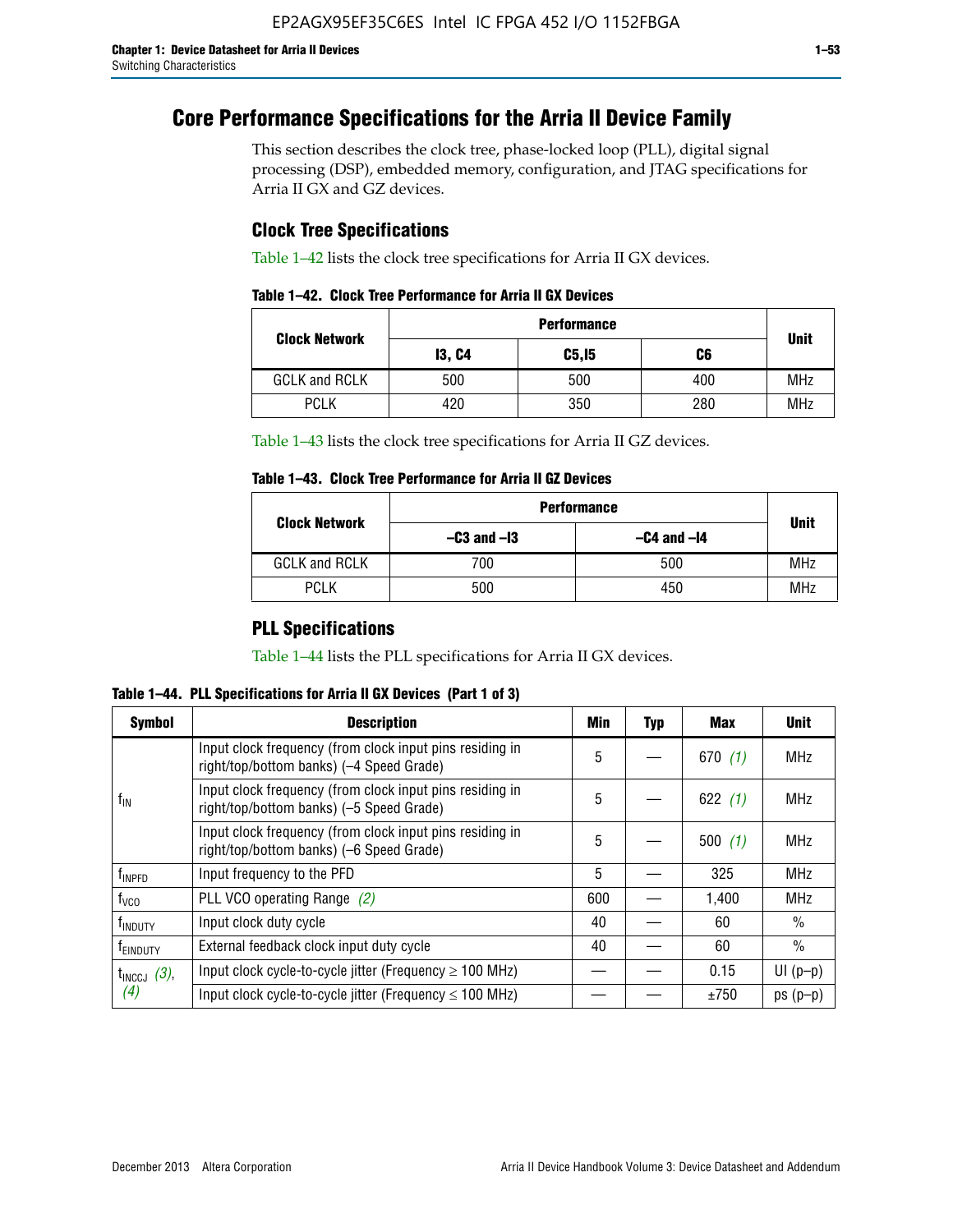| <b>Symbol</b>                                                   | <b>Description</b>                                                                                          |                          | <b>Typ</b>               | <b>Max</b> | <b>Unit</b>              |
|-----------------------------------------------------------------|-------------------------------------------------------------------------------------------------------------|--------------------------|--------------------------|------------|--------------------------|
|                                                                 | Output frequency for internal global or regional clock<br>(-4 Speed Grade)                                  |                          |                          | 500        | <b>MHz</b>               |
| $f_{\text{OUT}}$                                                | Output frequency for internal global or regional clock<br>(-5 Speed Grade)                                  |                          |                          | 500        | <b>MHz</b>               |
|                                                                 | Output frequency for internal global or regional clock<br>(-6 Speed Grade)                                  |                          |                          | 400        | <b>MHz</b>               |
|                                                                 | Output frequency for external clock output (-4 Speed Grade)                                                 | $\overline{\phantom{0}}$ |                          | 670 $(5)$  | <b>MHz</b>               |
| $f_{\text{OUT EXT}}$                                            | Output frequency for external clock output (-5 Speed Grade)                                                 |                          |                          | 622 $(5)$  | <b>MHz</b>               |
|                                                                 | Output frequency for external clock output (-6 Speed Grade)                                                 | $\overline{\phantom{0}}$ |                          | 500 $(5)$  | <b>MHz</b>               |
| t <sub>outduty</sub>                                            | Duty cycle for external clock output (when set to 50%)                                                      | 45                       | 50                       | 55         | $\%$                     |
|                                                                 | Dedicated clock output period jitter ( $f_{OUT} \ge 100$ MHz)                                               |                          |                          | 300        | $ps(p-p)$                |
|                                                                 | t <sub>outpj_dc</sub><br>Dedicated clock output period jitter ( $f_{OUT}$ < 100 MHz)                        |                          |                          | 30         | $mUI(p-p)$               |
|                                                                 | Dedicated clock output cycle-to-cycle jitter ( $f_{OUT} \ge 100$ MHz)                                       |                          |                          | 300        | $ps(p-p)$                |
| t <sub>outccj_dc</sub>                                          | Dedicated clock output cycle-to-cycle jitter ( $f_{OUT}$ < 100 MHz)                                         |                          | —                        | 30         | $mUI(p-p)$               |
| Regular I/O clock output period jitter ( $f_{OUT} \ge 100$ MHz) |                                                                                                             |                          |                          | 650        | $ps(p-p)$                |
| $f_{\text{OUTPJ\_10}}$                                          | Regular I/O clock output period jitter ( $f_{OUT}$ < 100 MHz)                                               |                          |                          | 65         | $mUI(p-p)$               |
|                                                                 | Regular I/O clock output cycle-to-cycle jitter ( $f_{OUT} \ge 100$ MHz)                                     | $\equiv$                 |                          | 650        | $ps(p-p)$                |
| f <sub>outccj_io</sub>                                          | Regular I/O clock output cycle-to-cycle jitter ( $f_{OUT}$ < 100 MHz)                                       |                          |                          | 65         | $mUI(p-p)$               |
| t <sub>configpll</sub>                                          | Time required to reconfigure PLL scan chains                                                                |                          | 3.5                      |            | <b>SCANCLK</b><br>cycles |
| t <sub>configphase</sub>                                        | Time required to reconfigure phase shift                                                                    |                          | 1                        |            | <b>SCANCLK</b><br>cycles |
| f <sub>SCANCLK</sub>                                            | <b>SCANCLK</b> frequency                                                                                    |                          |                          | 100        | <b>MHz</b>               |
| $t_{\text{LOCK}}$                                               | Time required to lock from end of device configuration                                                      | $\overline{\phantom{0}}$ | $\overline{\phantom{0}}$ | 1          | ms                       |
| t <sub>DLOCK</sub>                                              | Time required to lock dynamically (after switchover or<br>reconfiguring any non-post-scale counters/delays) |                          |                          | 1          | ms                       |
|                                                                 | PLL closed-loop low bandwidth                                                                               |                          | 0.3                      |            | <b>MHz</b>               |
| $f_{CL\,B\,W}$                                                  | PLL closed-loop medium bandwidth                                                                            | $\overline{\phantom{0}}$ | 1.5                      |            | <b>MHz</b>               |
|                                                                 | PLL closed-loop high bandwidth                                                                              |                          | 4                        |            | <b>MHz</b>               |
| t <sub>PLL_PSERR</sub>                                          | Accuracy of PLL phase shift                                                                                 |                          |                          | ±50        | ps                       |
| t <sub>ARESET</sub>                                             | Minimum pulse width on areset signal                                                                        | 10                       |                          |            | ns                       |

**Table 1–44. PLL Specifications for Arria II GX Devices (Part 2 of 3)**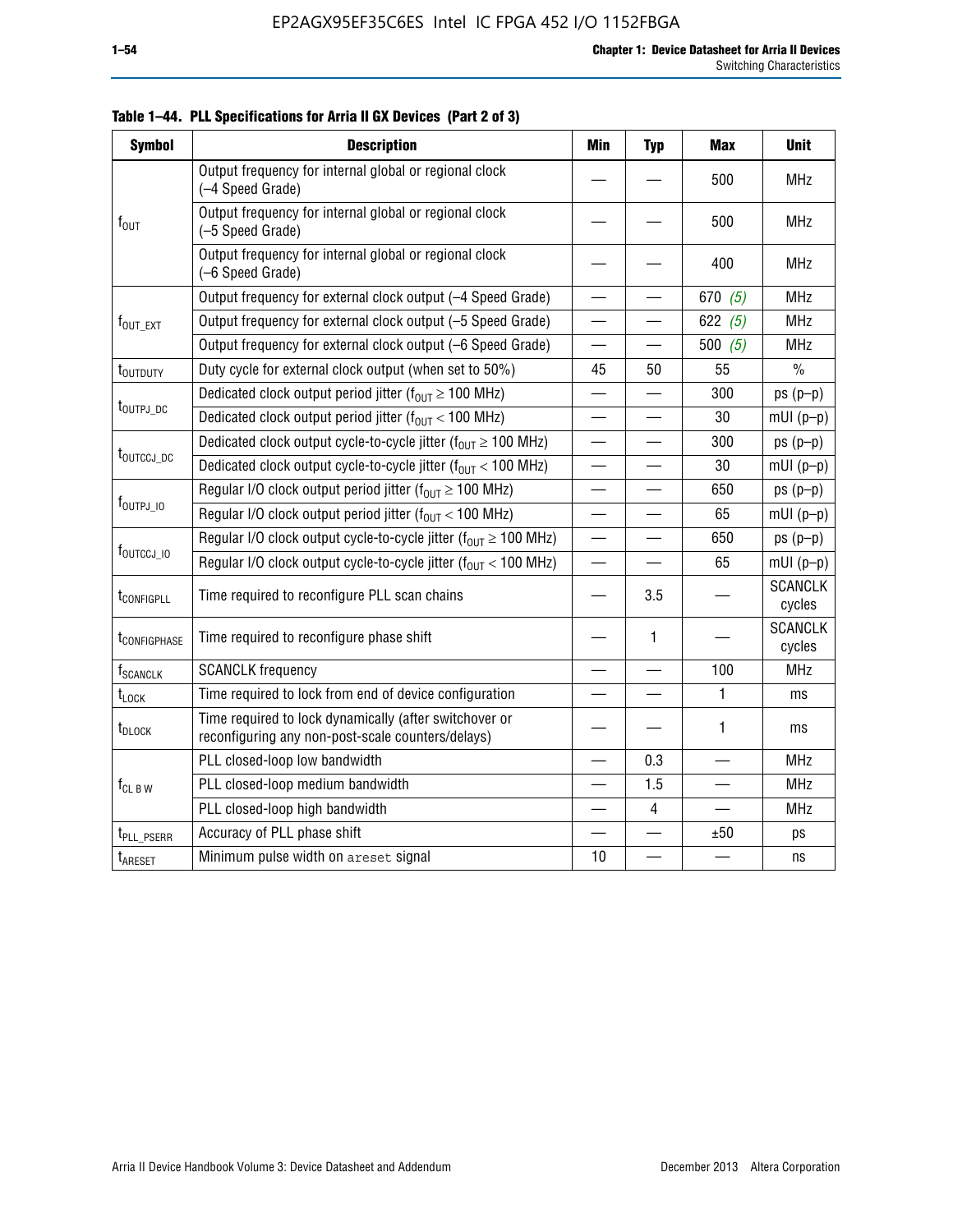### **Table 1–44. PLL Specifications for Arria II GX Devices (Part 3 of 3)**

| <b>Symbol</b>                            | <b>Description</b>                                                                 | Min | Typ | <b>Max</b> | <b>Unit</b> |
|------------------------------------------|------------------------------------------------------------------------------------|-----|-----|------------|-------------|
| t <sub>CASC</sub><br>OUTJITTER           | Period Jitter for dedicated clock output in cascaded PLLs<br>(FOUT $\geq$ 100 MHz) |     |     | 425        | $ps(p-p)$   |
| PERIOD<br><b>DEDCLK</b><br>$(6)$ , $(7)$ | Period Jitter for dedicated clock output in cascaded PLLs<br>(FOUT $\leq$ 100 MHz) |     |     | 42.5       | $mUI(p-p)$  |

### **Notes to Table 1–44:**

- (1)  $f_{IN}$  is limited by the I/O  $f_{MAX}$ .
- (2) The VCO frequency reported by the Quartus II software in the PLL summary section of the compilation report takes into consideration the VCO post-scale counter K value. Therefore, if the counter K has a value of 2, the frequency reported can be lower than the f<sub>VCO</sub> specification.
- (3) A high-input jitter directly affects the PLL output jitter. To have low PLL output clock jitter, you must provide a clean-clock source, which is less than 200 ps.
- (4) F<sub>REF</sub> is fIN/N when N = 1.
- (5) This specification is limited by the lower of the two: I/O  $f_{MAX}$  or  $f_{OUT}$  of the PLL.
- (6) Peak-to-peak jitter with a probability level of 10–12 (14 sigma, 99.99999999974404% confidence level). The output jitter specification applies to the intrinsic jitter of the PLL, when an input jitter of 30 ps is applied. The external memory interface clock output jitter specifications use a different measurement method and are available in Table 1–62 on page 1–70.
- (7) The cascaded PLL specification is only applicable with the following condition: a. Upstream PLL:  $0.59$  Mhz  $\leq$  Upstream PLL BW  $<$  1 MHz
	- b. Downstream PLL: Downstream PLL BW > 2 MHz

Table 1–45 lists the PLL specifications for Arria II GZ devices when operating in both the commercial junction temperature range (0° to 85°C) and the industrial junction temperature range (-40 $\degree$  to 100 $\degree$ C).

| <b>Symbol</b>              | <b>Parameter</b>                                                                    |                          | <b>Typ</b> | <b>Max</b> | <b>Unit</b>       |
|----------------------------|-------------------------------------------------------------------------------------|--------------------------|------------|------------|-------------------|
|                            | Input clock frequency (-3 speed grade)                                              |                          |            | 717(1)     | <b>MHz</b>        |
| $f_{\text{IN}}$            | Input clock frequency (-4 speed grade)                                              | 5                        |            | 717(1)     | <b>MHz</b>        |
| $f_{\mathsf{INPPD}}$       | Input frequency to the PFD                                                          | 5                        |            | 325        | <b>MHz</b>        |
|                            | PLL VCO operating range (-3 speed grade)                                            | 600                      |            | 1,300      | <b>MHz</b>        |
| $f_{\rm VCO}$              | PLL VCO operating range (-4 speed grade)                                            | 600                      |            | 1,300      | <b>MHz</b>        |
| <b>TEINDUTY</b>            | Input clock or external feedback clock input duty cycle                             | 40                       |            | 60         | $\frac{0}{0}$     |
|                            | Output frequency for internal global or regional clock<br>(-3 speed grade)          |                          |            | 700(2)     | <b>MHz</b>        |
| $f_{\text{OUT}}$           | Output frequency for internal global or regional clock<br>(-4 speed grade)          |                          |            | 500(2)     | <b>MHz</b>        |
|                            | Output frequency for external clock output (-3 speed grade)                         | $\overline{\phantom{0}}$ |            | 717(2)     | <b>MHz</b>        |
| $f_{\text{OUT\_EXT}}$      | Output frequency for external clock output (-4 speed grade)                         |                          |            | 717(2)     | <b>MHz</b>        |
| t <sub>outduty</sub>       | Duty cycle for external clock output (when set to 50%)                              | 45                       | 50         | 55         | $\frac{0}{0}$     |
| t <sub>FCOMP</sub>         | External feedback clock compensation time                                           |                          |            | 10         | ns                |
| t <sub>configpll</sub>     | Time required to reconfigure scan chain                                             |                          | 3.5        |            | scanclk<br>cycles |
| <b><i>LCONFIGPHASE</i></b> | Time required to reconfigure phase shift                                            |                          | 1          |            | scanclk<br>cycles |
| f <sub>SCANCLK</sub>       | scanclk frequency                                                                   |                          |            | 100        | <b>MHz</b>        |
| t <sub>LOCK</sub>          | Time required to lock from end-of-device configuration or<br>de-assertion of areset |                          |            |            | ms                |

### **Table 1–45. PLL Specifications for Arria II GZ Devices (Part 1 of 2)**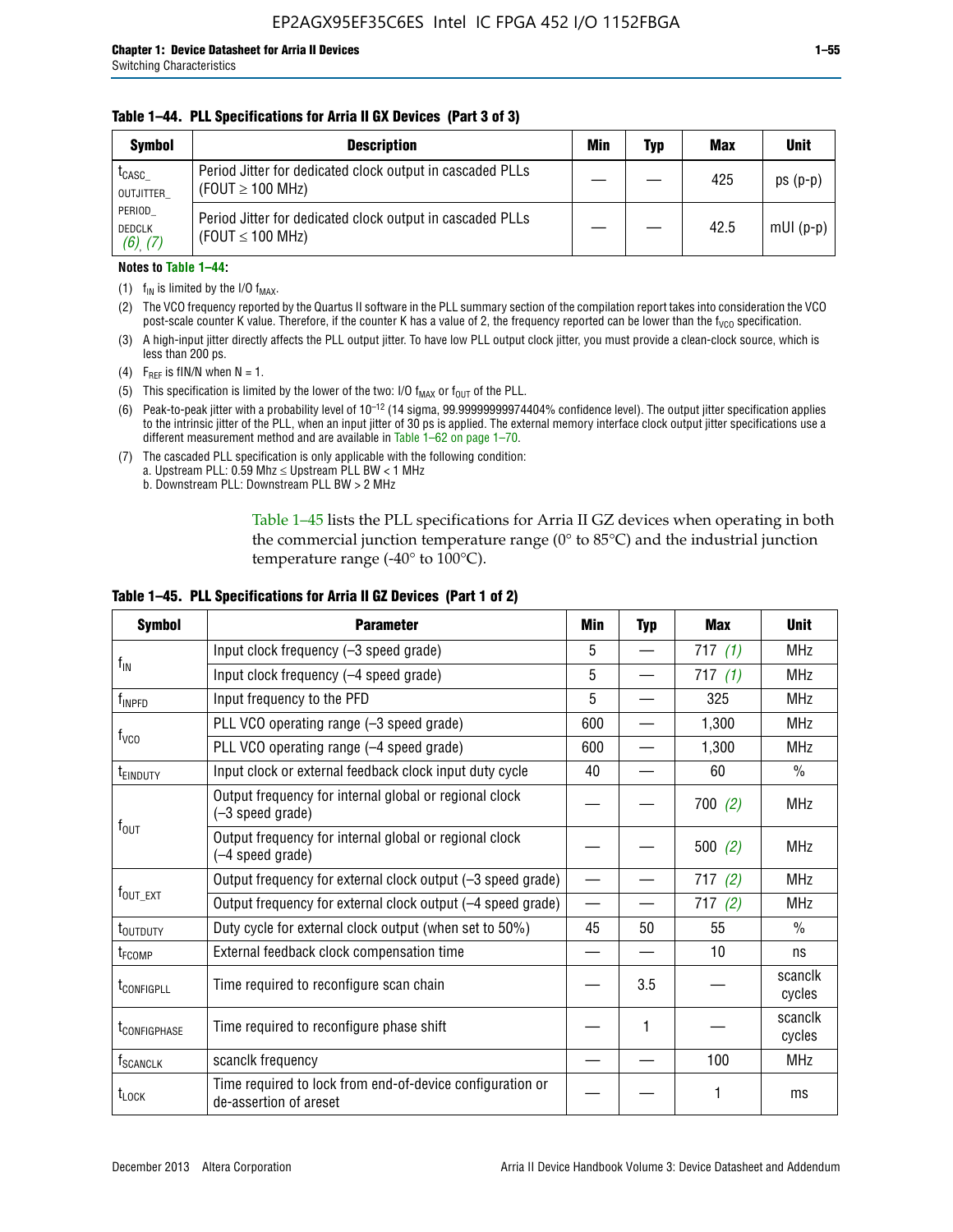| <b>Symbol</b>                | <b>Parameter</b>                                                                                                                                                   | <b>Min</b> | <b>Typ</b>               | <b>Max</b> | <b>Unit</b>   |
|------------------------------|--------------------------------------------------------------------------------------------------------------------------------------------------------------------|------------|--------------------------|------------|---------------|
| t <sub>DLOCK</sub>           | Time required to lock dynamically (after switchover or<br>reconfiguring any non-post-scale counters/delays)                                                        |            |                          | 1          | ms            |
|                              | PLL closed-loop low bandwidth                                                                                                                                      |            | 0.3                      |            | <b>MHz</b>    |
| $f_{CLBW}$                   | PLL closed-loop medium bandwidth                                                                                                                                   |            | 1.5                      |            | <b>MHz</b>    |
|                              | PLL closed-loop high bandwidth (7)                                                                                                                                 |            | $\overline{4}$           |            | <b>MHz</b>    |
| t <sub>PLL_PSERR</sub>       | Accuracy of PLL phase shift                                                                                                                                        |            |                          | ±50        | ps            |
| t <sub>ARESET</sub>          | Minimum pulse width on the areset signal                                                                                                                           | 10         | $\overline{\phantom{0}}$ |            | ns            |
|                              | Input clock cycle to cycle jitter ( $F_{REF} \ge 100$ MHz)                                                                                                         |            |                          | 0.15       | $UI(p-p)$     |
| $t_{INCCJ}$ (3), (4)         | Input clock cycle to cycle jitter (F <sub>REF</sub> < 100 MHz)                                                                                                     |            |                          | ±750       | $ps(p-p)$     |
|                              | Period Jitter for dedicated clock output ( $F_{OUT} \ge 100$ MHz)<br>$t_{\text{OUTPJ\_DC}}$ (5)<br>Period Jitter for dedicated clock output ( $F_{OUT}$ < 100 MHz) |            |                          | 175        | $ps(p-p)$     |
|                              |                                                                                                                                                                    |            |                          | 17.5       | $mUI(p-p)$    |
| $t_{\text{OUTCCJ\_DC}}$ (5)  | Cycle to Cycle Jitter for dedicated clock output<br>$(F_{OUT} \ge 100$ MHz)                                                                                        |            |                          | 175        | $ps(p-p)$     |
|                              | Cycle to Cycle Jitter for dedicated clock output<br>$(F_{OUT}$ < 100 MHz)                                                                                          |            |                          | 17.5       | $mUI(p-p)$    |
| $t_{\text{OUTPJ\_IO}}$ (5),  | Period Jitter for clock output on regular I/O<br>$(F_{OUT} \geq 100$ MHz)                                                                                          |            |                          | 600        | $ps(p-p)$     |
| (8)                          | Period Jitter for clock output on regular I/O<br>$(F_{OUT}$ < 100 MHz)                                                                                             |            |                          | 60         | $mUI(p-p)$    |
| $t_{\text{OUTCCJ\_IO}}$ (5), | Cycle to Cycle Jitter for clock output on regular I/O<br>$(F_{OUT} \ge 100$ MHz)                                                                                   |            |                          | 600        | $ps(p-p)$     |
| (8)                          | Cycle to Cycle Jitter for clock output on regular I/O<br>$(F_{OUT}$ < 100 MHz)                                                                                     |            |                          | 60         | $mUI(p-p)$    |
| t <sub>CASC_OUTPJ_DC</sub>   | Period Jitter for dedicated clock output in cascaded PLLs<br>$(F_{\text{OUT}} \ge 100 \text{MHz})$                                                                 |            |                          | 250        | $ps(p-p)$     |
| (5), (6)                     | Period Jitter for dedicated clock output in cascaded PLLs<br>(F <sub>OUT</sub> < 100MHz)                                                                           |            |                          | 25         | $mUI(p-p)$    |
| $f_{DRIFT}$                  | Frequency drift after PFDENA is disabled for duration of<br>100 us                                                                                                 |            |                          | ±10        | $\frac{0}{0}$ |

**Table 1–45. PLL Specifications for Arria II GZ Devices (Part 2 of 2)**

#### **Notes to Table 1–45:**

- (1) This specification is limited in the Quartus II software by the I/O maximum frequency. The maximum I/O frequency is different for each I/O standard.
- (2) This specification is limited by the lower of the two: I/O  $F_{MAX}$  or  $F_{OUT}$  of the PLL.
- (3) A high input jitter directly affects the PLL output jitter. To have low PLL output clock jitter, you must provide a clean clock source that is less than 120 ps.
- (4) F<sub>REF</sub> is fIN/N when  $N = 1$ .
- (5) Peak-to-peak jitter with a probability level of 10–12 (14 sigma, 99.99999999974404% confidence level). The output jitter specification applies to the intrinsic jitter of the PLL, when an input jitter of 30 ps is applied. The external memory interface clock output jitter specifications use a different measurement method and are available in Table 1–64 on page 1–71.
- (6) The cascaded PLL specification is only applicable with the following condition: a. Upstream PLL: 0.59 Mhz  $\leq$  Upstream PLL BW  $<$  1 MHz b. Downstream PLL: Downstream PLL BW > 2 MHz
- (7) High bandwidth PLL settings are not supported in external feedback mode.
- (8) External memory interface clock output jitter specifications use a different measurement method, which is available in Table 1–63 on page 1–71.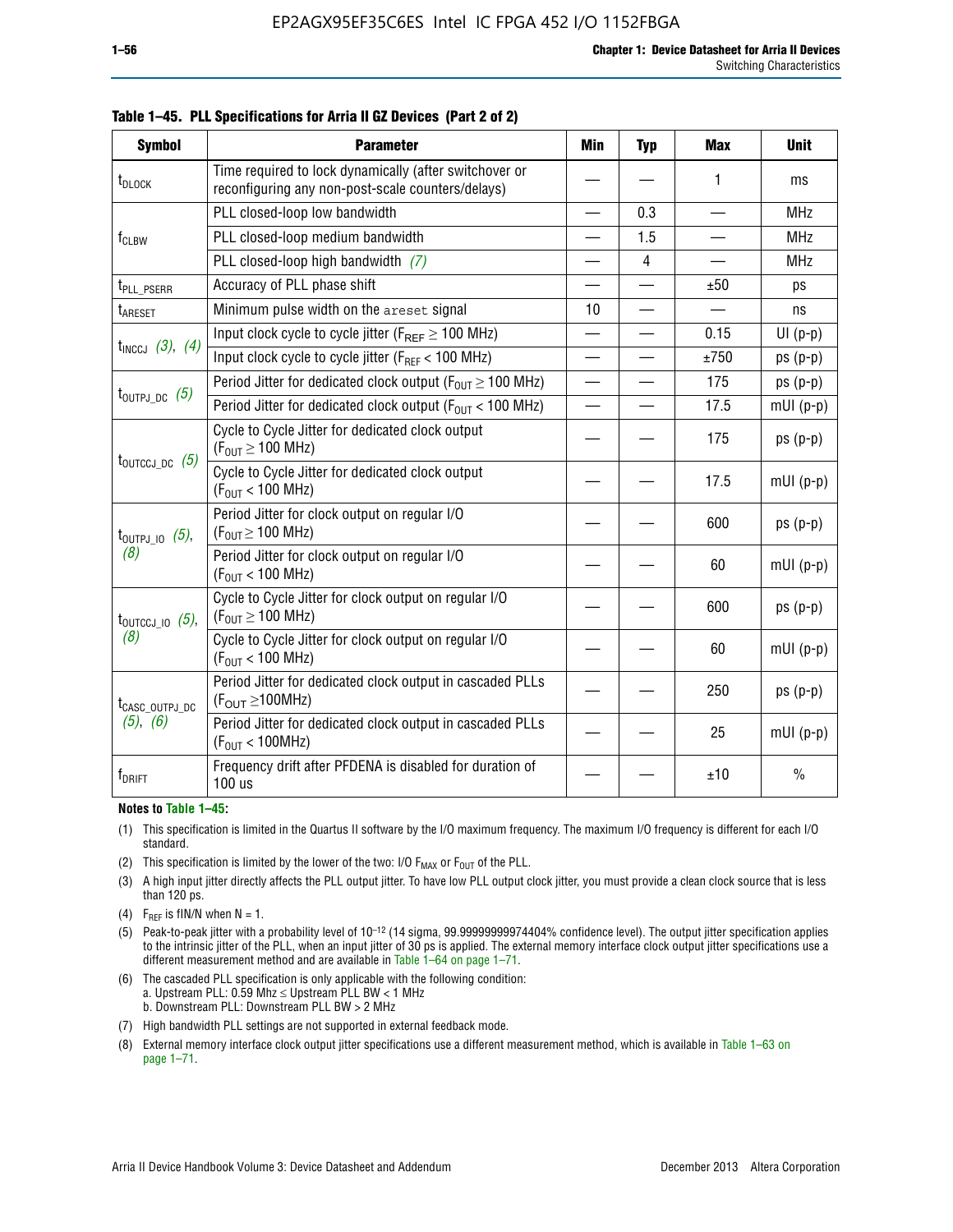# **DSP Block Specifications**

Table 1–46 lists the DSP block performance specifications for Arria II GX devices.

| Table 1-46. DSP Block Performance Specifications for Arria II GX Devices (Note 1) |
|-----------------------------------------------------------------------------------|
|-----------------------------------------------------------------------------------|

|                                                             | <b>Resources</b><br><b>Used</b>        |     |     |              |     |             |
|-------------------------------------------------------------|----------------------------------------|-----|-----|--------------|-----|-------------|
| <b>Mode</b>                                                 | <b>Number of</b><br><b>Multipliers</b> | C4  | 13  | <b>C5,15</b> | C6  | <b>Unit</b> |
| $9 \times 9$ -bit multiplier                                |                                        | 380 | 310 | 300          | 250 | <b>MHz</b>  |
| $12 \times 12$ -bit multiplier                              |                                        | 380 | 310 | 300          | 250 | <b>MHz</b>  |
| $18 \times 18$ -bit multiplier                              |                                        | 380 | 310 | 300          | 250 | <b>MHz</b>  |
| $36 \times 36$ -bit multiplier                              |                                        | 350 | 270 | 270          | 220 | <b>MHz</b>  |
| $18 \times 36$ -bit high-precision multiplier<br>adder mode |                                        | 350 | 270 | 270          | 220 | <b>MHz</b>  |
| $18 \times 18$ -bit multiply accumulator                    | 4                                      | 380 | 310 | 300          | 250 | <b>MHz</b>  |
| $18 \times 18$ -bit multiply adder                          | 4                                      | 380 | 310 | 300          | 250 | <b>MHz</b>  |
| $18 \times 18$ -bit multiply adder-signed full<br>precision | 2                                      | 380 | 310 | 300          | 250 | <b>MHz</b>  |
| $18 \times 18$ -bit multiply adder with<br>loopback $(2)$   | 2                                      | 275 | 220 | 220          | 180 | <b>MHz</b>  |
| 36-bit shift (32-bit data)                                  |                                        | 350 | 270 | 270          | 220 | <b>MHz</b>  |
| Double mode                                                 |                                        | 350 | 270 | 270          | 220 | <b>MHz</b>  |

**Notes to Table 1–46:**

(1) Maximum is for a fully-pipelined block with **Round** and **Saturation** disabled.

(2) Maximum is for loopback input registers disabled, **Round** and **Saturation** disabled, pipeline and output registers enabled.

Table 1–47 lists the DSP block performance specifications for Arria II GZ devices.

| Table 1-47. DSP Block Performance Specifications for Arria II GZ Devices (Note 1) (Part 1 of 2) |  |  |
|-------------------------------------------------------------------------------------------------|--|--|
|-------------------------------------------------------------------------------------------------|--|--|

| <b>Mode</b>                                                 | <b>Resources</b><br><b>Used</b>        | <b>Performance</b> |     | <b>Unit</b> |
|-------------------------------------------------------------|----------------------------------------|--------------------|-----|-------------|
|                                                             | <b>Number of</b><br><b>Multipliers</b> | -3                 | -4  |             |
| $9 \times 9$ -bit multiplier                                |                                        | 460                | 400 | <b>MHz</b>  |
| $12 \times 12$ -bit multiplier                              |                                        | 500                | 440 | <b>MHz</b>  |
| $18 \times 18$ -bit multiplier                              |                                        | 550                | 480 | <b>MHz</b>  |
| $36 \times 36$ -bit multiplier                              |                                        | 440                | 380 | <b>MHz</b>  |
| $18 \times 18$ -bit multiply accumulator                    | 4                                      | 440                | 380 | <b>MHz</b>  |
| $18 \times 18$ -bit multiply adder                          | 4                                      | 470                | 410 | <b>MHz</b>  |
| $18 \times 18$ -bit multiply adder-signed full<br>precision | 2                                      | 450                | 390 | <b>MHz</b>  |
| $18 \times 18$ -bit multiply adder with<br>loopback $(2)$   | 2                                      | 350                | 310 | <b>MHz</b>  |
| 36-bit shift (32-bit data)                                  |                                        | 440                | 380 | <b>MHz</b>  |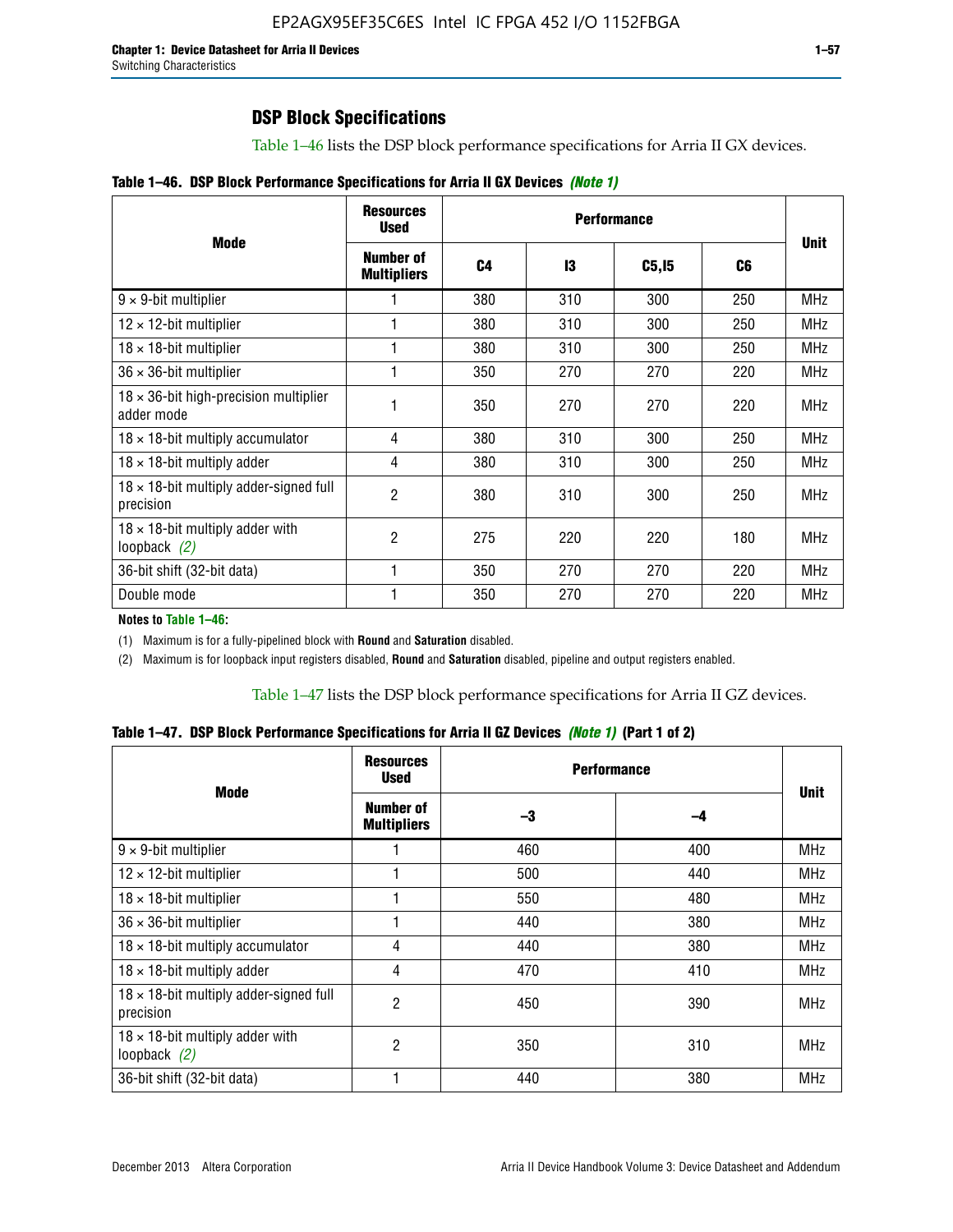### **Table 1–47. DSP Block Performance Specifications for Arria II GZ Devices** *(Note 1)* **(Part 2 of 2)**

| Mode        | <b>Resources</b><br><b>Used</b>        | <b>Performance</b> |     |             |  |  |
|-------------|----------------------------------------|--------------------|-----|-------------|--|--|
|             | <b>Number of</b><br><b>Multipliers</b> | -3                 | -4  | <b>Unit</b> |  |  |
| Double mode |                                        | 440                | 380 | <b>MHz</b>  |  |  |

**Notes to Table 1–47:**

(1) Maximum is for fully pipelined block with **Round** and **Saturation** disabled.

(2) Maximum for loopback input registers disabled, **Round** and **Saturation** disabled, and pipeline and output registers enabled.

# **Embedded Memory Block Specifications**

Table 1–48 lists the embedded memory block specifications for Arria II GX devices.

### **Table 1–48. Embedded Memory Block Performance Specifications for Arria II GX Devices**

|                                          |                                                                                                           | <b>Resources Used</b> |                                  |     |                |        |      |             |
|------------------------------------------|-----------------------------------------------------------------------------------------------------------|-----------------------|----------------------------------|-----|----------------|--------|------|-------------|
| <b>Memory</b>                            | Mode                                                                                                      | <b>ALUTs</b>          | <b>Embedded</b><br><b>Memory</b> | 13  | C <sub>4</sub> | C5, I5 | C6   | <b>Unit</b> |
| Memory                                   | Single port $64 \times 10$                                                                                | $\Omega$              | 1                                | 450 | 500            | 450    | 378  | <b>MHz</b>  |
| Logic<br>Array<br><b>Block</b><br>(MLAB) | Simple dual-port $32 \times 20$ single<br>clock                                                           | 0                     | 1                                | 270 | 500            | 450    | 378  | <b>MHz</b>  |
|                                          | Simple dual-port $64 \times 10$ single<br>clock                                                           | $\Omega$              | 1                                | 428 | 500            | 450    | 378  | <b>MHz</b>  |
| M9K<br><b>Block</b>                      | Single-port $256 \times 36$                                                                               | $\Omega$              | 1                                | 360 | 400            | 360    | 310  | <b>MHz</b>  |
|                                          | Single-port $256 \times 36$ , with the<br>read-during-write option set to<br><b>Old Data</b>              | $\theta$              | 1                                | 250 | 280            | 250    | 210  | <b>MHz</b>  |
|                                          | Simple dual-port $256 \times 36$ single<br><b>CLK</b>                                                     | 0                     | 1                                | 360 | 400            | 360    | 310  | <b>MHz</b>  |
|                                          | Single-port $256 \times 36$ single CLK,<br>with the read-during-write option<br>set to <b>Old Data</b>    | $\Omega$              | 1                                | 250 | 280            | 250    | 210  | <b>MHz</b>  |
|                                          | True dual port $512 \times 18$ single CLK                                                                 | $\Omega$              | 1                                | 360 | 400            | 360    | 310  | <b>MHz</b>  |
|                                          | True dual-port $512 \times 18$ single CLK,<br>with the read-during-write option<br>set to <b>Old Data</b> | 0                     | 1                                | 250 | 280            | 250    | 210  | <b>MHz</b>  |
|                                          | Min Pulse Width (clock high time)                                                                         |                       |                                  | 900 | 850            | 950    | 1130 | ps          |
|                                          | Min Pulse Width (clock low time)                                                                          |                       |                                  | 730 | 690            | 770    | 920  | ps          |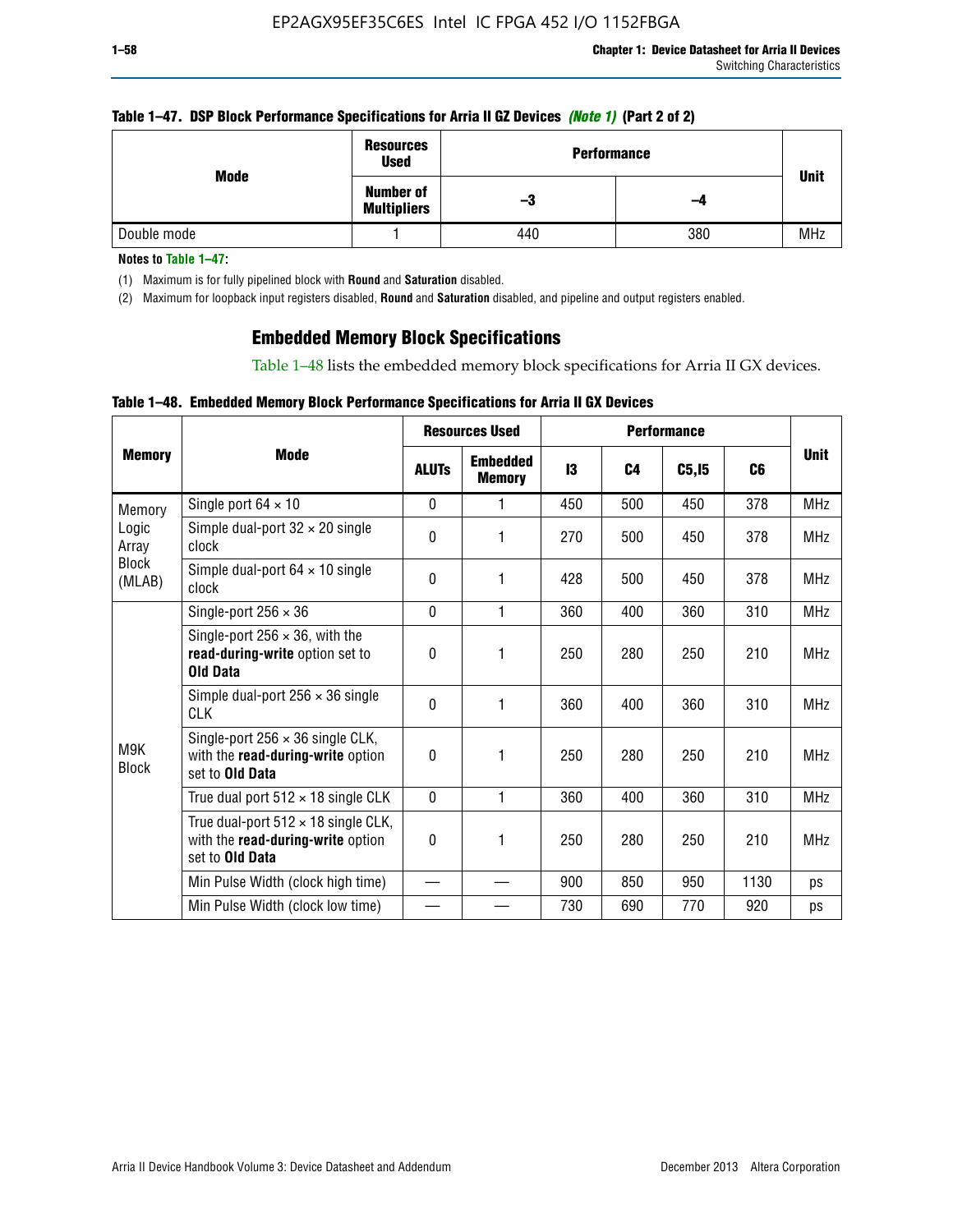Table 1–49 lists the embedded memory block specifications for Arria II GZ devices.

|  | Table 1–49. Embedded Memory Block Performance Specifications for Arria II GZ Devices (Note 1) |  |  |  |  |
|--|-----------------------------------------------------------------------------------------------|--|--|--|--|
|--|-----------------------------------------------------------------------------------------------|--|--|--|--|

|                  |                                                                                                   |              | <b>Resources Used</b>             |                |     | <b>Performance</b> |     |             |
|------------------|---------------------------------------------------------------------------------------------------|--------------|-----------------------------------|----------------|-----|--------------------|-----|-------------|
| <b>Memory</b>    | <b>Mode</b>                                                                                       | <b>ALUTS</b> | <b>TriMatrix</b><br><b>Memory</b> | C <sub>3</sub> | 13  | C4                 | 14  | <b>Unit</b> |
|                  | Single port $64 \times 10$                                                                        | $\mathbf 0$  | 1                                 | 500            | 500 | 450                | 450 | <b>MHz</b>  |
|                  | Simple dual-port $32 \times 20$                                                                   | 0            | 1                                 | 500            | 500 | 450                | 450 | <b>MHz</b>  |
| MLAB<br>(2)      | Simple dual-port $64 \times 10$                                                                   | $\mathbf 0$  | 1                                 | 500            | 500 | 450                | 450 | <b>MHz</b>  |
|                  | ROM 64 × 10                                                                                       | 0            | 1                                 | 500            | 500 | 450                | 450 | <b>MHz</b>  |
|                  | $ROM 32 \times 20$                                                                                | 0            | 1                                 | 500            | 500 | 450                | 450 | <b>MHz</b>  |
|                  | Single-port $256 \times 36$                                                                       | 0            | 1                                 | 540            | 540 | 475                | 475 | <b>MHz</b>  |
|                  | Simple dual-port $256 \times 36$                                                                  | $\mathbf 0$  | 1                                 | 490            | 490 | 420                | 420 | <b>MHz</b>  |
|                  | Simple dual-port $256 \times 36$ , with the<br>read-during-write option set to Old<br><b>Data</b> | $\pmb{0}$    | 1                                 | 340            | 340 | 300                | 300 | <b>MHz</b>  |
|                  | True dual port $512 \times 18$                                                                    | $\mathbf{0}$ | 1                                 | 430            | 430 | 370                | 370 | <b>MHz</b>  |
| M9K<br>Block (2) | True dual-port $512 \times 18$ , with the<br>read-during-write option set to Old<br><b>Data</b>   | $\mathbf 0$  | 1                                 | 335            | 335 | 290                | 290 | <b>MHz</b>  |
|                  | ROM 1 Port                                                                                        | $\mathbf 0$  | 1                                 | 540            | 540 | 475                | 475 | <b>MHz</b>  |
|                  | ROM 2 Port                                                                                        | 0            | 1                                 | 540            | 540 | 475                | 475 | <b>MHz</b>  |
|                  | Min Pulse Width (clock high time)                                                                 |              |                                   | 800            | 800 | 850                | 850 | ps          |
|                  | Min Pulse Width (clock low time)                                                                  |              |                                   | 625            | 625 | 690                | 690 | ps          |
|                  | Single-port $2K \times 72$                                                                        | 0            | 1                                 | 440            | 400 | 380                | 350 | <b>MHz</b>  |
|                  | Simple dual-port $2K \times 72$                                                                   | $\mathbf 0$  | 1                                 | 435            | 375 | 385                | 325 | <b>MHz</b>  |
|                  | Simple dual-port $2K \times 72$ , with the<br>read-during-write option set to Old<br><b>Data</b>  | 0            | 1.                                | 240            | 225 | 205                | 200 | <b>MHz</b>  |
|                  | Simple dual-port $2K \times 64$ (with ECC)                                                        | $\mathbf 0$  | 1                                 | 300            | 295 | 255                | 250 | <b>MHz</b>  |
| M144K            | True dual-port $4K \times 36$                                                                     | $\Omega$     | 1                                 | 375            | 350 | 330                | 310 | <b>MHz</b>  |
| Block $(2)$      | True dual-port $4K \times 36$ , with the<br>read-during-write option set to Old<br><b>Data</b>    | $\pmb{0}$    | 1                                 | 230            | 225 | 205                | 200 | <b>MHz</b>  |
|                  | ROM 1 Port                                                                                        | $\mathbf 0$  | $\mathbf{1}$                      | 500            | 450 | 435                | 420 | <b>MHz</b>  |
|                  | ROM 2 Port                                                                                        | 0            | $\mathbf{1}$                      | 465            | 425 | 400                | 400 | <b>MHz</b>  |
|                  | Min Pulse Width (clock high time)                                                                 |              |                                   | 755            | 860 | 860                | 950 | ps          |
|                  | Min Pulse Width (clock low time)                                                                  |              |                                   | 625            | 690 | 690                | 690 | ps          |

**Notes to Table 1–48:**

(1) To achieve the maximum memory block performance, use a memory block clock that comes through global clock routing from an on-chip PLL set to 50% output duty cycle. Use the Quartus II software to report timing for this and other memory block clocking schemes.

(2) When you use the error detection CRC feature, there is no degradation in  $F_{MAX}$ .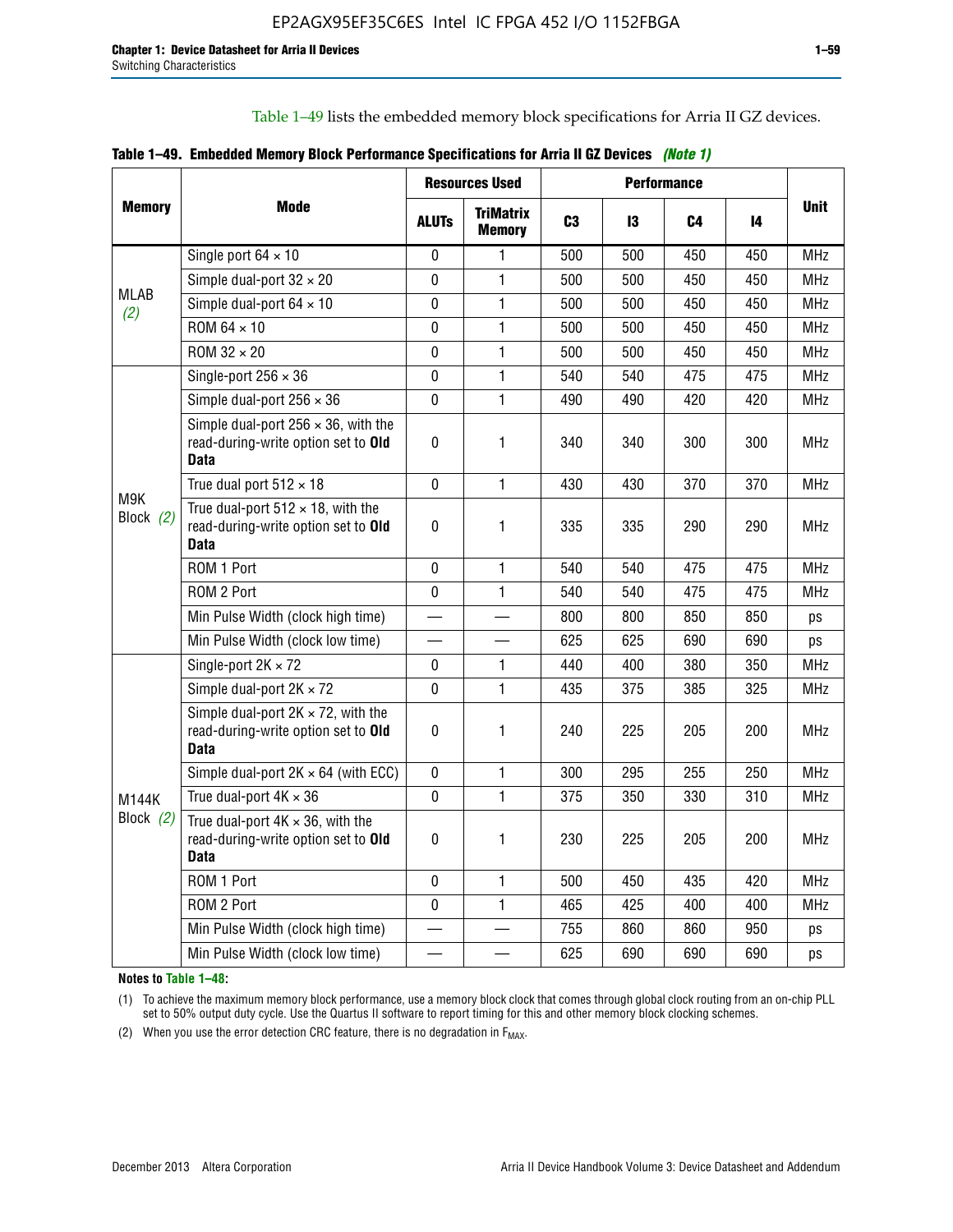# **Configuration**

Table 1–50 lists the configuration mode specifications for Arria II GX and GZ devices.

**Table 1–50. Configuration Mode Specifications for Arria II Devices**

|                                    | <b>DCLK Frequency</b> | <b>Unit</b> |     |            |
|------------------------------------|-----------------------|-------------|-----|------------|
| <b>Programming Mode</b>            | Min                   | Typ         | Max |            |
| Passive serial                     |                       |             | 125 | <b>MHz</b> |
| Fast passive parallel              |                       |             | 125 | <b>MHz</b> |
| Fast active serial (fast clock)    | 17                    | 26          | 40  | <b>MHz</b> |
| Fast active serial (slow clock)    | 8.5                   | 13          | 20  | <b>MHz</b> |
| Remote update only in fast AS mode |                       |             | 10  | <b>MHz</b> |

# **JTAG Specifications**

Table 1–51 lists the JTAG timing parameters and values for Arria II GX and GZ devices.

| <b>Symbol</b>     | <b>Description</b>                       | Min | Max | <b>Unit</b> |
|-------------------|------------------------------------------|-----|-----|-------------|
| t <sub>JCP</sub>  | <b>TCK clock period</b>                  | 30  |     | ns          |
| t <sub>JCH</sub>  | TCK clock high time                      | 14  |     | ns          |
| $t_{\sf JCL}$     | <b>TCK clock low time</b>                | 14  |     | ns          |
| $t_{JPSU(TDI)}$   | TDI JTAG port setup time                 |     |     | ns          |
| $t_{JPSU (TMS)}$  | TMS JTAG port setup time                 | 3   |     | ns          |
| $t_{JPH}$         | JTAG port hold time                      | 5   |     | ns          |
| $t_{\text{JPCO}}$ | JTAG port clock to output                |     | 11  | ns          |
| $t_{JPZX}$        | JTAG port high impedance to valid output |     | 14  | ns          |
| t <sub>JPXZ</sub> | JTAG port valid output to high impedance |     | 14  | ns          |

**Table 1–51. JTAG Timing Parameters and Values for Arria II Devices**

# **Chip-Wide Reset (Dev\_CLRn) Specifications**

Table 1–52 lists the specifications for the chip-wide reset (Dev\_CLRn) for Arria II GX and GZ devices.

### **Table 1–52. Chip-Wide Reset (Dev\_CLRn) Specifications for Arria II Devices**

| <b>Description</b> | <b>Min</b> | Typ | <b>Max</b> | <b>Unit</b> |
|--------------------|------------|-----|------------|-------------|
| CLRn<br>Dev        | 500        | __  |            | μS          |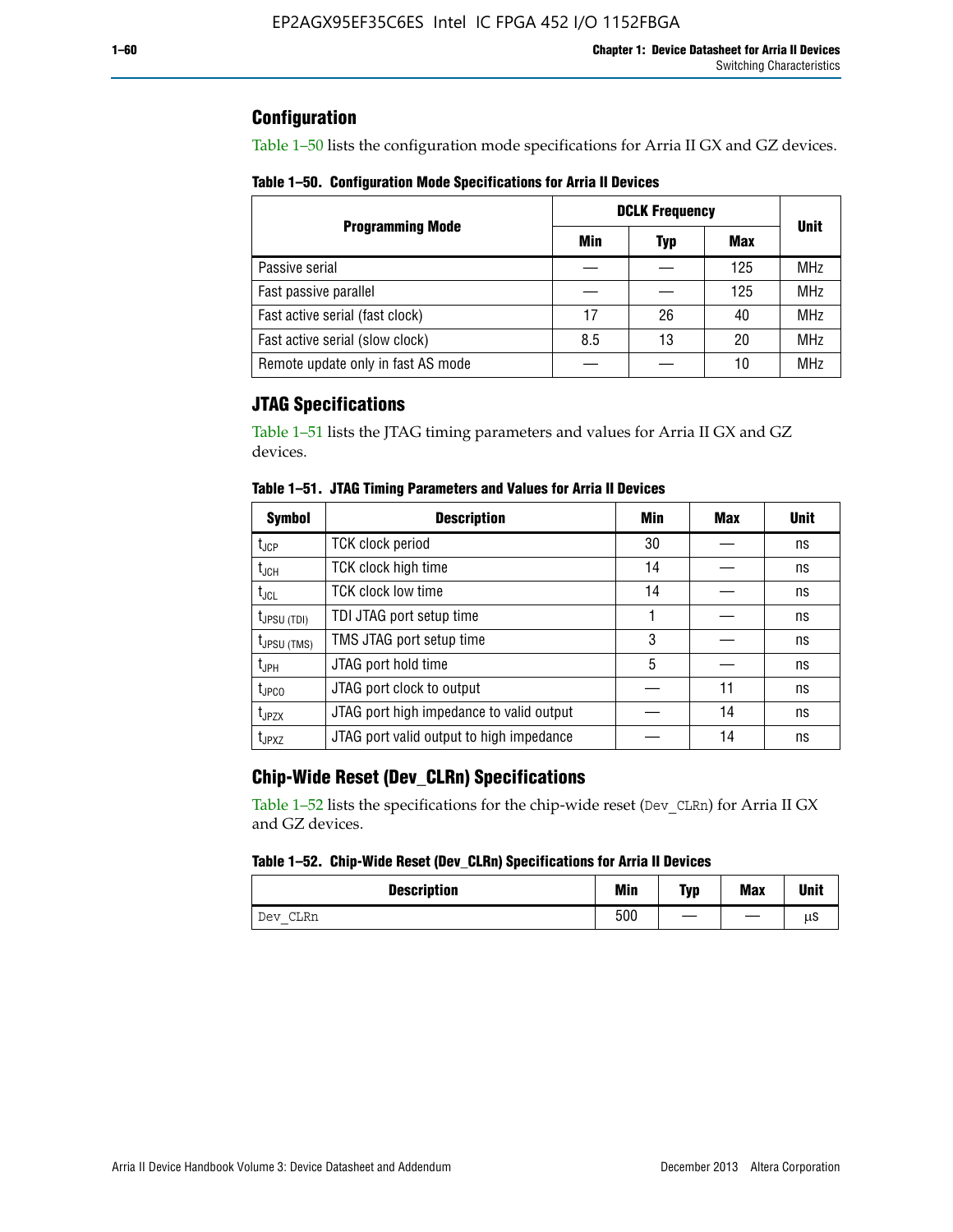# **Periphery Performance**

This section describes periphery performance, including high-speed I/O, external memory interface, and IOE programmable delay.

I/O performance supports several system interfaces, for example the high-speed I/O interface, external memory interface, and the PCI/PCI-X bus interface. I/O using SSTL-18 Class I termination standard can achieve up to the stated DDR2 SDRAM interfacing speed with typical DDR2 SDRAM memory interface setup. I/O using general purpose I/O (GPIO) standards such as 3.0, 2.5, 1.8, or 1.5 LVTTL/LVCMOS are capable of typical 200 MHz interfacing frequency with 10pF load.

 $\mathbb{I}$  Actual achievable frequency depends on design- and system-specific factors. You should perform HSPICE/IBIS simulations based on your specific design and system setup to determine the maximum achievable frequency in your system.

# **High-Speed I/O Specification**

Table 1–53 lists the high-speed I/O timing for Arria II GX devices.

**Table 1–53. High-Speed I/O Specifications for Arria II GX Devices (Part 1 of 4)**

|                                                                              | <b>Conditions</b>                             |     | 13         |     | C <sub>4</sub> |            | C5, I5     |            | C <sub>6</sub> |             |
|------------------------------------------------------------------------------|-----------------------------------------------|-----|------------|-----|----------------|------------|------------|------------|----------------|-------------|
| <b>Symbol</b>                                                                |                                               | Min | <b>Max</b> | Min | <b>Max</b>     | <b>Min</b> | <b>Max</b> | <b>Min</b> | <b>Max</b>     | <b>Unit</b> |
| <b>Clock</b>                                                                 |                                               |     |            |     |                |            |            |            |                |             |
| f <sub>HSCLK_IN</sub><br>(input clock<br>frequency)-Row<br>1/0               | Clock boost<br>factor, $W =$<br>1 to 40 $(1)$ | 5   | 670        | 5   | 670            | 5          | 622        | 5          | 500            | <b>MHz</b>  |
| $f_{HSCLK\_IN}$<br>(input clock<br>frequency)-<br>Column I/O                 | Clock boost<br>factor, $W =$<br>1 to 40 $(1)$ | 5   | 500        | 5   | 500            | 5          | 472.5      | 5          | 472.5          | <b>MHz</b>  |
| T <sub>HSCLK_OUT</sub><br>(output clock<br>frequency)-Row<br>1/0             |                                               | 5   | 670        | 5   | 670            | 5          | 622        | 5          | 500            | <b>MHz</b>  |
| $f_{\text{HSCLK}\_\text{OUT}}$<br>(output clock<br>frequency)-<br>Column I/O |                                               | 5   | 500        | 5   | 500            | 5          | 472.5      | 5          | 472.5          | <b>MHz</b>  |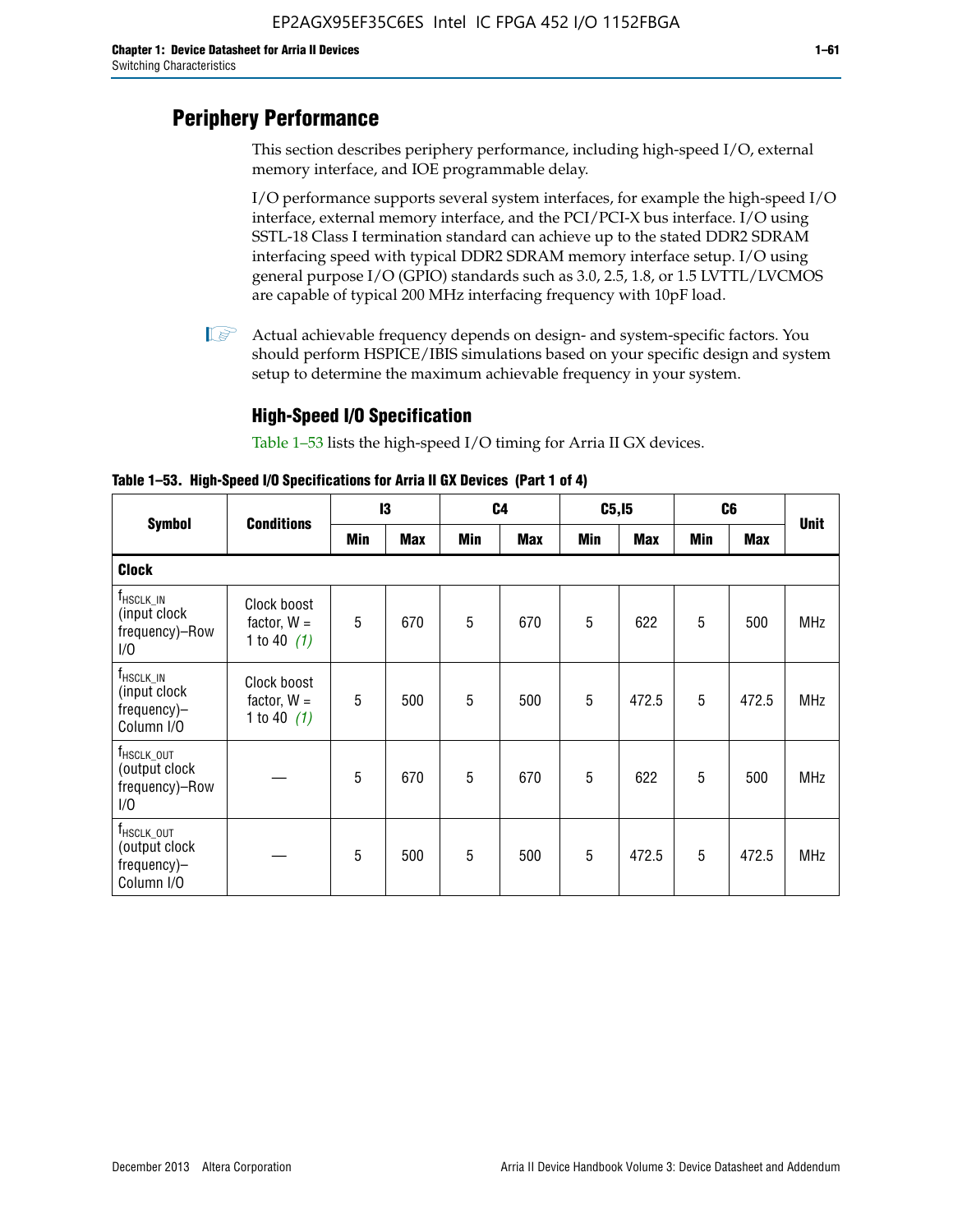| <b>Symbol</b>                                                                    |                                                                                              |     | 13          |     | C <sub>4</sub> | C5, I5     |             |            | C <sub>6</sub> |             |
|----------------------------------------------------------------------------------|----------------------------------------------------------------------------------------------|-----|-------------|-----|----------------|------------|-------------|------------|----------------|-------------|
|                                                                                  | <b>Conditions</b>                                                                            | Min | <b>Max</b>  | Min | <b>Max</b>     | <b>Min</b> | <b>Max</b>  | <b>Min</b> | <b>Max</b>     | <b>Unit</b> |
| <b>Transmitter</b>                                                               |                                                                                              |     |             |     |                |            |             |            |                |             |
|                                                                                  | SERDES factor,<br>$J = 3$ to 10<br>(using<br>dedicated<br>SERDES)                            | 150 | 1250<br>(2) | 150 | 1250<br>(2)    | 150        | 1050<br>(2) | 150        | 840            | <b>Mbps</b> |
| $f_{\sf{HSDR\_TX}}$ (true<br>LVDS output data<br>rate)                           | SERDES factor,<br>$J = 4$ to 10<br>(using logic<br>elements as<br>SERDES)                    | (3) | 945         | (3) | 945            | (3)        | 840         | (3)        | 740            | <b>Mbps</b> |
|                                                                                  | SERDES factor,<br>$J = 2$ (using<br>DDR registers)<br>and $J = 1$<br>(using SDR<br>register) | (3) | (3)         | (3) | (3)            | (3)        | (3)         | (3)        | (3)            | <b>Mbps</b> |
| $f_{\text{HSDR\_TX\_E3R}}$<br>(emulated<br>LVDS_E_3R<br>output data rate)<br>(7) | SERDES factor,<br>$J = 4$ to 10                                                              | (3) | 945         | (3) | 945            | (3)        | 840         | (3)        | 740            | <b>Mbps</b> |

|  |  | Table 1–53. High-Speed I/O Specifications for Arria II GX Devices (Part 2 of 4) |  |  |
|--|--|---------------------------------------------------------------------------------|--|--|
|--|--|---------------------------------------------------------------------------------|--|--|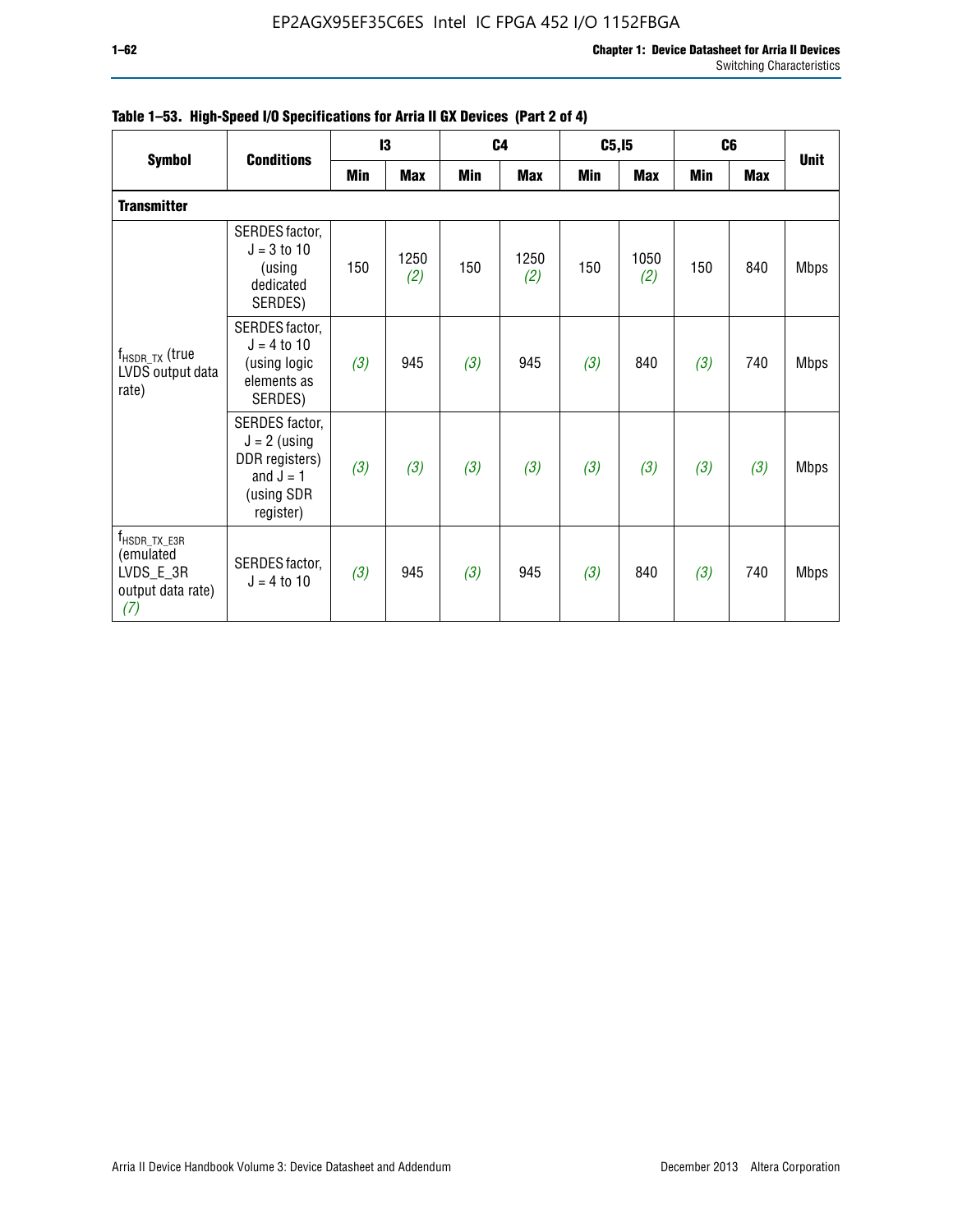| <b>Symbol</b>                                                      |                                                                                                                     |            | 13         |     | C <sub>4</sub> | C5, I5     |            | C <sub>6</sub> |            |             |
|--------------------------------------------------------------------|---------------------------------------------------------------------------------------------------------------------|------------|------------|-----|----------------|------------|------------|----------------|------------|-------------|
|                                                                    | <b>Conditions</b>                                                                                                   | <b>Min</b> | <b>Max</b> | Min | <b>Max</b>     | <b>Min</b> | <b>Max</b> | Min            | <b>Max</b> | <b>Unit</b> |
| $t_{TX\_JITTER}$ (4)                                               | True LVDS with<br>dedicated<br><b>SERDES</b><br>(data rate<br>600-1,250<br>Mbps)                                    |            | 175        |     | 175            |            | 225        |                | 300        | ps          |
|                                                                    | True LVDS with<br>dedicated<br><b>SERDES</b><br>(data rate<br>$< 600$ Mbps)                                         |            | 0.105      |     | 0.105          |            | 0.135      |                | 0.18       | UI          |
|                                                                    | True LVDS and<br>emulated<br>LVDS_E_3R<br>with logic<br>elements as<br>SERDES (data<br>rate 600<br>$-945$ Mbps)     |            | 260        |     | 260            |            | 300        |                | 350        | ps          |
|                                                                    | True LVDS and<br>emulated<br>LVDS_E_3R<br>with logic<br>elements as<br><b>SERDES</b><br>(data rate<br>$< 600$ Mbps) |            | 0.16       |     | 0.16           |            | 0.18       |                | 0.21       | U           |
| $t_{TX\_DCD}$                                                      | True LVDS and<br>emulated<br>LVDS_E_3R                                                                              | 45         | 55         | 45  | 55             | 45         | 55         | 45             | 55         | $\%$        |
| $t_{RISE}$ and $t_{FALL}$                                          | True LVDS and<br>emulated<br>LVDS_E_3R                                                                              |            | 200        |     | 200            |            | 225        |                | 250        | ps          |
| <b>TCCS</b>                                                        | True LVDS $(5)$                                                                                                     |            | 150        |     | 150            |            | 175        |                | 200        | ps          |
|                                                                    | Emulated<br>LVDS_E_3R                                                                                               |            | 200        |     | 200            |            | 250        |                | 300        | ps          |
| Receiver (6)                                                       |                                                                                                                     |            |            |     |                |            |            |                |            |             |
| True differential<br>I/O standards -<br>f <sub>HSDRDPA</sub> (data | <b>SERDES</b> factor<br>$J = 3 to 10$                                                                               | 150        | 1250       | 150 | 1250           | 150        | 1050       | 150            | 840        | <b>Mbps</b> |

## **Table 1–53. High-Speed I/O Specifications for Arria II GX Devices (Part 3 of 4)**

rate)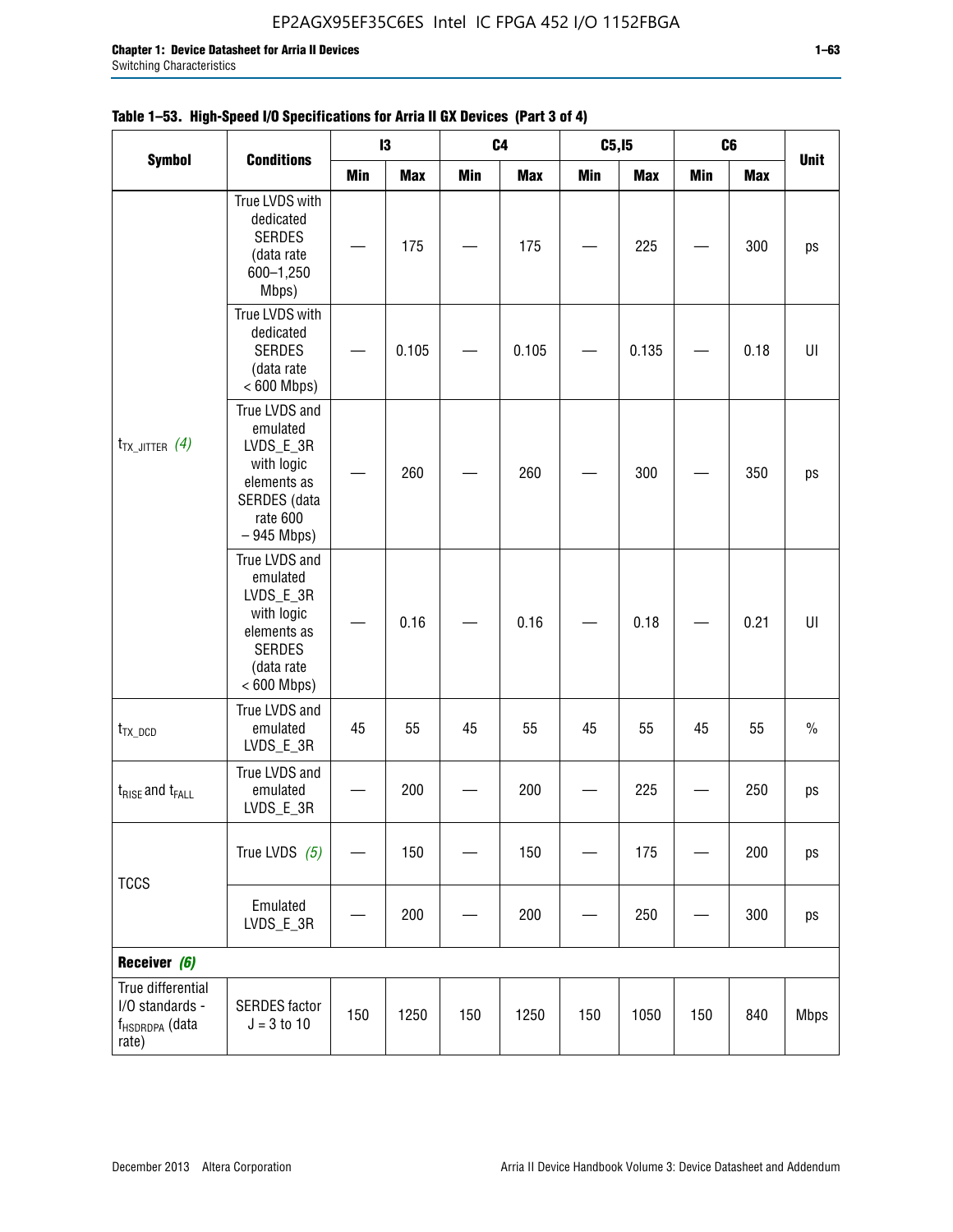|                           |                                                          |     | 13         |            | C <sub>4</sub> | C5, I5     |            | C <sub>6</sub> |            |             |
|---------------------------|----------------------------------------------------------|-----|------------|------------|----------------|------------|------------|----------------|------------|-------------|
| <b>Symbol</b>             | <b>Conditions</b>                                        | Min | <b>Max</b> | <b>Min</b> | <b>Max</b>     | <b>Min</b> | <b>Max</b> | <b>Min</b>     | <b>Max</b> | <b>Unit</b> |
|                           | <b>SERDES</b> factor<br>$J = 3$ to 10                    | (3) | 945<br>(7) | (3)        | 945<br>(7)     | (3)        | 740<br>(7) | (3)            | 640<br>(7) | <b>Mbps</b> |
| $f_{HSDR}$ (data rate)    | <b>SERDES</b> factor<br>$J = 2$ (using<br>DDR registers) | (3) | (7)        | (3)        | (7)            | (3)        | (7)        | (3)            | (7)        | <b>Mbps</b> |
|                           | <b>SERDES</b> factor<br>$J = 1$ (using<br>SDR registers) | (3) | (7)        | (3)        | (7)            | (3)        | (7)        | (3)            | (7)        | <b>Mbps</b> |
| Soft-CDR PPM<br>tolerance | Soft-CDR<br>mode                                         |     | 300        |            | 300            |            | 300        |                | 300        | $\pm$ PPM   |
| DPA run length            | DPA mode                                                 |     | 10,000     |            | 10,000         |            | 10,000     |                | 10,000     | UI          |
| Sampling<br>window (SW)   | Non-DPA mode<br>(5)                                      |     | 300        |            | 300            |            | 350        |                | 400        | ps          |

### **Table 1–53. High-Speed I/O Specifications for Arria II GX Devices (Part 4 of 4)**

### **Notes to Table 1–53:**

(1)  $f_{HSCLK\_IN} = f_{HSDR}$  / W. Use W to determine the supported selection of input reference clock frequencies for the desired data rate.

(2) Applicable for interfacing with DPA receivers only. For interfacing with non-DPA receivers, you must calculate the leftover timing margin in the receiver by performing link timing closure analysis. For Arria II GX transmitter to Arria II GX non-DPA receiver, the maximum supported data rate is 945 Mbps. For data rates above 840 Mbps, perform PCB trace compensation by adjusting the PCB trace length for LVDS channels to improve channel-to-channel skews.

- (3) The minimum and maximum specification depends on the clock source (for example, PLL and clock pin) and the clock routing resource you use (global, regional, or local). The I/O differential buffer and input register do not have a minimum toggle rate.
- (4) The specification is only applicable under the influence of core noise.
- (5) Applicable for true LVDS using dedicated SERDES only.
- (6) Dedicated SERDES and DPA features are only available on the right banks.
- (7) You must calculate the leftover timing margin in the receiver by performing link timing closure analysis. You must consider the board skew margin, transmitter channel-to-channel skew, and the receiver sampling margin to determine the leftover timing margin.

### Table 1–54 lists the high-speed I/O timing for Arria II GZ devices.

### **Table 1–54. High-Speed I/O Specifications for Arria II GZ Devices** *(Note 1), (2), (10)* **(Part 1 of 3)**

|                                                                                        | <b>Conditions</b>                       |     | C3, I3     |            |     |     |     |             |
|----------------------------------------------------------------------------------------|-----------------------------------------|-----|------------|------------|-----|-----|-----|-------------|
| <b>Symbol</b>                                                                          |                                         | Min | <b>Typ</b> | <b>Max</b> | Min | Typ | Max | <b>Unit</b> |
| <b>Clock</b>                                                                           |                                         |     |            |            |     |     |     |             |
| f <sub>HSCLK_in</sub> (input clock<br>frequency) true<br>differential I/O<br>standards | Clock boost factor<br>$W = 1$ to 40 (3) | 5   |            | 717        | 5   |     | 717 | <b>MHz</b>  |
| $f_{HSCLK_in}$ (input clock<br>frequency) single<br>ended I/O standards<br>(9)         | Clock boost factor<br>$W = 1$ to 40 (3) | 5   |            | 717        | 5   |     | 717 | <b>MHz</b>  |
| $f_{HSCLK_in}$ (input clock<br>frequency) single<br>ended I/O standards<br>(10)        | Clock boost factor<br>$W = 1$ to 40 (3) | 5   |            | 420        | 5   |     | 420 | <b>MHz</b>  |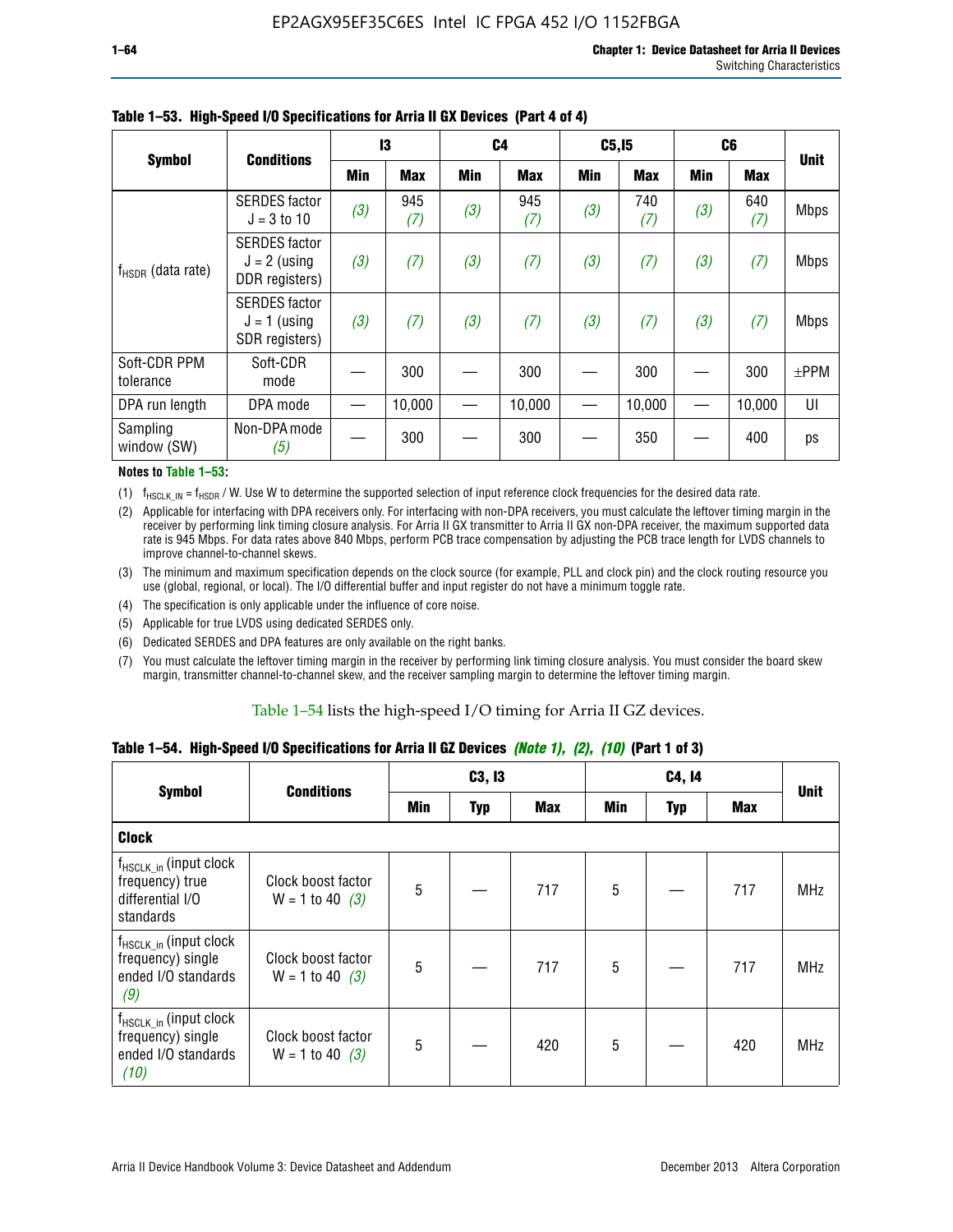|                                                                                                                    |                                                                                              |            | C3, I3     |            |            | C4, 14     |            |             |
|--------------------------------------------------------------------------------------------------------------------|----------------------------------------------------------------------------------------------|------------|------------|------------|------------|------------|------------|-------------|
| <b>Symbol</b>                                                                                                      | <b>Conditions</b>                                                                            | <b>Min</b> | <b>Typ</b> | <b>Max</b> | <b>Min</b> | <b>Typ</b> | <b>Max</b> | <b>Unit</b> |
| f <sub>HSCLK_OUT</sub> (output<br>clock frequency)                                                                 |                                                                                              | 5          |            | 717(7)     | 5          |            | 717(7)     | <b>MHz</b>  |
| <b>Transmitter</b>                                                                                                 |                                                                                              |            |            |            |            |            |            |             |
| $f_{HSDR}$ (true LVDS<br>output data rate)                                                                         | SERDES factor, $J = 3$<br>to 10<br>(using dedicated<br>SERDES) (8)                           | (4)        |            | 1250       | (4)        |            | 1250       | <b>Mbps</b> |
|                                                                                                                    | SERDES factor $J = 2$ ,<br>(using DDR registers)                                             | (4)        |            | (5)        | (4)        |            | (5)        | <b>Mbps</b> |
|                                                                                                                    | SERDES factor $J = 1$ ,<br>(uses an SDR<br>register)                                         | (4)        |            | (5)        | (4)        |            | (5)        | <b>Mbps</b> |
| f <sub>HSDR</sub> (emulated<br>LVDS_E_3R output<br>data rate) $(5)$                                                | SERDES factor $J = 4$                                                                        | (4)        |            | 1152       | (4)        |            | 800        | <b>Mbps</b> |
| $f_{\rm HSDR}$ (emulated<br>LVDS_E_1R output<br>data rate)                                                         | to 10                                                                                        | (4)        |            | 200        | (4)        |            | 200        | <b>Mbps</b> |
| $t_{x}$ Jitter                                                                                                     | Total jitter for data<br>rate, 600 Mbps to<br>1.6 Gbps                                       |            |            | 160        |            |            | 160        | ps          |
|                                                                                                                    | Total jitter for data<br>rate, $< 600$ Mbps                                                  |            |            | 0.1        |            |            | 0.1        | U           |
| $t_x$ Jitter - emulated<br>differential I/O<br>standards with three                                                | Total jitter for data<br>rate, 600 Mbps to<br>1.25 Gbps                                      |            |            | 300        |            |            | 325        | ps          |
| external output resistor<br>network                                                                                | Total jitter for data<br>rate $< 600$ Mbps                                                   |            |            | 0.2        |            |            | 0.25       | U           |
| $t_{x\text{-}}$ Jitter - emulated<br>differential I/O<br>standards with one<br>external output resistor<br>network |                                                                                              |            |            | 0.15       |            |            | 0.15       | U           |
| t <sub>DUTY</sub>                                                                                                  | TX output clock duty<br>cycle for both True<br>and emulated<br>differential I/O<br>standards | 45         | 50         | 55         | 45         | 50         | 55         | $\%$        |

## **Table 1–54. High-Speed I/O Specifications for Arria II GZ Devices** *(Note 1), (2), (10)* **(Part 2 of 3)**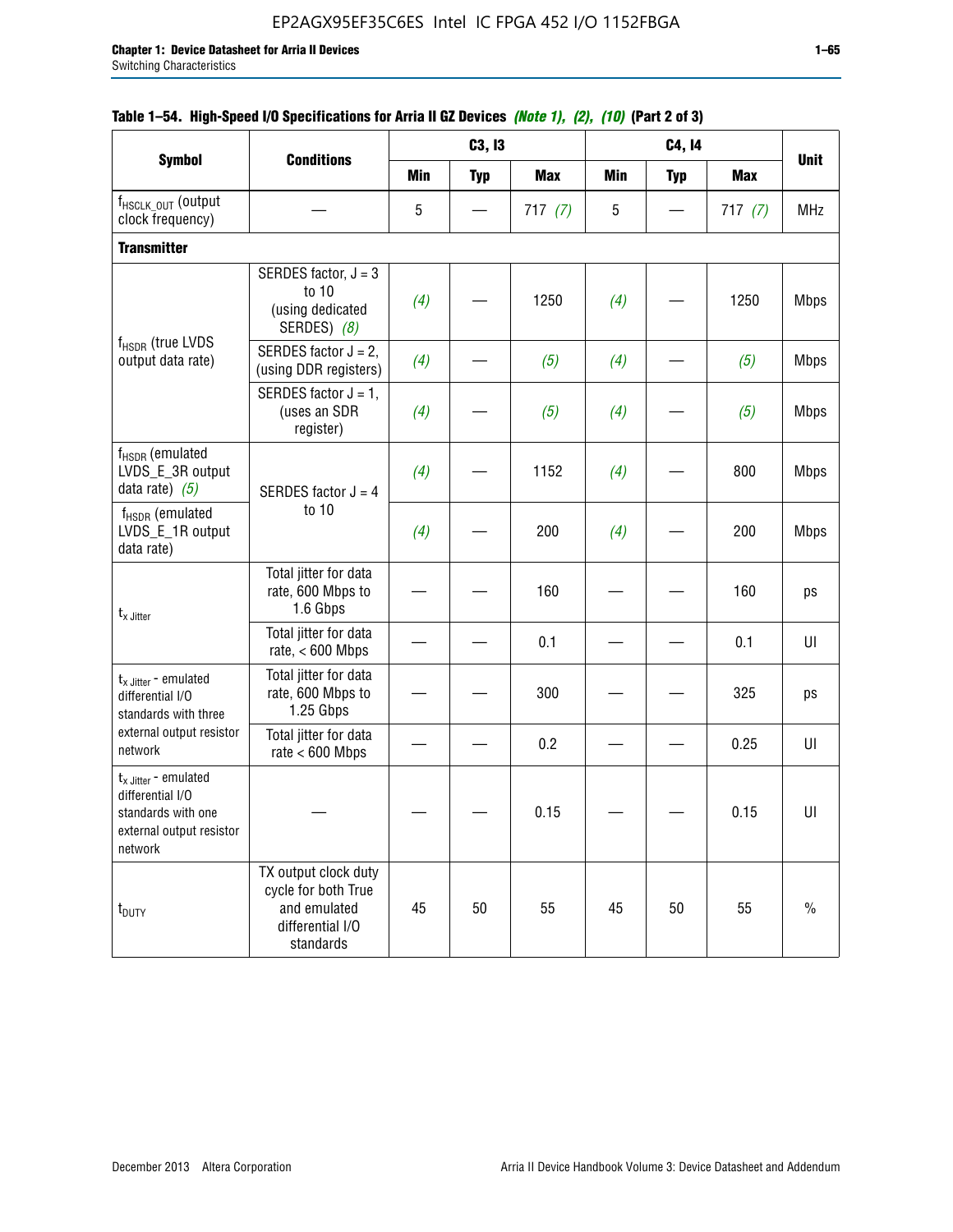|                                                                          |                                                                                                  |                          | C3, I3     |            |            | C4, 14                   |            | <b>Unit</b> |
|--------------------------------------------------------------------------|--------------------------------------------------------------------------------------------------|--------------------------|------------|------------|------------|--------------------------|------------|-------------|
| <b>Symbol</b>                                                            | <b>Conditions</b>                                                                                | <b>Min</b>               | <b>Typ</b> | <b>Max</b> | <b>Min</b> | <b>Typ</b>               | <b>Max</b> |             |
|                                                                          | True differential I/O<br>standards                                                               |                          |            | 200        |            |                          | 200        | ps          |
| t <sub>rise &amp;</sub> t <sub>rall</sub>                                | <b>Emulated differential</b><br>I/O standards with<br>three external output<br>resistor networks |                          |            | 250        |            |                          | 300        | ps          |
|                                                                          | <b>Emulated differential</b><br>I/O standards with<br>one external output<br>resistor            |                          |            | 500        |            |                          | 500        | ps          |
|                                                                          | <b>True LVDS</b>                                                                                 |                          |            | 100        |            |                          | 100        | ps          |
| <b>TCCS</b>                                                              | Emulated<br>LVDS_E_3R                                                                            |                          |            | 250        |            |                          | 250        | ps          |
| <b>Receiver</b>                                                          |                                                                                                  |                          |            |            |            |                          |            |             |
| True differential I/O<br>standards - f <sub>HSDRDPA</sub><br>(data rate) | <b>SERDES</b> factor<br>$J = 3$ to 10                                                            | 150                      |            | 1250       | 150        |                          | 1250       | <b>Mbps</b> |
|                                                                          | <b>SERDES</b> factor<br>$J = 3$ to 10                                                            | (4)                      |            | (6)        | (4)        |                          | (6)        | <b>Mbps</b> |
| f <sub>HSDR</sub> (data rate)                                            | SERDES factor $J = 2$ ,<br>uses DDR registers                                                    | (4)                      |            | (5)        | (4)        |                          | (5)        | <b>Mbps</b> |
|                                                                          | SERDES factor $J = 1$ ,<br>uses an SDR register                                                  | (4)                      |            | (5)        | (4)        |                          | (5)        | <b>Mbps</b> |
| DPA run length                                                           | DPA mode                                                                                         | $\overline{\phantom{0}}$ |            | 10000      |            | $\overline{\phantom{0}}$ | 10000      | UI          |
| Soft-CDR PPM<br>tolerance                                                | Soft-CDR mode                                                                                    |                          |            | 300        |            |                          | 300        | $±$ PPM     |
| Sampling Window<br>(SW)                                                  | Non-DPA mode                                                                                     |                          |            | 300        |            |                          | 300        | ps          |

### **Table 1–54. High-Speed I/O Specifications for Arria II GZ Devices** *(Note 1), (2), (10)* **(Part 3 of 3)**

#### **Notes to Table 1–54:**

(1) When  $J = 3$  to 10, use the SERDES block.

- (2) When  $J = 1$  or 2, bypass the SERDES block.
- (3) Clock Boost Factor (W) is the ratio between input data rate to the input clock rate.
- (4) The minimum specification depends on the clock source (for example, the PLL and clock pin) and the clock routing resource (global, regional, or local) that you use. The I/O differential buffer and input register do not have a minimum toggle rate.
- (5) You must calculate the leftover timing margin in the receiver by performing link timing closure analysis. You must consider the board skew margin, transmitter channel-to-channel skew, and receiver sampling margin to determine leftover timing margin.
- (6) You can estimate the achievable maximum data rate for non-DPA mode by performing link timing closure analysis. You must consider the board skew margin, transmitter delay margin, and the receiver sampling margin to determine the maximum data rate supported.
- (7) This is achieved by using the LVDS and DPA clock network.
- (8) If the receiver with DPA enabled and transmitter are using shared PLLs, the minimum data rate is 150 Mbps.
- (9) This only applies to DPA and soft-CDR modes.
- (10) This only applies to LVDS source synchronous mode.

Table 1–55 lists DPA lock time specifications for Arria II GX and GZ devices.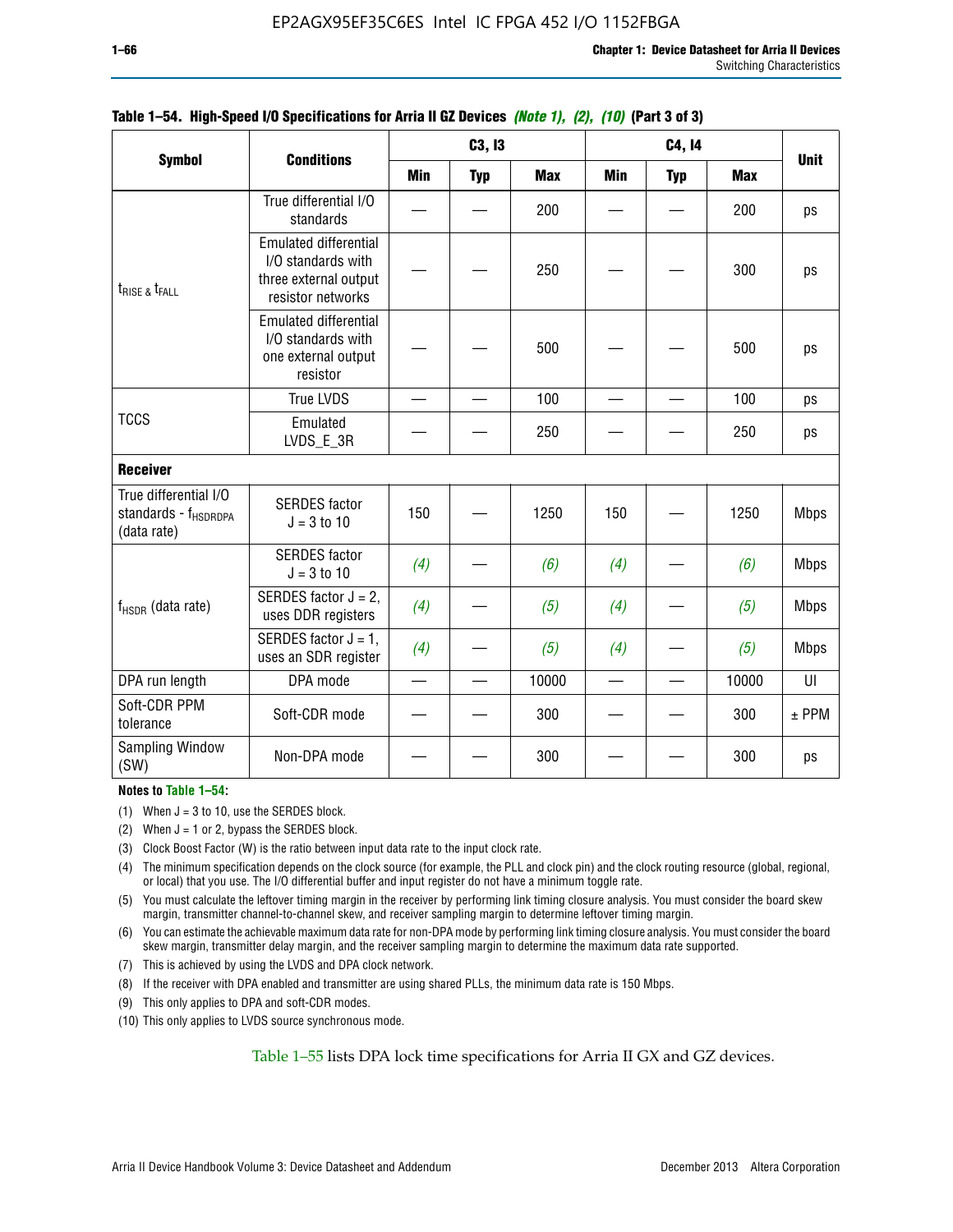| <b>Standard</b>      | <b>Training Pattern</b> | <b>Number of Data</b><br><b>Transitions in One</b><br><b>Repetition of the</b><br><b>Training Pattern</b> | Number of<br><b>Repetitions per</b><br>256 Data<br>Transitions (4) | <b>Maximum</b>       |
|----------------------|-------------------------|-----------------------------------------------------------------------------------------------------------|--------------------------------------------------------------------|----------------------|
| SPI-4                | 00000000001111111111    |                                                                                                           | 128                                                                | 640 data transitions |
| Parallel Rapid I/O   | 00001111                |                                                                                                           | 128                                                                | 640 data transitions |
|                      | 10010000                |                                                                                                           | 64                                                                 | 640 data transitions |
|                      | 10101010                |                                                                                                           | 32                                                                 | 640 data transitions |
| <b>Miscellaneous</b> | 01010101                |                                                                                                           | 32                                                                 | 640 data transitions |

| Table 1–55. DPA Lock Time Specifications for Arria II Devices (Note 1), (2), (3) |  |  |
|----------------------------------------------------------------------------------|--|--|
|----------------------------------------------------------------------------------|--|--|

**Notes to Table 1–55:**

- (1) The DPA lock time is for one channel.
- (2) One data transition is defined as a 0-to-1 or 1-to-0 transition.
- (3) The DPA lock time stated in the table applies to both commercial and industrial grade.
- (4) This is the number of repetitions for the stated training pattern to achieve the 256 data transitions.

Figure 1–5 shows the LVDS soft-CDR/DPA sinusoidal jitter tolerance specification for Arria II GZ devices at a data rate less than 1.25 Gbps and all the Arria II GX devices.

### **Figure 1–5. LVDS Soft-CDR/DPA Sinusoidal Jitter Tolerance Specification for All Arria II GX Devices and for Arria II GZ Devices at a Data Rate less than 1.25 Gbps**

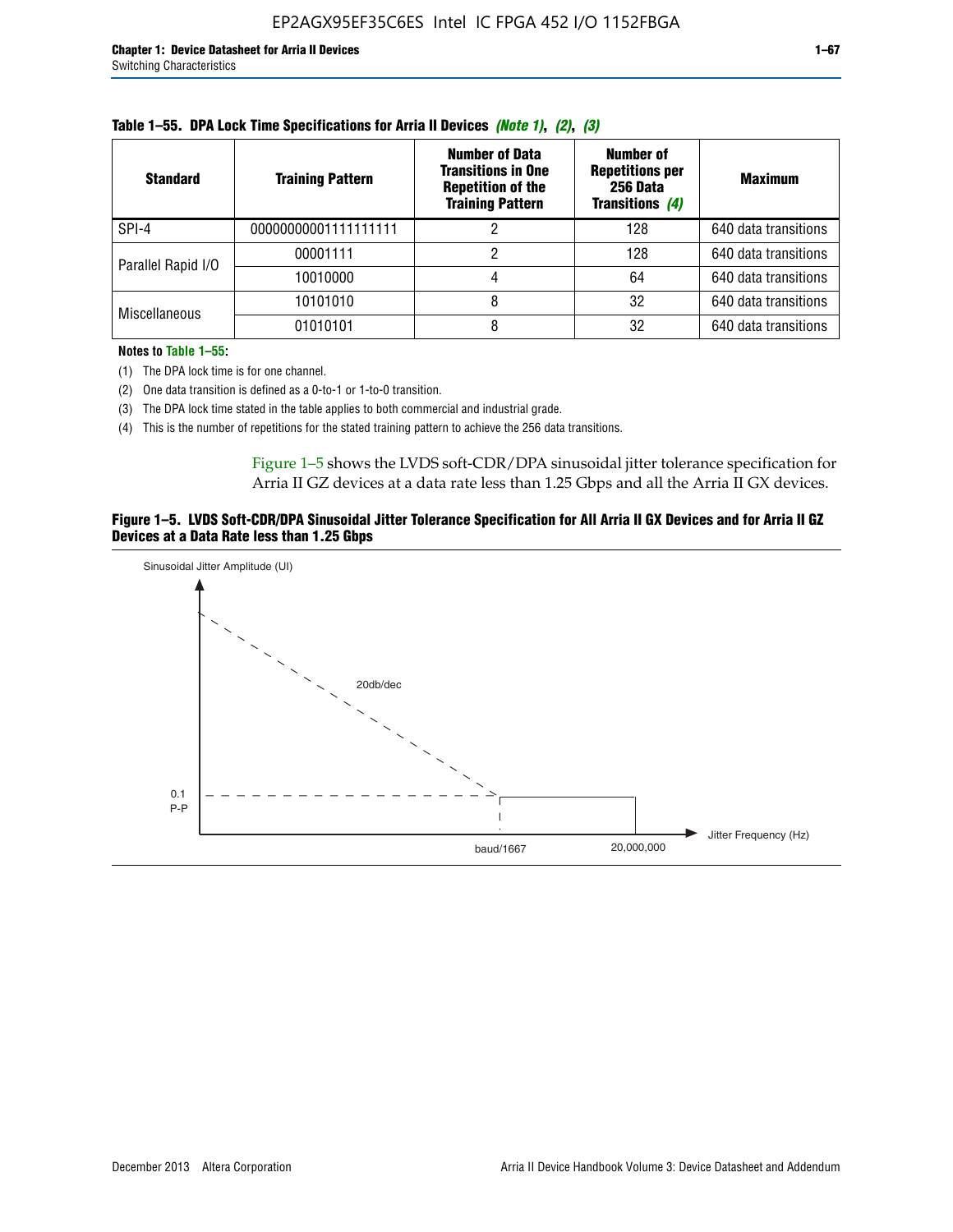Figure 1–6 shows the LVDS soft-CDR/DPA sinusoidal jitter tolerance specification for Arria II GZ devices at 1.25 Gbps data rate.





Table 1–56 lists the LVDS soft-CDR/DPA sinusoidal jitter tolerance specification for Arria II GZ devices at 1.25 Gbps data rate.

|                     | Table 1–56. LVDS Soft-CDR/DPA Sinusoidal Jitter Mask Values for Arria II GZ Devices at |  |  |
|---------------------|----------------------------------------------------------------------------------------|--|--|
| 1.25 Gbps Data Rate |                                                                                        |  |  |

| <b>Jitter Frequency (Hz)</b> | <b>Sinusoidal Jitter (UI)</b> |        |
|------------------------------|-------------------------------|--------|
| F1                           | 10,000                        | 25.000 |
| F <sub>2</sub>               | 17,565                        | 25.000 |
| F3                           | 1,493,000                     | 0.350  |
| F4                           | 50,000,000                    | 0.350  |

## **External Memory Interface Specifications**

For the maximum clock rate supported for Arria II GX and GZ device family, refer to the [External Memory Interface Spec Estimator](http://www.altera.com/technology/memory/estimator/mem-emif-index.html) page on the Altera website.

Table 1–57 lists the external memory interface specifications for Arria II GX devices.

**Table 1–57. External Memory Interface Specifications for Arria II GX Devices (Part 1 of 2)**

| <b>Frequency</b> |            | <b>Frequency Range (MHz)</b> | <b>Resolution</b> | <b>DQS Delay</b> | <b>Number of</b>   |                     |
|------------------|------------|------------------------------|-------------------|------------------|--------------------|---------------------|
| Mode             | C4         | <b>13, C5, 15</b>            | C6                | (°)              | <b>Buffer Mode</b> | <b>Delay Chains</b> |
| 0                | $90 - 140$ | 90-130                       | $90 - 110$        | 22.5             | Low                | 16                  |
|                  | 110-180    | 110-170                      | 110-150           | 30               | Low                | 12                  |
| 2                | 140-220    | 140-210                      | 140-180           | 36               | Low                | 10                  |
| 3                | 170-270    | 170-260                      | 170-220           | 45               | Low                | 8                   |
| 4                | 220-340    | 220-310                      | 220-270           | 30               | High               | 12                  |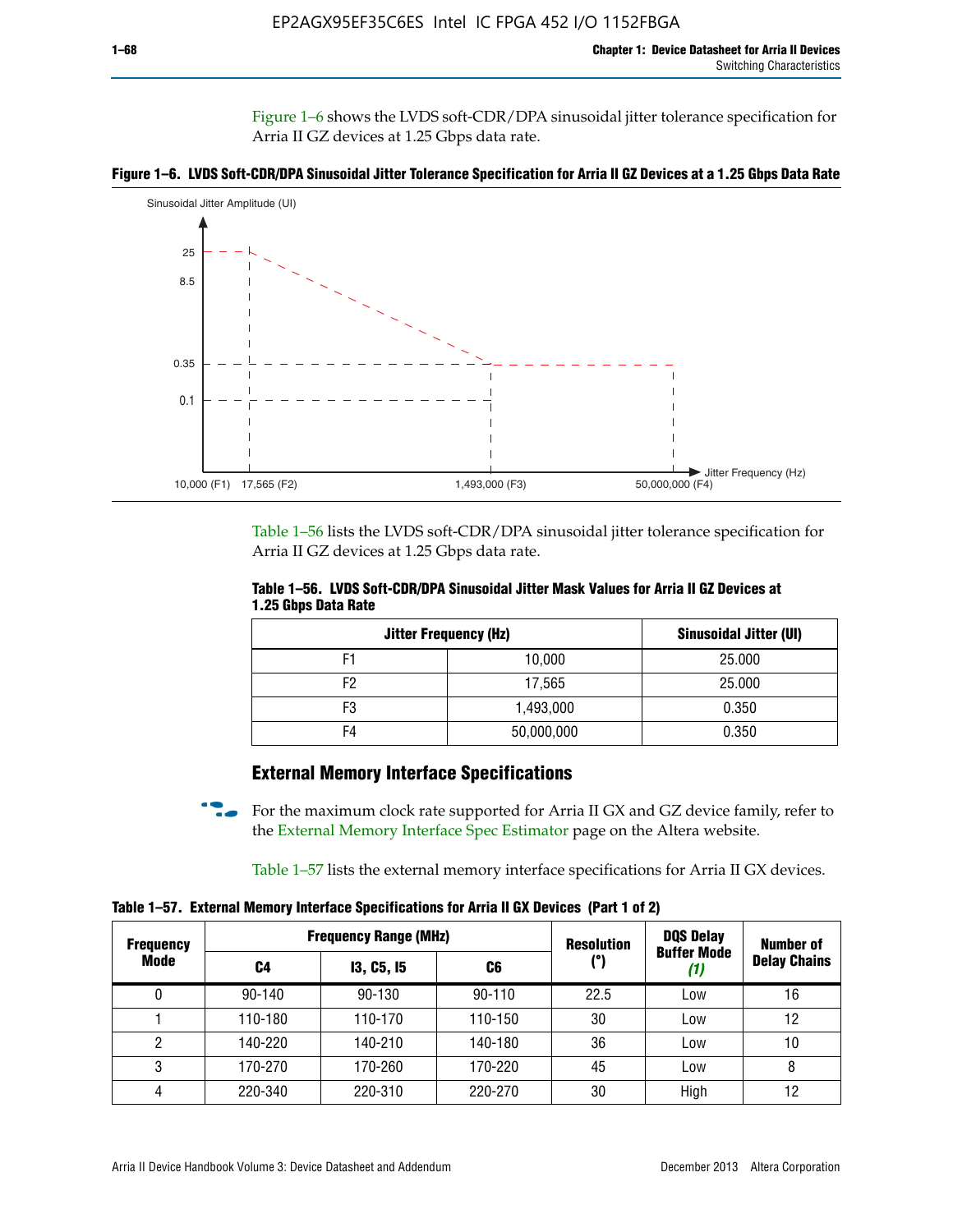| <b>Frequency</b> |         | <b>Frequency Range (MHz)</b> | <b>Resolution</b> | <b>DQS Delay</b><br><b>Buffer Mode</b> | <b>Number of</b> |                     |  |
|------------------|---------|------------------------------|-------------------|----------------------------------------|------------------|---------------------|--|
| Mode             | C4      | <b>13, C5, 15</b>            | C6                | (°)                                    | (1)              | <b>Delay Chains</b> |  |
|                  | 270-410 | 270-380                      | 270-320           | 36                                     | High             | 10                  |  |
|                  | 320-450 | 320-410                      | 320-370           | 45                                     | High             |                     |  |

**Note to Table 1–57:**

(1) Low indicates a 6-bit DQS delay setting; high indicates a 5-bit DQS delay setting.

Table 1–58 lists the DLL frequency range specifications for Arria II GZ devices.

### **Table 1–58. DLL Frequency Range Specifications for Arria II GZ Devices**

|                       | <b>Frequency Range (MHz)</b> |         |                              | <b>DQS Delay</b>   | <b>Number of</b>              |  |
|-----------------------|------------------------------|---------|------------------------------|--------------------|-------------------------------|--|
| <b>Frequency Mode</b> | -3                           | -4      | <b>Available Phase Shift</b> | <b>Buffer Mode</b> | <b>Delay</b><br><b>Chains</b> |  |
| 0                     | $90 - 130$                   | 90-120  | 22.5°, 45°, 67.5°, 90°       | Low                | 16                            |  |
|                       | 120-170                      | 120-160 | 30°, 60°, 90°, 120°          | Low                | 12                            |  |
| 2                     | 150-210                      | 150-200 | 36°, 72°, 108°, 144°         | Low                | 10                            |  |
| 3                     | 180-260                      | 180-240 | 45°, 90°, 135°, 180°         | Low                | 8                             |  |
| 4                     | 240-320                      | 240-290 | 30°, 60°, 90°, 120°          | High               | 12                            |  |
| 5                     | 290-380                      | 290-360 | 36°, 72°, 108°, 144°         | High               | 10                            |  |
| 6                     | 360-450                      | 360-450 | 45°, 90°, 135°, 180°         | High               | 8                             |  |
|                       | 470-630                      | 470-590 | 60°, 120°, 180°, 240°        | High               | 6                             |  |

### **Note to Table 1–58:**

(1) Low indicates a 6-bit DQS delay setting; high indicates a 5-bit DQS delay setting.

Table 1–59 lists the DQS phase offset delay per stage for Arria II GX devices.

|  | Table 1–59.  DQS Phase Offset Delay Per Setting for Arria II GX Devices <i>(Note 1), (2), (3)</i> |  |  |
|--|---------------------------------------------------------------------------------------------------|--|--|
|  |                                                                                                   |  |  |

| <b>Speed Grade</b> | Min  | Max  | <b>Unit</b> |
|--------------------|------|------|-------------|
| C4                 | ن. ا | 13.0 | ps          |
| 13, C5, I5         | 7.U  | 15.0 | ps          |
| C6                 | 8.5  | 18.0 | ps          |

**Notes to Table 1–59:**

(1) The valid settings for phase offset are -64 to +63 for frequency modes 0 to 3 and -32 to +31 for frequency modes 4 to 5.

(2) The typical value equals the average of the minimum and maximum values.

(3) The delay settings are linear.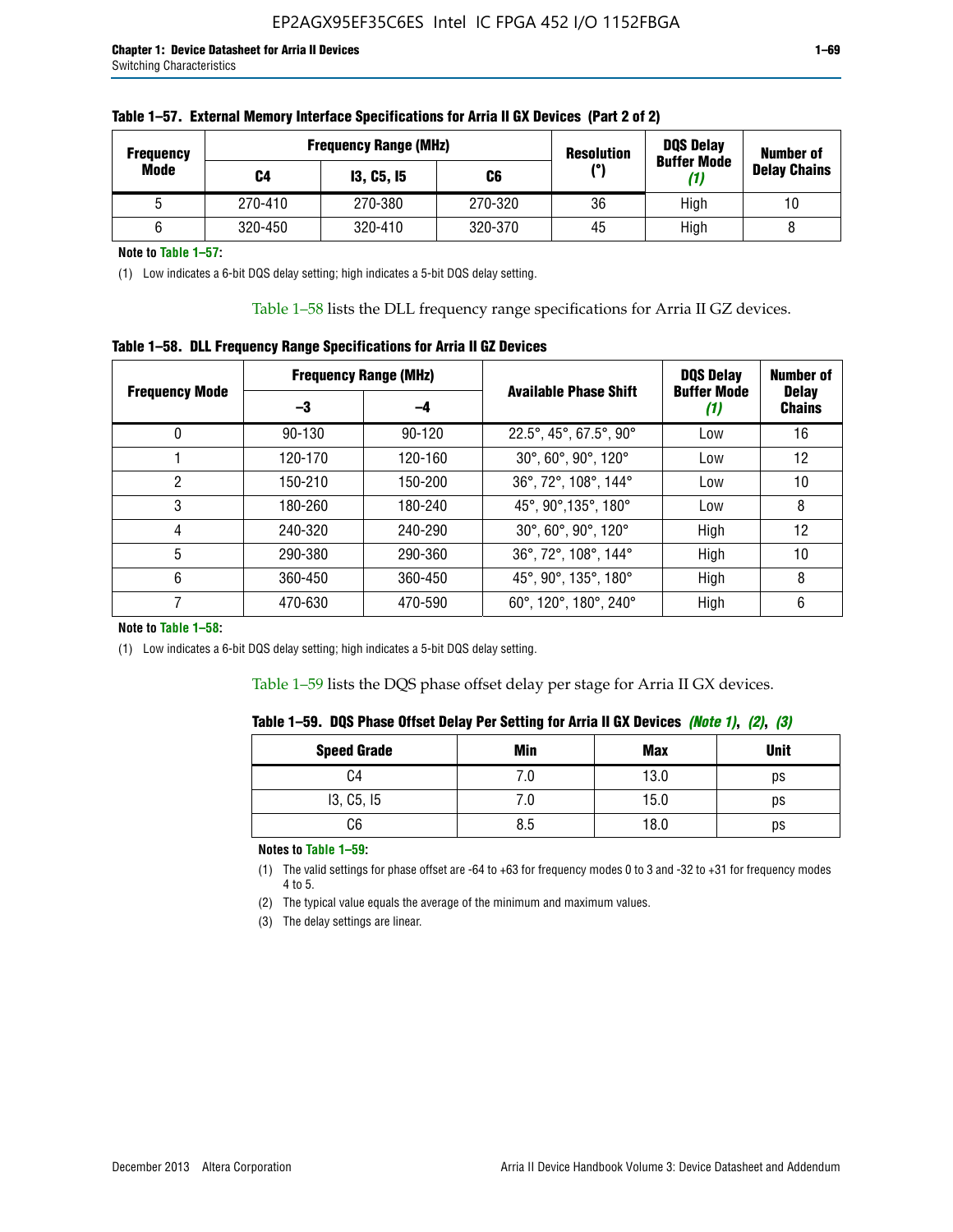Table 1–60 lists the DQS phase shift error for Arria II GX devices.

|                  | Table 1–60. DQS Phase Shift Error Specification for DLL-Delayed Clock ( $t_{\text{DOS PSERR}}$ ) for Arria II GX |  |
|------------------|------------------------------------------------------------------------------------------------------------------|--|
| Devices (Note 1) |                                                                                                                  |  |

| <b>Number of DQS Delay Buffer</b> | C4  | <b>13, C5, 15</b> | C6  | <b>Unit</b> |
|-----------------------------------|-----|-------------------|-----|-------------|
|                                   | 26  | 30                | 36  | ps          |
| າ                                 | 52  | 60                | 72  | ps          |
| 3                                 | 78  | 90                | 108 | ps          |
|                                   | 104 | 120               | 144 | ps          |

**Note to Table 1–60:**

(1) This error specification is the absolute maximum and minimum error. For example, skew on three DQS delay buffers in a C4 speed grade is  $\pm$  78 ps or  $\pm$  39 ps.

Table 1–61 lists the DQS phase shift error for Arria II GZ devices.

|                         |  |  | Table 1–61.DQS Phase Shift Error Specification for DLL-Delayed Clock (t <sub>oos PSERR</sub> ) for Arria II GZ |
|-------------------------|--|--|----------------------------------------------------------------------------------------------------------------|
| Devices <i>(Note 1)</i> |  |  |                                                                                                                |

| <b>Number of DQS Delay Buffer</b> | -3  |     | <b>Unit</b> |
|-----------------------------------|-----|-----|-------------|
|                                   | 28  | 30  | ps          |
|                                   | 56  | 60  | ps          |
| O                                 | 84  | 90  | ps          |
|                                   | 112 | 120 | ps          |

**Note to Table 1–61:**

(1) This error specification is the absolute maximum and minimum error. For example, skew on three DQS delay buffers in a 3 speed grade is  $\pm$  84 ps or  $\pm$  42 ps.

Table 1–62 lists the memory output clock jitter specifications for Arria II GX devices.

**Table 1–62. Memory Output Clock Jitter Specification for Arria II GX Devices** *(Note 1)***,** *(2)***,** *(3)*

| <b>Parameter</b>                | Clock          |                  | -4     |            | -5         |            | -6         |            | <b>Unit</b> |
|---------------------------------|----------------|------------------|--------|------------|------------|------------|------------|------------|-------------|
|                                 | <b>Network</b> | Symbol           | Min    | <b>Max</b> | <b>Min</b> | <b>Max</b> | <b>Min</b> | <b>Max</b> |             |
| Clock period jitter             | Global         | $L$ JIT(per)     | $-100$ | 100        | $-125$     | 125        | $-125$     | 125        | ps          |
| Cycle-to-cycle period<br>jitter | Global         | $L$ JIT $(cc)$   | $-200$ | 200        | $-250$     | 250        | $-250$     | 250        | ps          |
| Duty cycle jitter               | Global         | $L$ JIT $(duty)$ | $-100$ | 100        | $-125$     | 125        | $-125$     | 125        | ps          |

**Notes to Table 1–62:**

(1) The memory output clock jitter measurements are for 200 consecutive clock cycles, as specified in the JEDEC DDR2/DDR3 SDRAM standard.

(2) The clock jitter specification applies to memory output clock pins generated using DDIO circuits clocked by a PLL output routed on a global clock network.

(3) The memory output clock jitter stated in Table  $1-62$  is applicable when an input jitter of 30 ps is applied.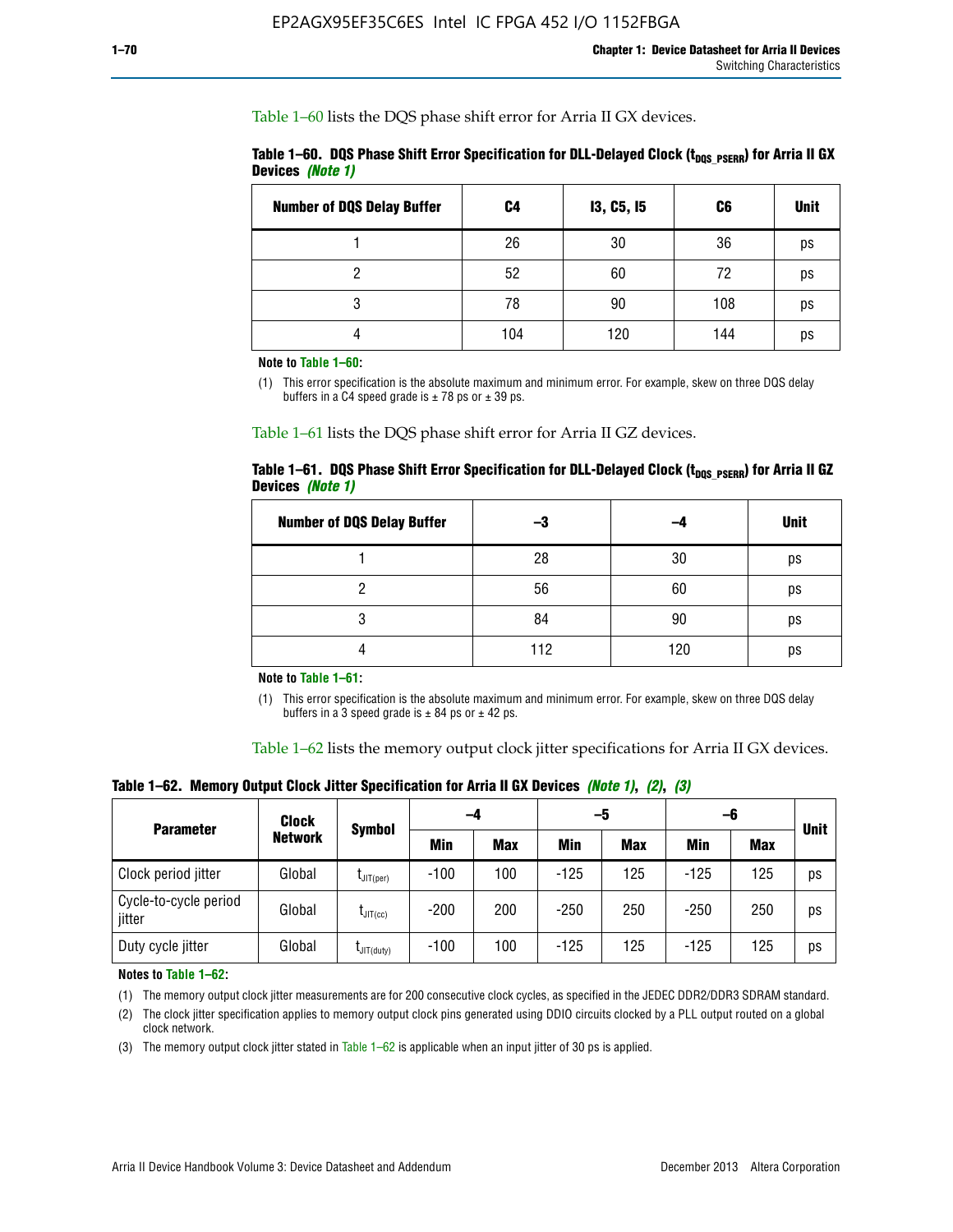Table 1–63 lists the memory output clock jitter specifications for Arria II GZ devices.

|                              | Clock          | <b>Symbol</b>                    |         | -3         | -4      |            |             |
|------------------------------|----------------|----------------------------------|---------|------------|---------|------------|-------------|
| <b>Parameter</b>             | <b>Network</b> |                                  | Min     | <b>Max</b> | Min     | <b>Max</b> | <b>Unit</b> |
| Clock period jitter          | Regional       | $\mathsf{I}_{\mathsf{JIT}(per)}$ | -55     | 55         | $-55$   | 55         | ps          |
| Cycle-to-cycle period jitter | Regional       | $t_{\text{JIT(cc)}}$             | $-110$  | 110        | $-110$  | 110        | ps          |
| Duty cycle jitter            | Regional       | $t_{\text{JIT(duty)}}$           | $-82.5$ | 82.5       | $-82.5$ | 82.5       | ps          |
| Clock period jitter          | Global         | $L_{\text{JIT(per)}}$            | $-82.5$ | 82.5       | $-82.5$ | 82.5       | ps          |
| Cycle-to-cycle period jitter | Global         | $I_{\text{JIT(cc)}}$             | $-165$  | 165        | $-165$  | 165        | ps          |
| Duty cycle jitter            | Global         | $t_{\text{JIT(duty)}}$           | -90     | 90         | -90     | 90         | ps          |

**Table 1–63. Memory Output Clock Jitter Specification for Arria II GZ Devices** *(Note 1)***,** *(2)***,** *(3)*

**Notes to Table 1–63:**

(1) The memory output clock jitter measurements are for 200 consecutive clock cycles, as specified in the JEDEC DDR2/DDR3 SDRAM standard.

(2) The clock jitter specification applies to memory output clock pins generated using differential signal-splitter and DDIO circuits clocked by a PLL output routed on a regional or global clock network as specified. Altera recommends using regional clock networks whenever possible.

(3) The memory output clock jitter stated in Table 1–63 is applicable when an input jitter of 30 ps is applied.

# **Duty Cycle Distortion (DCD) Specifications**

Table 1–64 lists the worst-case DCD specifications for Arria II GX devices.

| Table 1–64.  Duty Cycle Distortion on I/O Pins for Arria II GX Devices <i>(Note 1)</i> |  |  |
|----------------------------------------------------------------------------------------|--|--|
|----------------------------------------------------------------------------------------|--|--|

| <b>Symbol</b>     | C4  |            | <b>13, C5, 15</b> |            | C6  |            | <b>Unit</b>   |  |
|-------------------|-----|------------|-------------------|------------|-----|------------|---------------|--|
|                   | Min | <b>Max</b> | Min               | <b>Max</b> | Min | <b>Max</b> |               |  |
| Output Duty Cycle | 45  | 55         | 45                | 55         | 45  | 55         | $\frac{0}{0}$ |  |

**Note to Table 1–64:**

(1) The DCD specification applies to clock outputs from the PLL, global clock tree, IOE driving dedicated, and general purpose I/O pins.

Table 1–65 lists the worst-case DCD specifications for Arria II GZ devices.

**Table 1–65. Duty Cycle Distortion on I/O Pins for Arria II GZ Devices** *(Note 1)*

| <b>Symbol</b>            |     | C3, I3     | C4, 14 | <b>Unit</b> |      |  |
|--------------------------|-----|------------|--------|-------------|------|--|
|                          | Min | <b>Max</b> | Min    | <b>Max</b>  |      |  |
| <b>Output Duty Cycle</b> | 45  | 55         | 45     | 55          | $\%$ |  |

**Note to Table 1–65:**

(1) The DCD specification applies to clock outputs from the PLL, global clock tree, IOE driving dedicated, and general purpose I/O pins.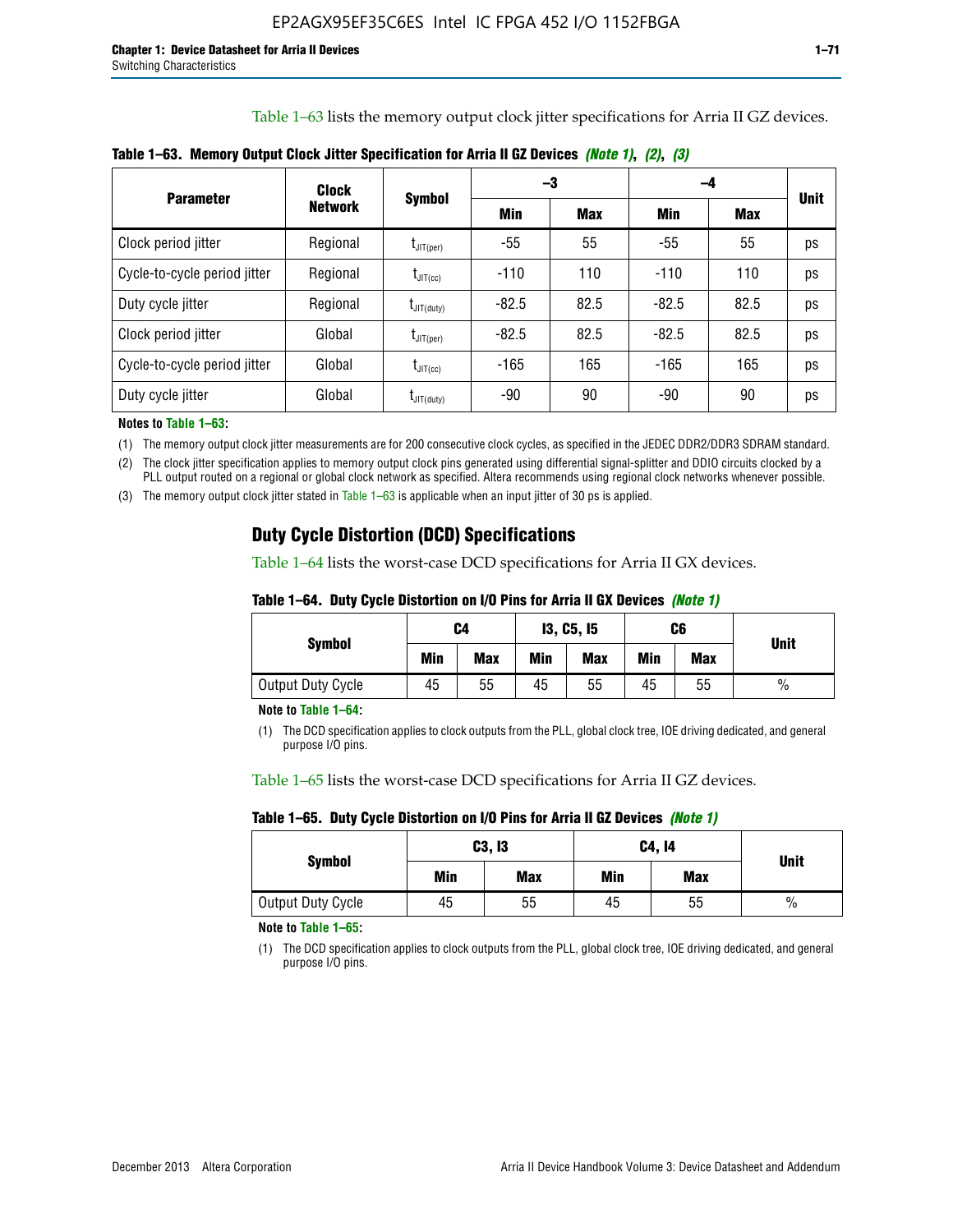### **IOE Programmable Delay**

Table 1–66 lists the delay associated with each supported IOE programmable delay chain for Arria II GX devices.

| Table 1–66. IOE Programmable Delay for Arria II GX Devices |
|------------------------------------------------------------|
|------------------------------------------------------------|

|                                                   | <b>Available</b><br><b>Settings</b><br>(1) | <b>Minimum</b><br><b>Offset</b><br>(2) | <b>Maximum Offset</b> |                |                   |       |                |       |             |                |    |
|---------------------------------------------------|--------------------------------------------|----------------------------------------|-----------------------|----------------|-------------------|-------|----------------|-------|-------------|----------------|----|
| <b>Parameter</b>                                  |                                            |                                        | <b>Fast Model</b>     |                | <b>Slow Model</b> |       |                |       | <b>Unit</b> |                |    |
|                                                   |                                            |                                        | 13                    | C <sub>4</sub> | 15                | 13    | C <sub>4</sub> | C5    | 15          | C <sub>6</sub> |    |
| Output<br>enable pin<br>delay                     | 7                                          | $\mathbf 0$                            | 0.413                 | 0.442          | 0.413             | 0.814 | 0.713          | 0.796 | 0.801       | 0.873          | ns |
| Delay from<br>output<br>register to<br>output pin | 7                                          | $\mathbf 0$                            | 0.339                 | 0.362          | 0.339             | 0.671 | 0.585          | 0.654 | 0.661       | 0.722          | ns |
| Input delay<br>from pin to<br>internal cell       | 52                                         | $\mathbf{0}$                           | 1.494                 | 1.607          | 1.494             | 2.895 | 2.520          | 2.733 | 2.775       | 2.944          | ns |
| Input delay<br>from pin to<br>input register      | 52                                         | $\mathbf{0}$                           | 1.493                 | 1.607          | 1.493             | 2.896 | 2.503          | 2.732 | 2.774       | 2.944          | ns |
| DQS bus to<br>input register<br>delay             | 4                                          | $\mathbf 0$                            | 0.074                 | 0.076          | 0.074             | 0.140 | 0.124          | 0.147 | 0.147       | 0.167          | ns |

**Notes to Table 1–66:**

(1) The available setting for every delay chain starts with zero and ends with the specified maximum number of settings.

(2) The minimum offset represented in the table does not include intrinsic delay.

**Table 1–67. IOE Programmable Delay for Arria II GZ Devices**

|                                                                     | <b>Available</b> |                   | <b>Maximum Offset</b> |                   |       |       |       |             |    |
|---------------------------------------------------------------------|------------------|-------------------|-----------------------|-------------------|-------|-------|-------|-------------|----|
| <b>Minimum</b><br><b>Settings</b><br><b>Parameter</b><br>Offset (2) |                  | <b>Fast Model</b> |                       | <b>Slow Model</b> |       |       |       | <b>Unit</b> |    |
|                                                                     | (1)              |                   | <b>Industrial</b>     | <b>Commercial</b> | C3    | 13    | C4    | 14          |    |
| D1                                                                  | 15               | 0                 | 0.462                 | 0.505             | 0.795 | 0.801 | 0.857 | 0.864       | ns |
| D <sub>2</sub>                                                      | 7                | 0                 | 0.234                 | 0.232             | 0.372 | 0.371 | 0.407 | 0.405       | ns |
| D <sub>3</sub>                                                      | 7                | 0                 | 1.700                 | 1.769             | 2.927 | 2.948 | 3.157 | 3.178       | ns |
| D4                                                                  | 15               | 0                 | 0.508                 | 0.554             | 0.882 | 0.889 | 0.952 | 0.959       | ns |
| D <sub>5</sub>                                                      | 15               | 0                 | 0.472                 | 0.500             | 0.799 | 0.817 | 0.875 | 0.882       | ns |
| D <sub>6</sub>                                                      | 6                | 0                 | 0.186                 | 0.195             | 0.319 | 0.321 | 0.345 | 0.347       | ns |

#### **Notes to Table 1–67:**

(1) You can set this value in the Quartus II software by selecting **D1**, **D2**, **D3**, **D4**, **D5**, and **D6** in the **Assignment Name** column.

(2) Minimum offset does not include the intrinsic delay.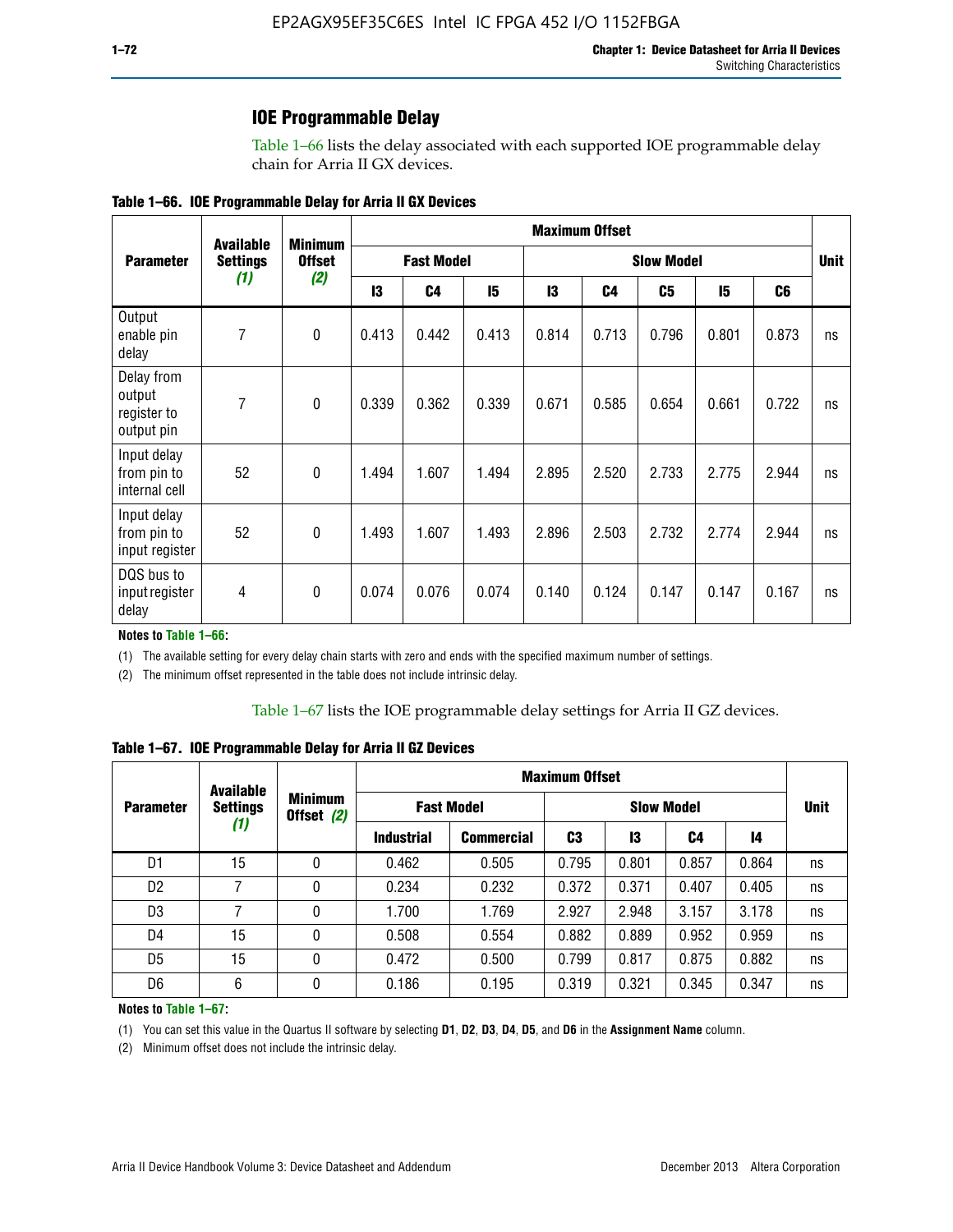## **I/O Timing**

Altera offers two ways to determine I/O timing:

- Using the Microsoft Excel-based I/O Timing.
- Using the Quartus II Timing Analyzer.

The Microsoft Excel-based I/O Timing provides pin timing performance for each device density and speed grade. The data is typically used prior to designing the FPGA to get an estimate of the timing budget as part of the link timing analysis. The Quartus II timing analyzer provides a more accurate and precise I/O timing data based on the specifics of the design after place-and-route is complete.

**f The Microsoft Excel-based I/O Timing spreadsheet is downloadable from the** [Literature: Arria II Devices](http://www.altera.com/literature/lit-arria-ii-gx.jsp) web page.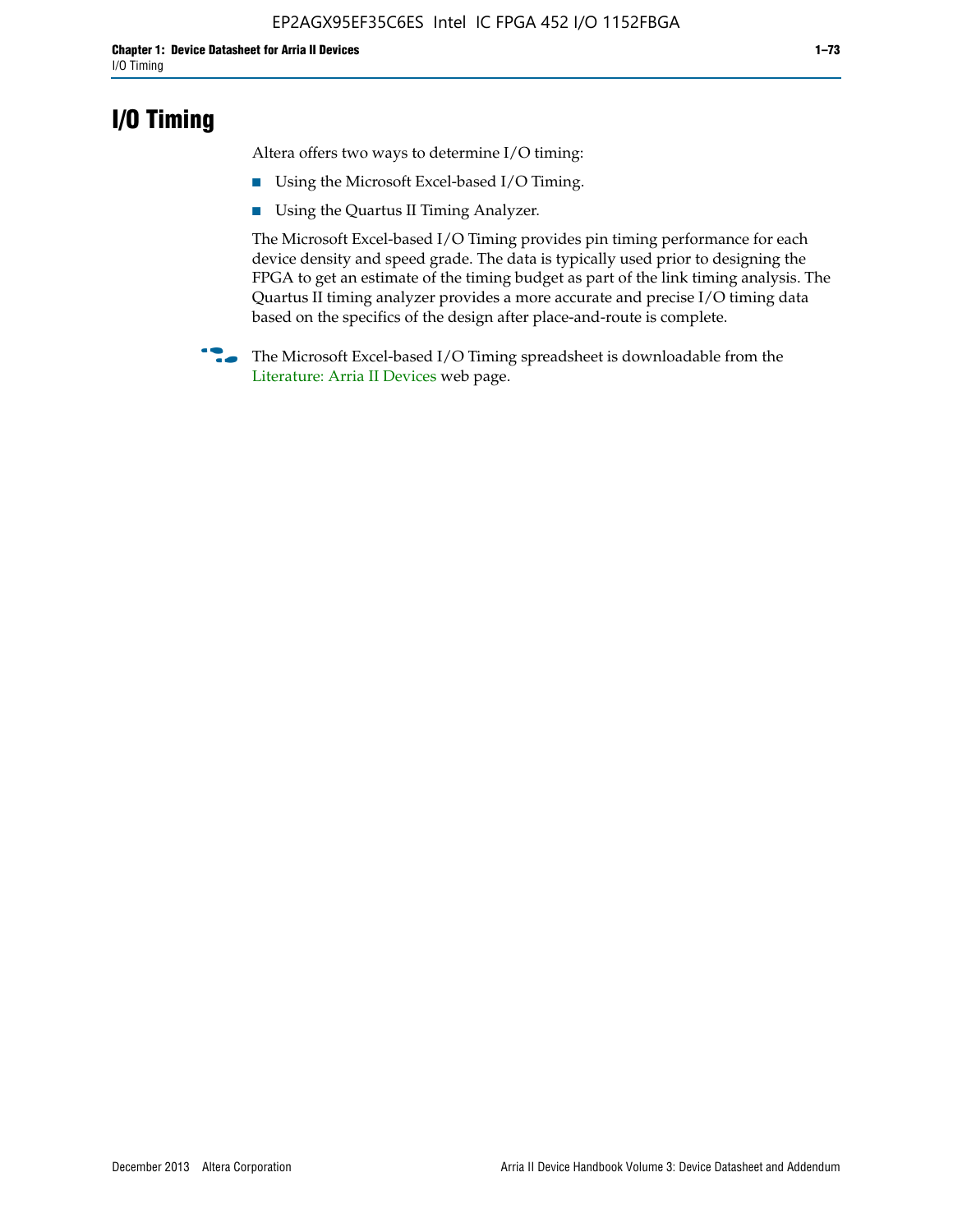# **Glossary**

Table 1–68 lists the glossary for this chapter.

**Table 1–68. Glossary (Part 1 of 4)**

| <b>Letter</b>       | <b>Subject</b>                       | <b>Definitions</b>                                                                                                                         |
|---------------------|--------------------------------------|--------------------------------------------------------------------------------------------------------------------------------------------|
| А,<br>В,<br>C,<br>D |                                      | Receiver Input Waveforms<br>Single-Ended Waveform<br>Positive Channel (p) = $V_{\text{IH}}$<br>$V_{ID}$<br>Negative Channel (n) = $V_{IL}$ |
|                     |                                      | $V_{CM}$<br>Ground<br><b>Differential Waveform</b>                                                                                         |
|                     | Differential I/O<br><b>Standards</b> | $V_{ID}$<br>$-p - n = 0 V$<br>$\rm V_{ID}$<br>Transmitter Output Waveforms                                                                 |
|                     |                                      | Single-Ended Waveform<br>Positive Channel (p) = $V_{OH}$<br>$V_{OD}$<br>Negative Channel (n) = $V_{OL}$<br>$V_{CM}$<br>Ground              |
|                     |                                      | <b>Differential Waveform</b><br>$V_{OD}$<br>$p - n = 0 V$<br>$V_{OD}$                                                                      |
|                     | $f_{\rm HSCLK}$                      | Left/Right PLL input clock frequency.                                                                                                      |
| Ε,<br>F             | f <sub>HSDR</sub>                    | High-speed I/O block: Maximum/minimum LVDS data transfer rate<br>$(f_{HSDR} = 1/TUI)$ , non-DPA.                                           |
|                     | f <sub>HSDRDPA</sub>                 | High-speed I/O block: Maximum/minimum LVDS data transfer rate<br>$(f_{HSDRDPA} = 1/TUI)$ , DPA.                                            |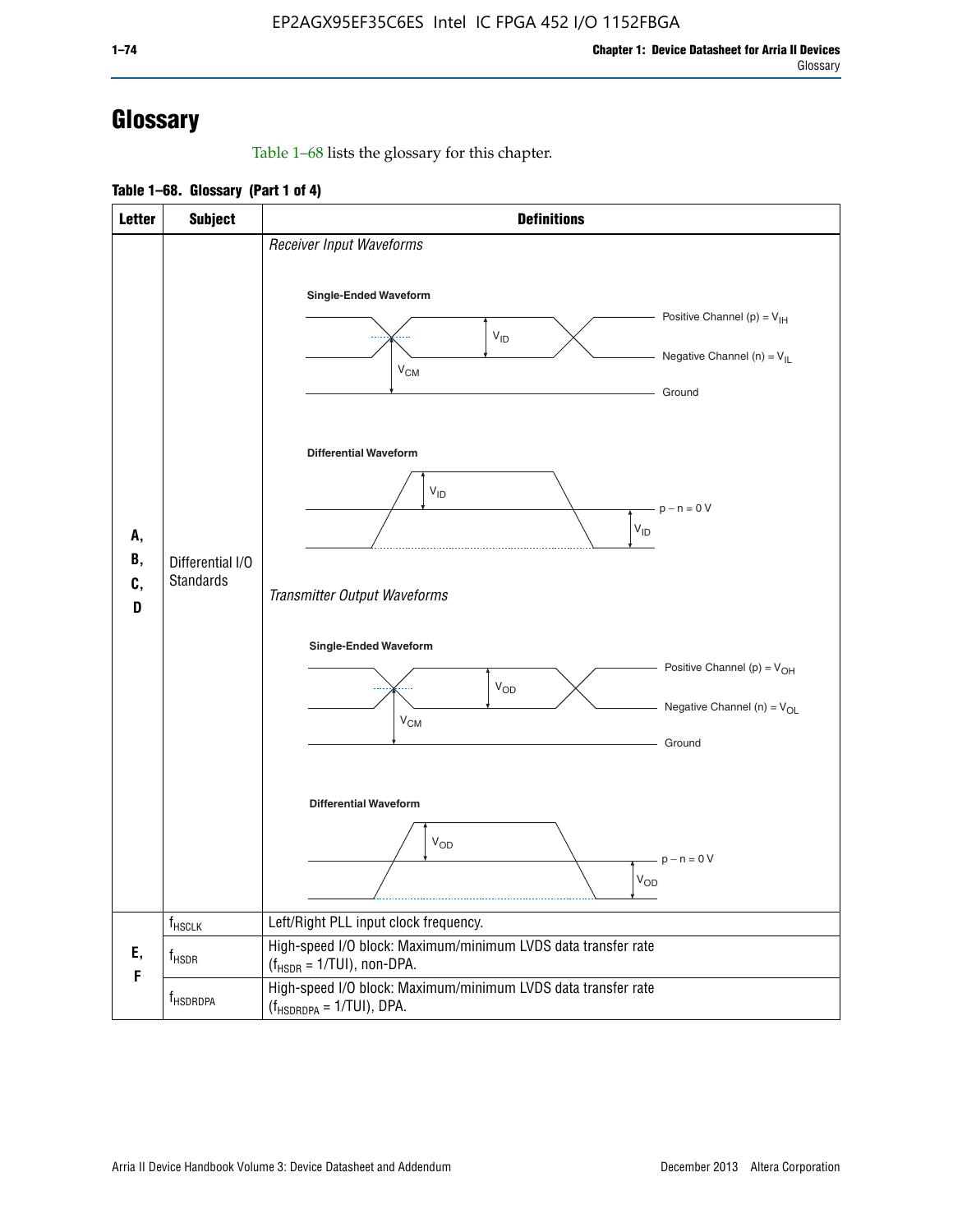## EP2AGX95EF35C6ES Intel IC FPGA 452 I/O 1152FBGA

### **Table 1–68. Glossary (Part 2 of 4)**

| <b>Letter</b>                   | <b>Subject</b>                | <b>Definitions</b>                                                                                                                                                                                                                                                                                                                                                                                                                                                                  |  |
|---------------------------------|-------------------------------|-------------------------------------------------------------------------------------------------------------------------------------------------------------------------------------------------------------------------------------------------------------------------------------------------------------------------------------------------------------------------------------------------------------------------------------------------------------------------------------|--|
|                                 | J                             | High-speed I/O block: Deserialization factor (width of parallel data bus).                                                                                                                                                                                                                                                                                                                                                                                                          |  |
| G,<br>Н,<br>Ι,<br>J             | JTAG Timing<br>Specifications | JTAG Timing Specifications:<br><b>TMS</b><br>TDI<br>$t_{\rm JCP}$<br>t <sub>JCH</sub> → ← t <sub>JCL</sub><br>- t <sub>JPH</sub><br>t <sub>JPSU</sub><br><b>TCK</b><br>→ t <sub>JPXZ</sub><br>t <sub>JPZX</sub><br>$t_{\text{JPCO}}$<br><b>TDO</b>                                                                                                                                                                                                                                  |  |
| Κ,<br>L,<br>M,<br>N,<br>0,<br>P | PLL<br>Specifications         | PLL Specification parameters:<br>Diagram of PLL Specifications (1)<br><b>CLKOUT Pins</b><br>Switchover<br>fout_ext<br>CLK<br>TINPFD<br>N<br>f <sub>vco</sub> /K<br><b>GCLK</b><br>LF<br>foun<br>PFD<br>CP<br>VCO<br>κ<br>punter<br>Core Clock<br>CO.C9<br>(2)<br><b>RCLK</b><br>Key<br>External Feedback<br>Reconfigurable in User Mode<br>Notes:<br>CoreClock can only be fed by dedicated clock input pins or PLL outputs.<br>(1)<br>This is the VCO post-scale counter K.<br>(2) |  |
| Q,<br>$\mathsf R$               | $R_L$                         | Receiver differential input discrete resistor (external to the Arria II device).                                                                                                                                                                                                                                                                                                                                                                                                    |  |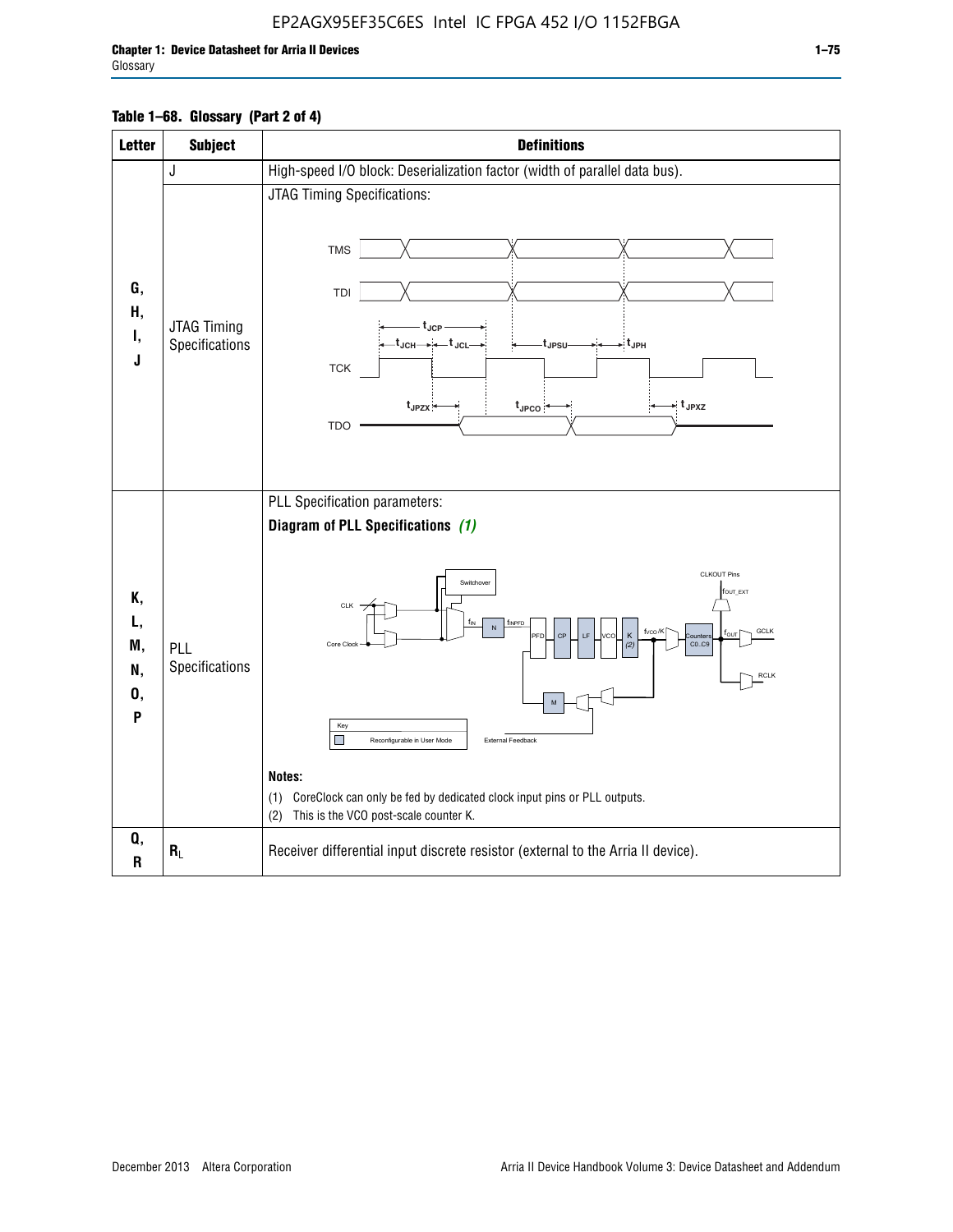### EP2AGX95EF35C6ES Intel IC FPGA 452 I/O 1152FBGA

#### Glossary

|  | Table 1–68. Glossary (Part 3 of 4) |
|--|------------------------------------|
|  |                                    |

| <b>Letter</b> | <b>Subject</b>                                        | <b>Definitions</b>                                                                                                                                                                                                                                                                                                                                                                                                                                                                                                                                                                                                                                                                                                                                                                                                                                                                                  |  |  |  |  |
|---------------|-------------------------------------------------------|-----------------------------------------------------------------------------------------------------------------------------------------------------------------------------------------------------------------------------------------------------------------------------------------------------------------------------------------------------------------------------------------------------------------------------------------------------------------------------------------------------------------------------------------------------------------------------------------------------------------------------------------------------------------------------------------------------------------------------------------------------------------------------------------------------------------------------------------------------------------------------------------------------|--|--|--|--|
|               |                                                       | The period of time during which the data must be valid in order to capture it correctly. The setup<br>and hold times determine the ideal strobe position within the sampling window:<br><b>Timing Diagram</b>                                                                                                                                                                                                                                                                                                                                                                                                                                                                                                                                                                                                                                                                                       |  |  |  |  |
|               | SW (sampling<br>window)                               | <b>Bit Time</b>                                                                                                                                                                                                                                                                                                                                                                                                                                                                                                                                                                                                                                                                                                                                                                                                                                                                                     |  |  |  |  |
|               |                                                       | Sampling Window<br><b>RSKM</b><br>0.5 x TCCS<br><b>RSKM</b><br>0.5 x TCCS<br>(SW)                                                                                                                                                                                                                                                                                                                                                                                                                                                                                                                                                                                                                                                                                                                                                                                                                   |  |  |  |  |
| S             | Single-ended<br>Voltage<br>Referenced I/O<br>Standard | The JEDEC standard for SSTL and HSTL I/O standards define both the AC and DC input signal<br>values. The AC values indicate the voltage levels at which the receiver must meet its timing<br>specifications. The DC values indicate the voltage levels at which the final logic state of the<br>receiver is unambiguously defined. After the receiver input has crossed the AC value, the receiver<br>changes to the new logic state.<br>The new logic state is then maintained as long as the input stays beyond the AC threshold. This<br>approach is intended to provide predictable receiver timing in the presence of input waveform<br>ringing:<br>Single-Ended Voltage Referenced I/O Standard<br>$V_{\text{CCIO}}$<br>----------------------------<br>$V_{OH}$<br>$V_{H(AC)}$<br>$V_{IH(DC)}$<br>V <sub>REF</sub><br>$V_{IL(DC)}$<br>$V^{\bullet\bullet\bullet}_{\mathsf{IL}(\mathsf{AC})}$ |  |  |  |  |
|               |                                                       | $V_{O1}$<br>$V_{ss}$                                                                                                                                                                                                                                                                                                                                                                                                                                                                                                                                                                                                                                                                                                                                                                                                                                                                                |  |  |  |  |
|               | $t_{\rm C}$                                           | High-speed receiver and transmitter input and output clock period.                                                                                                                                                                                                                                                                                                                                                                                                                                                                                                                                                                                                                                                                                                                                                                                                                                  |  |  |  |  |
|               | <b>TCCS</b><br>(channel-to-<br>channel-<br>skew)      | The timing difference between the fastest and slowest output edges, including $t_{c0}$ variation and<br>clock skew, across channels driven by the same PLL. The clock is included in the TCCS<br>measurement (refer to the Timing Diagram figure under S in this table).                                                                                                                                                                                                                                                                                                                                                                                                                                                                                                                                                                                                                            |  |  |  |  |
| $\mathbf{T}$  | $t_{\text{DUTY}}$                                     | High-speed I/O block: Duty cycle on the high-speed transmitter output clock.<br><b>Timing Unit Interval (TUI)</b><br>The timing budget allowed for skew, propagation delays, and data sampling window.                                                                                                                                                                                                                                                                                                                                                                                                                                                                                                                                                                                                                                                                                              |  |  |  |  |
|               |                                                       | (TUI = $1/($ Receiver Input Clock Frequency Multiplication Factor) = $t_c/w$ )<br>Signal high-to-low transition time (80-20%)                                                                                                                                                                                                                                                                                                                                                                                                                                                                                                                                                                                                                                                                                                                                                                       |  |  |  |  |
|               | $t_{\text{FALL}}$<br>$t_{\text{INCCJ}}$               | Cycle-to-cycle jitter tolerance on the PLL clock input.                                                                                                                                                                                                                                                                                                                                                                                                                                                                                                                                                                                                                                                                                                                                                                                                                                             |  |  |  |  |
|               | $t_{\text{OUTPJ\_10}}$                                | Period jitter on the general purpose I/O driven by a PLL.                                                                                                                                                                                                                                                                                                                                                                                                                                                                                                                                                                                                                                                                                                                                                                                                                                           |  |  |  |  |
|               | t <sub>outpj_dc</sub>                                 | Period jitter on the dedicated clock output driven by a PLL.                                                                                                                                                                                                                                                                                                                                                                                                                                                                                                                                                                                                                                                                                                                                                                                                                                        |  |  |  |  |
|               | $t_{RISE}$                                            | Signal low-to-high transition time (20-80%).                                                                                                                                                                                                                                                                                                                                                                                                                                                                                                                                                                                                                                                                                                                                                                                                                                                        |  |  |  |  |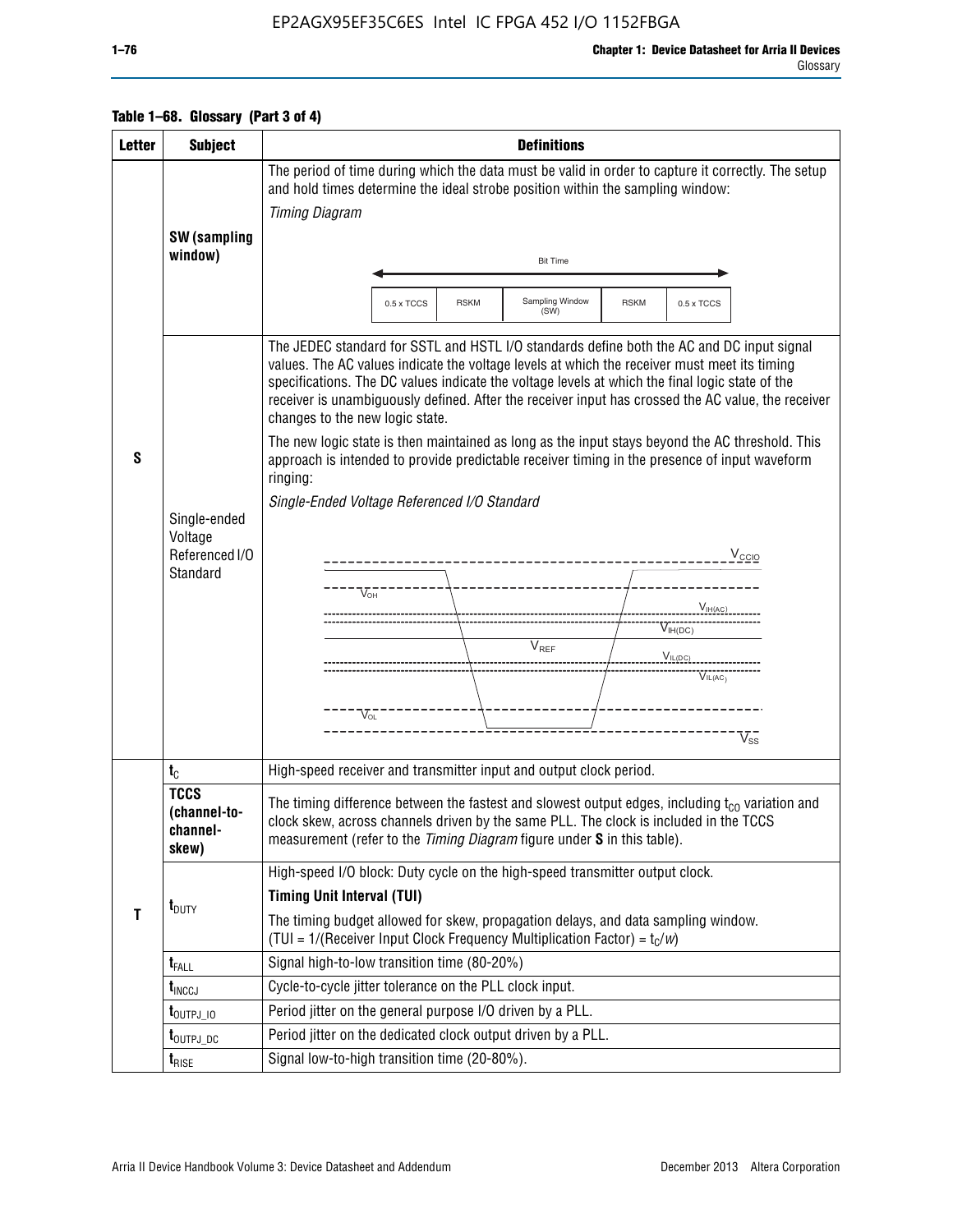### **Table 1–68. Glossary (Part 4 of 4)**

| <b>Letter</b> | <b>Subject</b>            | <b>Definitions</b>                                                                                                                                                   |
|---------------|---------------------------|----------------------------------------------------------------------------------------------------------------------------------------------------------------------|
|               | $V_{CM(DC)}$              | DC common mode input voltage.                                                                                                                                        |
|               | V <sub>ICM</sub>          | Input common mode voltage: The common mode of the differential signal at the receiver.                                                                               |
|               | $V_{ID}$                  | Input differential voltage swing: The difference in voltage between the positive and<br>complementary conductors of a differential transmission at the receiver.     |
|               | $\bm{V}_{\text{DIF(AC)}}$ | AC differential input voltage: Minimum AC input differential voltage required for switching.                                                                         |
|               | $V_{\text{DIF(DC)}}$      | DC differential input voltage: Minimum DC input differential voltage required for switching.                                                                         |
| U.            | $V_{\text{H}}$            | Voltage input high: The minimum positive voltage applied to the input which is accepted by the<br>device as a logic high.                                            |
| $\mathbf{V}$  | $V_{\text{IH(AC)}}$       | High-level AC input voltage.                                                                                                                                         |
|               | $V_{H(DC)}$               | High-level DC input voltage.                                                                                                                                         |
|               | $V_{\text{IL}}$           | Voltage input low: The maximum positive voltage applied to the input which is accepted by the<br>device as a logic low.                                              |
|               | $V_{IL(AC)}$              | Low-level AC input voltage.                                                                                                                                          |
|               | $V_{IL(DC)}$              | Low-level DC input voltage.                                                                                                                                          |
|               | $V_{OCM}$                 | Output common mode voltage: The common mode of the differential signal at the transmitter.                                                                           |
|               | $V_{OD}$                  | Output differential voltage swing: The difference in voltage between the positive and<br>complementary conductors of a differential transmission at the transmitter. |
| W,            |                           |                                                                                                                                                                      |
| Χ.            | W                         | High-speed I/O block: The clock boost factor.                                                                                                                        |
| Y.            |                           |                                                                                                                                                                      |
| Z             |                           |                                                                                                                                                                      |

# **Document Revision History**

Table 1–69 lists the revision history for this chapter.

**Table 1–69. Document Revision History (Part 1 of 2)**

| <b>Date</b>      | <b>Version</b> | <b>Changes</b>                                                                                                                      |
|------------------|----------------|-------------------------------------------------------------------------------------------------------------------------------------|
| December 2013    | 4.4            | Updated Table $1-34$ and Table $1-35$ .                                                                                             |
|                  |                | ■ Updated the $V_{CCH GXBL/R}$ operating conditions in Table 1–6.                                                                   |
| <b>July 2012</b> | 4.3            | <b>Example 1-20.</b> Finalized Arria II GZ information in Table 1-20.                                                               |
|                  |                | $\blacksquare$ Added BLVDS specification in Table 1-32 and Table 1-33.                                                              |
|                  |                | <b>Updated input and output waveforms in Table 1–68.</b>                                                                            |
| December 2011    | 4.2            | $\blacksquare$ Updated Table 1-32, Table 1-33, Table 1-34, Table 1-35, Table 1-40, Table 1-41,<br>Table $1-54$ , and Table $1-67$ . |
|                  |                | $\blacksquare$ Minor text edits.                                                                                                    |
|                  | 4.1            | $\blacksquare$ Added Table 1–60.                                                                                                    |
|                  |                | <b>Updated Table 1–32, Table 1–33, Table 1–38, Table 1–41, and Table 1–61.</b>                                                      |
| June 2011        |                | ■ Updated the "Switching Characteristics" section introduction.                                                                     |
|                  |                | Minor text edits.                                                                                                                   |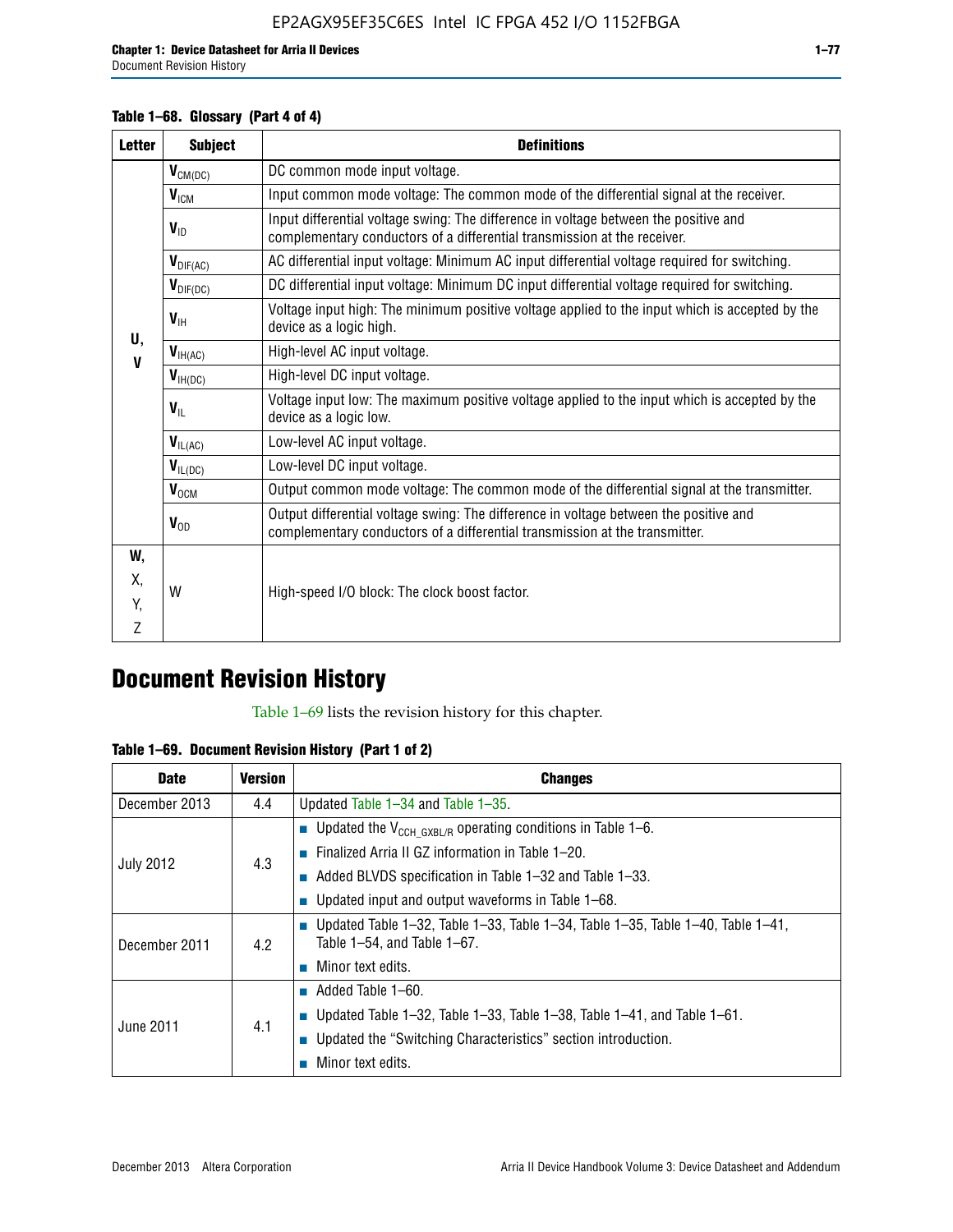### **Table 1–69. Document Revision History (Part 2 of 2)**

| <b>Date</b>      | <b>Version</b> | <b>Changes</b>                                                                                                                                                                                               |
|------------------|----------------|--------------------------------------------------------------------------------------------------------------------------------------------------------------------------------------------------------------|
|                  |                | Added Arria II GZ information.                                                                                                                                                                               |
| December 2010    |                | $\blacksquare$ Added Table 1–61 with Arria II GX information.                                                                                                                                                |
|                  | 4.0            | <b>Updated Table 1–1, Table 1–2, Table 1–5, Table 1–6, Table 1–7, Table 1–11, Table 1–35,</b><br>Table 1-37, Table 1-40, Table 1-42, Table 1-44, Table 1-45, Table 1-57, Table 1-61, and<br>Table 1-63.      |
|                  |                | $\blacksquare$ Updated Figure 1-5.                                                                                                                                                                           |
|                  |                | Updated for the Quartus II version 10.0 release.                                                                                                                                                             |
|                  |                | $\blacksquare$ Updated the first paragraph for searchability.                                                                                                                                                |
|                  |                | $\blacksquare$ Minor text edits.                                                                                                                                                                             |
|                  |                | Updated Table 1-1, Table 1-4, Table 1-16, Table 1-19, Table 1-21, Table 1-23,<br>Table 1-25, Table 1-26, Table 1-30, and Table 1-35                                                                          |
|                  |                | $\blacksquare$ Added Table 1-27 and Table 1-29.                                                                                                                                                              |
|                  |                | Added 13 speed grade information to Table 1-19, Table 1-21, Table 1-22, Table 1-24,<br>Table 1-25, Table 1-30, Table 1-32, Table 1-33, Table 1-34, and Table 1-35.                                           |
| <b>July 2010</b> | 3.0            | • Updated the "Operating Conditions" section.                                                                                                                                                                |
|                  |                | Removed "Preliminary" from Table $1-19$ , Table $1-21$ , Table $1-22$ , Table $1-23$ ,<br>Table 1-24, Table 1-25, Table 1-26, Table 1-28, Table 1-30, Table 1-32, Table 1-33,<br>Table 1-34, and Figure 1-4. |
|                  |                | Minor text edits.                                                                                                                                                                                            |
|                  | 2.3            | Updated for the Quartus II version 9.1 SP2 release:                                                                                                                                                          |
| March 2010       |                | $\blacksquare$ Updated Table 1-3, Table 1-7, Table 1-19, Table 1-21, Table 1-22, Table 1-24,<br>Table 1-25 and Table 1-33.                                                                                   |
|                  |                | • Updated "Recommended Operating Conditions" section.                                                                                                                                                        |
|                  |                | Minor text edits.                                                                                                                                                                                            |
| February 2010    | 2.2            | Updated Table 1-19.                                                                                                                                                                                          |
|                  |                | Updated for Arria II GX v9.1 SP1 release:                                                                                                                                                                    |
| February 2010    | 2.1            | Updated Table 1-19, Table 1-23, Table 1-28, Table 1-30, and Table 1-33.                                                                                                                                      |
|                  |                | $\blacksquare$ Added Figure 1-5.                                                                                                                                                                             |
|                  |                | $\blacksquare$ Minor text edits.                                                                                                                                                                             |
|                  |                | Updated for Arria II GX v9.1 release:                                                                                                                                                                        |
|                  |                | Updated Table 1–1, Table 1–4, Table 1–13, Table 1–14, Table 1–19, Table 1–15,<br>Table 1-22, Table 1-24, and Table 1-28.                                                                                     |
| November 2009    | 2.0            | $\blacksquare$ Added Table 1-6 and Table 1-33.                                                                                                                                                               |
|                  |                | Added "Bus Hold" on page 1-5.                                                                                                                                                                                |
|                  |                | Added "IOE Programmable Delay" section.                                                                                                                                                                      |
|                  |                | Minor text edit.                                                                                                                                                                                             |
| <b>June 2009</b> |                | $\blacksquare$ Updated Table 1-1, Table 1-3, Table 1-7, Table 1-8, Table 1-18, Table 1-23, Table 1-25,<br>Table 1-26, Table 1-29, Table 1-30, Table 1-31, Table 1-32, and Table 1-33.                        |
|                  | 1.2            | Added Table 1-32.                                                                                                                                                                                            |
|                  |                | $\blacksquare$ Updated Equation 1-1.                                                                                                                                                                         |
| March 2009       | 1.1            | Added "I/O Timing" section.                                                                                                                                                                                  |
| February 2009    | 1.0            | Initial release.                                                                                                                                                                                             |